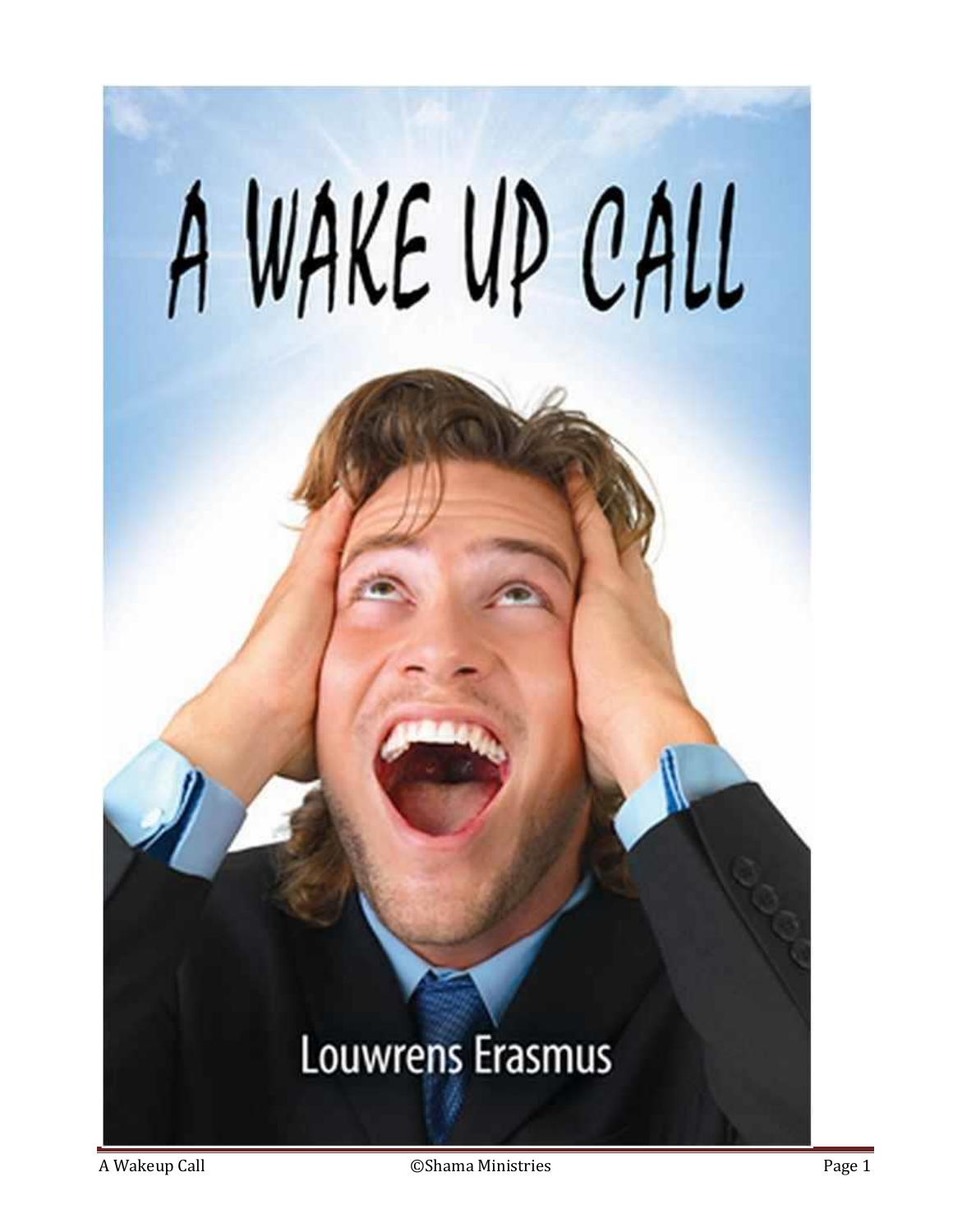ISBN: 978-0-9946523-7-9

Copyright © by Louwrens Erasmus

Published by Shama Ministries

Ebook Edition, License Notes

This ebook is licensed for your personal enjoyment only. If this book helped you in your relationship with the LORD, please tell your friends and refer them to my website at http://shama.org.za where more of my work is available that would assist in your daily walk with the LORD.

If you would like to remit a donation to our ministry you can do this using my information as follows:

Swift code SBSA ZA JJ Branch code 050818 Account number 10110464352

Name HJ Erasmus as she is the secretary of our NPO Identification 023 359 NPO. This is the same as a US 401(c) and we can provide you with a receipt for tax purposes.

Follow my personal blog at louwrense@blogspot.com

Facebook:https://www.facebook.com/pages/Louwrens-Erasmus-Shama-Ministries/305674599449922?ref=hl

Website http://www.shama.org.za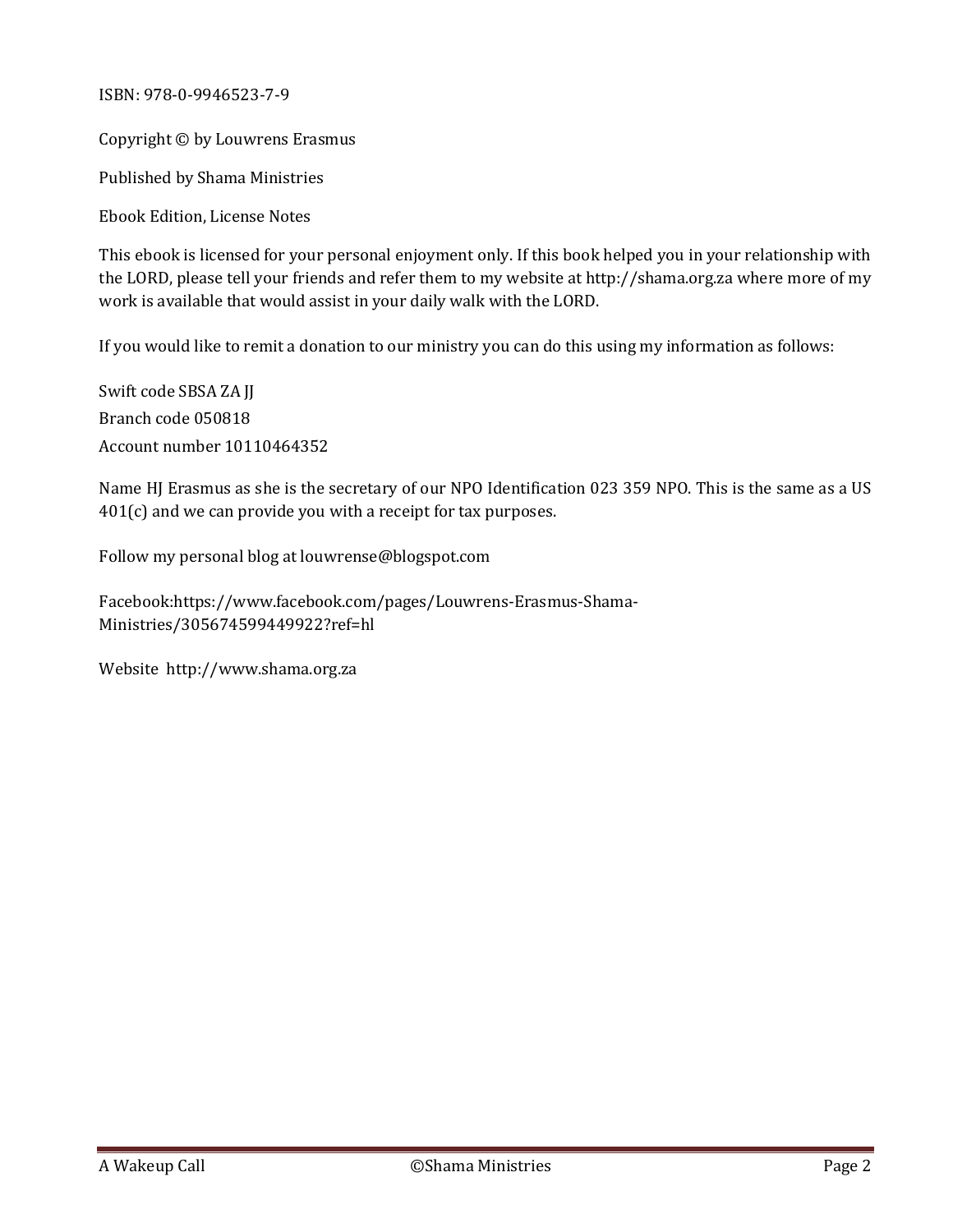# **CONTENTS**

| CHAPTER 1 - IS THERE A DIFFERENCE BETWEEN ISRAEL AND THE CHURCH?           |  |
|----------------------------------------------------------------------------|--|
| <b>CHAPTER 2 - WHAT ARE THE CONSEQUENCES FOR US AS THE NEW ISRAEL?  11</b> |  |
|                                                                            |  |
|                                                                            |  |
|                                                                            |  |
|                                                                            |  |
|                                                                            |  |
|                                                                            |  |
|                                                                            |  |
|                                                                            |  |
|                                                                            |  |
|                                                                            |  |
|                                                                            |  |
|                                                                            |  |
|                                                                            |  |
|                                                                            |  |
|                                                                            |  |
|                                                                            |  |
|                                                                            |  |
|                                                                            |  |
|                                                                            |  |
|                                                                            |  |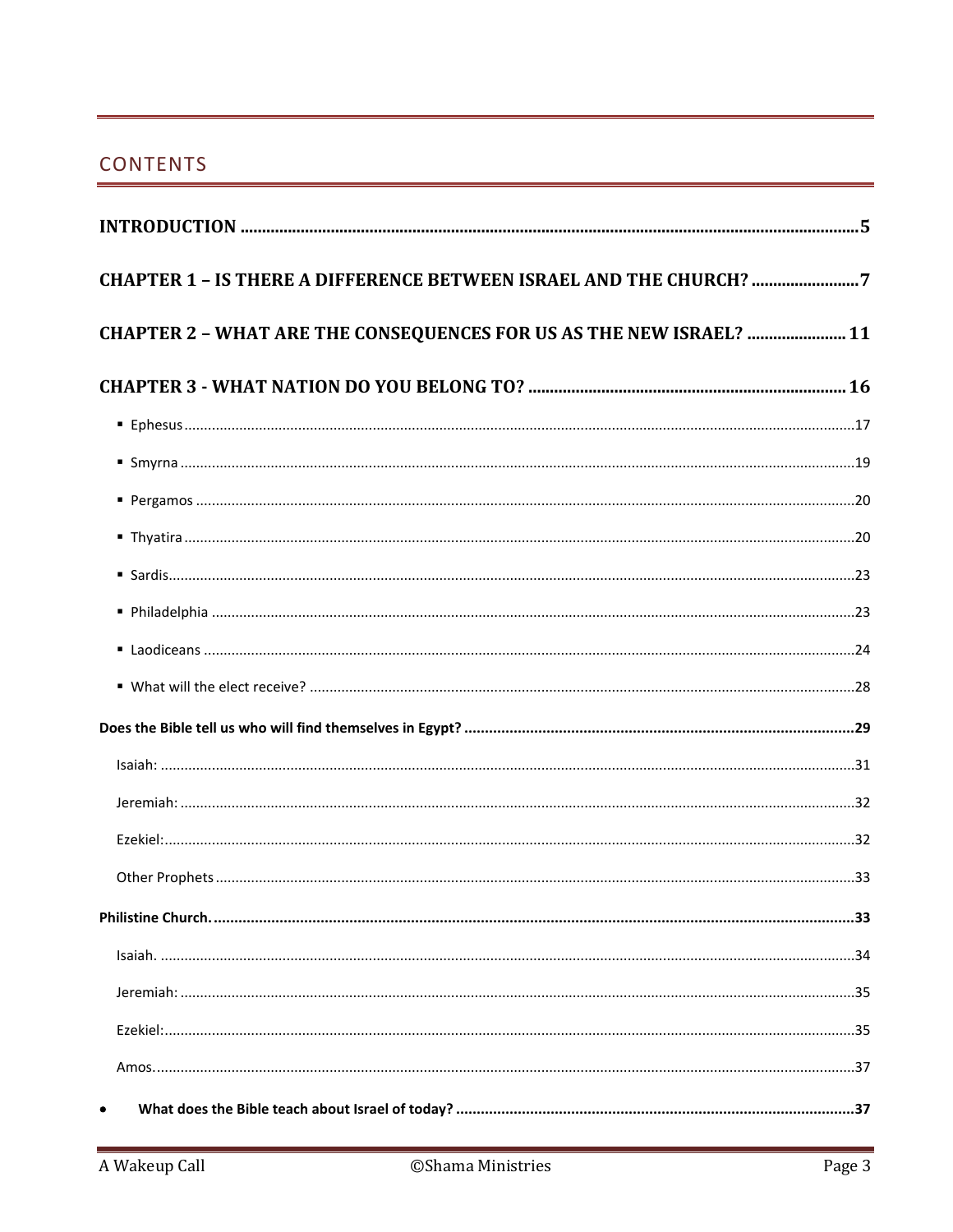| $\bullet$ |  |
|-----------|--|
|           |  |
|           |  |
|           |  |
|           |  |
|           |  |
|           |  |
|           |  |
|           |  |
|           |  |
|           |  |
|           |  |
|           |  |
|           |  |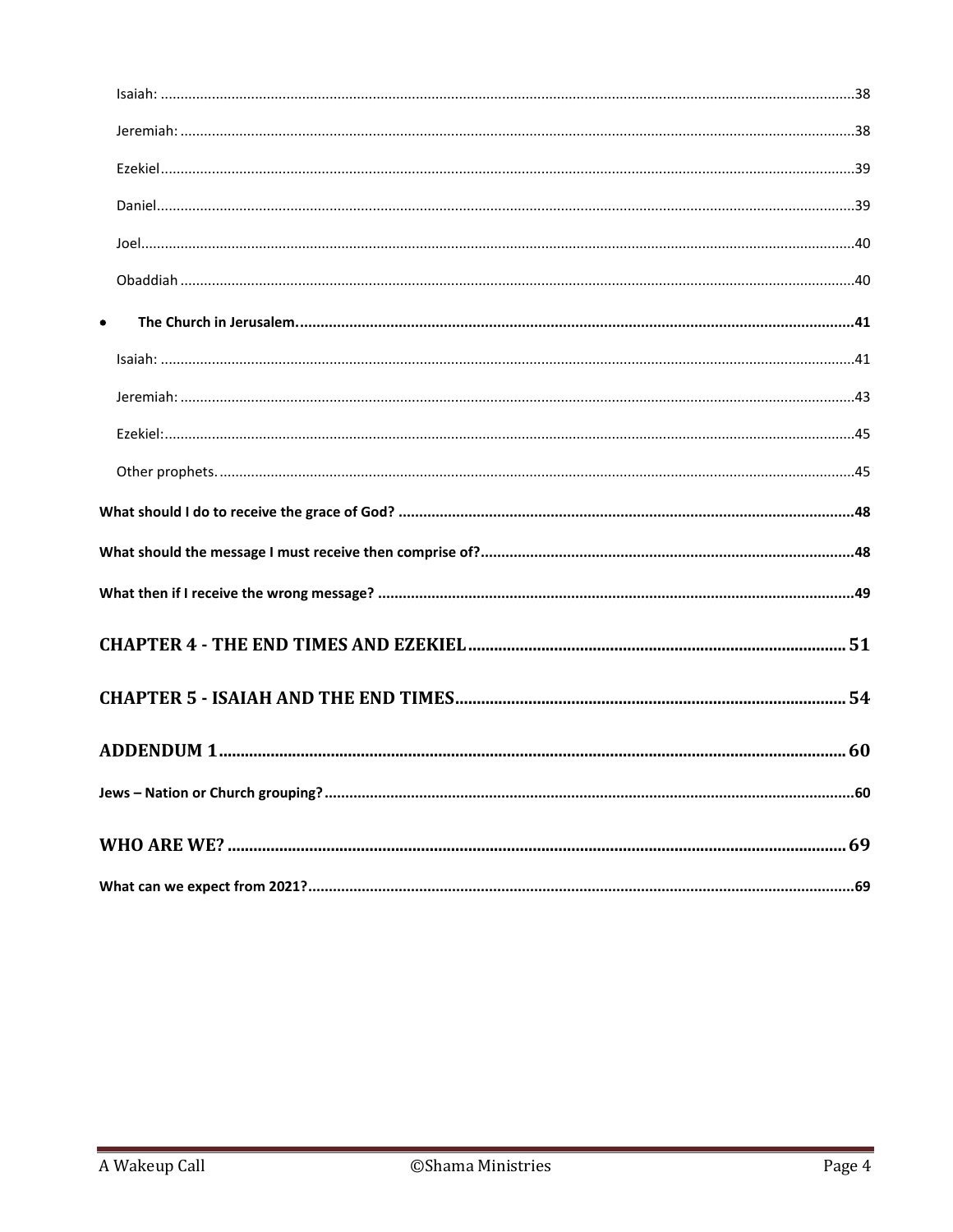# <span id="page-4-0"></span>INTRODUCTION

"*Now if Christ is preached, that He has been raised from the dead, how do some among you say that there is no resurrection of the dead? But if there is no resurrection of the dead, not even Christ has been raised; and if Christ has not been raised, then our preaching is vain, your faith also is vain. Moreover we are even found to be false witnesses of God, because we testified against God that He raised Christ, whom He did not raise, if in fact the dead are not raised. For if the dead are not raised, not even Christ has been raised; and if Christ has not been raised, your faith is worthless; you are still in your sins. Then those also who have fallen asleep in Christ have perished. If we have hoped in Christ in this life only, we are of all men most to be pitied. But now Christ has been raised from the dead, the first fruits of those who are asleep. For since by a man came death, by a man also came the resurrection of the dead. For as in Adam all die, so also in Christ all will be made alive. But each in his own order: Christ the first fruits, after that those who are Christ's at His coming, then comes the end, when He hands over the kingdom to the God and Father, when He has abolished all rule and all authority and power. For He must reign until He has put all His enemies under His feet. The last enemy that will be abolished is death. For HE HAS PUT ALL THINGS IN SUBJECTION UNDER HIS FEET. But when He says, "All things are put in subjection," it is evident that He is excepted who put all things in subjection to Him. When all things are subjected to Him, then the Son Himself also will be subjected to the One who subjected all things to Him, so that God may be all in all. Otherwise, what will those do who are baptized for the dead? If the dead are not raised at all, why then are they baptized for them? Why are we also in danger every hour? I affirm, brethren, by the boasting in you which I have in Christ Jesus our Lord, I die daily. If from human motives I fought with wild beasts at Ephesus, what does it profit me? If the dead are not raised, LET US EAT AND DRINK, FOR TOMORROW WE DIE. Do not be deceived: "Bad company corrupts good morals." Become sober-minded as you ought, and stop sinning; for some have no knowledge of God. I speak this to your shame."* (1Cor 15:12-34)

Is there a heaven? And if so, do we know all the entry requirements to be completely sure of the fact that we will enter into heaven? Why and where will Christ have to reign? The short answer to this is "*For He must reign until He has put all His enemies under His feet. The last enemy that will be abolished is death."* 

Did you know that the prophets of the Old Testament saw this future? That they mentioned the millennium reign of Jesus Christ? What will this Kingdom look like? Did they see the so-called rapture of the saints, or is it a fairy tale? This is what I would like to look at in this book. You might ask why the Old Testament and the prophets, but are you aware of the fact that many of these prophecies have yet to be fulfilled? One such an example comes from Jeremiah 30 verse 3. *"'For behold, days are coming,' declares the LORD, 'when I will restore the fortunes of My people Israel and Judah.' The LORD says, 'I will also bring them back to the land that I gave to their forefathers and they shall possess it.'"* The majority of biblical commentators agree that Israel never possessed Canaan in the true sense of the word ever, as when they returned from captivity they were ruled over by other nations, as well as the fact that only the tribes of Judah and Benjamin were taken captive. So what did Jeremiah mean with this passage?

Other prophesies that still need to be fulfilled are from Zechariah, who sees a new world being born, Ezekiel and his temple, and then Isaiah that says that Egypt and Assyria will both serve the LORD, along with many other prophecies. One of the other prophecies I will look at is the seventy weeks of Daniel. Some scholars declare that it has been fulfilled, while others disagree.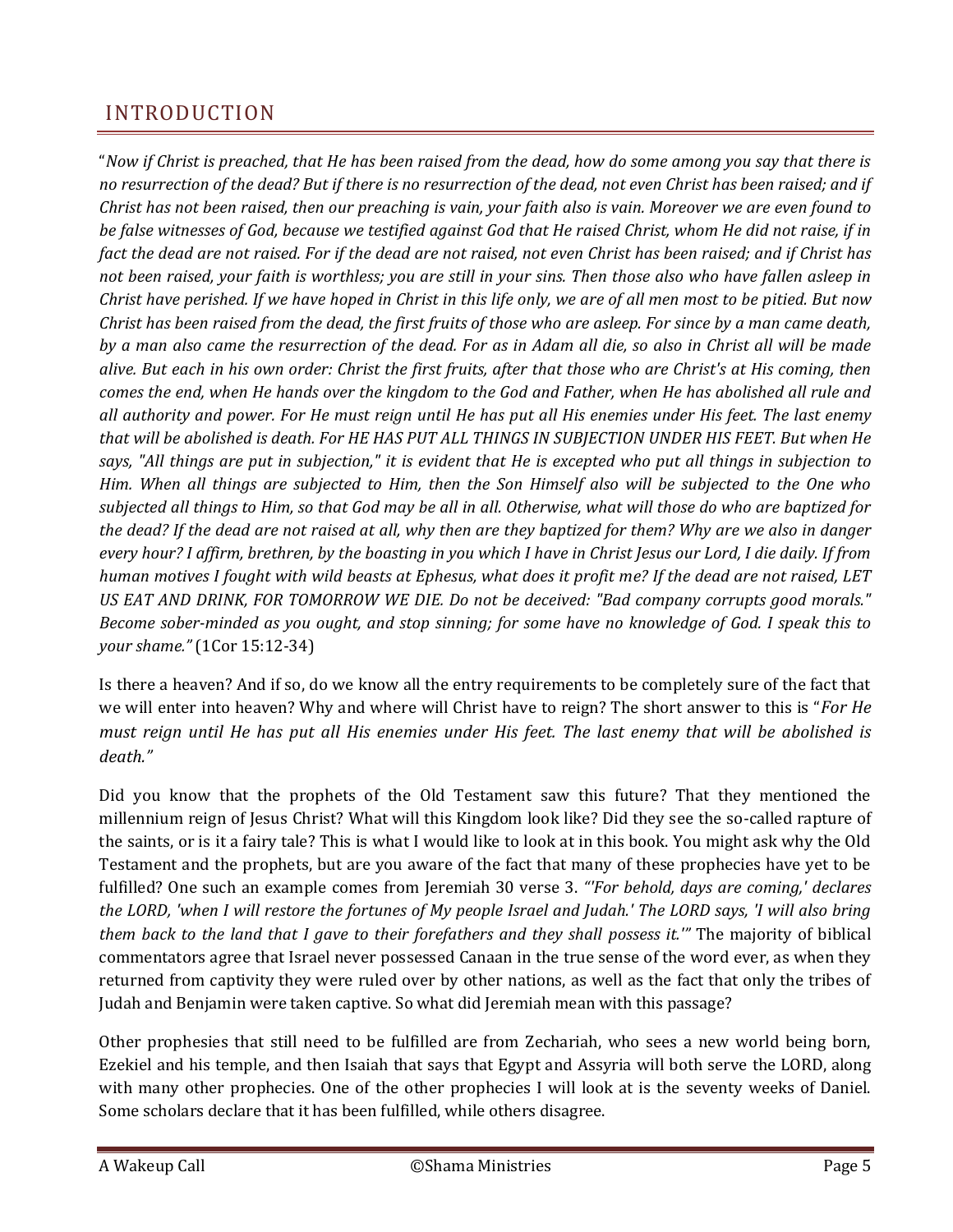In this series I want to investigate why these prophets saw certain things, what it means to us as Christians, and to whom it applies.

This is not your average interpretation of these and other prophecies, but a radical new look at everything we as Christians have taken for granted over the years. We are so often taught not to question our basic Christian beliefs or our Church fathers, but after surviving cancer twice in my life, I had to find answers for myself. During the next fifteen years I studied the Bible and searched for answers, only to end up with more questions.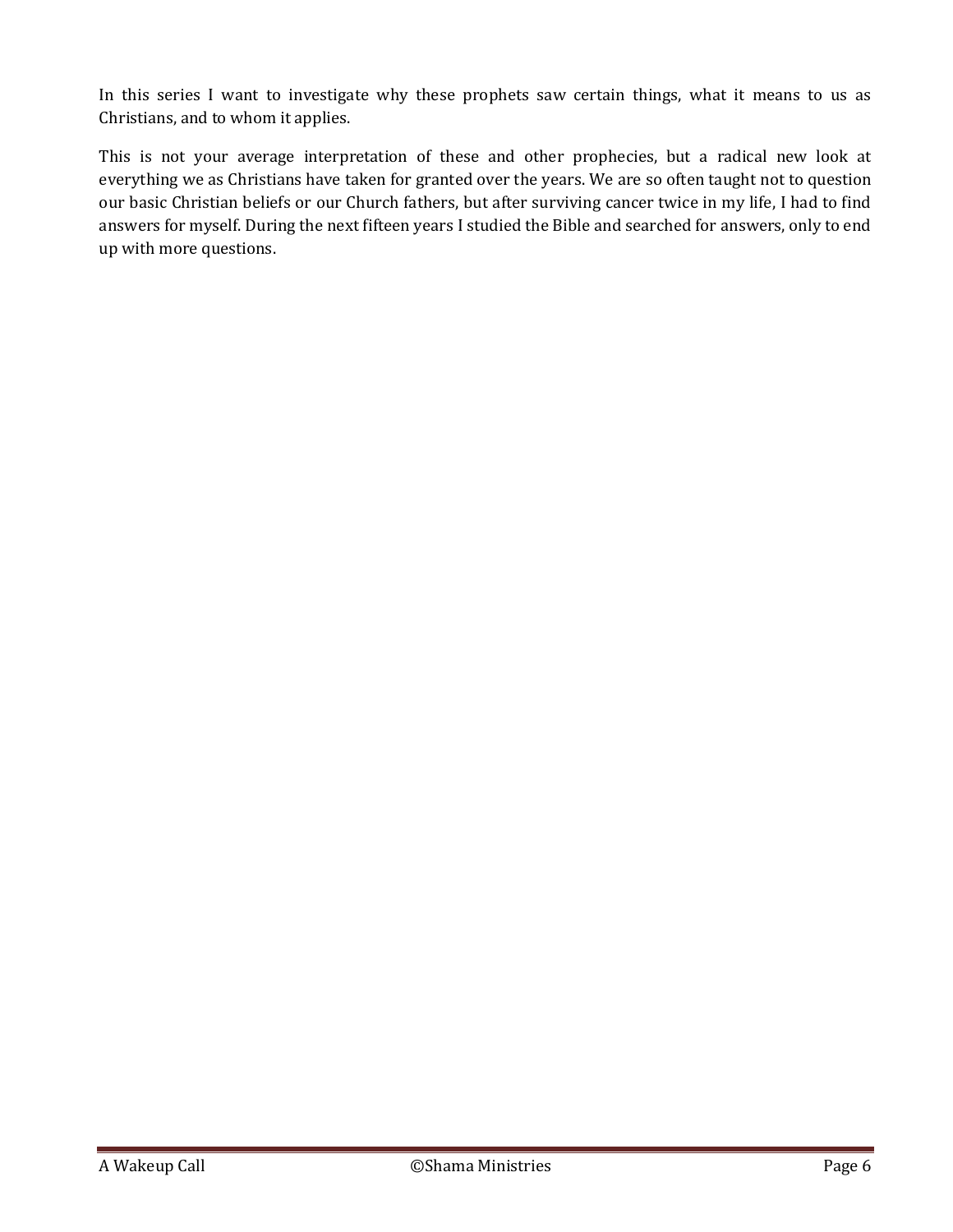# <span id="page-6-0"></span>CHAPTER 1 – IS THERE A DIFFERENCE BETWEEN ISRAEL AND THE CHURCH?

I want to advise you right here in the beginning of the book that should you be a well read theologian with very strict rules on how to interpret scripture, that you might not agree with my way of interpreting scripture, as we will differ on how Israel and the Church fits into history. I still want to ask you to read this book, and at the completion of the book you might find that I do not have such a weird outlook after all.

The Bible teaches us that we will not end up in an English speaking heaven, or perhaps an Afrikaans speaking one, or maybe even a Greek speaking heaven. It is however very clear that there is a heaven and that all Christians will be there. We are also not told that there will be an Anglican heaven, or different heavens for the different Churches groups. So what will heaven actually look like, and who will be there? These are some of the questions I will try to answer.

Let us start at the first question. Who will end up in heaven? I believe those that are there already are people like Moses, David, Samuel and many more of the people of the Old Testament. If we look at the New Testament it would be people like Peter, Paul and John. You might wonder why I only mention the names of people that that descended from Jacob. The reason being is that they will definitely be there, as they belonged to the nation of the LORD, Israel. We learn from the Old Testament that only those people that were chosen by the LORD ended up in heaven, in other words only people from Israel. The LORD says the following through Moses to Israel: "*"For you are a holy people to the LORD your God; the LORD your God has chosen you to be a people for His own possession out of all the peoples who are on the face of the earth. "The LORD did not set His love on you nor choose you because you were more in number than any of the peoples, for you were the fewest of all peoples, but because the LORD loved you and kept the oath which He swore to your forefathers, the LORD brought you out by a mighty hand and redeemed you from the house of slavery, from the hand of Pharaoh king of Egypt. "Know therefore that the LORD your God, He is God, the faithful God, who keeps His covenant and His lovingkindness to a thousandth generation with those who love Him and keep His commandments; "* (Deu 7:6-9)

Now what about people from other nations? Are they also part of God's plan, His elected, and if they are elected, how does it work today?

This question is a fairly difficult question to answer, as so many people have tried to answer it and then their interpretations ended up tearing families apart, and I know of instances where people lost their inheritance because of this subject. However, I believe that God's Word is there to build up and not to tear down relationships. So what does the Bible actually teach on this subject, and will it still be in effect today?

I know that if you have a very strict interpretation based on the theologian Calvin that you might not agree with me. All I ask of you is to open your mind in order for the Bible, the Word of God, to speak to you.

I want to start at the beginning. Now when I quote from the book of Revelation you might think that I am starting at the end, but fortunately Jesus is speaking. He was there right at the beginning of time, even when Adam and Eve were formed. Revelation 3:9: "*'Behold, I will cause those of the synagogue of Satan,*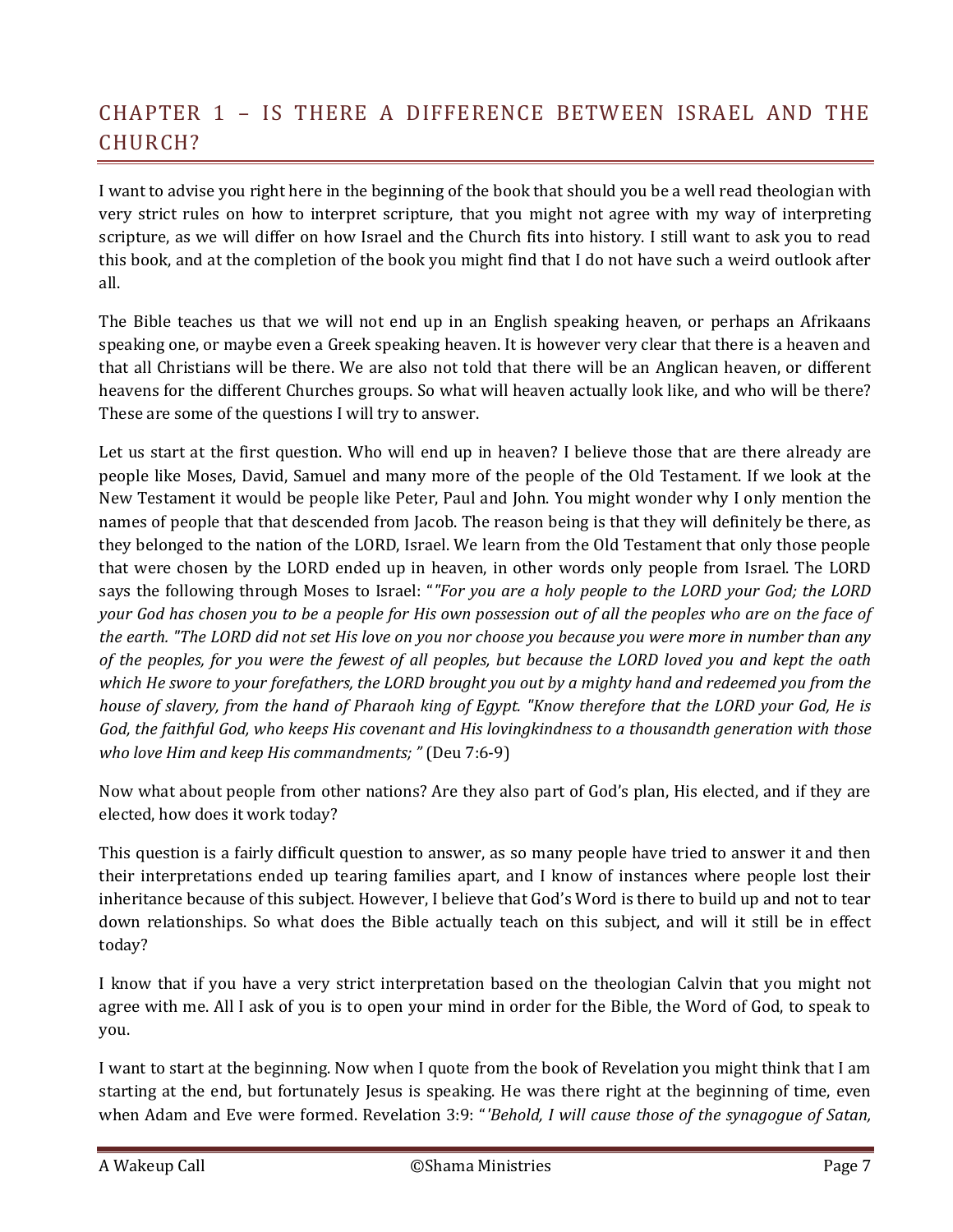*who say that they are Jews and are not, but lie--I will make them come and bow down at your feet, and make them know that I have loved you. "*

Jesus is telling us here that even though people are from the synagogue of Satan; they are still saying that they are Jews. These people are from Philadelphia, and definitely not Jews from Israel. This confirms the scripture from Revelation 2:9: *"I know your tribulation and your poverty (but you are rich), and the blasphemy by those who say they are Jews and are not, but are a synagogue of Satan."* This piece of information is extremely important, in that Jesus is saying that all believers are Jews, and that only Jews will be saved. This confirms the scripture that Moses gave to Israel in Deuteronomy 7:6-7: "*For you are a holy people to the LORD your God; the LORD your God has chosen you to be a people for His own possession out of all the peoples who are on the face of the earth. "The LORD did not set His love on you nor choose you because you were more in number than any of the peoples, for you were the fewest of all peoples."*

Once we realise that God does not and will not change His word, we will realise that there seems to be a problem with interpreting this verse in the light of the verses from Revelation. How is it possible then that God declares in one place that He has chosen only Israel, and then later on declares that all true believers are Jews? The answer comes partly from the book of Acts chapter 10:34-35: *"Opening his mouth, Peter said: "I most certainly understand now that God is not one to show partiality, but in every nation the man who fears Him and does what is right is welcome to Him. "* 

So all people who fear God and accept His righteousness, is accepted. This however still does not satisfy the requirement of Revelation, as we are still not Jews. The answer is given to us as part of the exodus from Egypt. Here the LORD gave them a commandment that they had to keep forever. The scripture comes from Numbers 15 verse 15 and 16: *"'As for the assembly, there shall be one statute for you and for the alien who sojourns with you, a perpetual statute throughout your generations; as you are, so shall the alien be before the LORD. 'There is to be one law and one ordinance for you and for the alien who sojourns with you.'"* One point I would like to make here, is that Israel is referred to as a congregation, and not as a nation. In fact, it Israel is referred to more than 350 times in the Old Testament as a congregation and not as a nation. See Addendum 1 for a full description of this subject.

Exodus 12 verse 48 gives us the final answer: *"But if a stranger sojourns with you, and celebrates the Passover to the LORD, let all his males be circumcised, and then let him come near to celebrate it; and he shall be like a native of the land. But no uncircumcised person may eat of it. The same law shall apply to the native as to the stranger who sojourns among you."*

In the history of Israel we find that whenever someone from another nation wanted to join them to Israel, they had to do whatever was required to become part of the covenant and then they were treated as people from Israel. A very good example is Ruth. Although she had the right to return to her people after her husband's death, she chose to go with Naomi. Her words were as follows: Ruth 1 verses 15 to 17: *"Then she said, "Behold, your sister-in-law has gone back to her people and her gods; return after your sister*in-law." But Ruth said, "Do not urge me to leave you or turn back from following you; for where you go, I will *go, and where you lodge, I will lodge. Your people shall be my people, and your God, my God. "Where you die, I will die, and there I will be buried. Thus may the LORD do to me, and worse, if anything but death parts you and me." ."*

Ruth answers that she chooses to go with Naomi, and that only death will part them, but that she, Ruth will die where Naomi dies. She will worship Naomi's God, and never return to her original nation. Who was Ruth? David's great grandma. Where did Jesus come from: David's tribe?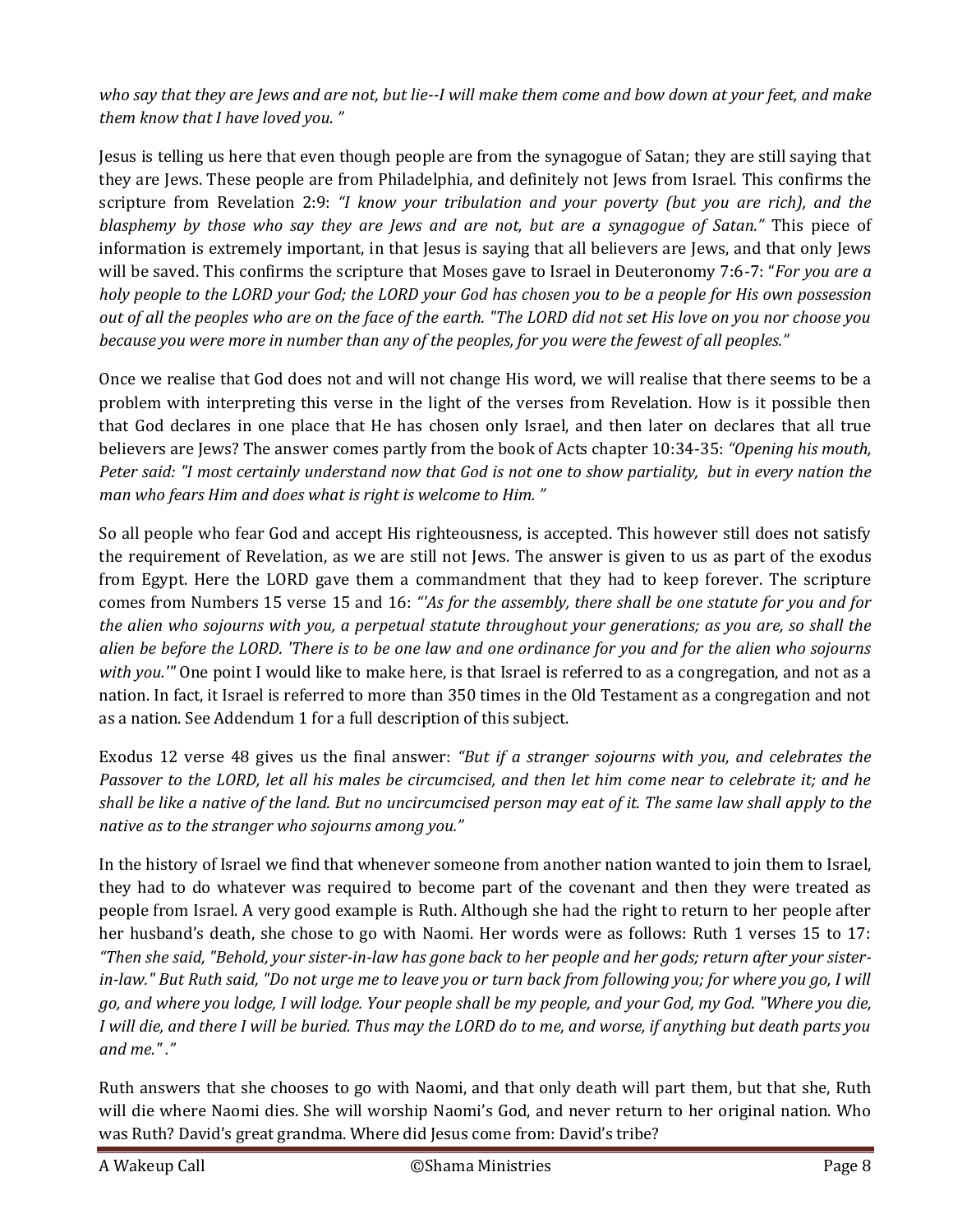How do all these various pieces fit together? The LORD chose Israel as His nation. We as gentiles must chose to become Jews by joining Israel and its tribes. How is this done? The same way it was done in Israel's time, by becoming part of the covenant with the LORD. In the time of Israel it was by circumcision, and after Christ it is by being born again. John 3:5-6 gives us the answer: "*Jesus answered, "Truly, truly, I say to you, unless one is born of water and the Spirit he cannot enter into the kingdom of God. "That which is born of the flesh is flesh, and that which is born of the Spirit is spirit."*

In other words, I have to decide, my parents cannot decide on my behalf, to become part of the LORD's people, to be born again and to become part of Israel. The next step after this for me is to be filled with the Holy Spirit.

Paul gives us the following summary in Ephesians 2: *"Therefore remember that formerly you, the Gentiles in the flesh, who are called "Uncircumcision" by the so-called "Circumcision," which is performed in the flesh by human hands-- remember that you were at that time separate from Christ, excluded from the commonwealth of Israel, and strangers to the covenants of promise, having no hope and without God in the world. But now in Christ Jesus you who formerly were far off have been brought near by the blood of Christ. For He Himself is our peace, who made both groups into one and broke down the barrier of the dividing wall, by abolishing in His flesh the enmity, which is the Law of commandments contained in ordinances, so that in Himself He might make the two into one new man, thus establishing peace, and might reconcile them both in one body to God through the cross, by it having put to death the enmity. "* (Eph 2:11-16) Paul confirms that there is no difference between the Gentiles and the Jews any longer, as Christ made both one on the cross, and that all born again Christians are Jews, and is now called the Church.

To the Romans Paul writes the following: *"What if God, although willing to demonstrate His wrath and to make His power known, endured with much patience vessels of wrath prepared for destruction? And He did so to make known the riches of His glory upon vessels of mercy, which He prepared beforehand for glory, even us, whom He also called, not from among Jews only, but also from among Gentiles. As He says also in Hosea, "I WILL CALL THOSE WHO WERE NOT MY PEOPLE, 'MY PEOPLE,' AND HER WHO WAS NOT BELOVED, 'BELOVED.'" "AND IT SHALL BE THAT IN THE PLACE WHERE IT WAS SAID TO THEM, 'YOU ARE NOT MY PEOPLE,' THERE THEY SHALL BE CALLED SONS OF THE LIVING GOD." "* (Rom 9:22-26)

Peter again declares the following in 1 Peter 2:9-10: *"But you are A CHOSEN RACE, A royal PRIESTHOOD, A HOLY NATION, A PEOPLE FOR God's OWN POSSESSION, so that you may proclaim the excellencies of Him who has called you out of darkness into His marvelous light; for you once were NOT A PEOPLE, but now you are THE PEOPLE OF GOD; you had NOT RECEIVED MERCY, but now you have RECEIVED MERCY* "

I trust that this short explanation will allow us all to accept that there is no difference any longer between believing Jew and gentile. We are all His people. It does not help to complicate things so nobody understands it. Jesus himself said that we must become like a child again to follow Him. I trust that a child will even understand my explanation.

Coming back to my question on who we will find in heaven, both the short and the long answer is everyone that became part of the New Covenant with the LORD, in other words, everyone who believes that Jesus is the Christ, and became Jews.

Another question that is answered by the above is that we as true Church, all became Jews and can therefore lay claim to all the promises that were made to Israel.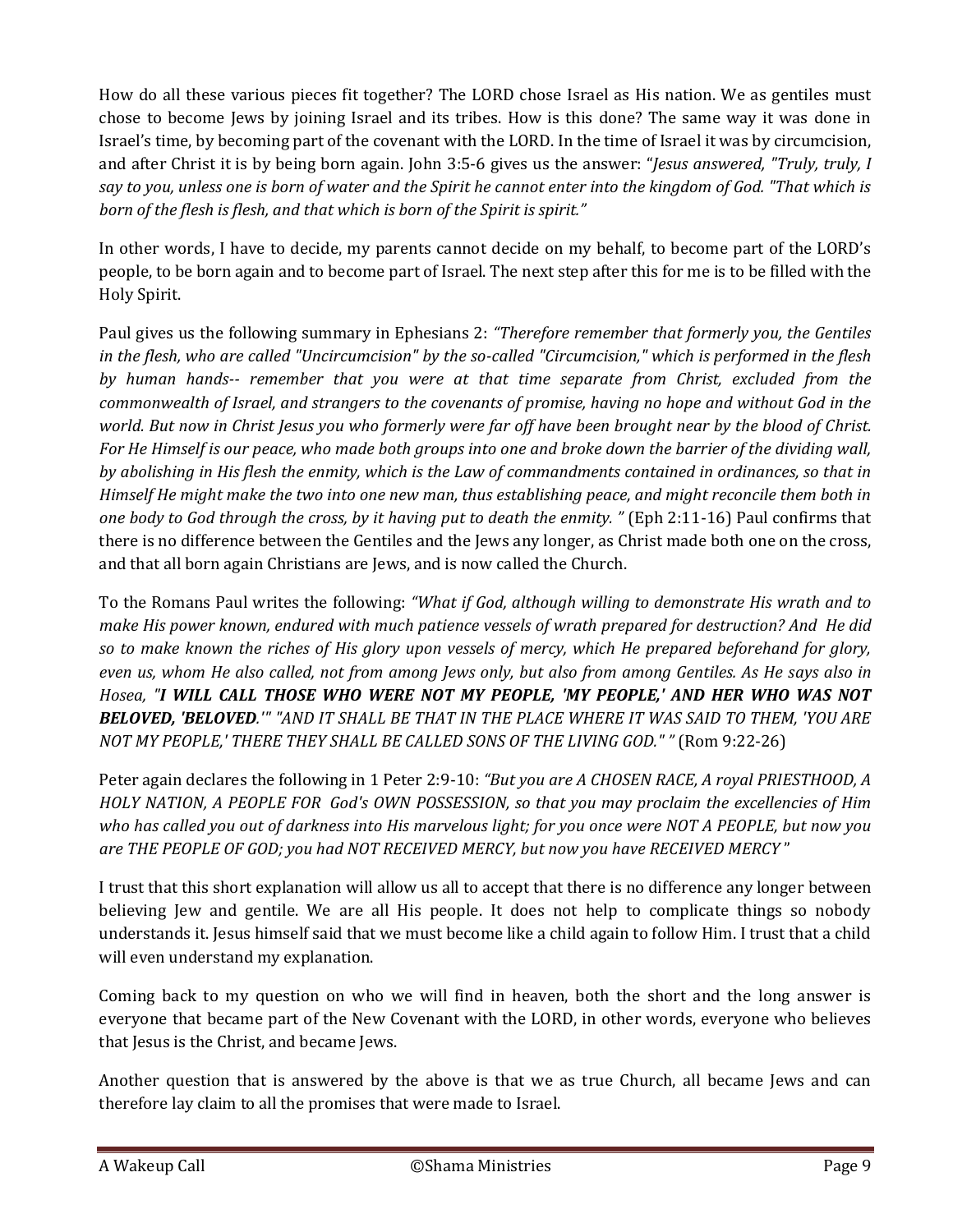Paul now declares the following in 1 Corinthians 10: *"For I do not want you to be unaware, brethren, that our fathers were all under the cloud and all passed through the sea; and all were baptized into Moses in the cloud and in the sea; and all ate the same spiritual food; and all drank the same spiritual drink, for they were drinking from a spiritual rock which followed them; and the rock was Christ. Nevertheless, with most of them God was not well-pleased; for they were laid low in the wilderness. Now these things happened as examples for us, so that we would not crave evil things as they also craved. Do not be idolaters, as some of them were; as it is written, "THE PEOPLE SAT DOWN TO EAT AND DRINK, AND STOOD UP TO PLAY." Nor let us act immorally, as some of them did, and twenty-three thousand fell in one day. Nor let us try the Lord, as some of them did, and were destroyed by the serpents. Nor grumble, as some of them did, and were destroyed by the destroyer. Now these things happened to them as an example, and they were written for our instruction, upon whom the ends of the ages have come. Therefore let him who thinks he stands take heed that he does not fall. "* (1Co 10:1-12)

I am not preaching replacement theology as that says the Church replaced Israel. I am saying that we as Christians become part of Gods nation, Israel, the moment we enter into the covenant with Him. The book of Romans declares that God is the roots and the stump of the tree, and we are grafted into that tree, so we are His people. The moment we allow some of the original branches to grow again it will ultimately mean the end of those grafted in, as the original branch will take over with their rituals, which is not meant to be any longer. So do not get involved in Messianic practises, as it will kill your relationship with the LORD.

In conclusion, we must look at how the LORD dealt with Israel, and from this we would be able to find out how He would deal with us. We can now also look at all the promises made to Israel, and claim them for ourselves. There are still many promises to be fulfilled in the Bible, as well as descriptions of what will happen at the end of our age. Let us understand what these are, and how it will impact our lives as His children.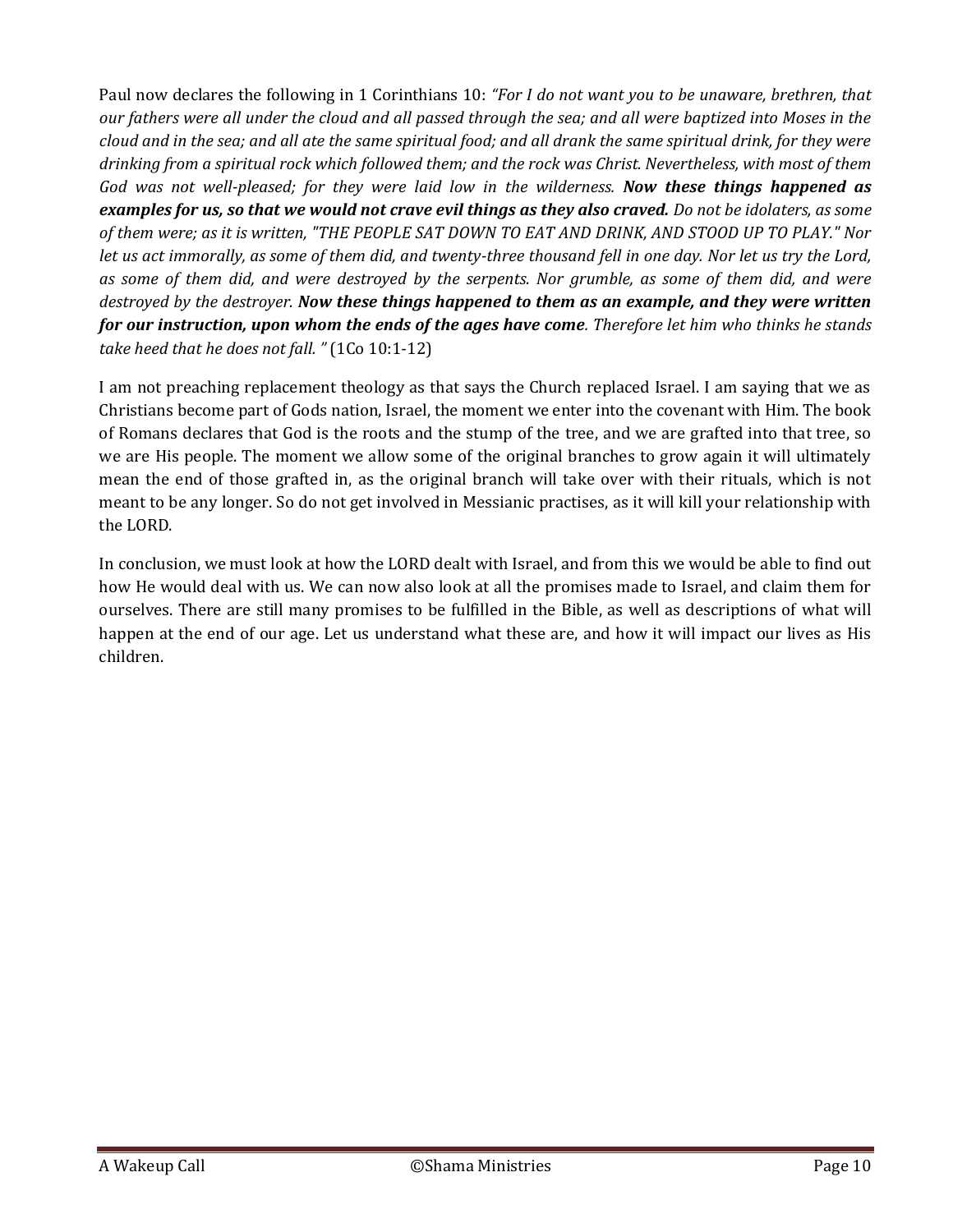# <span id="page-10-0"></span>CHAPTER 2 – WHAT ARE THE CONSEQUENCES FOR US AS THE NEW ISRAEL?

To me, the most significant impact was in the way I read the Bible. I was so intrigued by what was in store for Israel after Jesus, that I could not stop reading, as I was scared that I would miss something. The other side of the coin however, was that I had to revisit some of my own doctrines to see if it actually matches what we read in the Bible.

The first doctrine was the popular doctrine about the rapture. This doctrine is based on the fact that we are living in a dispensation of grace, that Jesus would come to rapture the Church before, during or after the tribulation, that the Jews would be restored to their former state, and that they will be given a second chance to come to Jesus, and that Jesus would then come again to judge the people of the earth. The advocates of this doctrine maintain that there is a difference between Israel and the Church, and then refer to a mystery that Paul says was revealed to him. These advocates then claim that only certain people have the ability to interpret certain sections of scriptures, and that Paul's mystery is one of these scriptures as it refers to the difference between the Church and Israel and the way the LORD will deal with them. They use the prophecy of Daniel regarding the seventy weeks as their main argument that the last week of this prophecy has not yet been fulfilled, and that this is part of the mystery of what Paul refers to.

However, in the previous chapter we have concluded that there is no difference between Israel and the Church. How do we then interpret Daniels prophecy, and has the seventieth week been fulfilled? I know that people have written many books about the rapture and its effect, and that many people have used it as scripts for their doctorate degrees, but is this doctrine correct?

The rapture is one of those doctrines that have a very calming effect on Christians, as it gives us a sense of relief that we do not have to worry about all these nasty things that will happen during the tribulation. The tribulation is only for Israel and the unbelievers, or that is what we are taught. If we however see ourselves as the new Israel, we end up with a problem in that we have to face the tribulation, and then things get slightly out of hand.

Many people have written books concerning Daniel's seventy weeks, and how it must be interpreted. The first 69 weeks we find that most people agree with in that it gives us the time from the return of Israel from exile, up to the coming of Jesus. The last week is the week that all the fuss is about. This fuss only started about 160 years ago when a certain John Nelson Darby gave a different meaning to this, and now we find that most people who are not strong in their faith, are running after him. Before Darby there was no doctrine about the rapture or someone claiming that there is a difference between the Church and the latter day Jews. This doctrine has the effect that people are spending lots of money to go to Israel and to celebrate Shabbat, to fight for Israel's right to the temple mount, and to try and establish new sacrifices to the LORD.

But what does the seventieth week of Daniel actually proclaim? I am quoting this passage from the Amplified Bible: *"And he shall enter into a strong and firm covenant with the many for one week [seven years]. And in the midst of the week he shall cause the sacrifice and offering to cease [for the remaining three and one-half years]; and upon the wing or pinnacle of abominations [shall come] one who makes desolate, until the full determined end is poured out on the desolator. "* (Dan 9:27) Daniel prophecies that in the last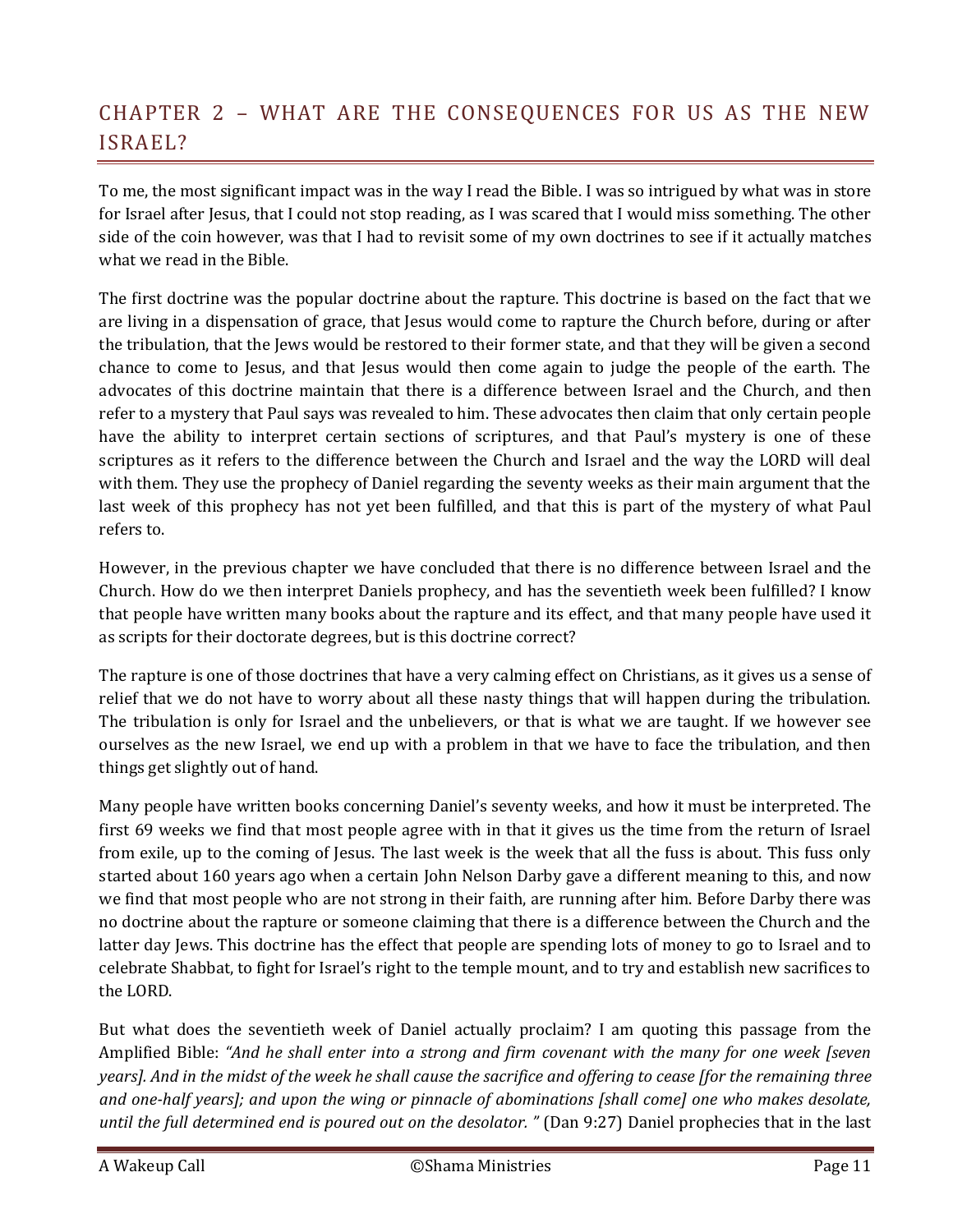week, which is actually years, a new covenant will come in effect. When we examine our Lord Jesus Christ's ministry on earth, we find that He spent three and a half years trying to convince the Jews that He was the Christ, and that they had to change their ways and accept Him as the Christ. After this period, and as Daniel puts it, in the middle of the week, Jesus was crucified. We know that Jesus was the complete and perfect sacrifice and accepted by the Father, which is why the daily sacrifice seized in the middle of the week, as it was no longer required.

Let us examine this scripture chronological as Daniel wrote it. The covenant that Jesus entered into with the God the Father is the strong covenant that Daniel prophesied about, as it is the covenant between God the Father and His Son, Jesus Christ. This covenant was established on our behalf. We also know that Jesus Himself said that He came to fulfil and not to establish something new. That is why He was sacrificed, and that is the reason why this is the strongest covenant that can be entered into. *"Think not that I am come to destroy the law, or the prophets: I am not come to destroy, but to fulfil."* (Mat 5:17) This confirms then that the covenant Abraham entered into was fulfilled, which required all male persons to be circumcised, and that only those that were circumcised were treated as children of Abraham. When the LORD asked Abraham to sacrifice Isaac his son, the LORD declared that He would sacrifice His Son, as one rule applied to both parties of the covenant. By asking Abraham to sacrifice Isaac, the LORD declared that He would do the same. This first covenant had to be confirmed by continually bringing sacrifices, and by circumcising all males. In addition to this the Israelites had to bring their tithes to the Levites for their service at the temple, and all first born had to be sacrificed to the LORD. The circumcision and sacrifice of the first-born was required as the LORD cursed the entire first born in Egypt as part of the plagues in Egypt. That is another reason Jesus had to die, as he had to nullify that curse.

So, to summarise: The covenant that Jesus entered into, was the strong covenant that Daniel prophesied about, as it removed the curse of the first born, as well as all the sacrifices the priests had to do. By doing this He paid for all our transgressions once, as he entered into the heavenly tabernacle, in order for us to be set free. This now allows us to appear in righteousness before the Father, without blemish or sin.

Many of the advocates of the rapture says that the daily sacrifice only ended when Jerusalem was destroyed in 70 A.D., and that we cannot use this as an indicator. What they forget however, is that if we believe that Jesus was the Christ, no sacrifices were required after His death. He was the perfect sacrifice required by the Law of Moses. We find another reason why Jesus could be sacrificed and why He was acceptable to the LORD, and why the Father did not look favourably on the offer of the High Priest. The following events took place the day Jesus was brought before the High Priest: *"And said, This fellow said, I am able to destroy the temple of God, and to build it in three days. And the high priest arose, and said unto him, Answerest thou nothing? what is it which these witness against thee? But Jesus held his peace. And the high priest answered and said unto him, I adjure thee by the living God, that thou tell us whether thou be the Christ, the Son of God. Jesus saith unto him, Thou hast said: nevertheless I say unto you, Hereafter shall ye see the Son of man sitting on the right hand of power, and coming in the clouds of heaven. Then the high priest rent his clothes, saying, He hath spoken blasphemy; what further need have we of witnesses? behold, now ye have heard his blasphemy."* (Mat 26:61-65) The clothing of the High priest had to be made of a single cloth, without any seams.

*"These are the garments that they shall make: a breastpiece, an ephod, a robe, a coat of checker work, a turban, and a sash. They shall make holy garments for Aaron your brother and his sons to serve me as priests. They shall receive gold, blue and purple and scarlet yarns, and fine twined linen. And they shall make the ephod of gold, of blue and purple and scarlet yarns, and of fine twined linen, skillfully worked. It shall*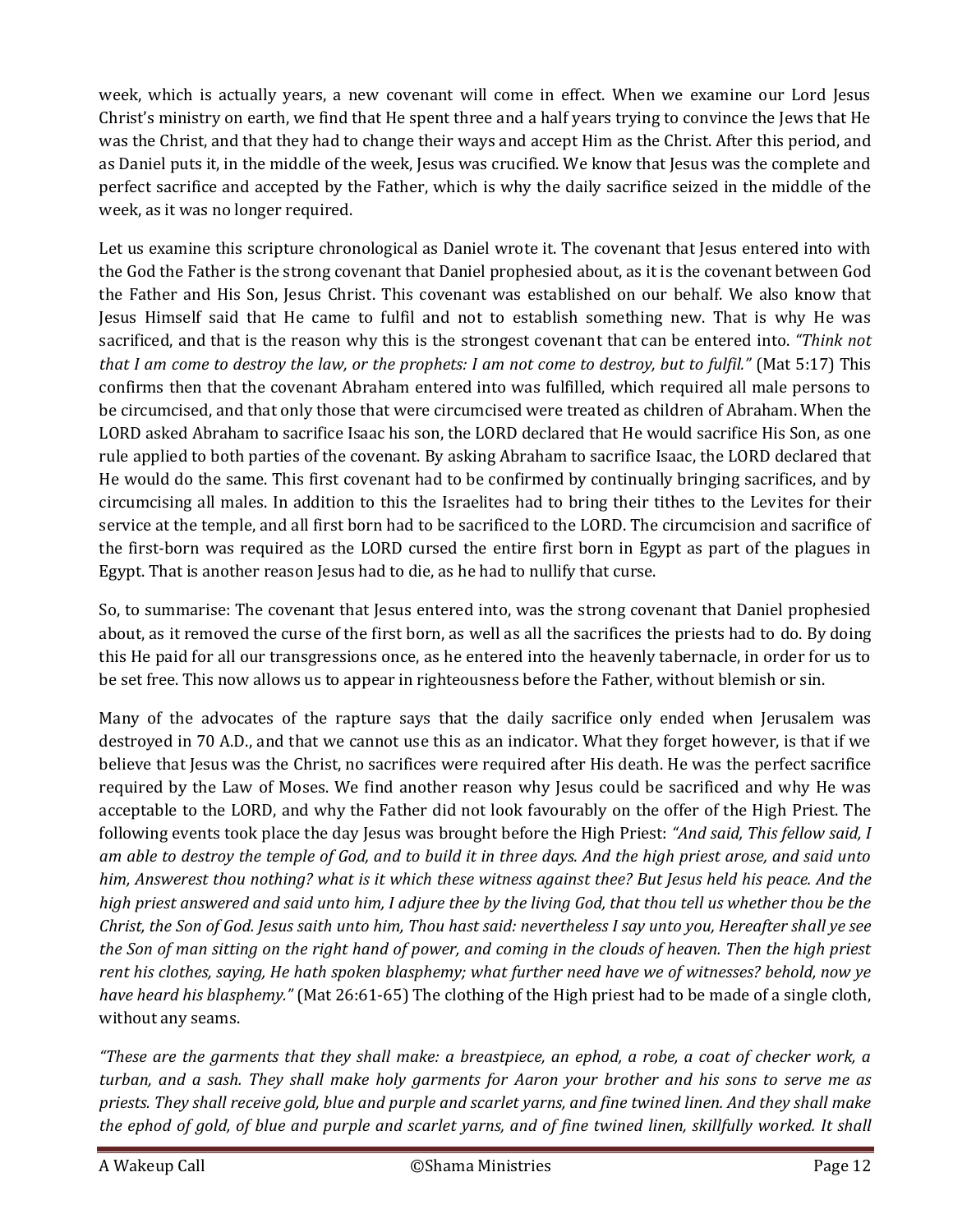*have two shoulder pieces attached to its two edges, so that it may be joined together. And the skillfully woven band on it shall be made like it and be of one piece with it, of gold, blue and purple and scarlet yarns, and fine twined linen."* Ex 28:4-8.

By tearing his clothing, the high priest could not enter into the temple the next day for the sacrifice. The only way he could do it, was by sewing it together, but then it would have a seam, and would thus be rejected by the Father, as it did not comply with the Law of Moses. That is why the sacrifice Jesus brought was accepted, and the reason why His clothes were not torn, but the lot cast over it. *"And when they had crucified him, they parted his garments, casting lots upon them, what every man should take."* (Mar 15:24) Here we see that His clothes were not torn but given as complete clothing which complied with the Law of Moses.

We have to remember that Jesus was crucified at the time of the morning sacrifice, and that He died at the time of the afternoon sacrifice. He was crucified outside the town, as He also had to complete that sacrifice that had to be slain outside the town. *"We have an altar, whereof they have no right to eat which serve the tabernacle. For the bodies of those beasts, whose blood is brought into the sanctuary by the high priest for sin, are burned without the camp. Wherefore Jesus also, that he might sanctify the people with his own blood, suffered without the gate. Let us go forth therefore unto him without the camp, bearing his reproach."* (Heb 13:10-13) As mentioned earlier He also did not bring His sacrifice in the earthly tabernacle, but in the heavenly one: *"It was therefore necessary that the patterns of things in the heavens should be purified with these; but the heavenly things themselves with better sacrifices than these. For Christ is not entered into the holy places made with hands, which are the figures of the true; but into heaven itself, now to appear in the presence of God for us: Nor yet that he should offer himself often, as the high priest entereth into the holy place every year with blood of others; For then must he often have suffered since the foundation of the world: but now once in the end of the world hath he appeared to put away sin by the sacrifice of himself. And as it is appointed unto men once to die, but after this the judgment: So Christ was once offered to bear the sins of many; and unto them that look for him shall he appear the second time without sin unto salvation."* (Heb 9:23-28)

When the veil was rent in the temple, Jesus was accepted in the Heavenly tabernacle. That was also the end of the first half of the last week of Daniels' prophecy.

The second half of the week was the time the apostles spent in Jerusalem to convince the Jews that Jesus was the Christ, and ended with the vision of Peter: *"On the morrow, as they went on their journey, and drew nigh unto the city, Peter went up upon the housetop to pray about the sixth hour: And he became very hungry, and would have eaten: but while they made ready, he fell into a trance, And saw heaven opened, and a certain vessel descending unto him, as it had been a great sheet knit at the four corners, and let down to the earth: Wherein were all manner of fourfooted beasts of the earth, and wild beasts, and creeping things, and fowls of the air. And there came a voice to him, Rise, Peter; kill, and eat. But Peter said, Not so, Lord; for I have never eaten any thing that is common or unclean. And the voice spake unto him again the second time, What God hath cleansed, that call not thou common."* (Act 10:9-15) This was also about the same time that Stephen was killed by the Jews. This was the end of the last half of the week as seen by Daniel, and at this time we as Church replaced the Jews as Israel. The one thing we have to remember is that the Jews expected a physical king to rule over them again like in the days of Saul and David, but failed to realise that these kings only ruled over them because they rejected the LORD. *"And the LORD said to Samuel, Obey the voice of the people in all that they say to you, for they have not rejected you, but they have rejected me from being king over them."* (1Sa 8:7)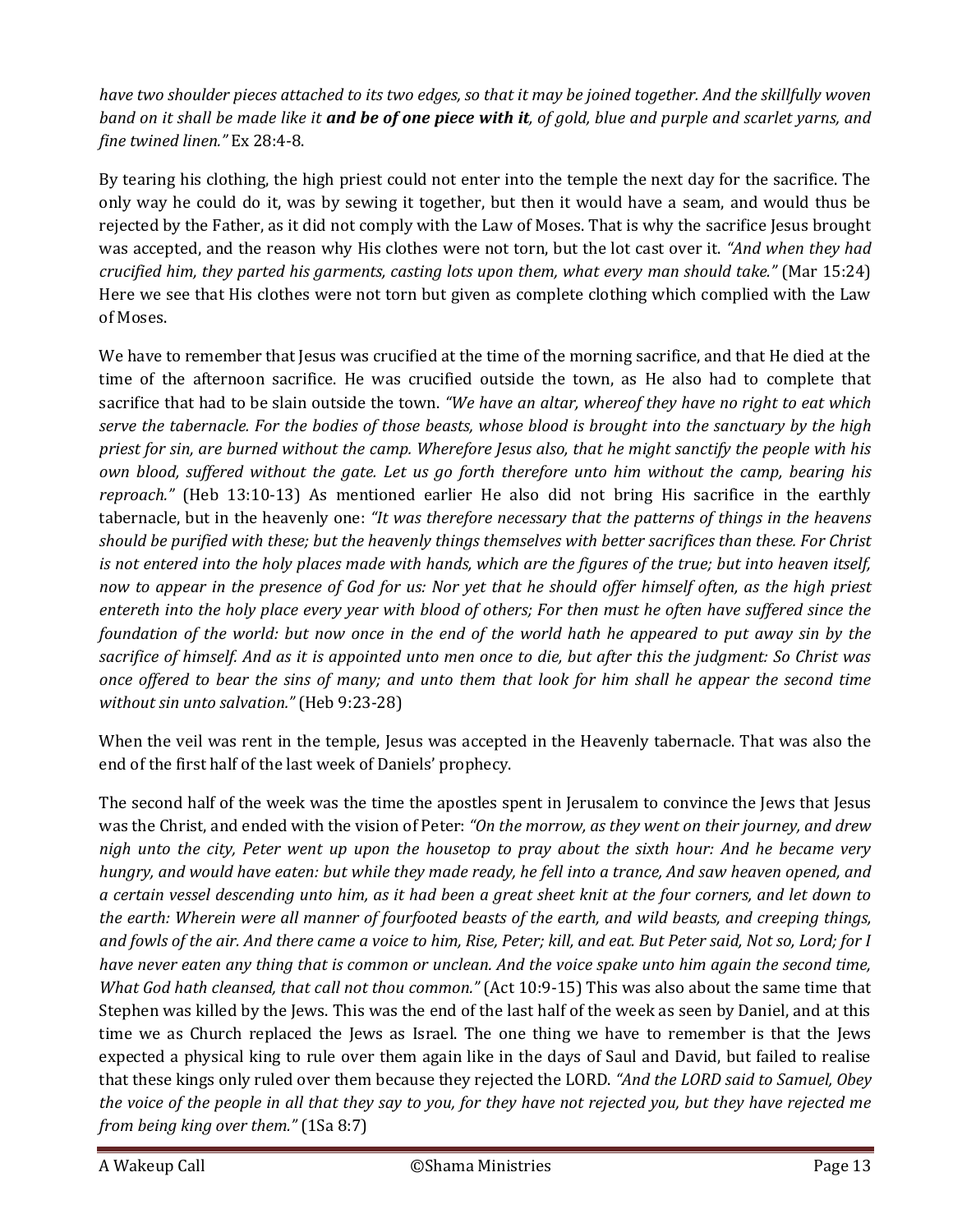Daniel also declares that at the end of the week abominations will start and it will continue until the end of time. What is Satan trying to accomplish? When he was cast out of heaven, he lost all his power as an angel of the LORD. When he deceived Adam and Eve, he claimed the power Adam had as he was stronger and took the power rightfully from Adam. Since then he has been trying everyday to increase his power in order for him to have the same power as God the Father. That is why he tried to get the power of Jesus by getting Jesus to worship him. When Jesus died, Satan rejoiced as he thought he was now next in line for the power of God the Father. But that was when the Father played his final trump card. He unveiled His love as a power, by resurrecting Jesus, and by Jesus defeating Satan. As a consequence of this, Satan is now trying to destroy all flesh, and as Daniel says, it will last till the end of the earth.

I mentioned earlier that the advocates of the rapture also refer to the mystery of Paul. These words are normally used completely out of context in order for them to deceive the people and to convince people of their doctrine.

However Paul himself declares what this mystery is: *"In whom we have redemption through his blood, the forgiveness of sins, according to the riches of his grace; Wherein he hath abounded toward us in all wisdom and prudence; Having made known unto us the mystery of his will, according to his good pleasure which he hath purposed in himself: That in the dispensation of the fulness of times he might gather together in one all things in Christ, both which are in heaven, and which are on earth; even in him: In whom also we have obtained an inheritance, being predestinated according to the purpose of him who worketh all things after the counsel of his own will: That we should be to the praise of his glory, who first trusted in Christ. In whom ye also trusted, after that ye heard the word of truth, the gospel of your salvation: in whom also after that ye believed, ye were sealed with that Holy Spirit of promise, Which is the earnest of our inheritance until the redemption of the purchased possession, unto the praise of his glory."* (Eph 1:7-14) So the mystery that Paul alludes to is that the gospel of peace will be preached to us as gentiles and that we will inherit everything proclaimed in the Bible, once we are united in one, the Church, with Jesus Christ as head. We have already proven that the Church is the new Israel, and thus the mystery of the LORD is revealed to the Church, through Paul. It is not something that will happen in the future, it happens the day you become a child of God.

To conclude the seventy weeks then; it started with the ministry of Jesus to the Jews, and ended when the message of the gospel came to us as gentiles. From this we can also conclude that there will not be a separate rapture of the Church, but that we as gentiles are one with all believers. Jesus himself said that we must hold on to our faith till the end, and not to think that we will not go through the tribulation. Even in Paul's time we had people that did not understand the message of the gospel: *"As I besought thee to abide still at Ephesus, when I went into Macedonia, that thou mightest charge some that they teach no other doctrine, Neither give heed to fables and endless genealogies, which minister questions, rather than godly edifying which is in faith: so do. Now the end of the commandment is charity out of a pure heart, and of a good conscience, and of faith unfeigned: From which some having swerved have turned aside unto vain jangling; Desiring to be teachers of the law; understanding neither what they say, nor whereof they affirm."* (1Ti 1:3-7)

But if this is the case that we as Church have become the new Israel, what then about the current Jewish nation? They were the firstborn of the flesh, but just like Esau, they sold their first-born right when they rejected Jesus as the Christ and now us as gentiles became the new Israel. Their end will be according to the judgements we find to Edom. Israel as state has nothing to do with Israel of the prophets. We as born again Christians, as Church, became Israel, and will inherit a never-ending life with Jesus and the Father.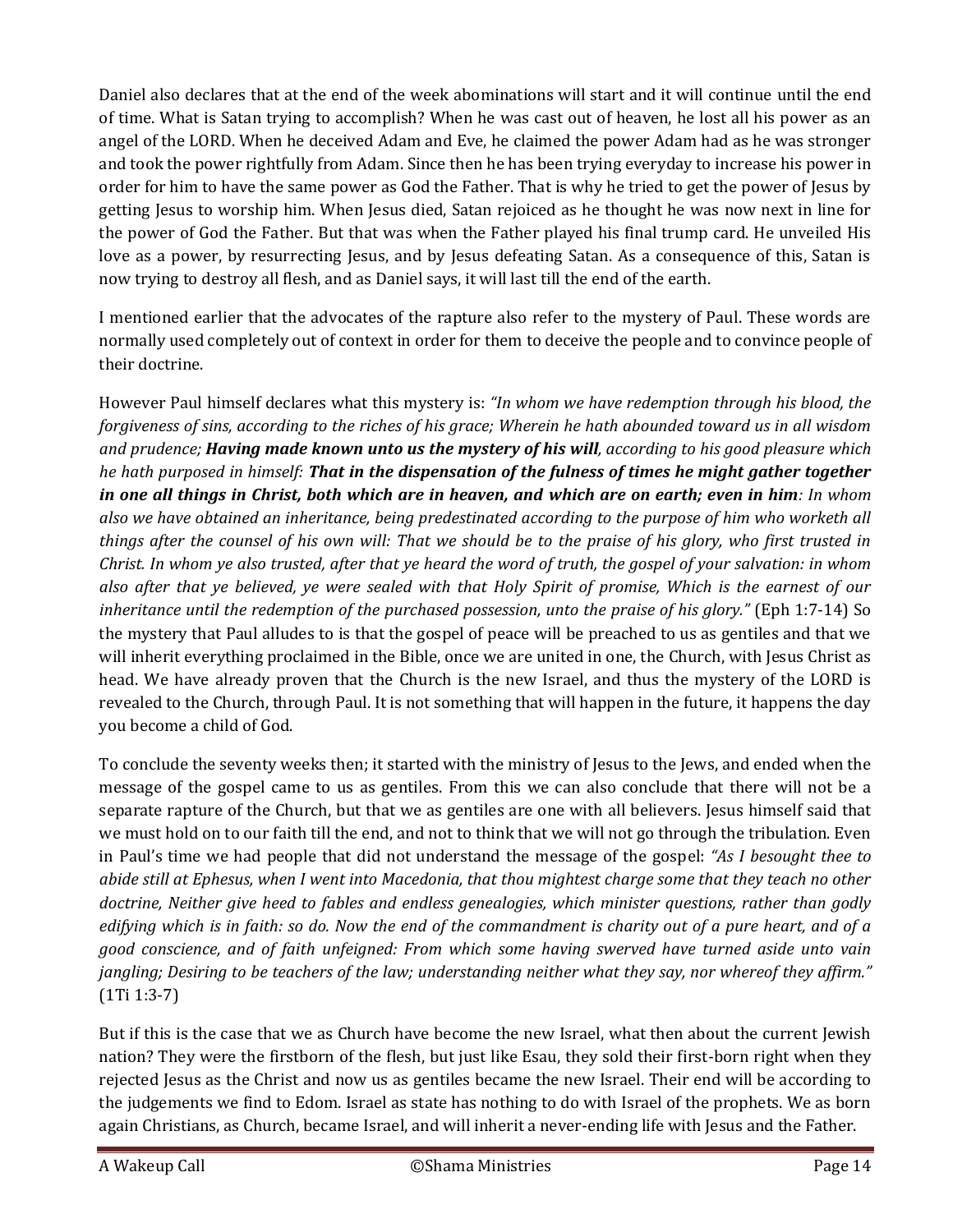So is there a rapture? Nope. I cannot find any scripture supporting the rapture. Only a few weeks ago, on 21 May 2011, a large number of people prepared for the rapture. Did it happen? Nope. Why not? Some people were saying that these people's calculations were wrong, or that we do not know when it will happen, but a lot of people still said that it will happen. However the Bible teaches that if someone utters prophecy and it does not happen that this person is a false prophet. That is what I believe the rapture theory is. A false prophecy, as it is not supported in the Bible.

The Bible only teaches that Jesus will come on the clouds and we as His people will join him and be taken to where He is.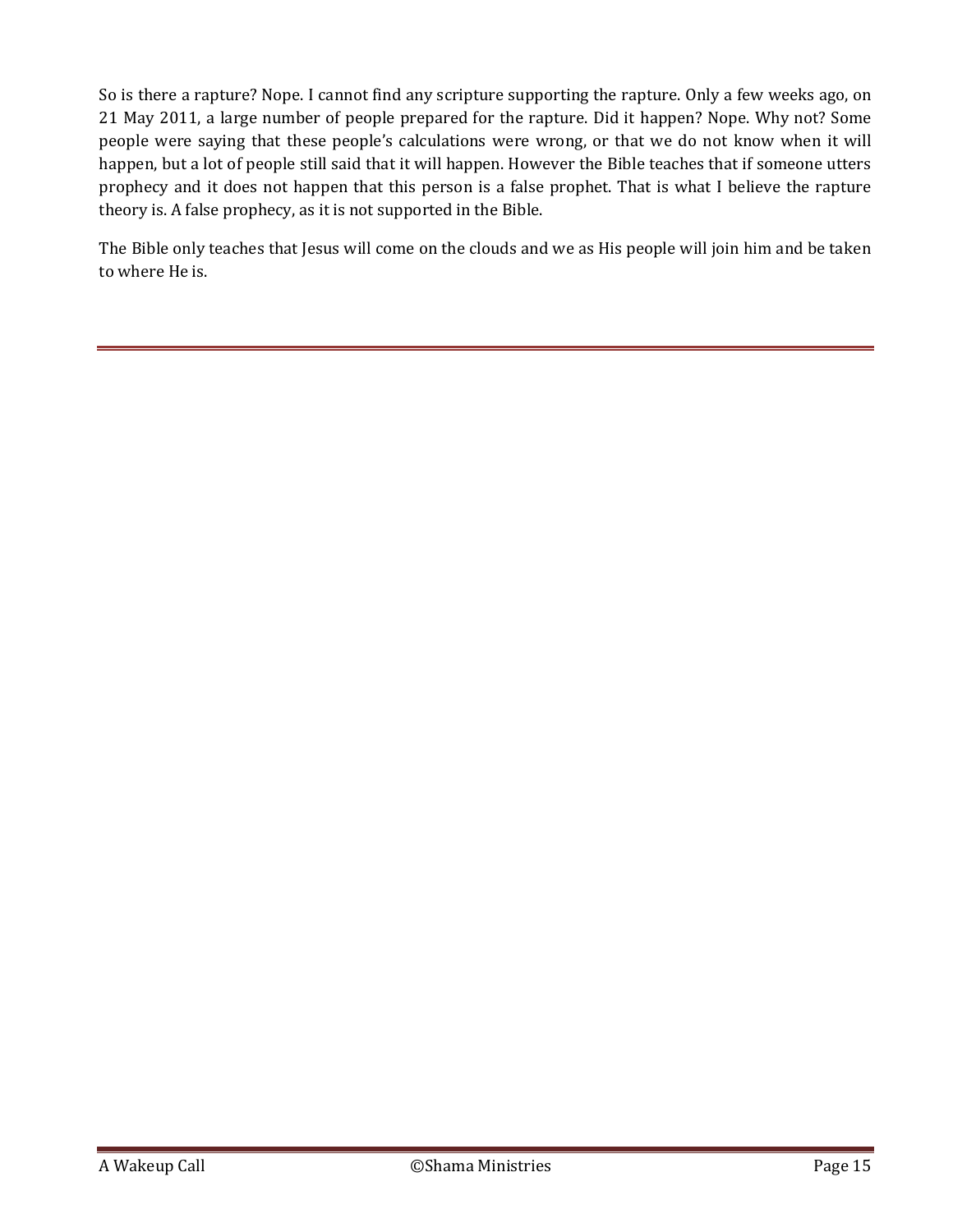# <span id="page-15-0"></span>CHAPTER 3 - WHAT NATION DO YOU BELONG TO?

If we remember correctly from chapter one, we all became Jews, as we all followed the rules of the covenant and hence became part of Israel. Or did we? We find that even though all the tribes of Israel inherited Israel, only the tribes of Judah, Benjamin and Levi were in Jerusalem during the time that Jesus wandered on the earth. Most of the other tribes did not function as Jews any longer. We know that even in the time of Jeremiah people returned to Egypt, and during this time and other times of war, Israel got scattered all over the middle east and later all over the then known parts of the earth. Another point that further adds confusion is that Isaiah declares that we will find a main road between Egypt, Assyria and Jerusalem. This tells me that not everyone will be in Jerusalem after the second coming of Christ. People will find themselves in different areas, but the one thing I find is that these people will be known by the area they occupy. This then tells us that there will be people from Egypt, Zidon, and many more countries.

We find many passages in the Old Testament that are difficult to interpret. If I think of Isaiah and what he prophesies about Israel, Egypt and Assyria, it is extremely difficult to interpret: *"In that day shall five cities in the land of Egypt speak the language of Canaan, and swear to the LORD of hosts; one shall be called, The city of destruction. In that day shall there be an altar to the LORD in the midst of the land of Egypt, and a pillar at the border thereof to the LORD. And it shall be for a sign and for a witness unto the LORD of hosts in the land of Egypt: for they shall cry unto the LORD because of the oppressors, and he shall send them a saviour, and a great one, and he shall deliver them. And the LORD shall be known to Egypt, and the Egyptians shall know the LORD in that day, and shall do sacrifice and oblation; yea, they shall vow a vow unto the LORD, and perform it. And the LORD shall smite Egypt: he shall smite and heal it: and they shall return even to the LORD, and he shall be intreated of them, and shall heal them. In that day shall there be a highway out of Egypt to Assyria, and the Assyrian shall come into Egypt, and the Egyptian into Assyria, and the Egyptians shall serve with the Assyrians. In that day shall Israel be the third with Egypt and with Assyria, even a blessing in the midst of the land: Whom the LORD of hosts shall bless, saying, Blessed be Egypt my people, and Assyria the work of my hands, and Israel mine inheritance."* (Isa 19:18-25)

The Bible commentator, Matthew Henry had the following to say about this; *"The words, "In that day," do not always refer to the passage just before. At a time which was to come, the Egyptians shall speak the holy language, the Scripture language; not only understand it, but use it. Converting grace, by changing the heart, changes the language; for out of the abundance of the heart the mouth speaks. So many Jews shall come to Egypt, that they shall soon fill five cities. Where the sun was worshipped, a place infamous for idolatry, even there shall be a wonderful reformation. Christ, the great Altar, who sanctifies every gift, shall be owned, and the gospel sacrifices of prayer and praise shall be offered up. Let the broken-hearted and afflicted, whom the Lord has wounded, and thus taught to return to, and call upon him, take courage; for He will heal their souls, and turn their sorrowing supplications into joyful praises. The Gentile nations shall not only unite with each other in the gospel fold under Christ, the great Shepherd, but they shall all be united with the Jews. They shall be owned together by him; they shall all share in one and the same blessing. Meeting at the same throne of grace, and serving with each other in the same business of religion, should end all disputes, and unite the hearts of believers to each other in holy love."* He confirms that the various nations will serve the LORD. We find many more areas discussed in the Bible, but this will be discussed later on in this book.

We also find many different prophesies in the Bible that we are not sure of if it has happened or not. One such a prophesy which I believe gives us the key to unlocking these scriptures are found in Zechariah: *"And it shall be, that whoso will not come up of all the families of the earth unto Jerusalem to worship the*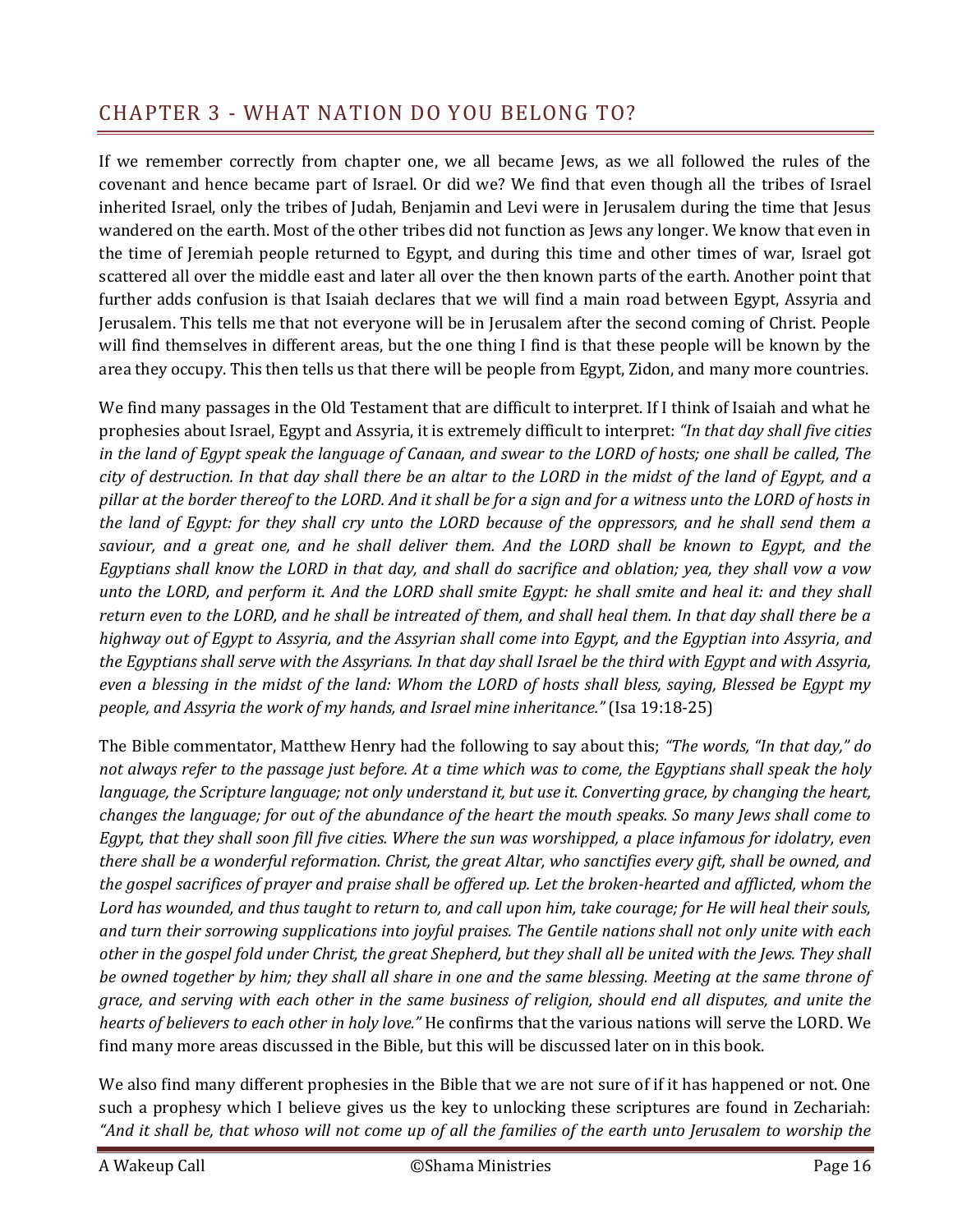*King, the LORD of hosts, even upon them shall be no rain. And if the family of Egypt go not up, and come not, that have no rain; there shall be the plague, wherewith the LORD will smite the heathen that come not up to keep the feast of tabernacles. This shall be the punishment of Egypt, and the punishment of all nations that come not up to keep the feast of tabernacles. In that day shall there be upon the bells of the horses, HOLINESS UNTO THE LORD; and the pots in the LORD'S house shall be like the bowls before the altar. Yea, every pot in Jerusalem and in Judah shall be holiness unto the LORD of hosts: and all they that sacrifice shall come and take of them, and seethe therein: and in that day there shall be no more the Canaanite in the house of the LORD of hosts.*" (Zec 14:17-21) We find this scripture after Zechariah has seen the final judgment of the end times and before the new day has started. One can then safely assume that what is meant here will happen at the end of the current dispensation. Here we find people in Egypt, and if they do not go to Jerusalem for the annual feast of the tabernacles, no rain will fall on them.

But why is the feast of tabernacles so important? It is the feast that Israel had to obey annually to remember the day the LORD took them out of Egypt, and placed them in Canaan. This scripture tells me that there will be different places where we as Christians will find ourselves in, in the time to come. The moment we read the Old Testament with this in mind, we will find that many other scriptures will all of a sudden make sense to us. Then we will find that the part where Isaiah said that the lamb and the lion will both eat grass and be together, refers to the next dispensation that awaits us. As you can see I believe in the physical explanation of these prophesies, and expect what was said to happen.

But what does the New Testament have to say about this subject? I have found two references to this in the book of Revelation. The first part is the letters to the various churches, while the second part is where John tells us of the beast with seven heads that will rise from the sea. In the Old Testament we find that the prophets always addressed there mutterings to seven different nations, but in the New Testament we find it is addressed to the seven churches, and then explained further by the discussion on the beast that rose from the sea. This is the only place where we find that the seven different nations and churches are all joined to the beast that controls all seven heads. The horns of the beast are the proclamations or messages that the beast brings. The beast is Satan with his false message that he proclaims to the Church as the truth.

What can we learn from these passages in Revelation?

We daily meet people that believe differently to what we believe. But who is correct? Is there a part in Scripture that I can use that would tell me difference between what is the right way and what is the wrong way? And when I find that I am wrong, is there also a part that would tell me what to do to correct my ways?

The Bible is certainly the book that will have an answer to all these questions, but that means we have to understand what each prophet declared and how to interpret it. I will use the letters to the different churches as a basis to show the difference between the different Christians. This will also allow us to examine the different doctrines people believe in, and what is acceptable to the LORD and what not. We will then also be able to see what we believe in. We will also find that the way we believe may be the same as one or multiples of these churches.

### ■ EPHESUS

<span id="page-16-0"></span>*"Unto the angel of the church of Ephesus write; These things saith he that holdeth the seven stars in his right hand, who walketh in the midst of the seven golden candlesticks; I know thy works, and thy labour, and thy*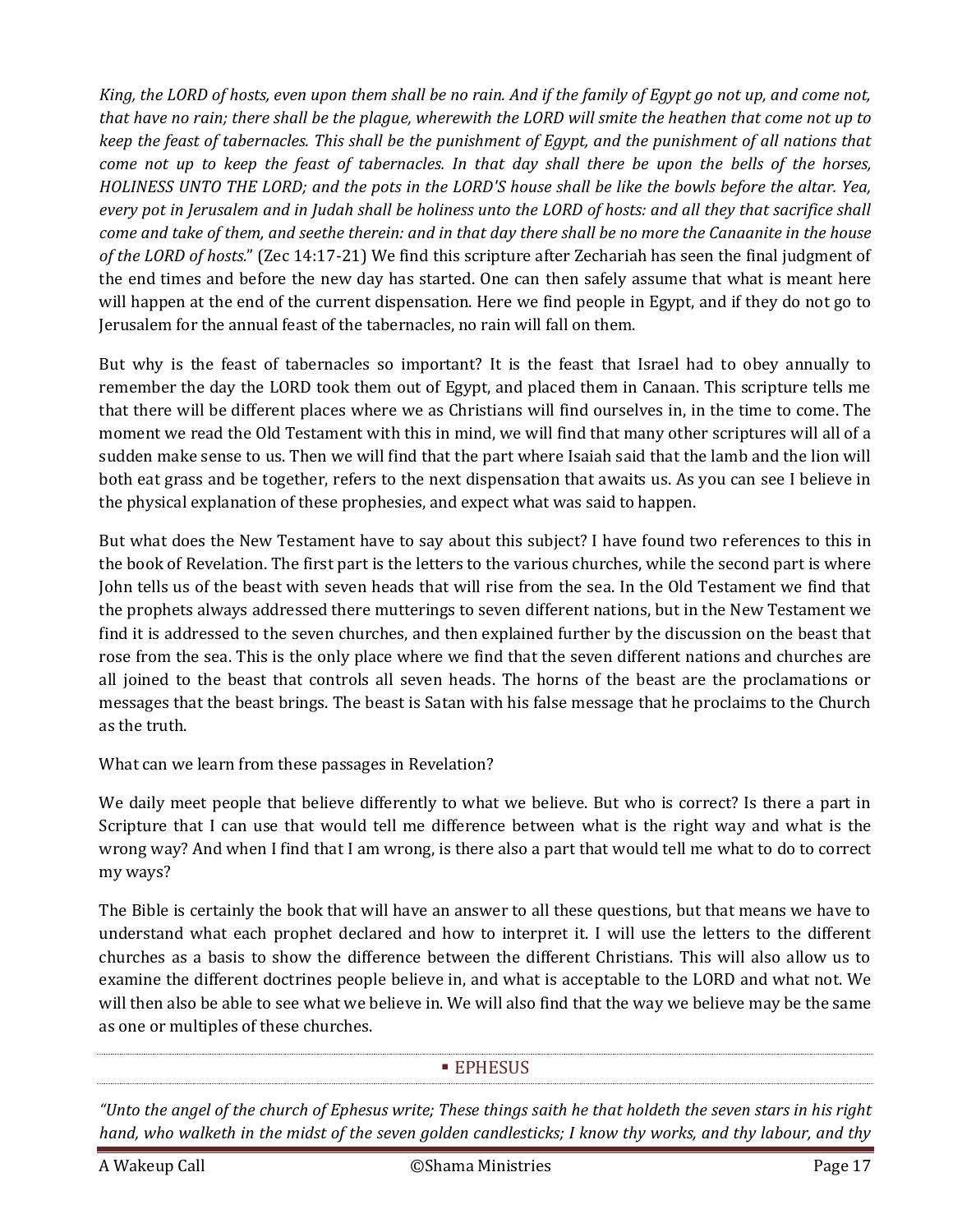*patience, and how thou canst not bear them which are evil: and thou hast tried them which say they are apostles, and are not, and hast found them liars: And hast borne, and hast patience, and for my name's sake hast laboured, and hast not fainted. Nevertheless I have somewhat against thee, because thou hast left thy first love. Remember therefore from whence thou art fallen, and repent, and do the first works; or else I will come unto thee quickly, and will remove thy candlestick out of his place, except thou repent. But this thou hast, that thou hatest the deeds of the Nicolaitans, which I also hate. He that hath an ear, let him hear what the Spirit saith unto the churches; To him that overcometh will I give to eat of the tree of life, which is in the midst of the paradise of God."* (Rev 2:1-7)

Who was this church? We find that these people actually knew the LORD as they are told that the LORD knows their works and their labour. They can further distinguish between the false prophets and the true prophets. They also hate the works of the Nicolaitans, in other words they teach that it is wrong to live in sin and to sleep around. To me it sounds as though these people really knew what is right and what is wrong, but the LORD still finds something wrong. They are asked to repent and do the first works again as they left their first love.

What are the first works? The writer of Hebrews tells us as follows: *"Therefore leaving the principles of the doctrine of Christ, let us go on unto perfection; not laying again the foundation of repentance from dead*  works, and of faith toward God, Of the doctrine of baptisms, and of laying on of hands, and of resurrection of *the dead, and of eternal judgment."* (Heb 6:1-2). These people are told to repent and to do the first works again. These works are faith in God, baptism, laying on of hands, and the doctrines about the resurrection of the dead, and eternal judgment. So these people do not believe in the baptism of the believer, but hold on to baptism of infants. To me they are still in Egypt.

These people are also described in Ezekiel 31:*"And it came to pass in the eleventh year, in the third month, in the first day of the month, that the word of the LORD came unto me, saying, Son of man, speak unto Pharaoh king of Egypt, and to his multitude; Whom art thou like in thy greatness? Behold, the Assyrian was a cedar in Lebanon with fair branches, and with a shadowing shroud, and of an high stature; and his top was among the thick boughs. The waters made him great, the deep set him up on high with her rivers running round about his plants, and sent out her little rivers unto all the trees of the field. Therefore his height was exalted above all the trees of the field, and his boughs were multiplied, and his branches became long because of the multitude of waters, when he shot forth. All the fowls of heaven made their nests in his boughs, and under his branches did all the beasts of the field bring forth their young, and under his shadow dwelt all great nations. Thus was he fair in his greatness, in the length of his branches: for his root was by great waters. The cedars in the garden of God could not hide him: the fir trees were not like his boughs, and the chesnut trees were not like his branches; nor any tree in the garden of God was like unto him in his beauty. I have made him fair by the multitude of his branches: so that all the trees of Eden, that were in the garden of God, envied him. Therefore thus saith the Lord GOD; Because thou hast lifted up thyself in height, and he hath shot up his top among the thick boughs, and his heart is lifted up in his height; I have therefore delivered him into the hand of the mighty one of the heathen; he shall surely deal with him: I have driven him out for his wickedness. And strangers, the terrible of the nations, have cut him off, and have left him: upon the mountains and in all the valleys his branches are fallen, and his boughs are broken by all the rivers of the land; and all the people of the earth are gone down from his shadow, and have left him. Upon his ruin shall all the fowls of the heaven remain, and all the beasts of the field shall be upon his branches: To the end that none of all the trees by the waters exalt themselves for their height, neither shoot up their top among the thick boughs, neither their trees stand up in their height, all that drink water: for they are all delivered unto death, to the nether parts of the earth, in the midst of the children of men, with them that go down to the pit.*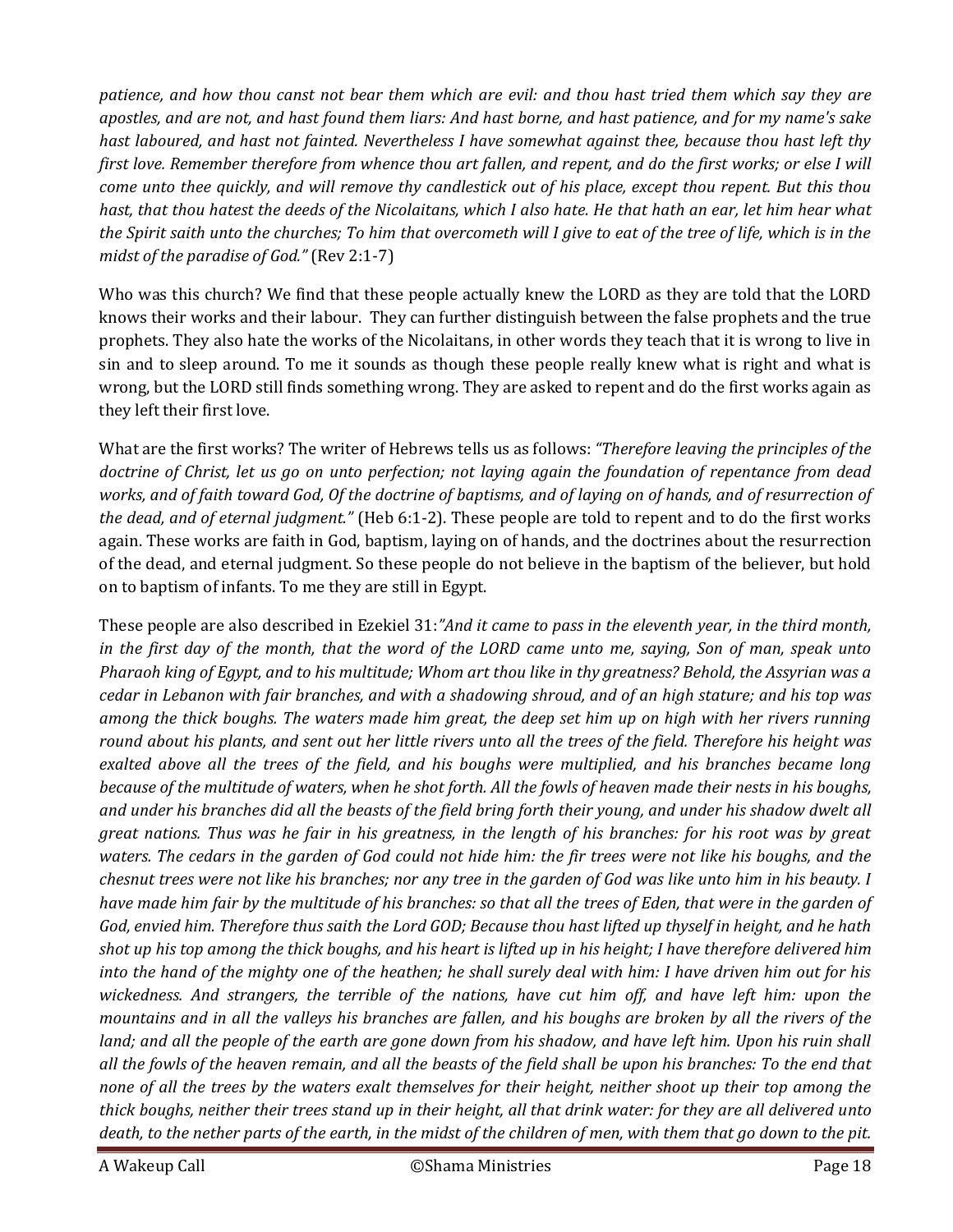*Thus saith the Lord GOD; In the day when he went down to the grave I caused a mourning: I covered the deep for him, and I restrained the floods thereof, and the great waters were stayed: and I caused Lebanon to mourn for him, and all the trees of the field fainted for him. I made the nations to shake at the sound of his fall, when I cast him down to hell with them that descend into the pit: and all the trees of Eden, the choice and best of Lebanon, all that drink water, shall be comforted in the nether parts of the earth. They also went down into hell with him unto them that be slain with the sword; and they that were his arm, that dwelt under his shadow in the midst of the heathen. To whom art thou thus like in glory and in greatness among the trees of Eden? yet shalt thou be brought down with the trees of Eden unto the nether parts of the earth: thou shalt lie in the midst of the uncircumcised with them that be slain by the sword. This is Pharaoh and all his multitude, saith the Lord GOD."* (Ezek 31:1-18)

We read in this part of scripture about a tree that grew very tall, although it was planted in Egypt. It became even bigger than the trees that were planted in paradise. So this group of believers became a great many people, although they were in Egypt. The reason the Bible declares that they were in Egypt, was because they did not leave Egypt to start the long walk to Canaan. They decided it was better to stay with the devil they knew, than to face an unknown future. This meant that they did not follow the LORD's instructions to leave Egypt behind and go through the Red Sea, or baptism. The prophet uses the example of what happened to Israel because of their unwillingness to follow the LORD. The LORD rejected them. So if you are part of this tree in Egypt, look at the example of Israel. If He rejected them, will He act any different with you? This also confirms the words of Jesus earlier: *"Remember therefore from whence thou art fallen"*.

One lesson we have to learn right at the outset is that even if you do almost everything right, but only have this one small problem, you are still unacceptable to the LORD. We read in Exodus that the Israelites had to remove all yeast from their homes prior to Passover, and eat unleavened bread. The same way a small part of yeast can cause a bread to raise, sin will cause us to be puffed up and make us unacceptable to the LORD.

So the first group of Christians are those that do not believe that baptism has any influence on your life. They are told to repent and do the first works. Once this is done, they will eat from the tree in paradise and receive everlasting life.

### $\blacksquare$  SMYRNA

<span id="page-18-0"></span>*"And unto the angel of the church in Smyrna write; These things saith the first and the last, which was dead, and is alive; I know thy works, and tribulation, and poverty, (but thou art rich) and I know the blasphemy of them which say they are Jews, and are not, but are the synagogue of Satan. Fear none of those things which thou shalt suffer: behold, the devil shall cast some of you into prison, that ye may be tried; and ye shall have tribulation ten days: be thou faithful unto death, and I will give thee a crown of life. He that hath an ear, let him hear what the Spirit saith unto the churches; He that overcometh shall not be hurt of the second death."* (Rev 2:8-11)

These people only receive encouragement. The LORD knows that they always receive criticism from those who say they are Christians, but are not. *(and I know the blasphemy of them which say they are Jews, and are not,)* These people always receive words like "This doesn't happen to Christians" from others. This criticism will normally come from people of the church in Laodicea, as Jesus tells them that *"As many as I love, I rebuke and chasten: be zealous therefore, and repent."* (Rev 3:19) So, if you know that you belong to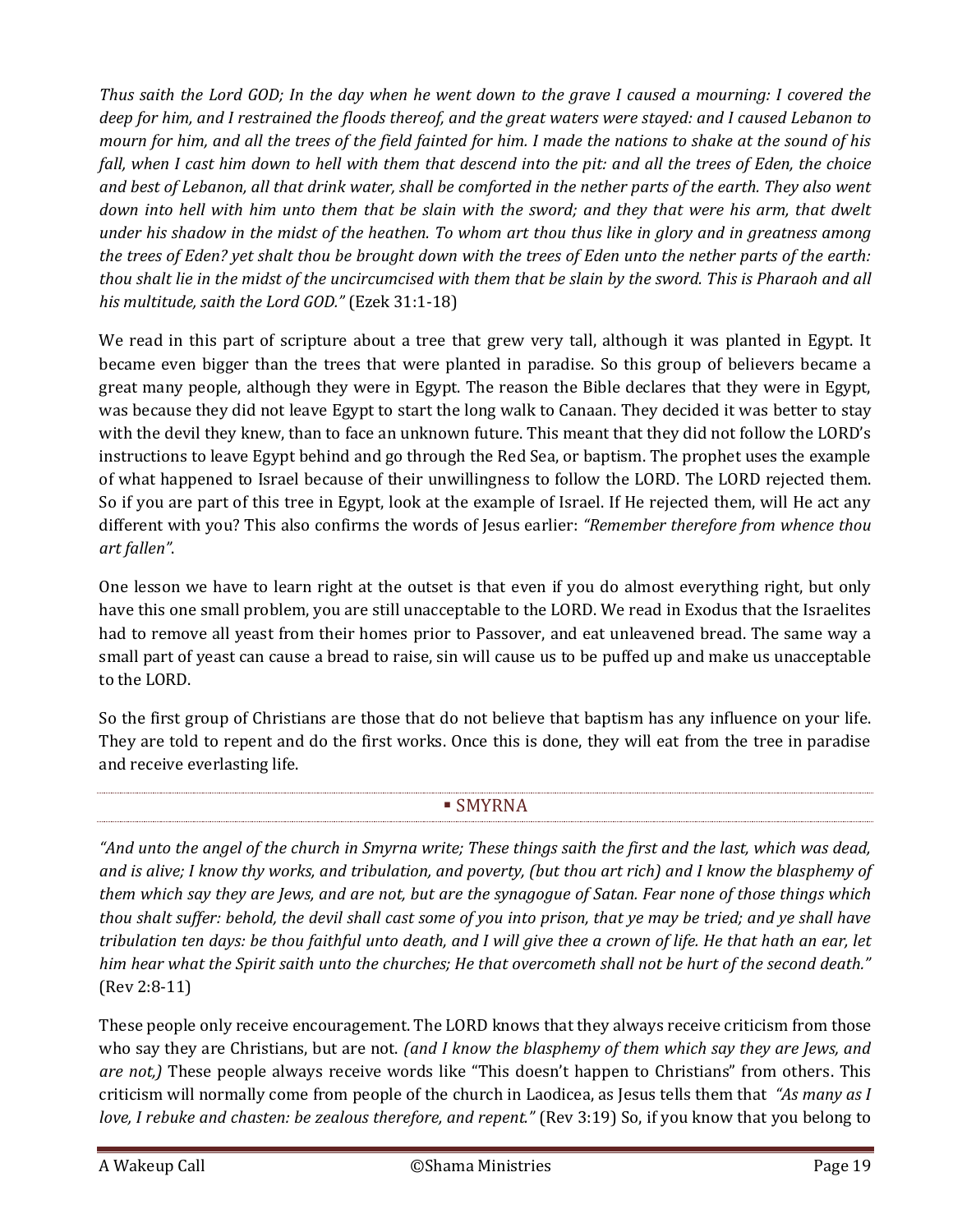the LORD, but you always have to face criticism from so-called Christians, know that you are part of the Church of Smyrna. This portion of scripture also tells us that we will face hard times, but it also states that we will receive a crown. This crown confirms the scripture in Revelation 20 that says that these people will rule with Jesus for a thousand years, as only rulers wears crowns. The future of these people is described later in this book.

### ■ PERGAMOS

<span id="page-19-0"></span>*"And to the angel of the church in Pergamos write; These things saith he which hath the sharp sword with two edges; I know thy works, and where thou dwellest, even where Satan's seat is: and thou holdest fast my name, and hast not denied my faith, even in those days wherein Antipas was my faithful martyr, who was slain among you, where Satan dwelleth. But I have a few things against thee, because thou hast there them that hold the doctrine of Balaam, who taught Balac to cast a stumblingblock before the children of Israel, to eat things sacrificed unto idols, and to commit fornication. So hast thou also them that hold the doctrine of the Nicolaitans, which thing I hate. Repent; or else I will come unto thee quickly, and will fight against them with the sword of my mouth. He that hath an ear, let him hear what the Spirit saith unto the churches; To him that overcometh will I give to eat of the hidden manna, and will give him a white stone, and in the stone a new name written, which no man knoweth saving he that receiveth it."* (Rev 2:12-17)

Here we find people who do not interpret the Word correctly, as He says He is the one with the two edged sword. The sword being the Word of God and as such these people will be judged by what the Bible teaches. A further complication is that they are told that they live where the headquarters of Satan is. That means that they are still in Egypt and have never moved, as they do not believe in the true meaning of baptism. To them baptism is only an emblem, and not an action of leaving my old life behind me. I can personally think of a number of charismatic congregations that fit this description.

A further negative point is that they hold on to the teachings of Balaam and that of the Nicolaitans, who teaches free sexual relationships. I am personally aware of a number of congregations where leaders inform their congregation that it is okay to live together as you first have to see if you are sexually compatible, and that this is no sin. These churches normally advertise that people who have been through a divorce is welcome to join them as the LORD will never reject anyone, even if you were the cause of the divorce. I am sorry, but this passage teaches the opposite. The LORD will never condone free sexual relationships. He will only accept people who have repented, have been born again, and have put their total trust in Him.

The LORD declares that He will come and fight against them with the sword of His mouth, and the Word will prove them wrong. But, like in most of the churches, the people are asked to repent. He will then give them the hidden manna, which means that He will make them part of the covenant again.

#### ■ THYATIRA

<span id="page-19-1"></span>*"And unto the angel of the church in Thyatira write; These things saith the Son of God, who hath his eyes like unto a flame of fire, and his feet are like fine brass; I know thy works, and charity, and service, and faith, and thy patience, and thy works; and the last to be more than the first. Notwithstanding I have a few things against thee, because thou sufferest that woman Jezebel, which calleth herself a prophetess, to teach and to seduce my servants to commit fornication, and to eat things sacrificed unto idols. And I gave her space to repent of her fornication; and she repented not. Behold, I will cast her into a bed, and them that commit*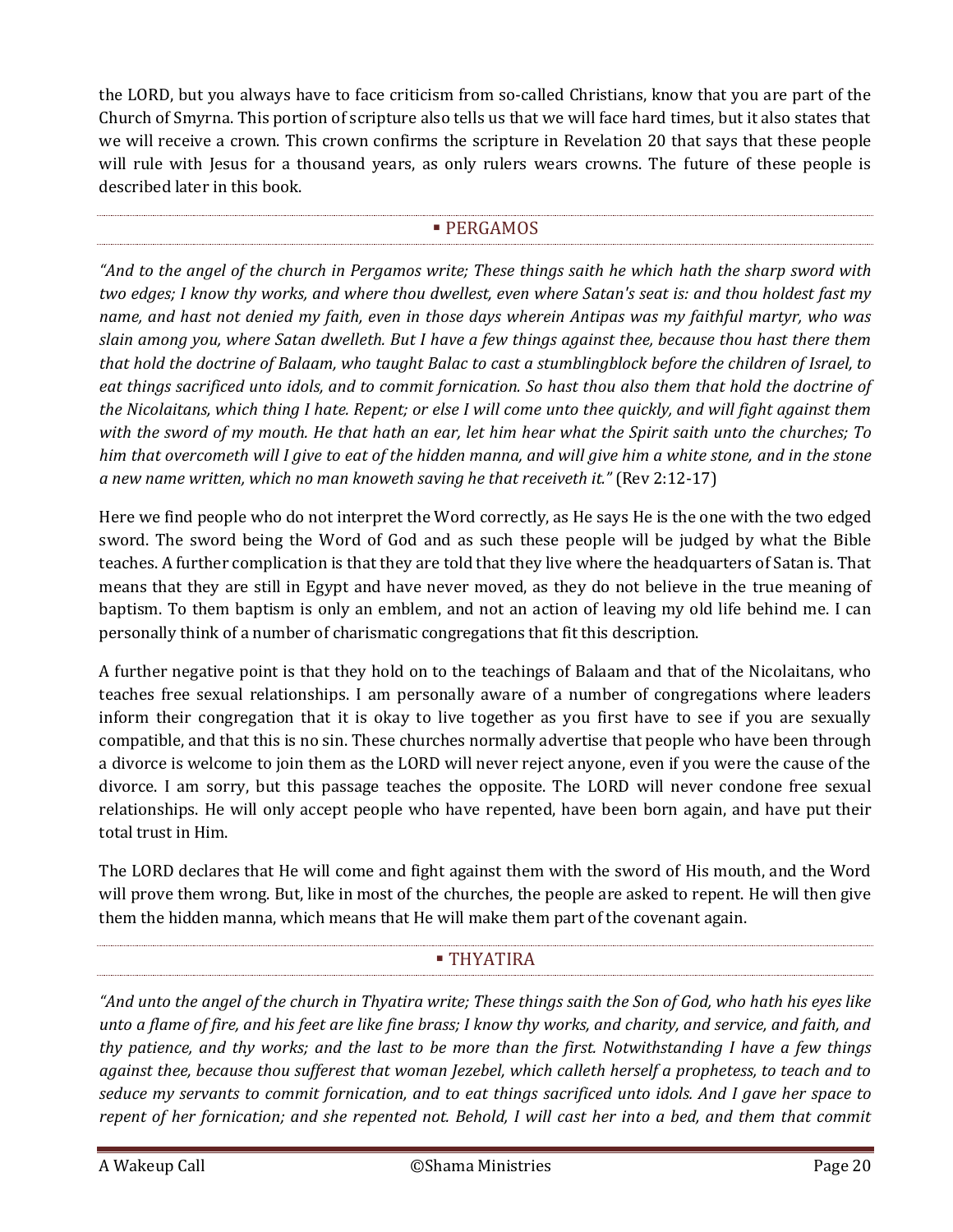*adultery with her into great tribulation, except they repent of their deeds. And I will kill her children with death; and all the churches shall know that I am he which searcheth the reins and hearts: and I will give unto every one of you according to your works. But unto you I say, and unto the rest in Thyatira, as many as have not this doctrine, and which have not known the depths of Satan, as they speak; I will put upon you none other burden. But that which ye have already hold fast till I come. And he that overcometh, and keepeth my works unto the end, to him will I give power over the nations: And he shall rule them with a rod of iron; as the vessels of a potter shall they be broken to shivers: even as I received of my Father. And I will give him the morning star. He that hath an ear, let him hear what the Spirit saith unto the churches".* (Rev 2:18-29)

How many people do you know that will tell you that if you do not attend a service at a church, or you do not act this way, that you will not inherit eternal life? These people will attend all services every Sunday, but of faith and other gifts of the Holy Spirit, nothing is to be seen. We are okay as long as we attend the services every week. This is the group that is mentioned here. They have fallen into a form of godliness, and will be part of the whore of Revelation 17, 18 and 19.

In today's world with the so-called "new reformation", we find people that want to research the customs of the Old and New Testament and in the light of that, interpret the Bible, as they will now find the right ways to do it. Paul had the following to say to them: *"But their minds were blinded: for until this day remaineth the same vail untaken away in the reading of the old testament; which vail is done away in Christ."* (2Co 3:14) He tells us that we do not have to research the customs, but that we need to go to the Giver of all good gifts to receive Christ. Christendom is not like all other religions, as we serve a living God.

Ezekiel wrote the following about these people: *"Thus saith the Lord GOD; Because that Moab and Seir do say, Behold, the house of Judah is like unto all the heathen; Therefore, behold, I will open the side of Moab from the cities, from his cities which are on his frontiers, the glory of the country, Bethjeshimoth, Baalmeon, and Kiriathaim, Unto the men of the east with the Ammonites, and will give them in possession, that the Ammonites may not be remembered among the nations. And I will execute judgments upon Moab; and they shall know that I am the LORD."* (Eze 25:8-11)

Jeremiah gives us a complete description of these people in chapter 48: *"Cursed be he that doeth the work of the LORD deceitfully, and cursed be he that keepeth back his sword from blood. Moab hath been at ease from his youth, and he hath settled on his lees, and hath not been emptied from vessel to vessel, neither hath he gone into captivity: therefore his taste remained in him, and his scent is not changed. Therefore, behold, the days come, saith the LORD, that I will send unto him wanderers, that shall cause him to wander, and shall empty his vessels, and break their bottles. And Moab shall be ashamed of Chemosh, as the house of Israel was ashamed of Bethel their confidence. How say ye, We are mighty and strong men for the war? Moab is spoiled, and gone up out of her cities, and his chosen young men are gone down to the slaughter, saith the King, whose name is the LORD of hosts. The calamity of Moab is near to come, and his affliction hasteth fast. All ye that are about him, bemoan him; and all ye that know his name, say, How is the strong staff broken, and the beautiful rod! Thou daughter that dost inhabit Dibon, come down from thy glory, and sit in thirst; for the spoiler of Moab shall come upon thee, and he shall destroy thy strong holds. O inhabitant of Aroer, stand by the way, and espy; ask him that fleeth, and her that escapeth, and say, What is done? Moab is confounded; for it is broken down: howl and cry; tell ye it in Arnon, that Moab is spoiled, And judgment is come upon the plain country; upon Holon, and upon Jahazah, and upon Mephaath, And upon Dibon, and upon Nebo, and upon Bethdiblathaim, And upon Kiriathaim, and upon Bethgamul, and upon Bethmeon, And upon Kerioth, and upon Bozrah, and upon all the cities of the land of Moab, far or near. The horn of Moab is cut off, and his arm is broken, saith the LORD. Make ye him drunken: for he magnified himself against the LORD: Moab also*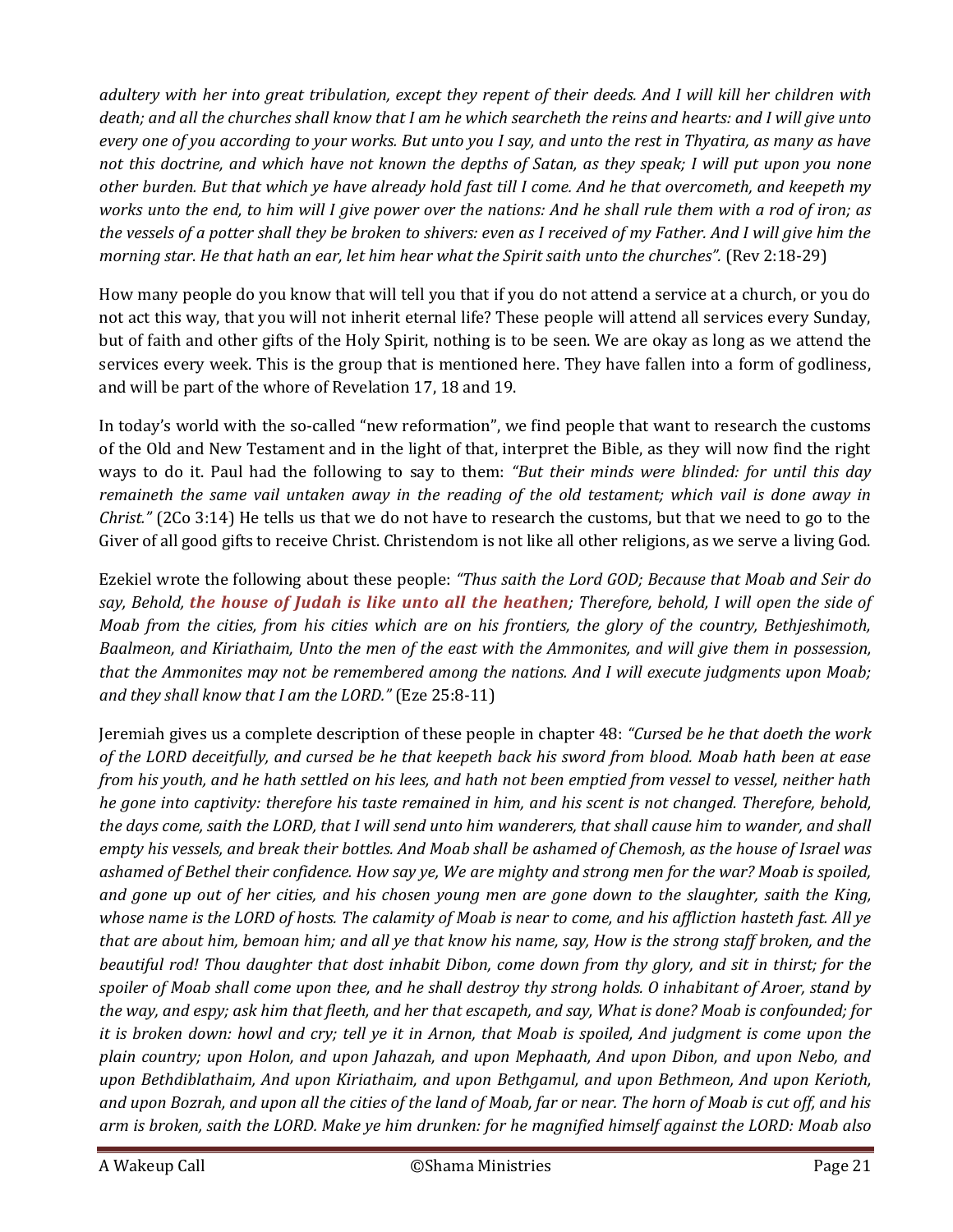*shall wallow in his vomit, and he also shall be in derision. For was not Israel a derision unto thee? was he found among thieves? for since thou spakest of him, thou skippedst for joy. O ye that dwell in Moab, leave the cities, and dwell in the rock, and be like the dove that maketh her nest in the sides of the hole's mouth. We have heard the pride of Moab, (he is exceeding proud) his loftiness, and his arrogancy, and his pride, and the haughtiness of his heart. I know his wrath, saith the LORD; but it shall not be so; his lies shall not so effect it. Therefore will I howl for Moab, and I will cry out for all Moab; mine heart shall mourn for the men of Kirheres. O vine of Sibmah, I will weep for thee with the weeping of Jazer: thy plants are gone over the sea, they reach even to the sea of Jazer: the spoiler is fallen upon thy summer fruits and upon thy vintage. And joy and gladness is taken from the plentiful field, and from the land of Moab; and I have caused wine to fail from the winepresses: none shall tread with shouting; their shouting shall be no shouting. From the cry of Heshbon even unto Elealeh, and even unto Jahaz, have they uttered their voice, from Zoar even unto Horonaim, as an heifer of three years old: for the waters also of Nimrim shall be desolate. Moreover I will cause to cease in Moab, saith the LORD, him that offereth in the high places, and him that burneth incense to his gods. Therefore mine heart shall sound for Moab like pipes, and mine heart shall sound like pipes for the men of Kirheres: because the riches that he hath gotten are perished. For every head shall be bald, and every beard clipped: upon all the hands shall be cuttings, and upon the loins sackcloth. There shall be lamentation generally upon all the housetops of Moab, and in the streets thereof: for I have broken Moab like a vessel wherein is no pleasure, saith the LORD. They shall howl, saying, How is it broken down! how hath Moab turned the back with shame! so shall Moab be a derision and a dismaying to all them about him. For thus saith the LORD; Behold, he shall fly as an eagle, and shall spread his wings over Moab. Kerioth is taken, and the strong holds are surprised, and the mighty men's hearts in Moab at that day shall be as the heart of a woman in her pangs. And Moab shall be destroyed from being a people, because he hath magnified himself against the LORD. Fear, and the pit, and the snare, shall be upon thee, O inhabitant of Moab, saith the LORD. He that fleeth from the fear shall fall into the pit; and he that getteth up out of the pit shall be taken in the snare: for I will bring upon it, even upon Moab, the year of their visitation, saith the LORD. They that fled stood under the shadow of Heshbon because of the force: but a fire shall come forth out of Heshbon, and a flame from the midst of Sihon, and shall devour the corner of Moab, and the crown of the head of the tumultuous ones. Woe be unto thee, O Moab! the people of Chemosh perisheth: for thy sons are taken captives, and thy daughters captives. Yet will I bring again the captivity of Moab in the latter days, saith the LORD. Thus far is the judgment of Moab."* (Jer 48:10-47)

We are taught here that the people of Moab are judged here as they do not use the Bible as the basis to distinguish between right and wrong. No, they like us used their own norms to decide what was acceptable. Moab is also told that they did not go into captivity, and as such has not been separated from his lees: *"Moab hath been at ease from his youth, and he hath settled on his lees, and hath not been emptied from vessel to vessel, neither hath he gone into captivity: therefore his taste remained in him, and his scent is not changed."* This portion of scripture had me baffled for quite a long time. For months I just could not make sense of this scripture. What the LORD is trying to tell me is that I cannot continue saying that I am clean, but as soon as someone disturbs me, all the murkiness in my life shows. I have to allow the LORD to empty me from vessel to vessel, meaning that He will change my life by getting rid of the lees in my life. This can only be done after giving my life over to the LORD. If I do not allow Him to empty me from vessel to vessel, then I will take on the taste of the lees. I must therefore allow Him to separate me from my lees, which is contaminating my life. This is what the prophet describes here. We do not like to look at our own lives, but like telling others what is wrong in theirs. That is the people of Thyatira.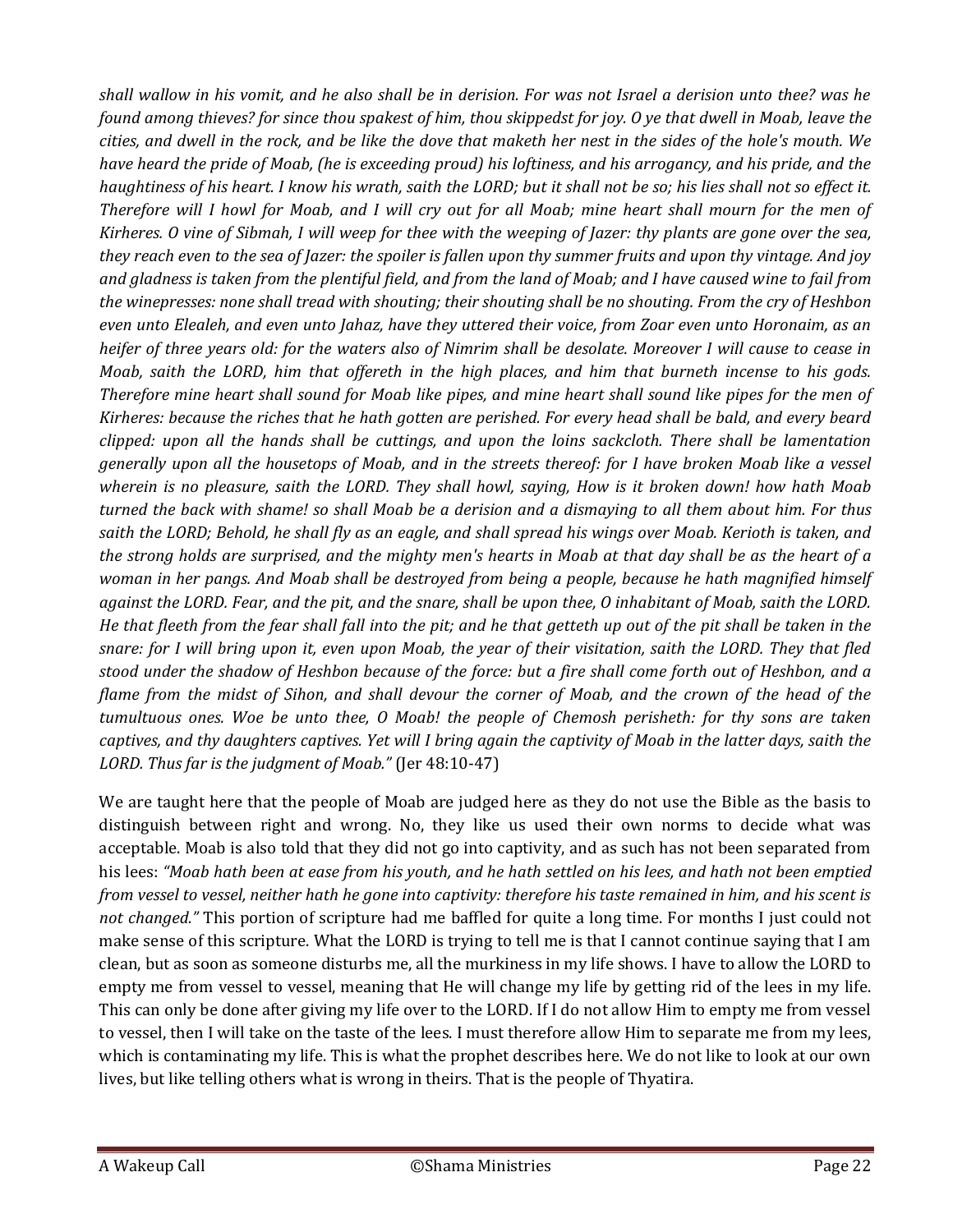Jesus had the following to say to some of them: *"as many as have not this doctrine, and which have not known the depths of Satan, as they speak; I will put upon you none other burden. But that which ye have already hold fast till I come. And he that overcometh, and keepeth my works unto the end, to him will I give power over the nations: And he shall rule them with a rod of iron; as the vessels of a potter shall they be broken to shivers: even as I received of my Father. And I will give him the morning star. He that hath an ear, let him hear what the Spirit saith unto the churches."* We see from this that everyone will be judged on his own, and not because they belong to a certain group of people.

#### ▪ SARDIS

<span id="page-22-0"></span>*"And unto the angel of the church in Sardis write; These things saith he that hath the seven Spirits of God, and the seven stars; I know thy works, that thou hast a name that thou livest, and art dead. Be watchful, and strengthen the things which remain, that are ready to die: for I have not found thy works perfect before God. Remember therefore how thou hast received and heard, and hold fast, and repent. If therefore thou shalt not watch, I will come on thee as a thief, and thou shalt not know what hour I will come upon thee. Thou hast a few names even in Sardis which have not defiled their garments; and they shall walk with me in white: for they are worthy. He that overcometh, the same shall be clothed in white raiment; and I will not blot out his name out of the book of life, but I will confess his name before my Father, and before his angels. He that hath an ear, let him hear what the Spirit saith unto the churches."* (Rev 3:1-6)

These people have as Jeremiah and Ezekiel puts it, the pestilence. They have the looks of being perfect, but are actually dead. They remind us of the people of Zidon in the Old Testament. *"Son of man, set thy face against Zidon, and prophesy against it, And say, Thus saith the Lord GOD; Behold, I am against thee, O Zidon; and I will be glorified in the midst of thee: and they shall know that I am the LORD, when I shall have executed judgments in her, and shall be sanctified in her. For I will send into her pestilence, and blood into her streets; and the wounded shall be judged in the midst of her by the sword upon her on every side; and they shall know that I am the LORD."* (Eze 28:21-23)

The LORD declares that he will be glorified in their midst, in order for them to understand that He is not a God of afar, but one that lives amongst His people. He will send the pestilence in amongst them. But what is the pestilence? It is when I believe that I am right and everybody else is wrong. That is why they have the name that they live but are actually dead.

But like in most of these churches, we find also people who still believe in the original gospel and have not defiled their clothes. For these Jesus declares that He will clothe them in white garments. For those that have gone astray, there is no call to repentance, as Jesus knows that these people will never change their minds. How tragic.

### $\blacksquare$  PHILADELPHIA

<span id="page-22-1"></span>*"And to the angel of the church in Philadelphia write; These things saith he that is holy, he that is true, he that hath the key of David, he that openeth, and no man shutteth; and shutteth, and no man openeth; I know thy works: behold, I have set before thee an open door, and no man can shut it: for thou hast a little strength, and hast kept my word, and hast not denied my name. Behold, I will make them of the synagogue of Satan, which say they are Jews, and are not, but do lie; behold, I will make them to come and worship before thy feet, and to know that I have loved thee. Because thou hast kept the word of my patience, I also will keep thee from the hour of temptation, which shall come upon all the world, to try them that dwell upon the earth.*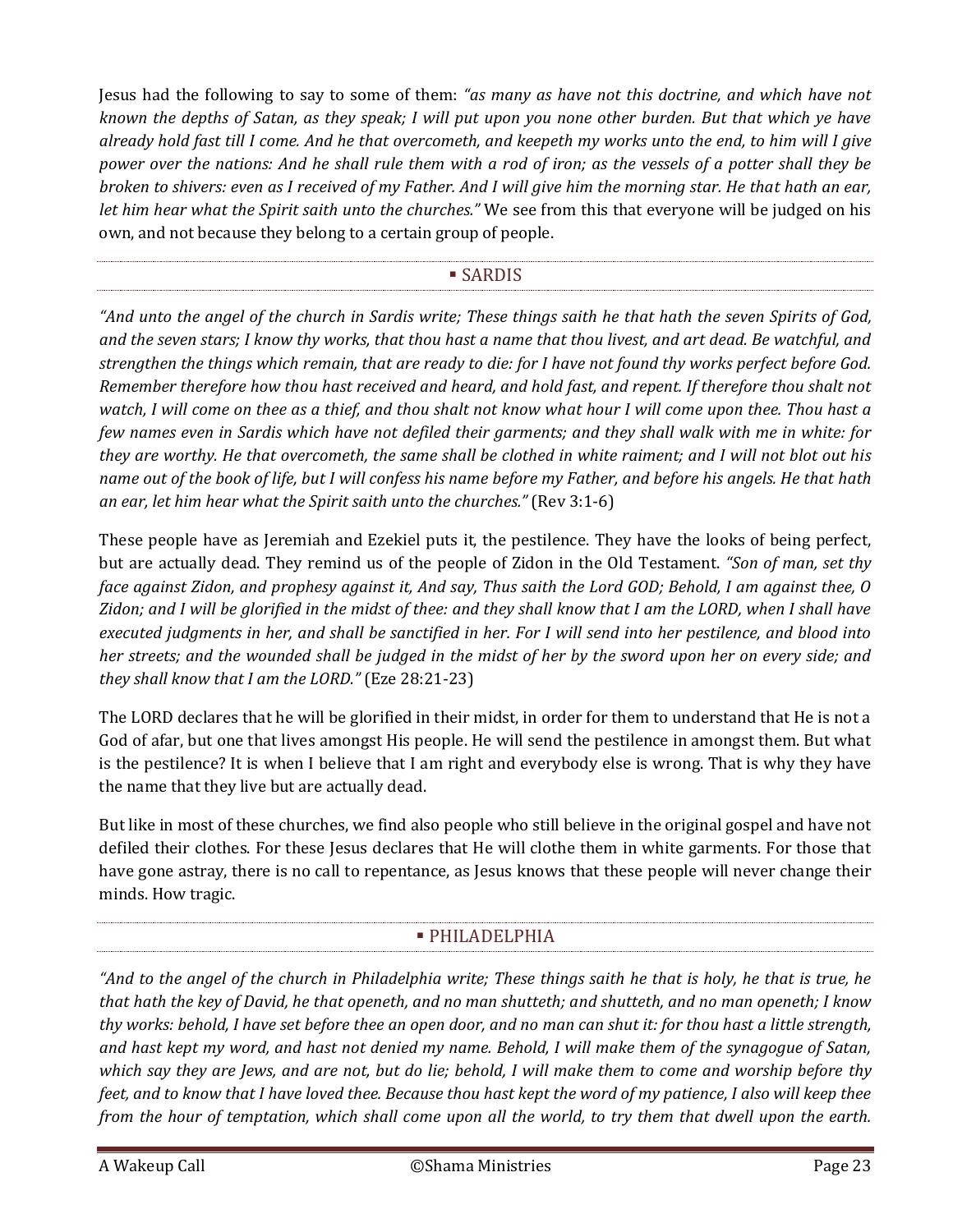*Behold, I come quickly: hold that fast which thou hast, that no man take thy crown. Him that overcometh will I make a pillar in the temple of my God, and he shall go no more out: and I will write upon him the name of my God, and the name of the city of my God, which is new Jerusalem, which cometh down out of heaven from my God: and I will write upon him my new name. He that hath an ear, let him hear what the Spirit saith unto the churches."* (Rev 3:7-13)

This is only the second group of people that receive no reprimand. They hold on to what is right. Like the word to Smyrna, all they have to do is to hold fast onto that which they received. They should also not fear when they are taken on by those who profess to be Christians, but are not. They are told that people with very sincere feelings will tell them that is wrong to suffer. These people are from the synagogue of Satan, we are told. These people normally tell you that you have such a large harvest in heaven and all you have to do is believe your suffering is from the devil. People that declare that you only have to give to their ministry and the LORD will give to you, as you have now bribed Him with you offering.

The Bible only declares that you have to give to the poor, and not to those who wants to tell you what a large harvest the LORD has already given to them. Micah puts it as follows: *"Wherewith shall I come before the LORD, and bow myself before the high God? shall I come before him with burnt offerings, with calves of a year old? Will the LORD be pleased with thousands of rams, or with ten thousands of rivers of oil? shall I give my firstborn for my transgression, the fruit of my body for the sin of my soul? He hath shewed thee, O man, what is good; and what doth the LORD require of thee, but to do justly, and to love mercy, and to walk humbly with thy God?"* (Mic 6:6-8)

The people of Philadelphia are told that Jesus will protect them in the time of trying that will come upon all the earth. We are told by so many people that we only have to wait for the rapture as we will not be tempted or tried. However, the people of Philadelphia are told that Jesus will protect them during these trying times.

<span id="page-23-0"></span>We see that these people will receive crowns, which will allow them to rule in the new millennium.

## **• LAODICEANS**

*"And unto the angel of the church of the Laodiceans write; These things saith the Amen, the faithful and true witness, the beginning of the creation of God; I know thy works, that thou art neither cold nor hot: I would thou wert cold or hot. So then because thou art lukewarm, and neither cold nor hot, I will spue thee out of my mouth. Because thou sayest, I am rich, and increased with goods, and have need of nothing; and knowest not that thou art wretched, and miserable, and poor, and blind, and naked: I counsel thee to buy of me gold tried in the fire, that thou mayest be rich; and white raiment, that thou mayest be clothed, and that the shame of thy nakedness do not appear; and anoint thine eyes with eyesalve, that thou mayest see. As many as I love, I rebuke and chasten: be zealous therefore, and repent. Behold, I stand at the door, and knock: if any man hear my voice, and open the door, I will come in to him, and will sup with him, and he with me. To him that overcometh will I grant to sit with me in my throne, even as I also overcame, and am set down with my Father in his throne. He that hath an ear, let him hear what the Spirit saith unto the churches."* (Rev 3:14- 22)

This group have received quite a lot of attention from almost everybody. We all think that they will be extremely wicked, but we live with so many of these people without being able to identify them. How many people do you know of will tell you that the LORD wants to give you all the cattle on a thousand hills, and everything else you covet. They ask you if you didn't know that you forefathers gave so much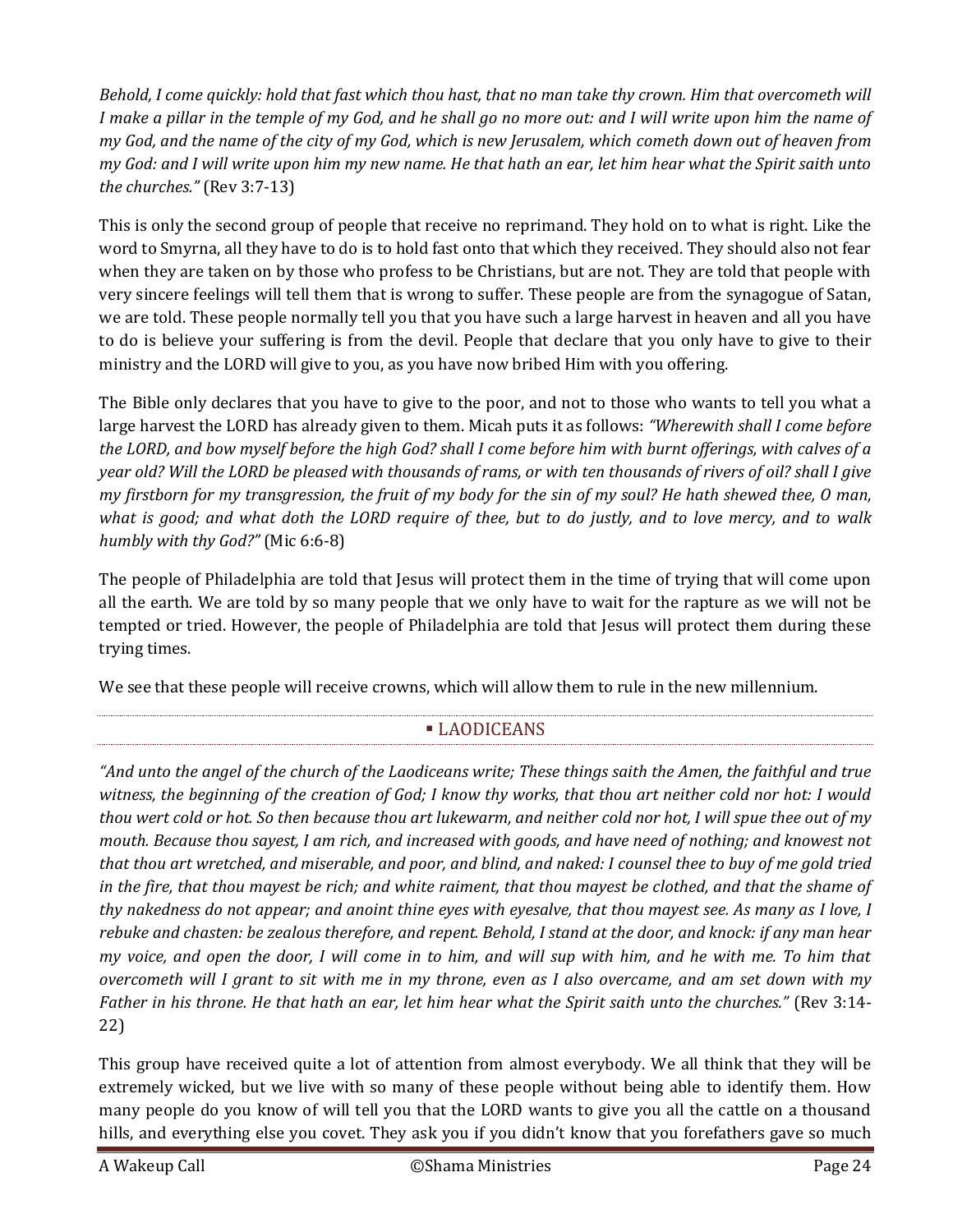money into the Kingdom of God and that all you have to do to get your share is to rebuke Satan and claim your inheritance. This will ensure that you can live in comfort. What did Jesus tell these people: *"Because thou sayest, I am rich, and increased with goods, and have need of nothing; and knowest not that thou art wretched, and miserable, and poor, and blind, and naked:"* These people will normally have photographs of houses and cars and everything else they covet on their fridges and rebuke Satan everyday for not allowing them to get what they want. But Jesus tells them that they are naked and poor as they do not have Him. He is not their God. Paul tells us in Philippians who their god is: *"Whose end is destruction, whose God is their belly, and whose glory is in their shame, who mind earthly things."* (Phi 3:19) These people will also declare that they will lead you in a prayer and after that you will be a child of God. You see they believe they have the power for you to be born again. Ezekiel wrote the following about these people: *"Son of man, because that Tyrus hath said against Jerusalem, Aha, she is broken that was the gates of the people: she is turned unto me: I shall be replenished, now she is laid waste:"* (Eze 26:2) Even in Ezekiel's' time did the LORD know that people will declare that their churches will be filled with people as they are "Jerusalem". All you have to do is join them and you are as good as in heaven. They will save everyone and lead them to Jesus, but all they accomplish is to make disciples of them as they have broken to gates of Jerusalem and turned it to them. We also find that in Revelation 19 that our righteous deeds will be our clothes that we wear to the wedding feast with Christ, but these people are found to be naked. So they will not attend the wedding feast. *"Rev 19:8 And to her was granted that she should be arrayed in fine linen, clean and white: for the fine linen is the righteousness of saints."*

Another point Jesus makes is that He is standing at the gate knocking. He is not part of this church. When they decide to open the door He will enter and make them part of the covenant and, *"I will come in to him, and will sup with him, and he with me"*. Until this happens, these people are on their own mission, and will they continue filling their churches to the brim, build bigger and better buildings, and serve their own god.

Ezekiel wrote the following about these people. I have included quite a lengthy quotation but it actually tells us everything about them : *"Son of man, because that Tyrus hath said against Jerusalem, Aha, she is broken that was the gates of the people: she is turned unto me: I shall be replenished, now she is laid waste: Therefore thus saith the Lord GOD; Behold, I am against thee, O Tyrus, and will cause many nations to come up against thee, as the sea causeth his waves to come up. And they shall destroy the walls of Tyrus, and break down her towers: I will also scrape her dust from her, and make her like the top of a rock. It shall be a place for the spreading of nets in the midst of the sea: for I have spoken it, saith the Lord GOD: and it shall become a spoil to the nations. And her daughters which are in the field shall be slain by the sword; and they shall know that I am the LORD. For thus saith the Lord GOD; Behold, I will bring upon Tyrus Nebuchadrezzar king of Babylon, a king of kings, from the north, with horses, and with chariots, and with horsemen, and companies, and much people. He shall slay with the sword thy daughters in the field: and he shall make a fort against thee, and cast a mount against thee, and lift up the buckler against thee. And he shall set engines of war against thy walls, and with his axes he shall break down thy towers. By reason of the abundance of his horses their dust shall cover thee: thy walls shall shake at the noise of the horsemen, and of the wheels, and of the chariots, when he shall enter into thy gates, as men enter into a city wherein is made a breach. With the hoofs of his horses shall he tread down all thy streets: he shall slay thy people by the sword, and thy strong garrisons shall go down to the ground. And they shall make a spoil of thy riches, and make a prey of thy merchandise: and they shall break down thy walls, and destroy thy pleasant houses: and they shall lay thy stones and thy timber and thy dust in the midst of the water. And I will cause the noise of thy songs to cease; and the sound of thy harps shall be no more heard. And I will make thee like the top of a rock: thou*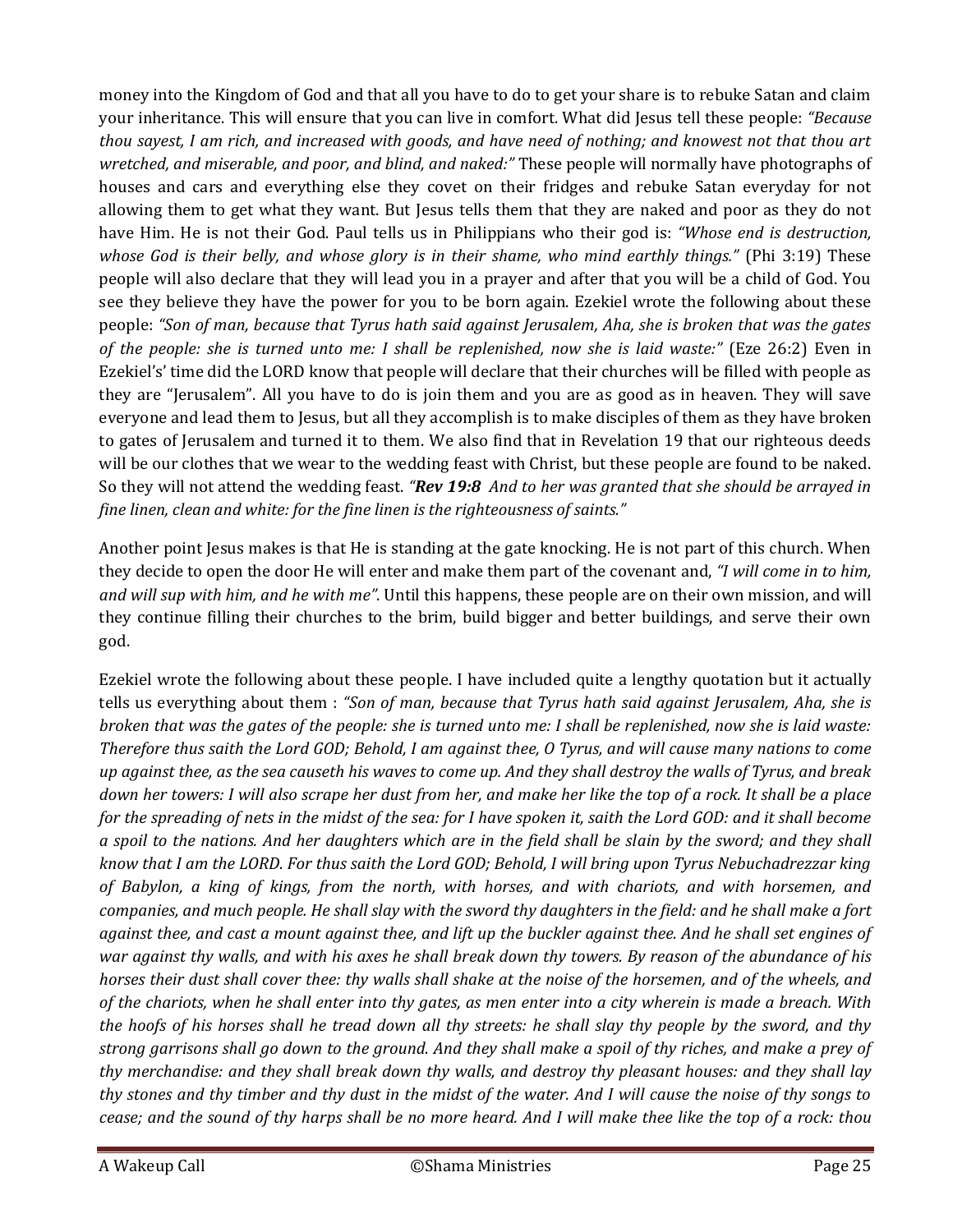*shalt be a place to spread nets upon; thou shalt be built no more: for I the LORD have spoken it, saith the Lord GOD. Thus saith the Lord GOD to Tyrus; Shall not the isles shake at the sound of thy fall, when the wounded cry, when the slaughter is made in the midst of thee? Then all the princes of the sea shall come down from their thrones, and lay away their robes, and put off their broidered garments: they shall clothe themselves with trembling; they shall sit upon the ground, and shall tremble at every moment, and be astonished at thee. And they shall take up a lamentation for thee, and say to thee, How art thou destroyed, that wast inhabited of seafaring men, the renowned city, which wast strong in the sea, she and her inhabitants, which cause their terror to be on all that haunt it! Now shall the isles tremble in the day of thy fall; yea, the isles that are in the sea shall be troubled at thy departure. For thus saith the Lord GOD; When I shall make thee a desolate city, like the cities that are not inhabited; when I shall bring up the deep upon thee, and great waters shall cover thee; When I shall bring thee down with them that descend into the pit, with the people of old time, and shall set thee in the low parts of the earth, in places desolate of old, with them that go down to the pit, that thou be not inhabited; and I shall set glory in the land of the living; I will make thee a terror, and thou shalt be no more: though thou be sought for, yet shalt thou never be found again, saith the Lord GOD. The word of the LORD came again unto me, saying, Now, thou son of man, take up a lamentation for Tyrus; And say unto Tyrus, O thou that art situate at the entry of the sea, which art a merchant of the people for many isles, Thus saith the Lord GOD; O Tyrus, thou hast said, I am of perfect beauty. Thy borders are in the midst of the seas, thy builders have perfected thy beauty. They have made all thy ship boards of fir trees of Senir: they have taken cedars from Lebanon to make masts for thee. Of the oaks of Bashan have they made thine oars; the company of the Ashurites have made thy benches of ivory, brought out of the isles of Chittim. Fine linen with broidered work from Egypt was that which thou spreadest forth to be thy sail; blue and purple from the isles of Elishah was that which covered thee. The inhabitants of Zidon and Arvad were thy mariners: thy wise men, O Tyrus, that were in thee, were thy pilots. The ancients of Gebal and the wise men thereof were in thee thy calkers: all the ships of the sea with their mariners were in thee to occupy thy merchandise. They of Persia and of Lud and of Phut were in thine army, thy men of war: they hanged the shield and helmet in thee; they set forth thy comeliness. The men of Arvad with thine army were upon thy walls round about, and the Gammadims were in thy towers: they hanged their shields upon thy walls round about; they have made thy beauty perfect. Tarshish was thy merchant by reason of the multitude of all kind of riches; with silver, iron, tin, and lead, they traded in thy fairs. Javan, Tubal, and Meshech, they were thy merchants: they traded the persons of men and vessels of brass in thy market. They of the house of Togarmah traded in thy fairs with horses and horsemen and mules. The men of Dedan were thy merchants; many isles were the merchandise of thine hand: they brought thee for a present horns of ivory and ebony. Syria was thy merchant by reason of the multitude of the wares of thy making: they occupied in thy fairs with emeralds, purple, and broidered work, and fine linen, and coral, and agate. Judah, and the land of Israel, they were thy merchants: they traded in thy market wheat of Minnith, and Pannag, and honey, and oil, and balm. Damascus was thy merchant in the multitude of the wares of thy making, for the multitude of all riches; in the wine of Helbon, and white wool. Dan also and Javan going to and fro occupied in thy fairs: bright iron, cassia, and calamus, were in thy market. Dedan was thy merchant in precious clothes for chariots. Arabia, and all the princes of Kedar, they occupied with thee in lambs, and rams, and goats: in these were they thy merchants. The merchants of Sheba and Raamah, they were thy merchants: they occupied in thy fairs with chief of all spices, and with all precious stones, and gold. Haran, and Canneh, and Eden, the merchants of Sheba, Asshur, and Chilmad, were thy merchants. These were thy merchants in all sorts of things, in blue clothes, and broidered work, and in chests of rich apparel, bound with cords, and made of cedar, among thy merchandise. The ships of Tarshish did sing of thee in thy market: and thou wast replenished, and made very glorious in the midst of the seas. Thy rowers have brought thee into great waters: the east wind hath broken thee in the midst of the seas. Thy riches, and thy fairs, thy merchandise,*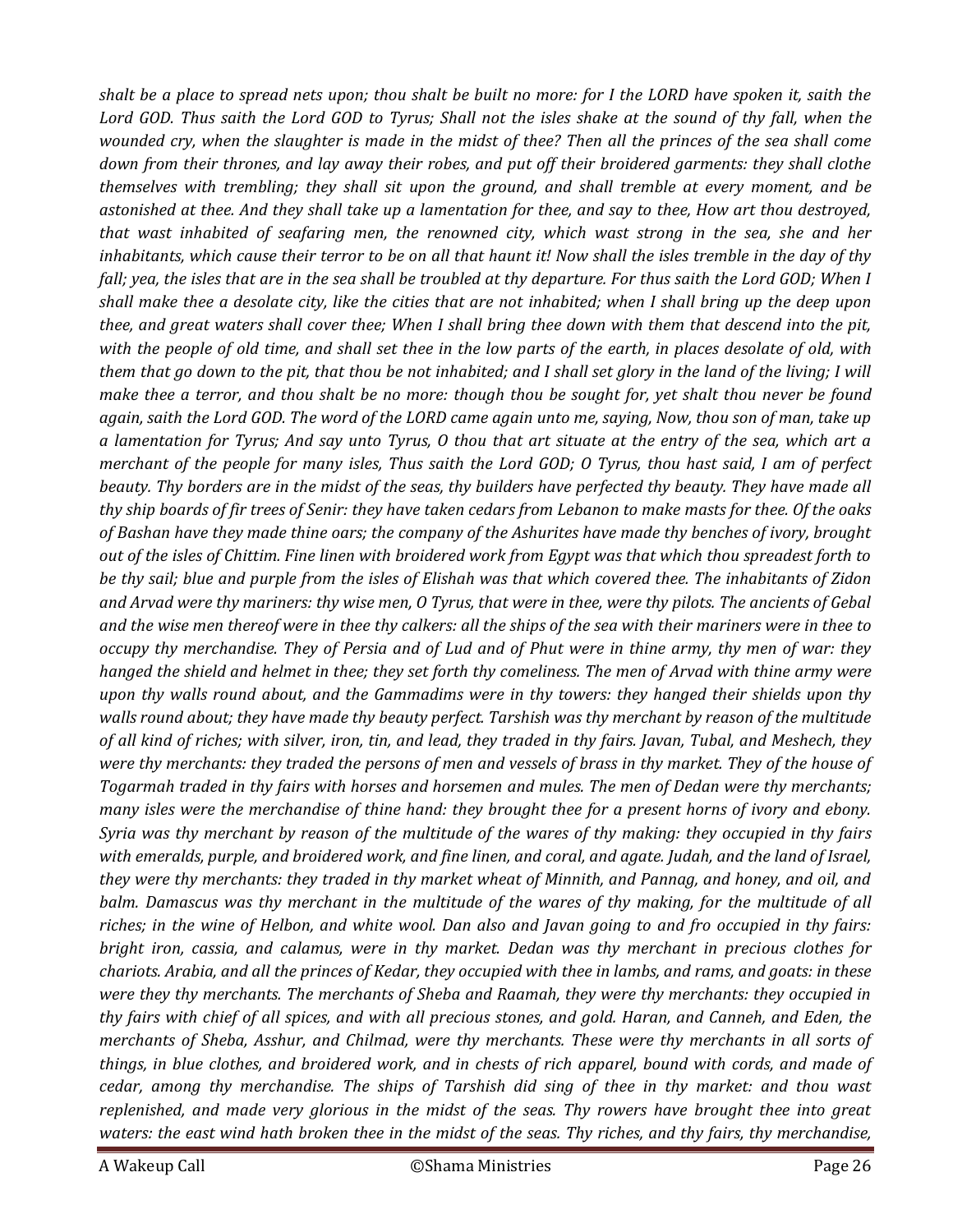*thy mariners, and thy pilots, thy calkers, and the occupiers of thy merchandise, and all thy men of war, that are in thee, and in all thy company which is in the midst of thee, shall fall into the midst of the seas in the day of thy ruin. The suburbs shall shake at the sound of the cry of thy pilots. And all that handle the oar, the mariners, and all the pilots of the sea, shall come down from their ships, they shall stand upon the land; And shall cause their voice to be heard against thee, and shall cry bitterly, and shall cast up dust upon their heads, they shall wallow themselves in the ashes: And they shall make themselves utterly bald for thee, and gird them with sackcloth, and they shall weep for thee with bitterness of heart and bitter wailing. And in their wailing they shall take up a lamentation for thee, and lament over thee, saying, What city is like Tyrus, like the destroyed in the midst of the sea? When thy wares went forth out of the seas, thou filledst many people; thou didst enrich the kings of the earth with the multitude of thy riches and of thy merchandise. In the time when thou shalt be broken by the seas in the depths of the waters thy merchandise and all thy company in the midst of thee shall fall. All the inhabitants of the isles shall be astonished at thee, and their kings shall be sore afraid, they shall be troubled in their countenance. The merchants among the people shall hiss at thee; thou shalt be a terror, and never shalt be any more. The word of the LORD came again unto me, saying, Son of man, say unto the prince of Tyrus, Thus saith the Lord GOD; Because thine heart is lifted up, and thou hast said, I am a God, I sit in the seat of God, in the midst of the seas; yet thou art a man, and not God, though thou set thine heart as the heart of God: Behold, thou art wiser than Daniel; there is no secret that they can hide from thee: With thy wisdom and with thine understanding thou hast gotten thee riches, and hast gotten gold and silver into thy treasures: By thy great wisdom and by thy traffick hast thou increased thy riches, and thine heart is lifted up because of thy riches: Therefore thus saith the Lord GOD; Because thou hast set thine heart as the heart of God; Behold, therefore I will bring strangers upon thee, the terrible of the nations: and they shall draw their swords against the beauty of thy wisdom, and they shall defile thy brightness. They shall bring thee down to the pit, and thou shalt die the deaths of them that are slain in the midst of the seas. Wilt thou yet say before him that slayeth thee, I am God? but thou shalt be a man, and no God, in the hand of him that slayeth thee. Thou shalt die the deaths of the uncircumcised by the hand of strangers: for I have spoken it, saith the Lord GOD. Moreover the word of the LORD came unto me, saying, Son of man, take up a lamentation upon the king of Tyrus, and say unto him, Thus saith the Lord GOD; Thou sealest up the sum, full of wisdom, and perfect in beauty. Thou hast been in Eden the garden of God; every precious stone was thy covering, the sardius, topaz, and the diamond, the beryl, the onyx, and the jasper, the sapphire, the emerald, and the carbuncle, and gold: the workmanship of thy tabrets and of thy pipes was prepared in thee in the day that thou wast created. Thou art the anointed cherub that covereth; and I have set thee so: thou wast upon the holy mountain of God; thou hast walked up and down in the midst of the stones of fire. Thou wast perfect in thy ways from the day that thou wast created, till iniquity was found in thee. By the multitude of thy merchandise they have filled the midst of thee with violence, and thou hast sinned: therefore I will cast thee as profane out of the mountain of God: and I will destroy thee, O covering cherub, from the midst of the stones of fire. Thine heart was lifted up because of thy beauty, thou hast corrupted thy wisdom by reason of thy brightness: I will cast thee to the ground, I will lay thee before kings, that they may behold thee. Thou hast defiled thy sanctuaries by the multitude of thine iniquities, by the iniquity of thy traffick; therefore will I bring forth a fire from the midst of thee, it shall devour thee, and I will bring thee to ashes upon the earth in the sight of all them that behold thee. All they that know thee among the people shall be astonished at thee: thou shalt be a terror, and never shalt thou be any more. Again the word of the LORD came unto me, saying, Son of man, set thy face against Zidon, and prophesy against it, And say, Thus saith the Lord GOD; Behold, I am against thee, O Zidon; and I will be glorified in the midst of thee: and they shall know that I am the LORD, when I shall have executed judgments in her, and shall be sanctified in her. For I will send into her pestilence, and blood into her streets; and the wounded shall be judged in the midst of her by the sword upon her on every side; and they shall know that I am the LORD. And there shall be*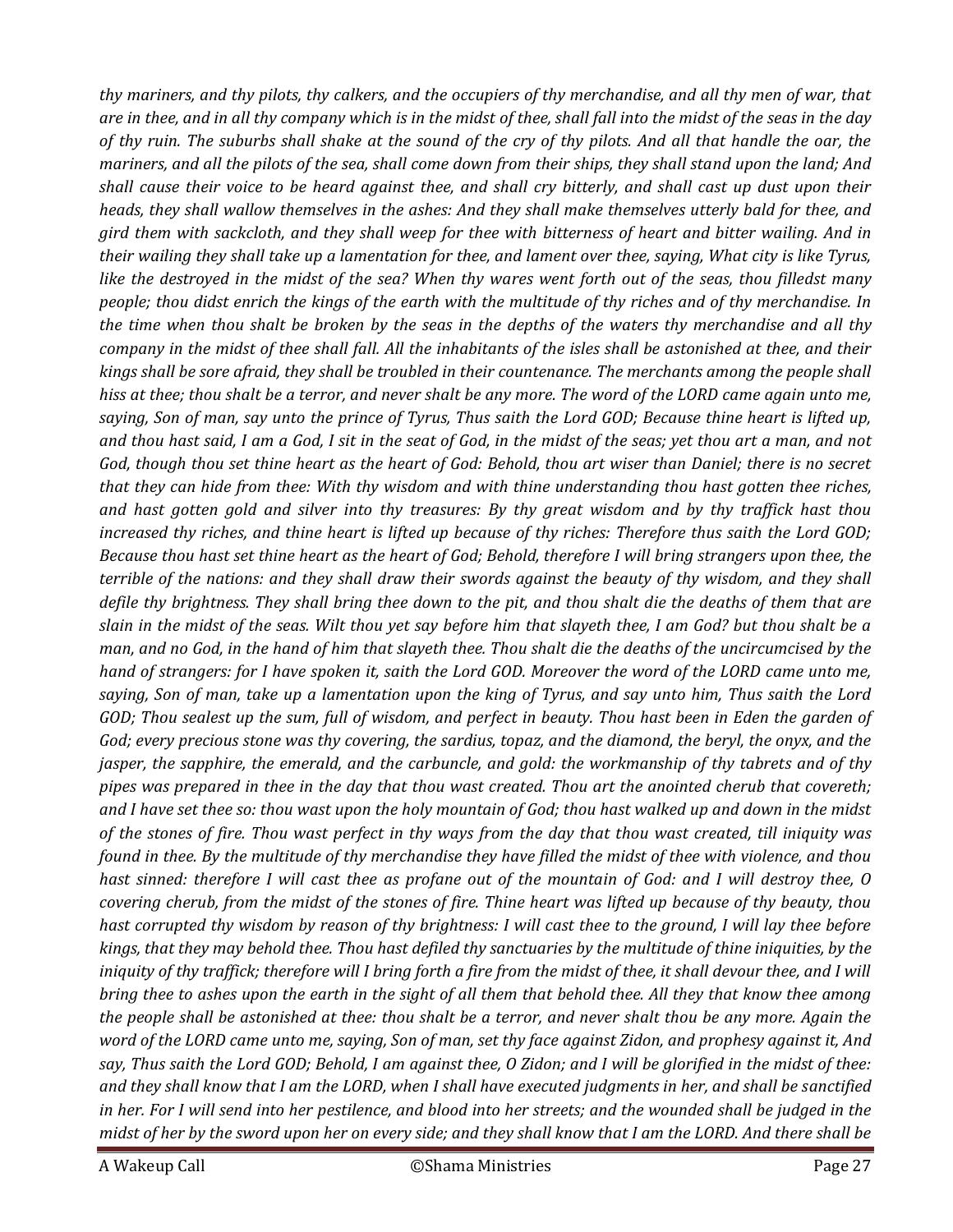*no more a pricking brier unto the house of Israel, nor any grieving thorn of all that are round about them, that despised them; and they shall know that I am the Lord GOD. Thus saith the Lord GOD; When I shall have gathered the house of Israel from the people among whom they are scattered, and shall be sanctified in them in the sight of the heathen, then shall they dwell in their land that I have given to my servant Jacob. And they shall dwell safely therein, and shall build houses, and plant vineyards; yea, they shall dwell with confidence, when I have executed judgments upon all those that despise them round about them; and they shall know that I am the LORD their God."* (Eze 26:2-28:26)

What alarming words to hear, that your god is Satan himself, and that you will die the death of an uncircumcised person.

## **• WHAT WILL THE ELECT RECEIVE?**

<span id="page-27-0"></span>I mentioned earlier that I will look into what the elect will receive from the LORD. The first Christians were known as "The Way". I want to explain their way quickly, as we will go into it points wise later on in this chapter. We are all born in Egypt, a life separated from God and His promises. By age twenty I have to decide if I want to wander in the ways of the LORD forever, or not. If I decide not to accept the ways of the LORD, I will die the death of the uncircumcised, and spend eternity with Satan.

However, if I decide to accept the ways of the LORD, then like in Israel's time I have to join myself to His nation by becoming part of the covenant. I then have to leave Egypt by being baptised, be filled with the Holy Spirit, and receive the LORD'S commandments in my heart. I will then have to decide to enter into the promised land or like Israel reject His promises.

Should I decide to enter into Canaan, then I will trust in the LORD alone for a while, and then decide that I have to become a member of a church where I can serve the LORD. This is the time of the kings in your life where you will have to abide with what they want you to do, or move on to another church to see if you can fit into this kingdom. Like in Israel's time we find both good and bad kings, so you have to be watchful where you decide to fit in.

Eventually you will decide that you are not being taught anything new at your church anymore. Should you decide to leave your church and to be separate from church; the LORD will take you into captivity, or exile. But what does it mean to go into exile, or captivity? Let us examine a number of scriptures on this subject. The first scripture is about the physical captivity. During the Biblical times it was custom for the loser of a war to be taken captive as slaves and to be taken to the winning nations land. The loser lost all his physical assets and became a slave to his captor. This meant that when someone went into captivity, he had to bring out all of his moveable assets, his furniture, his shoes, his rod, etc., outside of his home and then went into captivity. The only thing he left behind was his house. But what does this mean to us today? We have to lose the war against God in order to become his slave and to be taken away to His Land, His Canaan. I have to place my full trust in Him in order to become completely dependent on Him for all my needs. Just like in the Biblical times He will have to provide for shelter and food, but it means that I have to do His work. He already won the war and paid the price for me. He purchased us with His blood, as He overcame death and can now free us from all our sins. I cannot go into exile by myself; I have to surrender to the LORD.

The second scripture which describes our spiritual captivity comes from Jeremiah 48 verse 11: *"Moab hath been at ease from his youth, and he hath settled on his lees, and hath not been emptied from vessel to vessel, neither hath he gone into captivity: therefore his taste remained in him, and his scent is not changed."*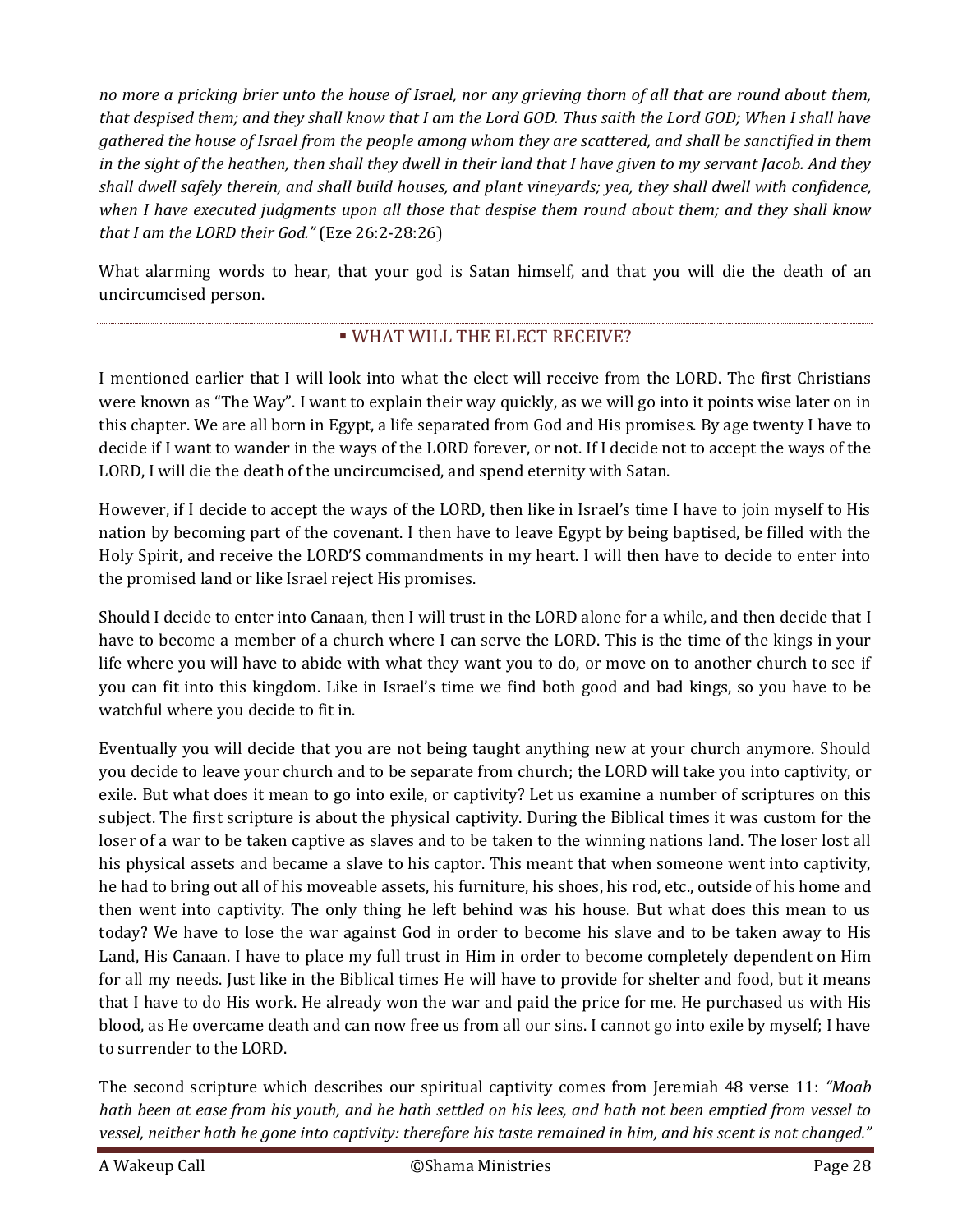For months I just could not make sense of this scripture. What the LORD is trying to tell me is that we cannot continue saying that I am clean, but as soon as someone disturbs me, all the murkiness in my life shows. I have to allow the LORD to empty me from vessel to vessel, meaning that He will change my life by getting rid of the lees in my life. This can only be done after giving my life over to the LORD. If I do not allow Him to empty me from vessel to vessel, then I will take on the taste of the lees. I must therefore allow Him to separate me from my lees, which is contaminating my life.

This cleansing process is also something that does not happen overnight. I have to allow time in between sessions for the lees to settle at the bottom again before being emptied from vessel to vessel. During this time He will provide for you super naturally, and will He separate you from your lees. During this time He will take you away from everything people wrote that you think is worthwhile in order for Him to implant His message in your life.

The apostle John has the following to say to people that decide not to be separated from their lees: *"And the third angel followed them, saying with a loud voice, If any man worship the beast and his image, and receive his mark in his forehead, or in his hand, The same shall drink of the wine of the wrath of God, which is poured out without mixture into the cup of his indignation; and he shall be tormented with fire and brimstone in the presence of the holy angels, and in the presence of the Lamb: And the smoke of their torment ascendeth up for ever and ever: and they have no rest day nor night, who worship the beast and his image, and whosoever receiveth the mark of his name."* (Rev 14:9-11)

Once He has separated you from your lees, only then will He send you back to His people, His Jerusalem, to teach His Word to the saints. Only once we reach this stage of our life will we be in a position to rule with Him in the time to come. Only then have we reached the stage as mentioned in Revelation 20: *"And I saw thrones, and they sat upon them, and judgment was given unto them: and I saw the souls of them that were beheaded for the witness of Jesus, and for the word of God, and which had not worshipped the beast, neither his image, neither had received his mark upon their foreheads, or in their hands; and they lived and reigned with Christ a thousand years. But the rest of the dead lived not again until the thousand years were finished. This is the first resurrection. Blessed and holy is he that hath part in the first resurrection: on such the second death hath no power, but they shall be priests of God and of Christ, and shall reign with him a thousand years."*(Rev 20:4-6)

This is the prize that is waiting for those who have endured till the end. Death will have no hold on them, and as John says they will be known as priests of God and of Christ. This is the prize waiting for those that followed The Way till death. If I do not endure to the end, in other words I did not complete the full journey, I will be subjected to the final white throne judgement as explained in Revelation 20, and will I not be part of the first resurrection.

I actually want to give you a number of scriptures to read. I trust that these scriptures will comfort you, and that they will make you long for the day that Jesus will come on the clouds to judge the living as well as the dead. Here then the scriptures: Isaiah 32: 1-9, 35, Ezekiel 37, Daniel 12 Zephaniah 3: 8-20 Zechariah 8, 9:9-17, 12, 13, 14

## <span id="page-28-0"></span>DOES THE BIBLE TELL US WHO WILL FIND THEMSELVES IN EGYPT?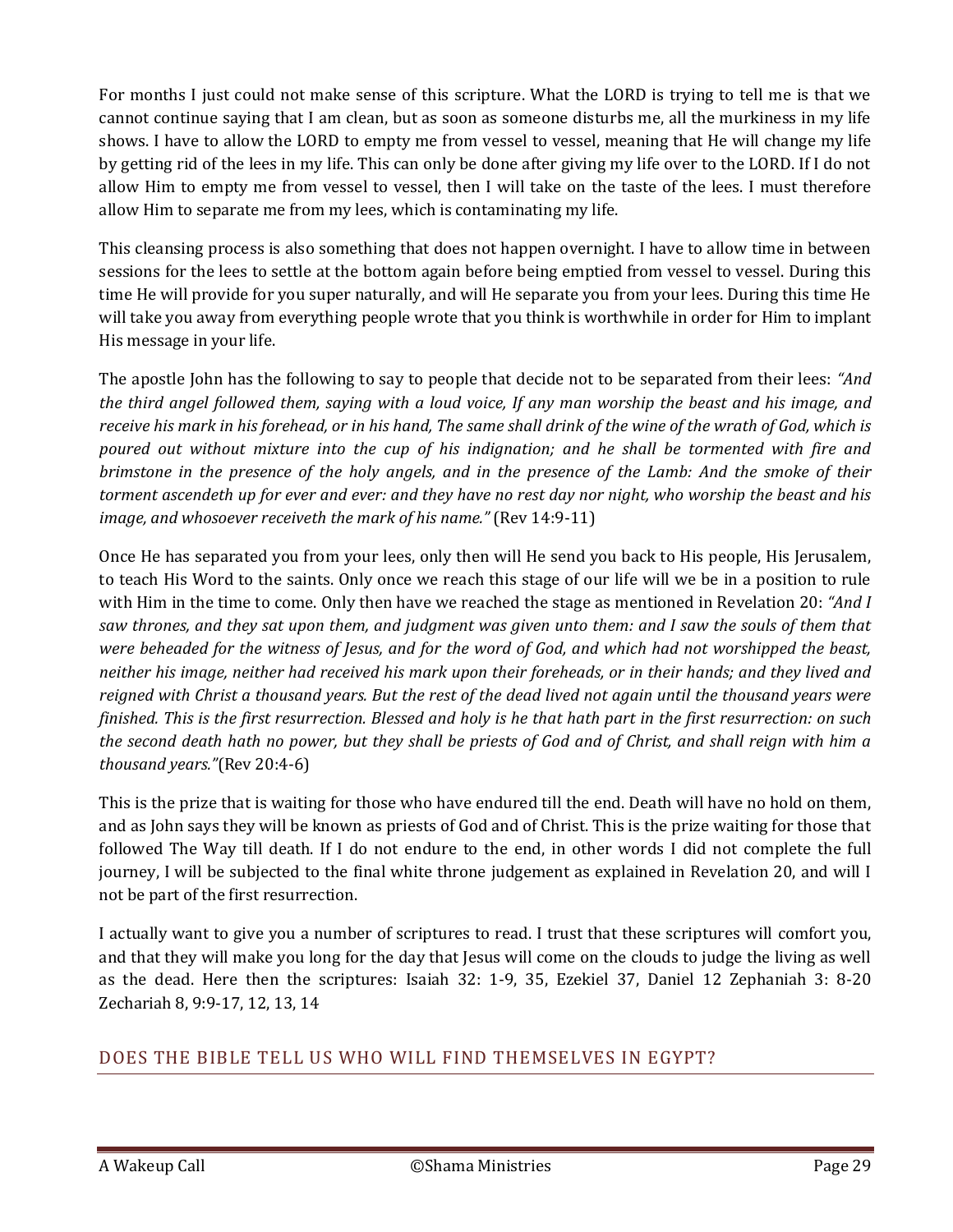We will find people in different areas in heaven, depending on the way they believe. The first people I want to discuss are the Egyptians. Who are they, and how do they believe? I believe the LORD gave us a model of how we must live, and this includes how to reach His fullness.

This model is as follows:

- 1. We are all born in Egypt, a life without the LORD in sin.
- 2. Like Israel, we have to call out to the LORD for help, in order for us to be saved from the life under the Pharaoh, the devil. We all have to understand that we cannot get out of Egypt without first realizing that we are there, and then understanding that only the LORD can take us out of Egypt.
- 3. We have to become part of Israel, His nation, by becoming part of the covenant, so we have to eat His flesh and drink His blood, we must share communion with Him. He will send you a Moses to take you out of Egypt and to teach you His commandments.
- 4. We have to come under the blood of the Lamb, in order not to die the life of a sinner.
- 5. We then have to leave Egypt, by being baptized like Israel in the sea.
- 6. The next step is to receive the baptism of the Holy Spirit, like Israel received at Mara.
- 7. We then have to spend time receiving training. This requires us to receive the LORD's commandments in our hearts. We have to receive the Tabernacle in our hearts. This is the training part of our lives where we find out what is right and what is wrong. This is what happened to Israel while encamped at Sinai and this is what your local congregation should do. During this time you might even be chosen as an elder or deacon in your local congregation while receiving instruction from your pastor, your Moses.
- 8. Once our training is complete, we are supposed to be confronted by our pastor to enter into our own ministry, that calling we have all received from the LORD. This happens when the LORD with His promise of Canaan for us confronts us. Some will accept his promise and enter into Canaan, while others will die in the dessert.
- 9. Those that enter into Canaan will serve either under their pastor or eventually decide to become part of a ministry and get "under the covering" of a king. (A king is someone who rules over you and could be ministry, a church grouping, or a spiritual father).
- 10. Most of the people that enter into Canaan will die while serving this king, while a remnant will be called to go into exile.
- 11. Once we have served our term in exile, this remnant will be returned to Israel and work amongst the people in Jerusalem, the real church, to rebuild the temple of the LORD.
- 12. The next thing that will happen to all of us, is death. Those of us who are still alive when Jesus returns on the clouds, will be taken away with those that died in Jesus. (1 Tess 4:17) These people will then form part of the thousand year reign of Jesus, where we will live in the country according to the way we believed.
- 13. Those that believed in the sprinkling of babies and never left Egypt will find themselves back in Egypt as told by Zechariah, and there they will receive the judgements as declared by the various prophets for Egypt. All people will find themselves somewhere between Egypt and Jerusalem, according to how they believed in this life. We will find people in Egypt, Mara and all over the dessert, with some ending up in Jerusalem. We will also find the highway that Isaiah mentioned that connects Assyria and Egypt, while everyone will speak the heavenly language.
- 14. During this time the people will learn who the LORD is, and will He reveal Himself to us for who He is, and we will get the opportunity to get to know Him completely.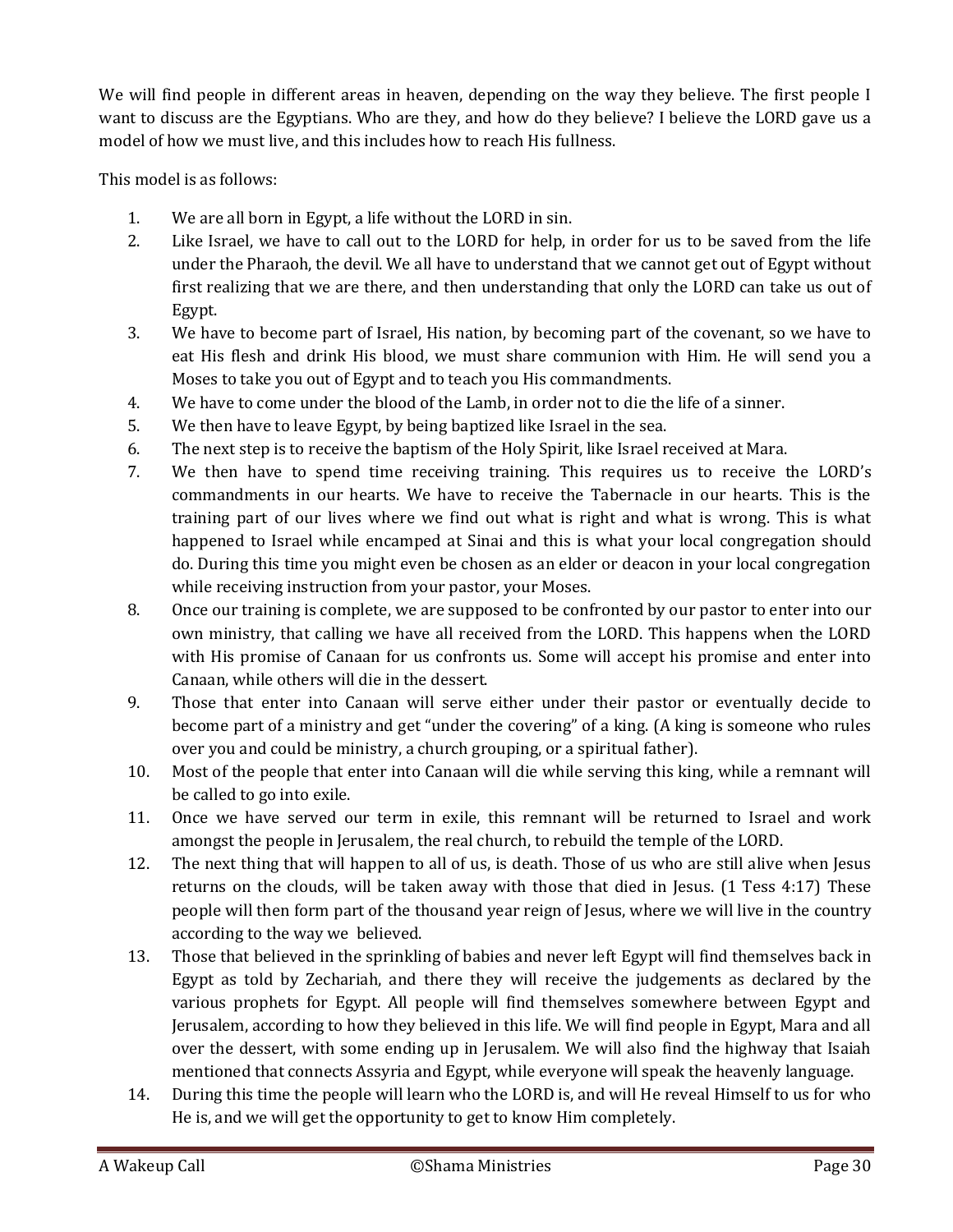- 15. At the end of this period the Satan will be loosed again, and will he again cause people to leave the LORD, but then the LORD will utterly destroy him and his followers, Gog and Magog.
- 16. The last thing we learn in the Bible is the white throne judgement, and then we will have time to live and spend eternity in the New Jerusalem.
- 17. This then tells us that those who did not leave Egypt, in other words those who became part of the covenant with the LORD but did not go through the sea, or baptism, will be found in Egypt. The same applies to other people. We will find people all over the dessert even to those residing on the banks of the river Jordan, depending on how far they went. This also confirms a scripture in Mark for us, that people will not be judged because they did not get baptized, but because they did not believe. *"He that believeth and is baptized shall be saved; but he that believeth not shall be damned."* (Mar 16:16)
- 18. We also have to remember that some of the judgements the prophets of old prophesied are actually happening today. They are perpetual prophecies and every person will have to pass through these prophesies. I will take a look at these prophecies on a book-by-book basis in order for us to get to a full picture.

## ISAIAH:

<span id="page-30-0"></span>*"So I will incite Egyptians against Egyptians; And they will each fight against his brother and each against his neighbor, City against city and kingdom against kingdom. "Then the spirit of the Egyptians will be demoralized within them; And I will confound their strategy, So that they will resort to idols and ghosts of the dead And to mediums and spiritists.* (Isa 19:2-3)". Isaiah declares that the LORD will set the one group against the other. How many different interpretations of scripture do we find just in this grouping? In my own country, South Africa we find that people in the one denomination will fight with people in another denomination on major issues. Most of these issues can only be resolved once you have reached Canaan in your walk with the LORD, but they are fighting over doctrines that they do not understand. One of these issues today is sexuality. Is the minister allowed to marry people from the same sex as it is allowed under our constitution? Can ministers practise homosexuality? These are some of the issues Isaiah is talking about.

Isaiah continues in this chapter as follows: *"Well then, where are your wise men? Please let them tell you, And let them understand what the LORD of hosts Has purposed against Egypt. The princes of Zoan have acted foolishly, The princes of Memphis are deluded; Those who are the cornerstone of her tribes Have led Egypt astray. The LORD has mixed within her a spirit of distortion; They have led Egypt astray in all that it does, As a drunken man staggers in his vomit. There will be no work for Egypt Which its head or tail, its palm branch or bulrush, may do. In that day the Egyptians will become like women, and they will tremble and be in dread because of the waving of the hand of the LORD of hosts, which He is going to wave over them. The land of Judah will become a terror to Egypt; everyone to whom it is mentioned will be in dread of it, because of the purpose of the LORD of hosts which He is purposing against them."* (Isa 19:12-17)

Despite this, Isaiah still prophesies healing to Egypt: *"In that day five cities in the land of Egypt will be speaking the language of Canaan and swearing allegiance to the LORD of hosts; one will be called the City of Destruction. In that day there will be an altar to the LORD in the midst of the land of Egypt, and a pillar to the LORD near its border. It will become a sign and a witness to the LORD of hosts in the land of Egypt; for they will cry to the LORD because of oppressors, and He will send them a Savior and a Champion, and He will deliver them. Thus the LORD will make Himself known to Egypt, and the Egyptians will know the LORD in that day. They will even worship with sacrifice and offering, and will make a vow to the LORD and perform it.*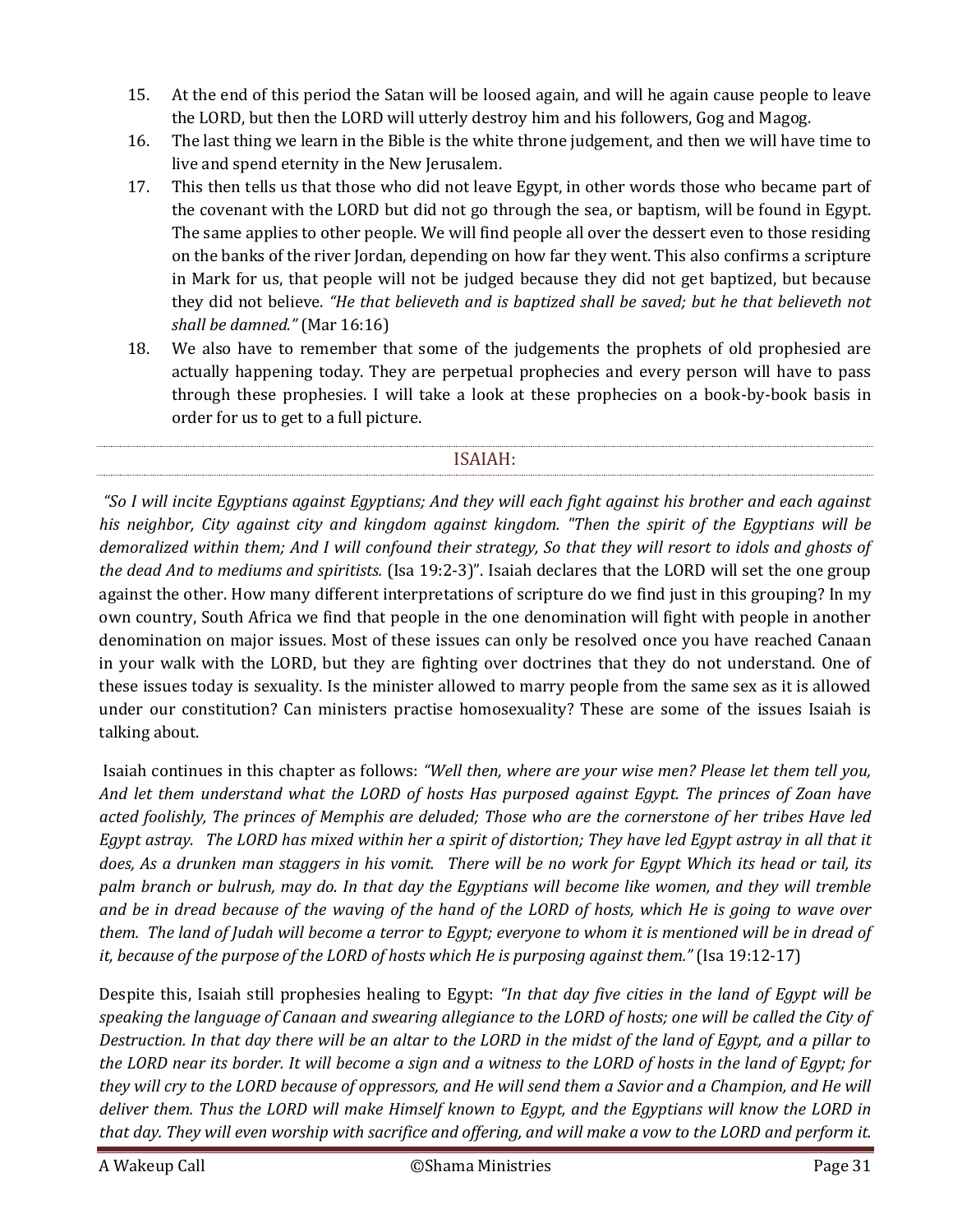*The LORD will strike Egypt, striking but healing; so they will return to the LORD, and He will respond to them and will heal them. In that day there will be a highway from Egypt to Assyria, and the Assyrians will come into Egypt and the Egyptians into Assyria, and the Egyptians will worship with the Assyrians."* (Isa 19:18-23)

#### <span id="page-31-0"></span>JEREMIAH:

*""Line up the shield and buckler, And draw near for the battle! "Harness the horses, And mount the steeds, And take your stand with helmets on! Polish the spears, Put on the scale-armor! "Why have I seen it? They are terrified, They are drawing back, And their mighty men are defeated And have taken refuge in flight, Without facing back; Terror is on every side!" Declares the LORD. Let not the swift man flee, Nor the mighty man escape; In the north beside the river Euphrates They have stumbled and fallen. Who is this that rises like the Nile, Like the rivers whose waters surge about? Egypt rises like the Nile, Even like the rivers whose waters surge about; And He has said, "I will rise and cover that land; I will surely destroy the city and its inhabitants." Go up, you horses, and drive madly, you chariots, That the mighty men may march forward: Ethiopia and Put, that handle the shield, And the Lydians, that handle and bend the bow. For that day belongs to the Lord GOD of hosts, A day of vengeance, so as to avenge Himself on His foes; And the sword will devour and be satiated And drink its fill of their blood; For there will be a slaughter for the Lord GOD of hosts, In the land of the north by the river Euphrates. Go up to Gilead and obtain balm, O virgin daughter of Egypt! In vain have you multiplied remedies; There is no healing for you. The nations have heard of your shame, And the earth is full of your cry of distress; For one warrior has stumbled over another, And both of them have fallen down together."* (Jer 46:3-12) In this passage Egypt is told that the LORD will come against them with the sword, His Word. When we do not pay attention to what the Bible declares, He will judge us according to His Word. As Amos declares we must ready ourselves to meet our God. If you do not want to be judged by the Word, then you have to ensure that what you believe in is what the Bible declares, and not what your specific brand of Christianity declares, or what your king, your pastor or minister teaches.

#### EZEKIEL:

<span id="page-31-1"></span>*"Speak, and say, Thus saith the Lord GOD; Behold, I am against thee, Pharaoh king of Egypt, the great dragon that lieth in the midst of his rivers, which hath said, My river is mine own, and I have made it for myself. But I will put hooks in thy jaws, and I will cause the fish of thy rivers to stick unto thy scales, and I will bring thee up out of the midst of thy rivers, and all the fish of thy rivers shall stick unto thy scales. And I will* leave thee thrown into the wilderness, thee and all the fish of thy rivers: thou shalt fall upon the open fields; *thou shalt not be brought together, nor gathered: I have given thee for meat to the beasts of the field and to the fowls of the heaven. And all the inhabitants of Egypt shall know that I am the LORD, because they have been a staff of reed to the house of Israel. When they took hold of thee by thy hand, thou didst break, and rend all their shoulder: and when they leaned upon thee, thou brakest, and madest all their loins to be at a stand. Therefore thus saith the Lord GOD; Behold, I will bring a sword upon thee, and cut off man and beast out of thee. And the land of Egypt shall be desolate and waste; and they shall know that I am the LORD: because he hath said, The river is mine, and I have made it. Behold, therefore I am against thee, and against thy rivers, and I will make the land of Egypt utterly waste and desolate, from the tower of Syene even unto the border of Ethiopia. No foot of man shall pass through it, nor foot of beast shall pass through it, neither shall it be inhabited forty years. And I will make the land of Egypt desolate in the midst of the countries that are desolate, and her cities among the cities that are laid waste shall be desolate forty years: and I will scatter the Egyptians among the nations, and will disperse them through the countries."* (Eze 29:3-12) It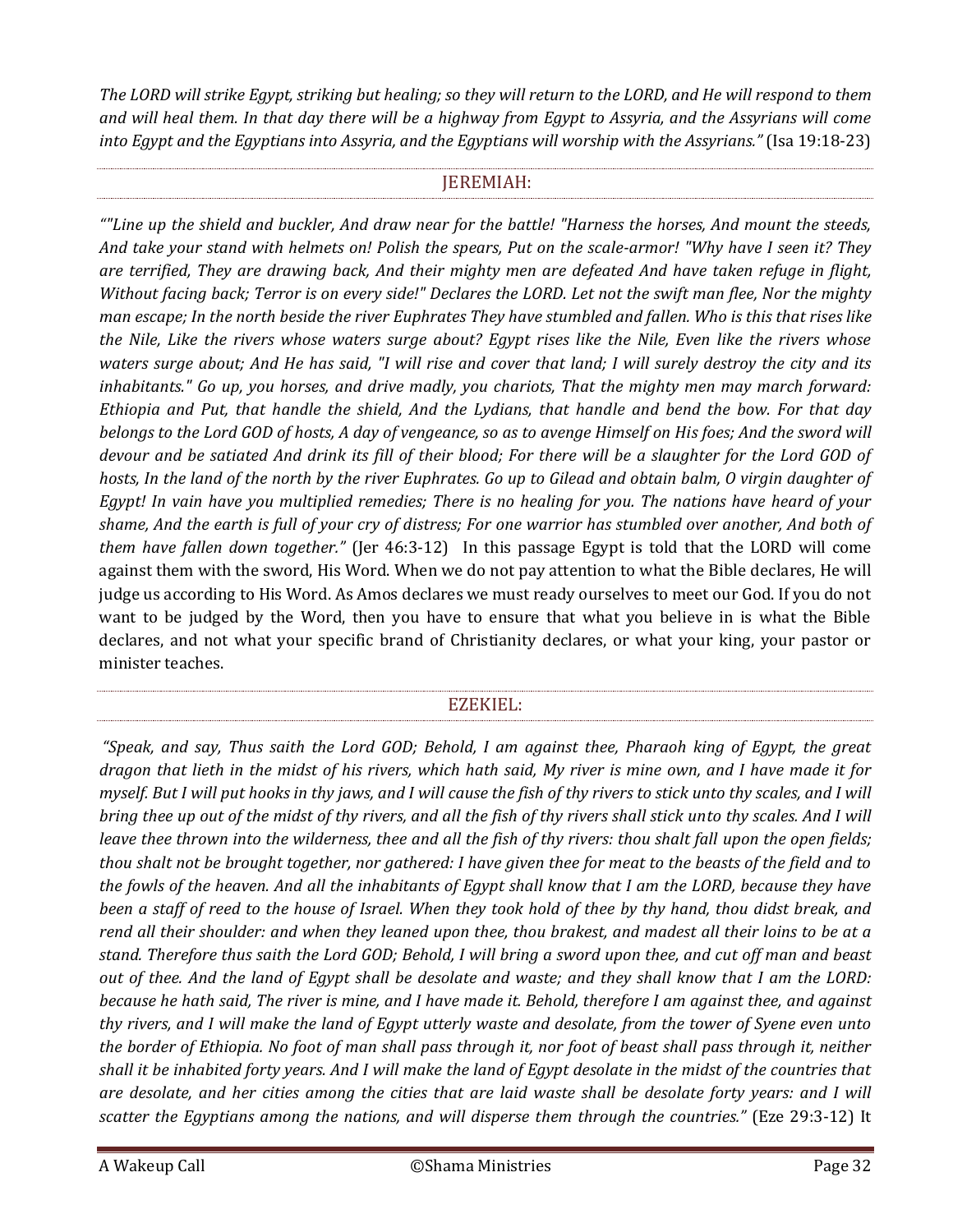seems that this ruling will have an effect at the end of the millennium rule and is applicable to those Christians who would then still not believe that they have to follow Israel to Canaan.

Fortunately the prophet does not end there. It continues with the following words: *"And I will bring again the captivity of Egypt, and will cause them to return into the land of Pathros, into the land of their habitation; and they shall be there a base kingdom. It shall be the basest of the kingdoms; neither shall it exalt itself any more above the nations: for I will diminish them, that they shall no more rule over the nations. And it shall be no more the confidence of the house of Israel, which bringeth their iniquity to remembrance, when they shall look after them: but they shall know that I am the Lord GOD."* (Eze 29:14-16) The prophet informs us that even though many churches of today look up to the Church in Egypt because of the vast numbers of people, a time will come when this will change. Take your Bible and read through chapters 30 and 31 of Ezekiel and see what the LORD will do with them. It is absolutely frightening. One verse that I would like to quote from this section comes from verse 18 in chapter 31. I will quote from the Amplified: *"To whom [O Egypt] among the trees of Eden are you thus like in glory and in greatness? Yet you*  [also] shall be brought down with the trees of Eden to the netherworld. You shall lie among the *uncircumcised heathen with those who are slain by the sword. This is how it shall be with Pharaoh and all the multitude of his strength, his tumult, and his store [of wealth and glory], says the Lord God."* We read in this section of scripture that even the trees in Eden, so the churches that were very close to the LORD, actually looked up to the Church of Egypt because of its size. Despite their size, the LORD will utterly destroy them for holding on to the belief that they are correct. Their end will be with the heathen, as the sword, the Word of God, will judge them.

## OTHER PROPHETS

<span id="page-32-0"></span>• **Joel**: *"Egypt shall be a desolation, and Edom shall be a desolate wilderness, for the violence against the*  children of Judah, because they have shed innocent blood in their land. (Joel 3:19)" Joel confirms the words of the other prophets that the Church in Egypt will use force to get their way against the people of Israel. This is a daily occurrence where people that do not belong to the Egyptian Church are made to look like fools when they question or reprimand people from the Egyptian Church. They are always branded as those weird people, and told that you cannot interpret the Bible that way as they have studied for seven or more years and know how to interpret the Bible.

• **Zechariah**: *"And it shall be, that whoso will not come up of all the families of the earth unto Jerusalem to worship the King, the LORD of hosts, even upon them shall be no rain. And if the family of Egypt go not up, and come not, that have no rain; there shall be the plague, wherewith the LORD will smite the heathen that come not up to keep the feast of tabernacles. This shall be the punishment of Egypt, and the punishment of all nations that come not up to keep the feast of tabernacles.* Zec 14:17-19)." The LORD shows the prophet that in the last days everyone including the Church in Egypt will have to partake in the feast of tabernacles, as if they do not do it, the LORD will withhold His blessings from them.

<span id="page-32-1"></span>This is then a short summary of what will happen to the Egyptian Church.

## PHILISTINE CHURCH.

Just as there are certain judgments against the Egyptian Church, other nations receive the same treatment from the prophets. One of these nations is the Philistines. Who are they, and what judgments do they receive? We saw in the previous chapter that Zebulon received his inheritance against the sea, an area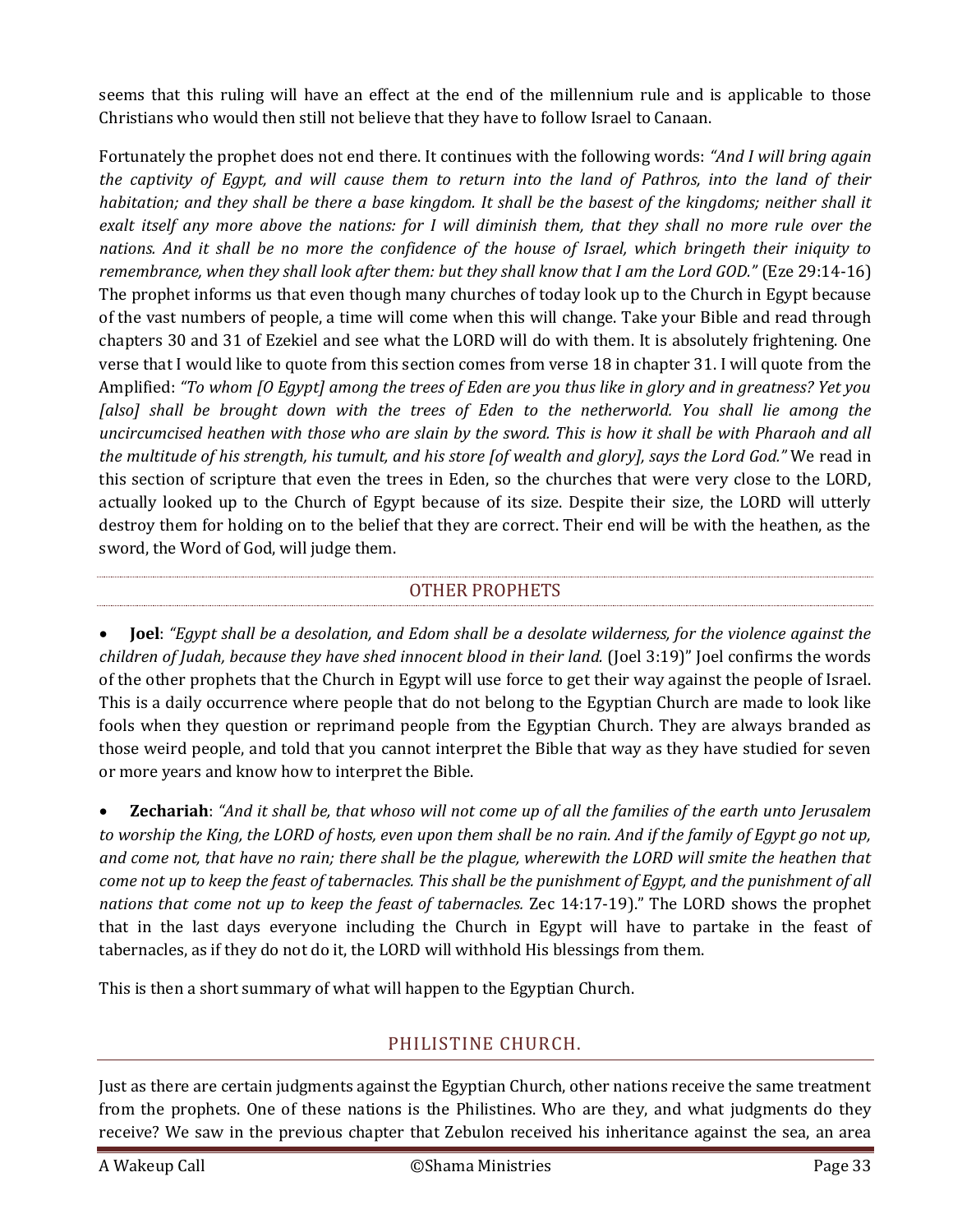that later became known as Tyre, and Asher received a portion that later became known as Zidon. Who do these nations then represent in a Church, and what judgments do they receive?

The same way that we find an Egyptian Church, we also find a Church of the Philistines. The amazing thing is that these people actually followed the roadmap of the Bible to get to Canaan, but they neglected to kill all the Philistines. By doing that, the Philistines eventually overcame them. There are two sections in this Church, those in Zidon, and the others in Tyre. These areas were allocated to Zebulon and Asher. But who are these people today?

For this we have to look at the judgments they receive in order to establish their identity. This will then give us an indication of who belongs to this Church. Let us look at what the prophets declare.

#### ISAIAH.

<span id="page-33-0"></span>*"The burden of Tyre. Howl, ye ships of Tarshish; for it is laid waste, so that there is no house, no entering in: from the land of Chittim it is revealed to them. Be still, ye inhabitants of the isle; thou whom the merchants of Zidon, that pass over the sea, have replenished. And by great waters the seed of Sihor, the harvest of the river, is her revenue; and she is a mart of nations. Be thou ashamed, O Zidon: for the sea hath spoken, even the strength of the sea, saying, I travail not, nor bring forth children, neither do I nourish up young men, nor bring up virgins. As at the report concerning Egypt, so shall they be sorely pained at the report of Tyre. Pass ye over to Tarshish; howl, ye inhabitants of the isle. Is this your joyous city, whose antiquity is of ancient days? her own feet shall carry her afar off to sojourn. Who hath taken this counsel against Tyre, the crowning city, whose merchants are princes, whose traffickers are the honourable of the earth? The LORD of hosts hath purposed it, to stain the pride of all glory, and to bring into contempt all the honourable of the earth. Pass through thy land as a river, O daughter of Tarshish: there is no more strength. He stretched out his hand over the sea, he shook the kingdoms: the LORD hath given a commandment against the merchant city, to destroy the strong holds thereof. And he said, Thou shalt no more rejoice, O thou oppressed virgin, daughter of Zidon: arise, pass over to Chittim; there also shalt thou have no rest. Behold the land of the Chaldeans; this people was not, till the Assyrian founded it for them that dwell in the wilderness: they set up the towers thereof, they raised up the palaces thereof; and he brought it to ruin. Howl, ye ships of Tarshish: for your strength is laid waste. And it shall come to pass in that day, that Tyre shall be forgotten seventy years, according to the days of one king: after the end of seventy years shall Tyre sing as an harlot. Take an harp, go about the city, thou harlot that hast been forgotten; make sweet melody, sing many songs, that thou mayest be remembered. And it shall come to pass after the end of seventy years, that the LORD will visit Tyre, and she shall turn to her hire, and shall commit fornication with all the kingdoms of the world upon the face of the earth. And her merchandise and her hire shall be holiness to the LORD: it shall not be treasured nor laid up; for her merchandise shall be for them that dwell before the LORD, to eat sufficiently, and for durable clothing.* (Isa 23:1-18)"

From these passages we find that no difference is made between Zidon and Tyre, but they are both given the same judgments. The first point that we find is that they enjoy business. They enjoy making money and doing business with anyone who is willing and able, as long as they can profit from the deal. The LORD actually informs them that they will receive utter destruction, but also promises that their profit will be used in His kingdom for beautiful clothes and for support for those that dwell before Him. Ezekiel tells us later on who this Church is, but it is already clear that they belong to the whore of Revelations, as they were intimate with every other religion.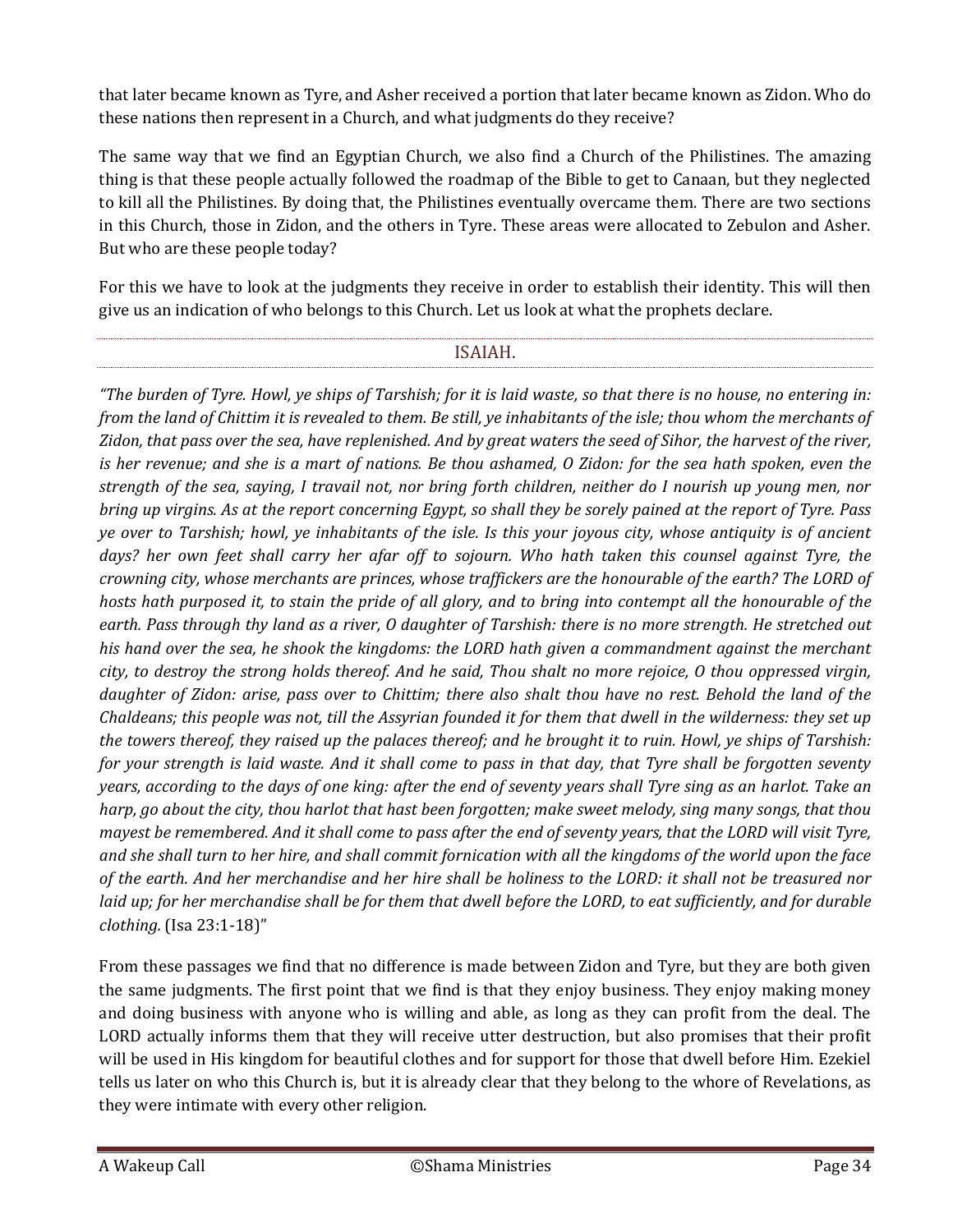From these scripture we also know that this Church is driven by money, and that they don't care with whom they do business. It doesn't matter if the people that they do business with know the LORD, as long as they pay their tithes, all is forgiven. I remember once earlier in my life when a pastor from one of these churches asked me if I would mind if he sends some Muslims and Hindus to my Bible School, as they pay their tithes and he therefore cannot stop them from attending any function of their church. This group I believe are part of the Charismatic/Pentecostal movement, who believes that the LORD will bless them financially for their belief. How many people do you find with photographs of cars and houses and all sorts of material things glued to their fridges that believe that they will receive it, as their belief is not always a belief in Jesus as the Christ, but a belief in their belief. You are always told by them that you must expect that the LORD will give it to you, and He will. They belong to the famous name it and claim it theology. People like Kenneth Copeland and other specialize in it. All you have to do is pay you tithe, and the LORD will have to bless you. The fact that Jesus was the complete sacrifice and that all sacrifices, including tithing was paid for by Jesus, is never taught by them. We also find that pastors from the Pentecostal Churches will join the Charismatic movement as they then do not have to pay over some of their income to the central board, but they can now keep everything for themselves. The one good point about these people are that they actually lead a lot of people to the LORD, and that they actually succeed in getting big numbers of people to stand before the LORD in white clothes. This is what is meant by the last verse of the quote from Isaiah.

### JEREMIAH:

<span id="page-34-0"></span>*"The word of the LORD that came to Jeremiah the prophet against the Philistines, before that Pharaoh smote Gaza. Thus saith the LORD; Behold, waters rise up out of the north, and shall be an overflowing flood, and shall overflow the land, and all that is therein; the city, and them that dwell therein: then the men shall cry, and all the inhabitants of the land shall howl. At the noise of the stamping of the hoofs of his strong horses, at the rushing of his chariots, and at the rumbling of his wheels, the fathers shall not look back to their children for feebleness of hands; Because of the day that cometh to spoil all the Philistines, and to cut off from Tyrus and Zidon every helper that remaineth: for the LORD will spoil the Philistines, the remnant of the country of Caphtor. Baldness is come upon Gaza; Ashkelon is cut off with the remnant of their valley: how long wilt thou cut thyself? O thou sword of the LORD, how long will it be ere thou be quiet? put up thyself into thy scabbard, rest, and be still. How can it be quiet, seeing the LORD hath given it a charge against Ashkelon, and against the sea shore? there hath he appointed it.* (Jer 47:1-7)"

This scripture tells us where I got the name of this church. Zidon and Tyre belonged to the Philistines initially, and because the people that inherited this portion in Canaan did not kill everyone as the LORD commanded but made them to work for them, they intermingled with the people from Israel and eventually very few Israelites were left. Most of these people accepted the religion and ways of the Philistines. I must say here that not all the people that belong to this church are bad people. We find some really good people here. One of the people that had a huge impact on Christianity came from a town in this region. His name was Saul, who later became Paul.

#### EZEKIEL:

<span id="page-34-1"></span>He is the prophet that had the most to say about the Church in Philistia. He starts in Chapter 25 telling them how they acted against the people from Jacob, and ends in Chapter 28 where he ends with a prophesy against Zidon. I am not going to quote all these chapters, but will only concentrate on some of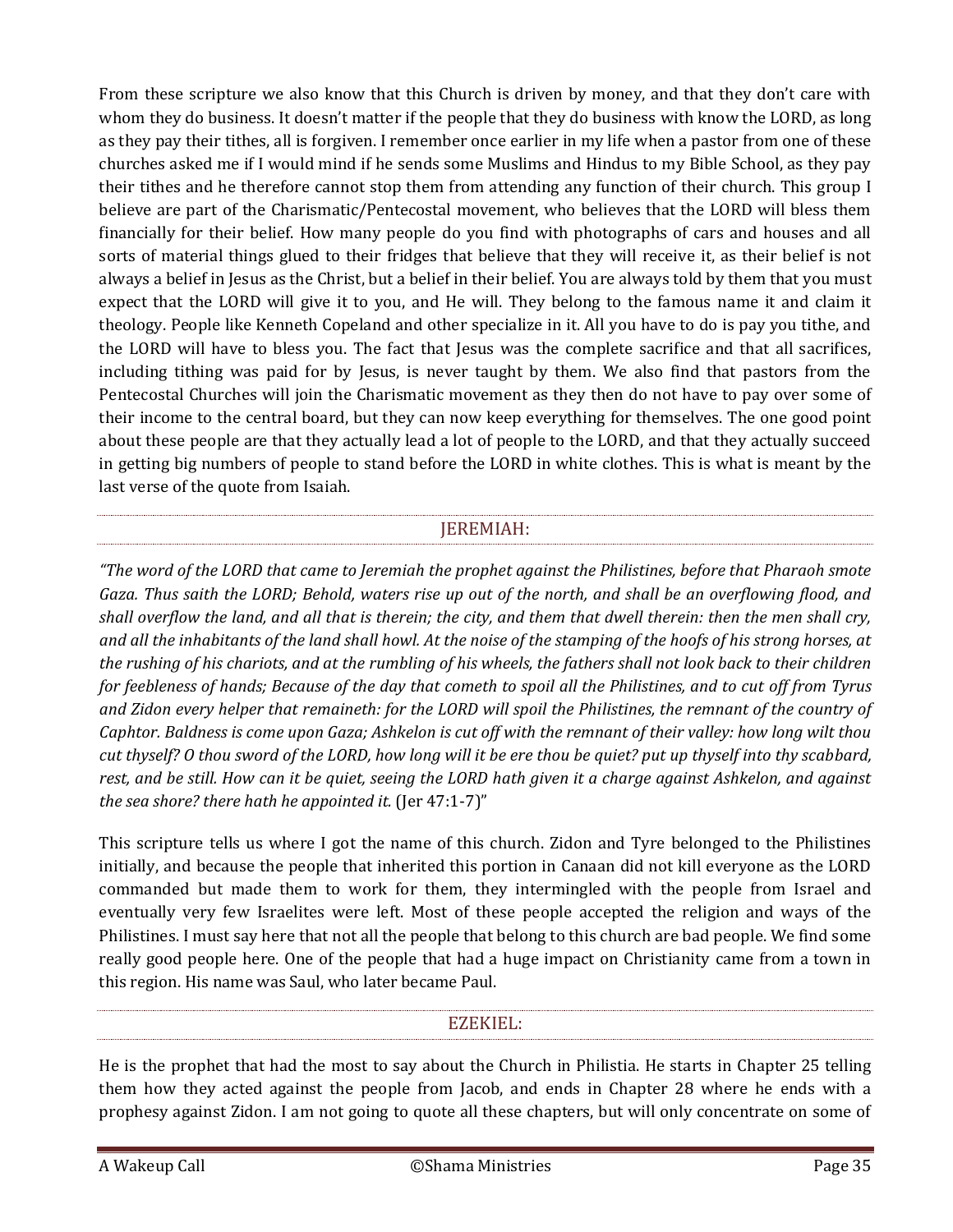these prophesy. I suggest that you take time out now to read these chapters to get a complete overview of what will happen to them. I have quoted this part earlier in the book completely.

At the start of Chapter 26 we find the reason for the prophesy against them. *"Son of man, because that Tyrus hath said against Jerusalem, Aha, she is broken that was the gates of the people: she is turned unto me: I shall be replenished, now she is laid waste:"* (Eze 26:2) This verse tells us that they have turned the gates of Jerusalem to them. What does it actually mean? That they are making members of their church, rather than members of the real Church, the Church in Jerusalem. They are filling their own churches to the brim. Just look around you and see how many of these mega churches are around you, as all you have to do is repeat this small prayer that the pastor is praying, or just listen to this prayer, and bingo, you are now a child of God. To follow the biblical way of making disciples is never even mentioned during this time. Only if and when this person decides to attend a cell meeting will they find out that there are certain doctrines that apply to a Christian. So, as the people entering the gates are now entering into the Philistine Church, there is no reason for these people to even think that they must join the spiritual Israel to be part of the real Church.

In verse 13 we also find a very clear sign of who this church is. *"And I will cause the noise of thy songs to cease; and the sound of thy harps shall be no more heard."* (Eze 26:13) This church is identified by their music that covers every aspect of their "worship service". For some of the older congregations it is alright to sing three or four fast paced songs followed by three slower songs, but in the newer congregations we find sometimes 10 to 20 musicians in a worship team, with most of these congregations having two or three teams. I have witnessed where some of these so-called worship leaders have fallen in to sin with gay relationships abound, and even saying that it is all right, and then leading the congregation in worship on a Sunday. And then they put up a performance that few if any nightclub or pop star is capable of and that is how they attract people into "their" church.

A further characteristic of this Church is that they are extremely good at doing business. We see everyday how that which is sacred, are being used to do business with. A verse is printed on a T-shirt or armband and sold for far more than what it is worth. Some of these congregations have huge bookstores where you have to fight through the masses on a Sunday before or after the service. Some of these congregations operate shops in the bigger malls around town, as they want their share of what people spend every day. Everything gets done in the name of Jesus, as they have to spread the gospel to the world. This is the business that Ezekiel is talking about.

Chapter 28 is certainly the most damning chapter against this Church. That is where their master is identified. *"Son of man, take up a lamentation upon the king of Tyrus, and say unto him, Thus saith the Lord GOD; Thou sealest up the sum, full of wisdom, and perfect in beauty. Thou hast been in Eden the garden of God; every precious stone was thy covering, the sardius, topaz, and the diamond, the beryl, the onyx, and the jasper, the sapphire, the emerald, and the carbuncle, and gold: the workmanship of thy tabrets and of thy pipes was prepared in thee in the day that thou wast created. Thou art the anointed cherub that covereth; and I have set thee so: thou wast upon the holy mountain of God; thou hast walked up and down in the midst of the stones of fire. Thou wast perfect in thy ways from the day that thou wast created, till iniquity was found in thee. By the multitude of thy merchandise they have filled the midst of thee with violence, and thou hast sinned: therefore I will cast thee as profane out of the mountain of God: and I will destroy thee, O covering cherub, from the midst of the stones of fire. Thine heart was lifted up because of thy beauty, thou hast corrupted thy wisdom by reason of thy brightness: I will cast thee to the ground, I will lay thee before kings, that they may behold thee. Thou hast defiled thy sanctuaries by the multitude of thine iniquities, by the*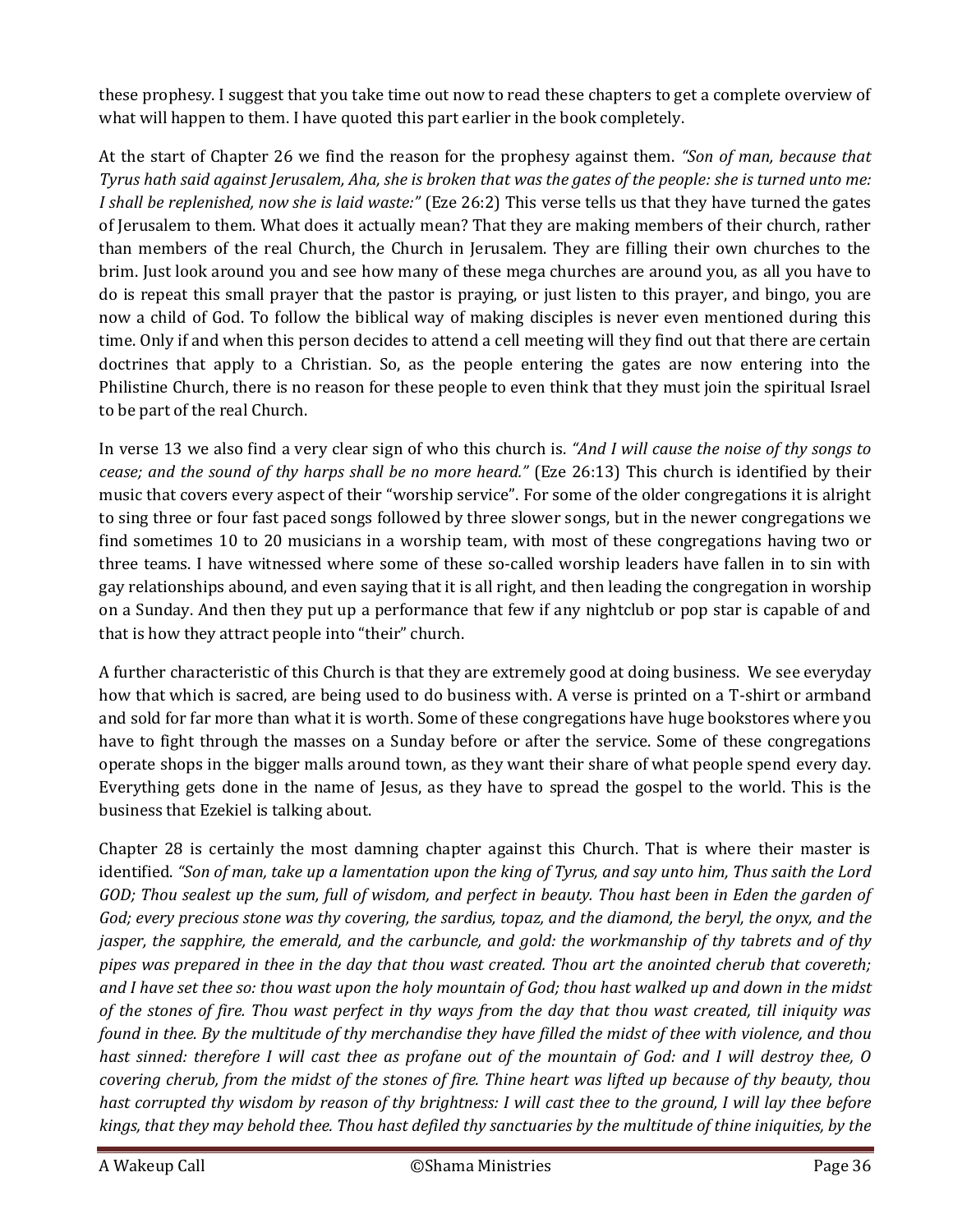*iniquity of thy traffick; therefore will I bring forth a fire from the midst of thee, it shall devour thee, and I will bring thee to ashes upon the earth in the sight of all them that behold thee. All they that know thee among the people shall be astonished at thee: thou shalt be a terror, and never shalt thou be any more."* (Eze 28: 12- 19)

What horrific words to hear, that you king that actually rules over you is Satan, and he is the one behind all your plans. Remember that Jesus said that the problem is not money, but the love of money.

We must also remember that not all Charismatic/Pentecostal Churches are part of this Church. No person will be judged for the way their Church believes, no everyone will be judged for what they believe in. *"For every man shall bear his own burden."* (Gal 6:5)

Ezekiel continues with a prophesy against Zidon. *"Son of man, set thy face against Zidon, and prophesy against it, And say, Thus saith the Lord GOD; Behold, I am against thee, O Zidon; and I will be glorified in the midst of thee: and they shall know that I am the LORD, when I shall have executed judgments in her, and shall be sanctified in her. For I will send into her pestilence, and blood into her streets; and the wounded shall be judged in the midst of her by the sword upon her on every side; and they shall know that I am the LORD. And there shall be no more a pricking brier unto the house of Israel, nor any grieving thorn of all that are round about them, that despised them; and they shall know that I am the Lord GOD. Thus saith the Lord GOD; When I shall have gathered the house of Israel from the people among whom they are scattered, and shall be sanctified in them in the sight of the heathen, then shall they dwell in their land that I have given to my servant Jacob."* (Eze 28:21-25)

The prophet says here that the LORD will judge the people of this Church, as it seems that they are all right, but they are in fact dead. That is why they will die of the pestilence, as people think that they are acceptable to the LORD, when in fact they are not. He will also use the sword against then in the fight, in other words He will use the Word of God against them, as their interpretation is incorrect. Despite these judgements, He still declares that He will gather the people of Israel that served Him only, when He comes on the clouds to gather us.

#### AMOS.

I want to add just one further prophesy against the Church of Philistia. This is from chapter one verse nine: *"Thus saith the LORD; For three transgressions of Tyrus, and for four, I will not turn away the punishment thereof; because they delivered up the whole captivity to Edom, and remembered not the brotherly covenant:"* (Amo 1:9). The last part of this verse says that the people of Philistia did not think of the brotherly covenant with the Jews. How many times have I seen and heard people say that we must do all that the Jews do, that we must assist them in rebuilding the temple in Jerusalem and many more things of the Jews, but we forget that they rejected Jesus, and thus became Edom.

## WHAT DOES THE BIBLE TEACH ABOUT ISRAEL OF TODAY?

The next group I want to look at are the Jews, or the people from Israel as we know it today. Remember that they were the original nation chosen by the LORD as His people, but that they rejected Jesus when He came to earth. Like Esau gave away his right of the first born, Israel did the same and handed the right of the first born to the Church. We therefore have to look at the prophesies against Edom, to see what will happen to the Jews when Jesus comes on the clouds. Again I will do it prophet by prophet.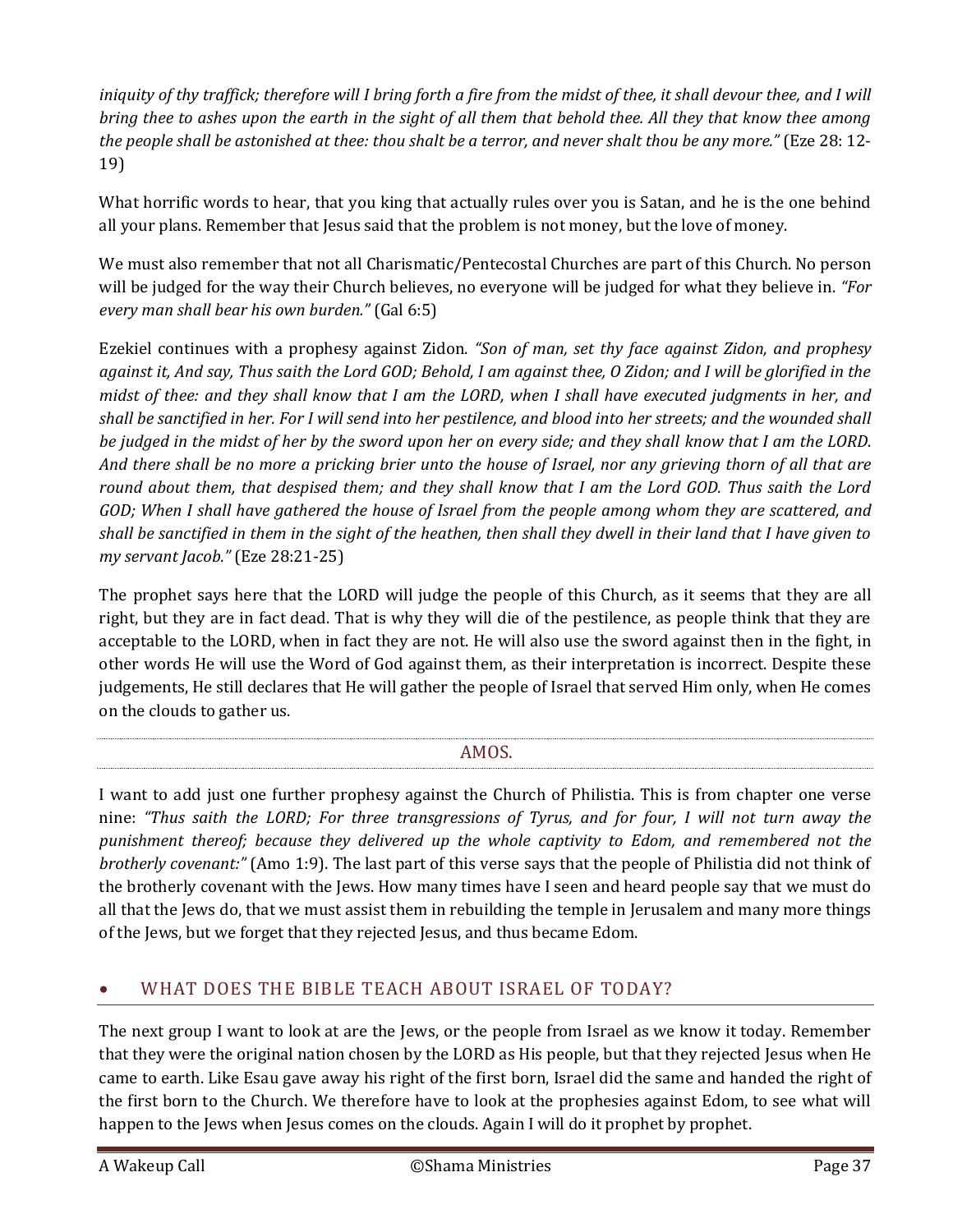#### ISAIAH:

*"Come near, ye nations, to hear; and hearken, ye people: let the earth hear, and all that is therein; the world,*  and all things that come forth of it. For the indignation of the LORD is upon all nations, and his fury upon all *their armies: he hath utterly destroyed them, he hath delivered them to the slaughter. Their slain also shall be cast out, and their stink shall come up out of their carcases, and the mountains shall be melted with their blood. And all the host of heaven shall be dissolved, and the heavens shall be rolled together as a scroll: and all their host shall fall down, as the leaf falleth off from the vine, and as a falling fig from the fig tree. For my sword shall be bathed in heaven: behold, it shall come down upon Idumea, and upon the people of my curse, to judgment. The sword of the LORD is filled with blood, it is made fat with fatness, and with the blood of lambs and goats, with the fat of the kidneys of rams: for the LORD hath a sacrifice in Bozrah, and a great slaughter in the land of Idumea."* (Isa 34:1-6)

From this scripture we see that the LORD wants to use them to set an example to everyone. The sword that drips with blood confirms the scripture in Isaiah 63: *"Who is this that cometh from Edom, with dyed garments from Bozrah? this that is glorious in his apparel, travelling in the greatness of his strength? I that speak in righteousness, mighty to save. Wherefore art thou red in thine apparel, and thy garments like him that treadeth in the winefat? I have trodden the winepress alone; and of the people there was none with me: for I will tread them in mine anger, and trample them in my fury; and their blood shall be sprinkled upon my garments, and I will stain all my raiment. For the day of vengeance is in mine heart, and the year of my redeemed is come. And I looked, and there was none to help; and I wondered that there was none to uphold: therefore mine own arm brought salvation unto me; and my fury, it upheld me. And I will tread down the people in mine anger, and make them drunk in my fury, and I will bring down their strength to the earth."* (Isa 63:1-6) The prophet paints us a picture of Jesus returning from Bozrah after judging them, with His clothes dripping with blood, like someone who has trodden grapes in the winepress. He is telling us that Jesus Himself will judge the Jews, for rejecting Him. This is confirmed in Revelation: *"His eyes were as a flame of fire, and on his head were many crowns; and he had a name written, that no man knew, but he himself. And he was clothed with a vesture dipped in blood: and his name is called The Word of God."*(Rev 19:12-13)

#### JEREMIAH:

*"Concerning Edom, thus saith the LORD of hosts; Is wisdom no more in Teman? is counsel perished from the prudent? is their wisdom vanished? Flee ye, turn back, dwell deep, O inhabitants of Dedan; for I will bring the calamity of Esau upon him, the time that I will visit him. If grapegatherers come to thee, would they not leave some gleaning grapes? if thieves by night, they will destroy till they have enough. But I have made Esau bare, I have uncovered his secret places, and he shall not be able to hide himself: his seed is spoiled, and his brethren, and his neighbours, and he is not. Leave thy fatherless children, I will preserve them alive; and let thy widows trust in me. For thus saith the LORD; Behold, they whose judgment was not to drink of the cup have assuredly drunken; and art thou he that shall altogether go unpunished? thou shalt not go unpunished, but thou shalt surely drink of it. For I have sworn by myself, saith the LORD, that Bozrah shall become a desolation, a reproach, a waste, and a curse; and all the cities thereof shall be perpetual wastes. I have heard a rumour from the LORD, and an ambassador is sent unto the heathen, saying, Gather ye together, and come against her, and rise up to the battle. For, lo, I will make thee small among the heathen, and despised among men. Thy terribleness hath deceived thee, and the pride of thine heart, O thou that dwellest in the clefts of the rock, that holdest the height of the hill: though thou shouldest make thy nest*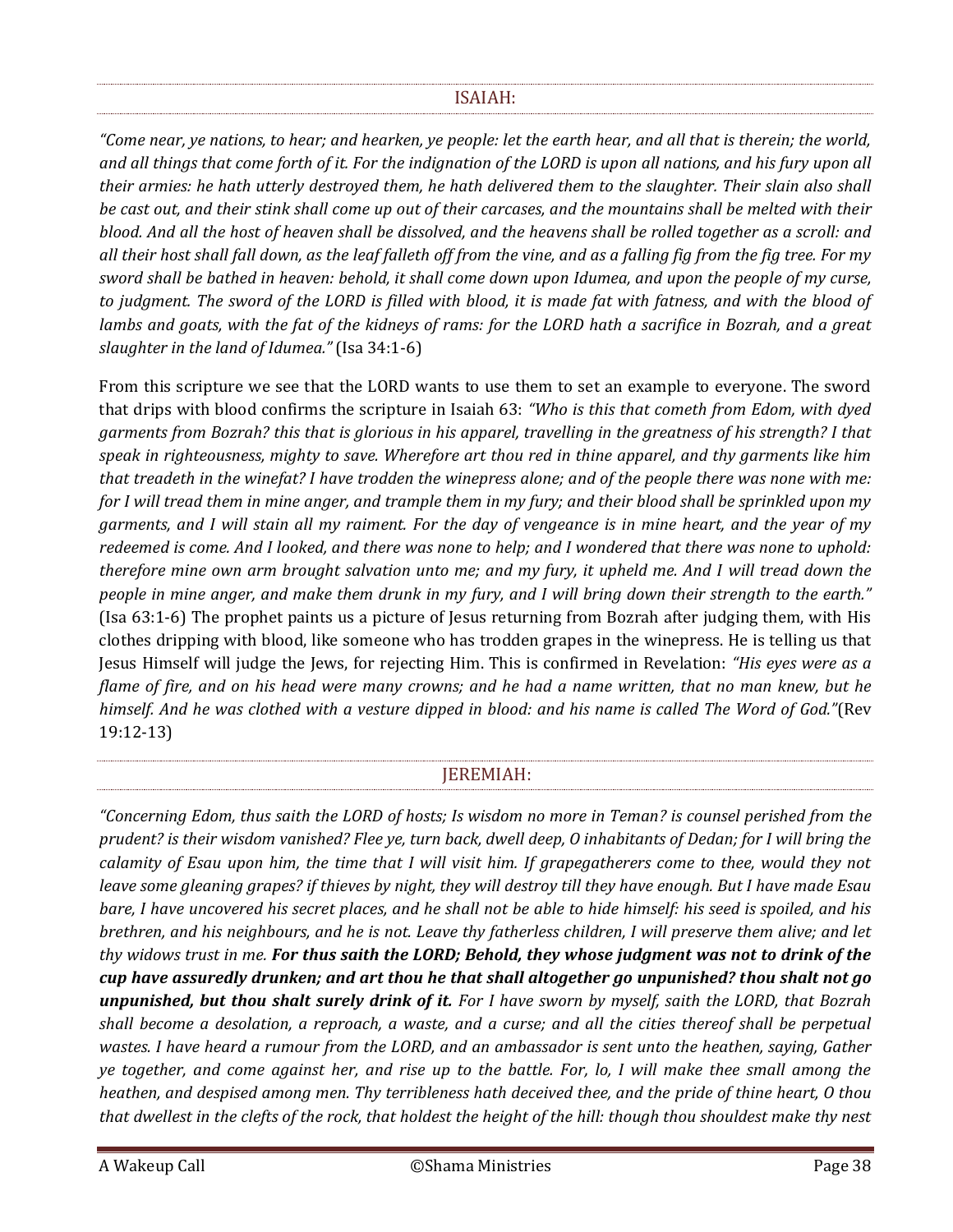*as high as the eagle, I will bring thee down from thence, saith the LORD. Also Edom shall be a desolation: every one that goeth by it shall be astonished, and shall hiss at all the plagues thereof. As in the overthrow of Sodom and Gomorrah and the neighbour cities thereof, saith the LORD, no man shall abide there, neither shall a son of man dwell in it. Behold, he shall come up like a lion from the swelling of Jordan against the habitation of the strong: but I will suddenly make him run away from her: and who is a chosen man, that I may appoint over her? for who is like me? and who will appoint me the time? and who is that shepherd that will stand before me? Therefore hear the counsel of the LORD, that he hath taken against Edom; and his purposes, that he hath purposed against the inhabitants of Teman: Surely the least of the flock shall draw them out: surely he shall make their habitations desolate with them. The earth is moved at the noise of their*  fall, at the cry the noise thereof was heard in the Red sea. Behold, he shall come up and fly as the eagle, and *spread his wings over Bozrah: and at that day shall the heart of the mighty men of Edom be as the heart of a woman in her pangs."* (Jer 49:7-22)

• The LORD confirms that they, who were originally not supposed to drink of the cup of His justice, will surely drink of it. They will be an example and the Church will be astonished by the fact that they are judged. So for those who look at Israel for telling the times in the calendar of the LORD, know that they will be judged for rejecting Jesus, and that we as Church, are the new Israel.

## EZEKIEL

25:12-14: *"Thus saith the Lord GOD; Because that Edom hath dealt against the house of Judah by taking vengeance, and hath greatly offended, and revenged himself upon them; Therefore thus saith the Lord GOD; I will also stretch out mine hand upon Edom, and will cut off man and beast from it; and I will make it desolate from Teman; and they of Dedan shall fall by the sword. And I will lay my vengeance upon Edom by the hand of my people Israel: and they shall do in Edom according to mine anger and according to my fury; and they shall know my vengeance, saith the Lord GOD."* (Eze 25:12-14) The prophet Ezekiel has two prophesies against Edom. This, the first prophecy tells them that they are judged because they acted wrongfully against the Church, and are they told that their country will become desolate. The second prophesy in chapter 35 verses one to fifteen, which confirms this scripture as well as telling them that they are full of themselves.

#### DANIEL

11:39-41: *"Thus shall he do in the most strong holds with a strange god, whom he shall acknowledge and increase with glory: and he shall cause them to rule over many, and shall divide the land for gain. And at the time of the end shall the king of the south push at him: and the king of the north shall come against him like a whirlwind, with chariots, and with horsemen, and with many ships; and he shall enter into the countries, and shall overflow and pass over. He shall enter also into the glorious land, and many countries shall be overthrown: but these shall escape out of his hand, even Edom, and Moab, and the chief of the children of Ammon."*

We find here how the people of the north, or the people who cling to the prosperity teaching, in other words the Church of Philistia, will come and take over in Edom. This Church will take the riches of the nations for themselves, but it will have no effect on the people Edom. If we look at the Jews today, we find that the prosperity teaching has not affected them at all, as they know that each one has to help those in need, as long as the needy are Jews.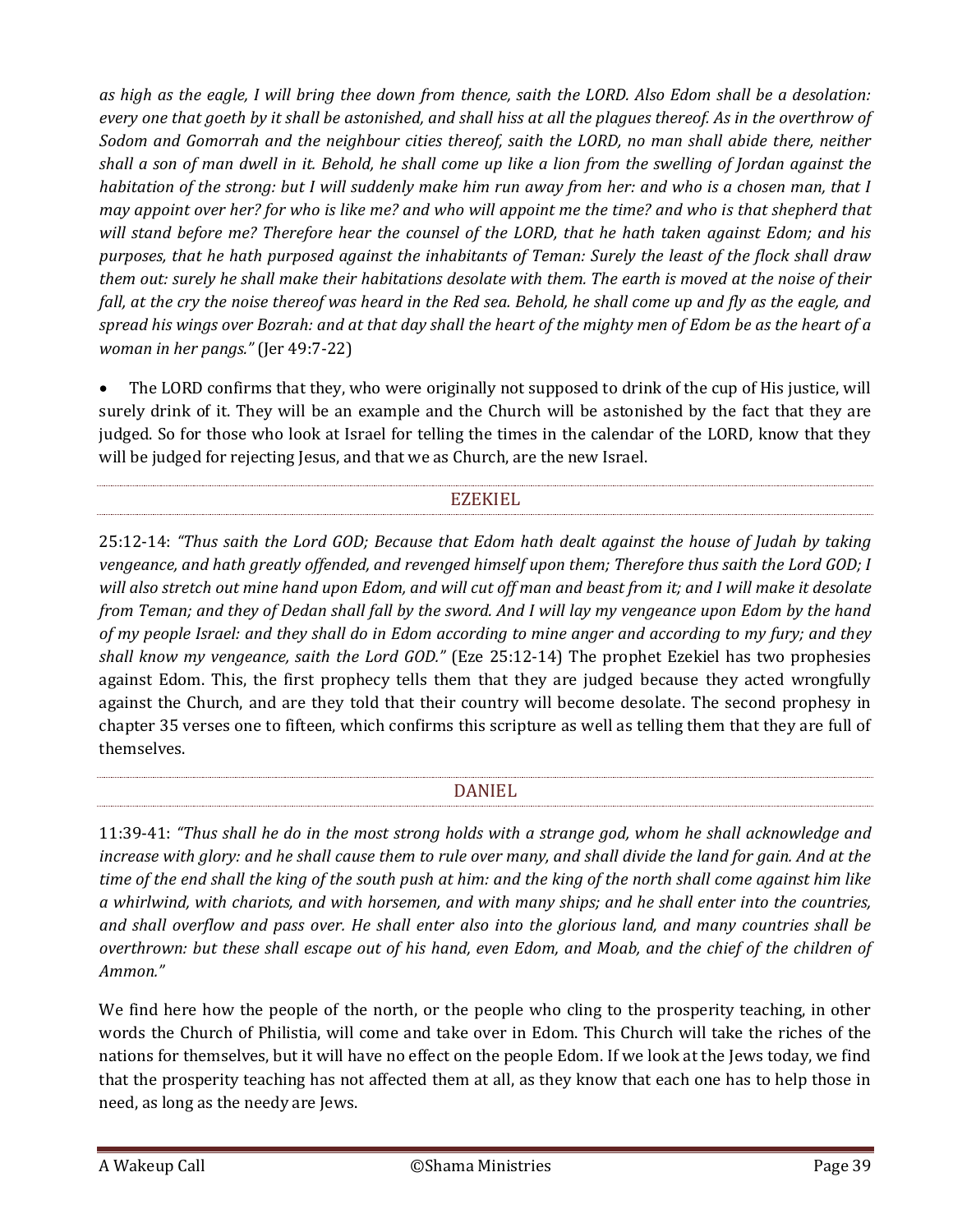3:19: *"Egypt shall be a desolation, and Edom shall be a desolate wilderness, for the violence against the children of Judah, because they have shed innocent blood in their land."* This prophet confirms that Edom will be desolate as they have spoken against the Church.

#### OBADDIAH

*"The vision of Obadiah. Thus saith the Lord GOD concerning Edom; We have heard a rumour from the LORD, and an ambassador is sent among the heathen, Arise ye, and let us rise up against her in battle. Behold, I have made thee small among the heathen: thou art greatly despised. The pride of thine heart hath deceived thee, thou that dwellest in the clefts of the rock, whose habitation is high; that saith in his heart, Who shall bring me down to the ground? Though thou exalt thyself as the eagle, and though thou set thy nest among the stars, thence will I bring thee down, saith the LORD. If thieves came to thee, if robbers by night, (how art thou cut off!) would they not have stolen till they had enough? if the grapegatherers came to thee, would they not leave some grapes? How are the things of Esau searched out! how are his hidden things sought up! All the men of thy confederacy have brought thee even to the border: the men that were at peace with thee have deceived thee, and prevailed against thee; they that eat thy bread have laid a wound under thee: there is none understanding in him. Shall I not in that day, saith the LORD, even destroy the wise men out of Edom, and understanding out of the mount of Esau? And thy mighty men, O Teman, shall be dismayed, to the end that every one of the mount of Esau may be cut off by slaughter. For thy violence against thy brother Jacob shame shall cover thee, and thou shalt be cut off for ever. In the day that thou stoodest on the other side, in the day that the strangers carried away captive his forces, and foreigners entered into his gates, and cast lots upon Jerusalem, even thou wast as one of them. But thou shouldest not have looked on the day of thy brother in the day that he became a stranger; neither shouldest thou have rejoiced over the children of Judah in the day of their destruction; neither shouldest thou have spoken proudly in the day of distress. Thou shouldest not have entered into the gate of my people in the day of their calamity; yea, thou shouldest not have looked on their affliction in the day of their calamity, nor have laid hands on their substance in the day of their calamity; Neither shouldest thou have stood in the crossway, to cut off those of his that did escape; neither shouldest thou have delivered up those of his that did remain in the day of distress. For the day of the LORD is near upon all the heathen: as thou hast done, it shall be done unto thee: thy reward shall return upon thine own head. For as ye have drunk upon my holy mountain, so shall all the heathen drink continually, yea, they shall drink, and they shall swallow down, and they shall be as though they had not been. But upon mount Zion shall be deliverance, and there shall be holiness; and the house of Jacob shall possess their possessions. And the house of Jacob shall be a fire, and the house of Joseph a flame, and the house of Esau for stubble, and they shall kindle in them, and devour them; and there shall not be any remaining of the house of Esau; for the LORD hath spoken it. And they of the south shall possess the mount of Esau; and they of the plain the Philistines: and they shall possess the fields of Ephraim, and the fields of Samaria: and Benjamin shall possess Gilead. And the captivity of this host of the children of Israel shall possess that of the Canaanites, even unto Zarephath; and the captivity of Jerusalem, which is in Sepharad, shall possess the cities of the south. And saviours shall come up on mount Zion to judge the mount of Esau; and the kingdom shall be the LORD'S."* (Oba 1:1-21)

I have included the complete book of Obadiah, as I would like you to read it to see for yourself that there would never be a strictly Israelite nation on earth ever again. Even though most of our political and spiritual leaders are working so hard to re-establish Israel as a nation, the LORD Himself declares that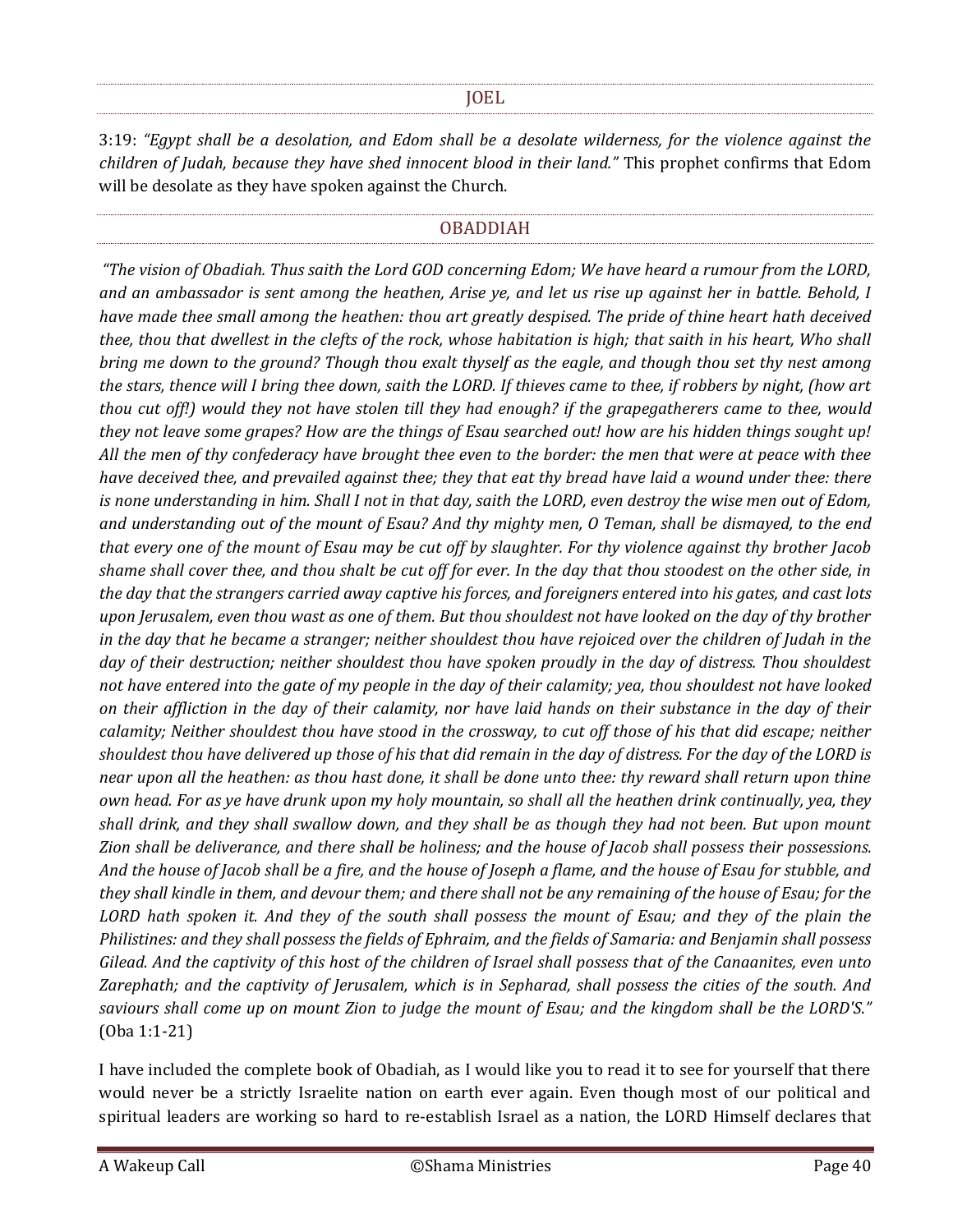they would never be established again. Why not? Because they rejected Jesus even though they saw Him, heard Him and knew Him. They received the first right to remain the chosen nation of the LORD, but they sold that right to us, the Church.

These then are the judgements against Israel the nation of today.

The last Church I want to look at is the Church in Jerusalem, also known as the Church of Jesus Christ.

## • THE CHURCH IN JERUSALEM.

Who belongs to this Church? Everyone who in Spirit participated in the exodus from Egypt, accepted that which the LORD had in mind for them, and thus entered Canaan.

Would they also receive judgements? For sure. We have to remember that the judgements will start at the house of the LORD, or as we are known today, the Church. You may even ask me that if you did everything required of the Bible to enter into Canaan, why then still judgements? Hebrews 12 gives us the answer. *"For consider him that endured such contradiction of sinners against himself, lest ye be wearied and faint in your minds. Ye have not yet resisted unto blood, striving against sin. And ye have forgotten the exhortation which speaketh unto you as unto children, My son, despise not thou the chastening of the Lord, nor faint when thou art rebuked of him: For whom the Lord loveth he chasteneth, and scourgeth every son whom he receiveth. If ye endure chastening, God dealeth with you as with sons; for what son is he whom the father chasteneth not? But if ye be without chastisement, whereof all are partakers, then are ye bastards, and not sons."* (Heb 12:3-8). Extremely interesting words. Many times others confront us as Christians because we suffer, as we are told that the LORD will not allow His children to suffer. This scripture confirms the opposite.

As there are so many judgements against the Church in Jerusalem, I will only quote a small number of them. I suggest that you study the Bible to see what the prophets had to say against Jerusalem.

Here then some of these prophesies.

#### ISAIAH:

I will only quote the scriptures in most cases without commentary, as I believe that we will understand what the prophets said without major commentary. *"The ox knoweth his owner, and the ass his master's crib: but Israel doth not know, my people doth not consider. Ah sinful nation, a people laden with iniquity, a seed of evildoers, children that are corrupters: they have forsaken the LORD, they have provoked the Holy One of Israel unto anger, they are gone away backward. Why should ye be stricken any more? ye will revolt more and more: the whole head is sick, and the whole heart faint. From the sole of the foot even unto the head there is no soundness in it; but wounds, and bruises, and putrifying sores: they have not been closed, neither bound up, neither mollified with ointment. Your country is desolate, your cities are burned with fire: your land, strangers devour it in your presence, and it is desolate, as overthrown by strangers. And the daughter of Zion is left as a cottage in a vineyard, as a lodge in a garden of cucumbers, as a besieged city. Except the LORD of hosts had left unto us a very small remnant, we should have been as Sodom, and we should have been like unto Gomorrah. Hear the word of the LORD, ye rulers of Sodom; give ear unto the law of our God, ye people of Gomorrah. To what purpose is the multitude of your sacrifices unto me? saith the LORD: I am full of the burnt offerings of rams, and the fat of fed beasts; and I delight not in the*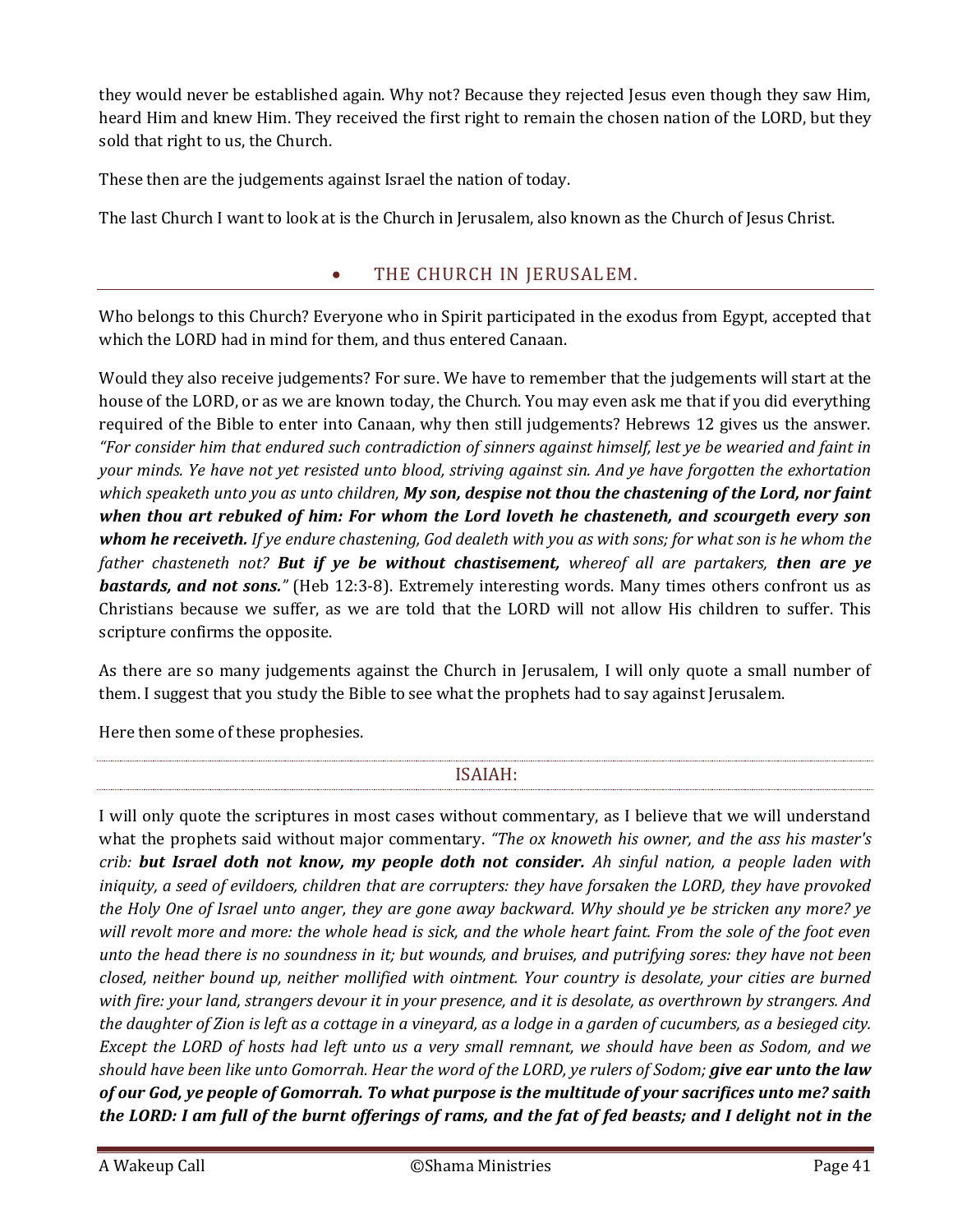*blood of bullocks, or of lambs, or of he goats. When ye come to appear before me, who hath required this at your hand, to tread my courts? Bring no more vain oblations; incense is an abomination unto me; the new moons and sabbaths, the calling of assemblies, I cannot away with; it is iniquity, even the solemn meeting. Your new moons and your appointed feasts my soul hateth: they are a trouble unto me; I am weary to bear them. And when ye spread forth your hands, I will hide mine eyes from you: yea, when ye make many prayers, I will not hear: your hands are full of blood. Wash you, make you clean; put away the evil of your doings from before mine eyes; cease to do evil; Learn to do well; seek judgment, relieve the oppressed, judge the fatherless, plead for the widow. Come now, and let us reason together, saith the LORD: though your sins be as scarlet, they shall be as white as snow; though they be red like crimson, they shall be as wool. If ye be willing and obedient, ye shall eat the good of the land: But if ye refuse and rebel, ye shall be devoured with the sword: for the mouth of the LORD hath spoken it. How is the faithful city become an harlot! it was full of judgment; righteousness lodged in it; but now murderers".* (Isa 1:3-21)

• Read the verses in bold again to allow the words to sink into your memory. Several points are made in this portion of scripture. In the first part of the quotation Isaiah tells them what is wrong with them. They have no knowledge of the LORD, they do not understand Him. We are not talking about worldly knowledge but knowledge of Him. We go to university and study for years and think that we now know the Bible and understand His message, but all we have accomplished is to further cement our own dogma into our brains. We must understand what Jesus said to the apostles in John 14: *"These things have I spoken unto you, being yet present with you. But the Comforter, which is the Holy Ghost, whom the Father will send in my name, he shall teach you all things, and bring all things to your remembrance, whatsoever I have said unto you."* (John 14:25-26). Here Jesus declares that we only need the Holy Spirit to teach us. Paul declares the following to the people of Ephesus: *"Wherefore I also, after I heard of your faith in the Lord Jesus, and love unto all the saints, Cease not to give thanks for you, making mention of you in my prayers; That the God of our Lord Jesus Christ, the Father of glory, may give unto you the spirit of wisdom and revelation in the knowledge of him: The eyes of your understanding being enlightened; that ye may know what is the hope of his calling, and what the riches of the glory of his inheritance in the saints, And what is the exceeding greatness of his power to us-ward who believe, according to the working of his mighty power, Which he wrought in Christ, when he raised him from the dead, and set him at his own right hand in the heavenly places, Far above all principality, and power, and might, and dominion, and every name that is named, not only in this world, but also in that which is to come:"* Eph 1:15-21)

As we can see from the two scripture quotes above, we need that our eyes of understanding be enlightened. No earthly knowledge will do it for us. Why do we need His Spirit of knowledge? Isaiah declares as follows: *"And he said, Go, and tell this people, Hear ye indeed, but understand not; and see ye indeed, but perceive not. Make the heart of this people fat, and make their ears heavy, and shut their eyes; lest they see with their eyes, and hear with their ears, and understand with their heart, and convert, and be healed."* (Isa 6:9-10). This is the reason we do not understand His Word without His Spirit.

What do we learn from Isaiah chapter 1? The prophet tells them what is wrong with them, gives them the results of their current wrong doing, tells them what must change, and what the result is when they change their ways, and what the end would be if they don't. This also highlights the sequence we find in all the prophecies. So next time you read a prophesy in the Bible, use this as a guideline to evaluate what is being said by the LORD.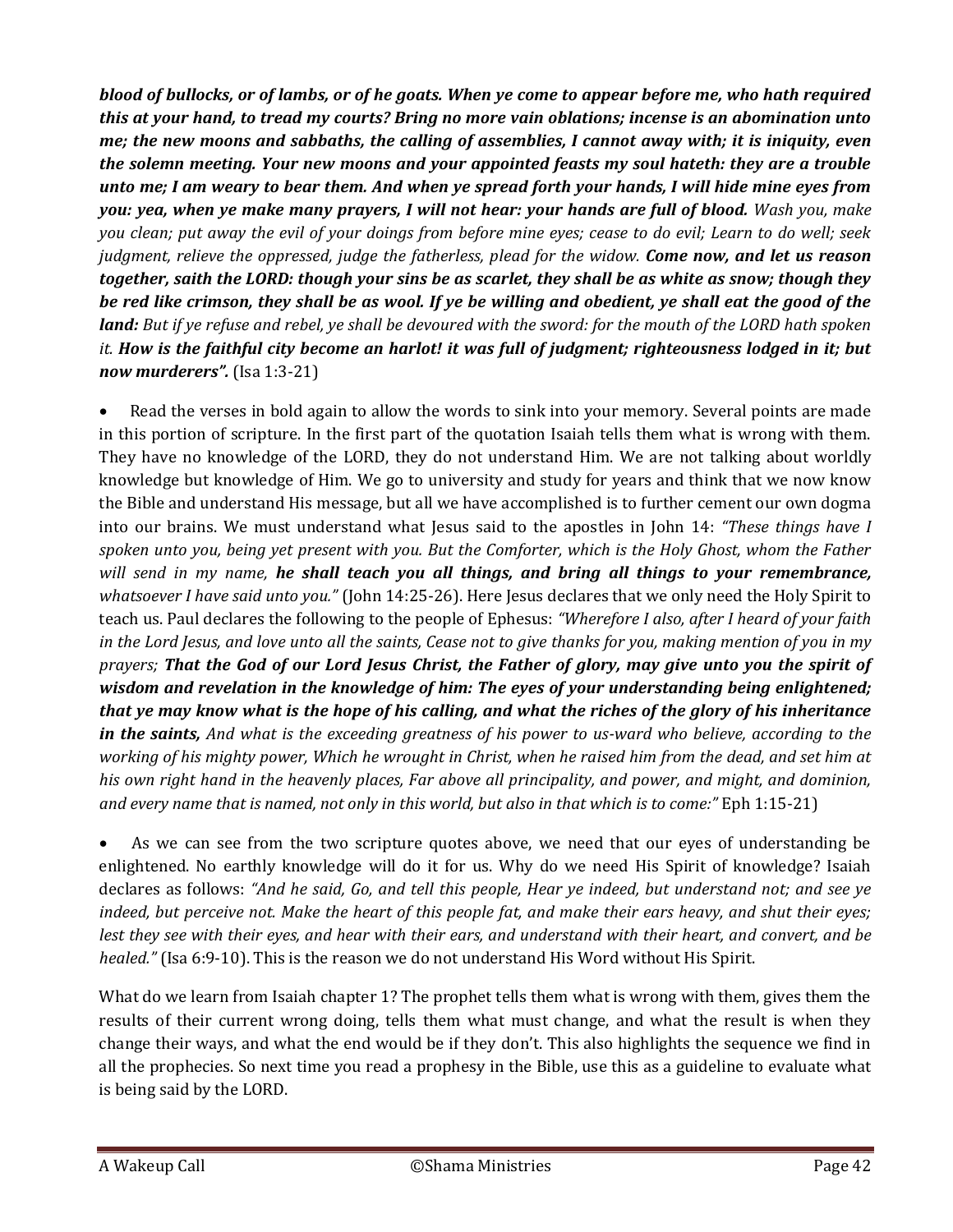Let us now look and see what the prophet is saying is wrong with Israel, and what are the results. *"The ox knoweth his owner, and the ass his master's crib (verse 3), Ah sinful nation (verse 4), From the sole of the foot even unto the head there is no soundness in it; (verse5), but wounds, and bruises, and putrifying sores: they have not been closed, neither bound up (verse 6), Your country is desolate (verse 7)"*.

What has to change? Verse 11-15: *"To what purpose is the multitude of your sacrifices unto me? saith the LORD: I am full of the burnt offerings of rams, and the fat of fed beasts; and I delight not in the blood of bullocks, or of lambs, or of he goats. When ye come to appear before me, who hath required this at your hand, to tread my courts? Bring no more vain oblations; incense is an abomination unto me; the new moons and sabbaths, the calling of assemblies, I cannot away with; it is iniquity, even the solemn meeting. Your new moons and your appointed feasts my soul hateth: they are a trouble unto me; I am weary to bear them. And when ye spread forth your hands, I will hide mine eyes from you: yea, when ye make many prayers, I will not hear: your hands are full of blood."* We are taught a very important lesson here right at the start of this book, and that is that the LORD has no interest in that which we call religion. It does not matter if we call out special days for prayer, or that we do everything according to our views, or even to hold special sacrifices. No, the LORD has no interest in it as our hands are covered with blood.

In verses 16 and 17 we are told what to do. *"Wash you, make you clean; put away the evil of your doings from before mine eyes; cease to do evil; Learn to do well; seek judgment, relieve the oppressed, judge the fatherless, plead for the widow."* (Isa 1:16-17). Change your ways, do what is right to all people, and then you will find favour in His eyes.

The following two verses tell us what the result will be if we do that. *"Come now, and let us reason together, saith the LORD: though your sins be as scarlet, they shall be as white as snow; though they be red like crimson, they shall be as wool. If ye be willing and obedient, ye shall eat the good of the land:"* (Isa 1:18- 19). What a feast to look forward to. That we can know that we can appear before the LORD without any blemish, and that we will receive that which is good from His hand.

What will the result be if we do not heed to His call? *"But if ye refuse and rebel, ye shall be devoured with the sword: for the mouth of the LORD hath spoken it. How is the faithful city become an harlot! it was full of judgment; righteousness lodged in it; but now murderers."* (Isa 1:20-21). This is what will happen, the sword, the Word of God will judge us, and we will become part of the harlot we read about in the Revelation of John. Read through those sections and see what will happen to the harlot.

With this chapter as background, I would like to suggest that you read through all the prophets and what they had to say against Jerusalem, to see what lies ahead for the Church. You might even find that not all is rosy as everyone tries to tell you. I will anyway continue with the other prophets to see what they had to say.

## JEREMIAH:

*"The word that came to Jeremiah from the LORD, saying, Stand in the gate of the LORD'S house, and proclaim there this word, and say, Hear the word of the LORD, all ye of Judah, that enter in at these gates to worship the LORD. Thus saith the LORD of hosts, the God of Israel, Amend your ways and your doings, and I will cause you to dwell in this place. Trust ye not in lying words, saying, The temple of the LORD, The temple of the LORD, The temple of the LORD, are these. For if ye throughly amend your ways and your doings; if ye throughly execute judgment between a man and his neighbour; If ye oppress not the stranger, the fatherless, and the widow, and shed not innocent blood in this place, neither walk after other gods to your hurt: Then*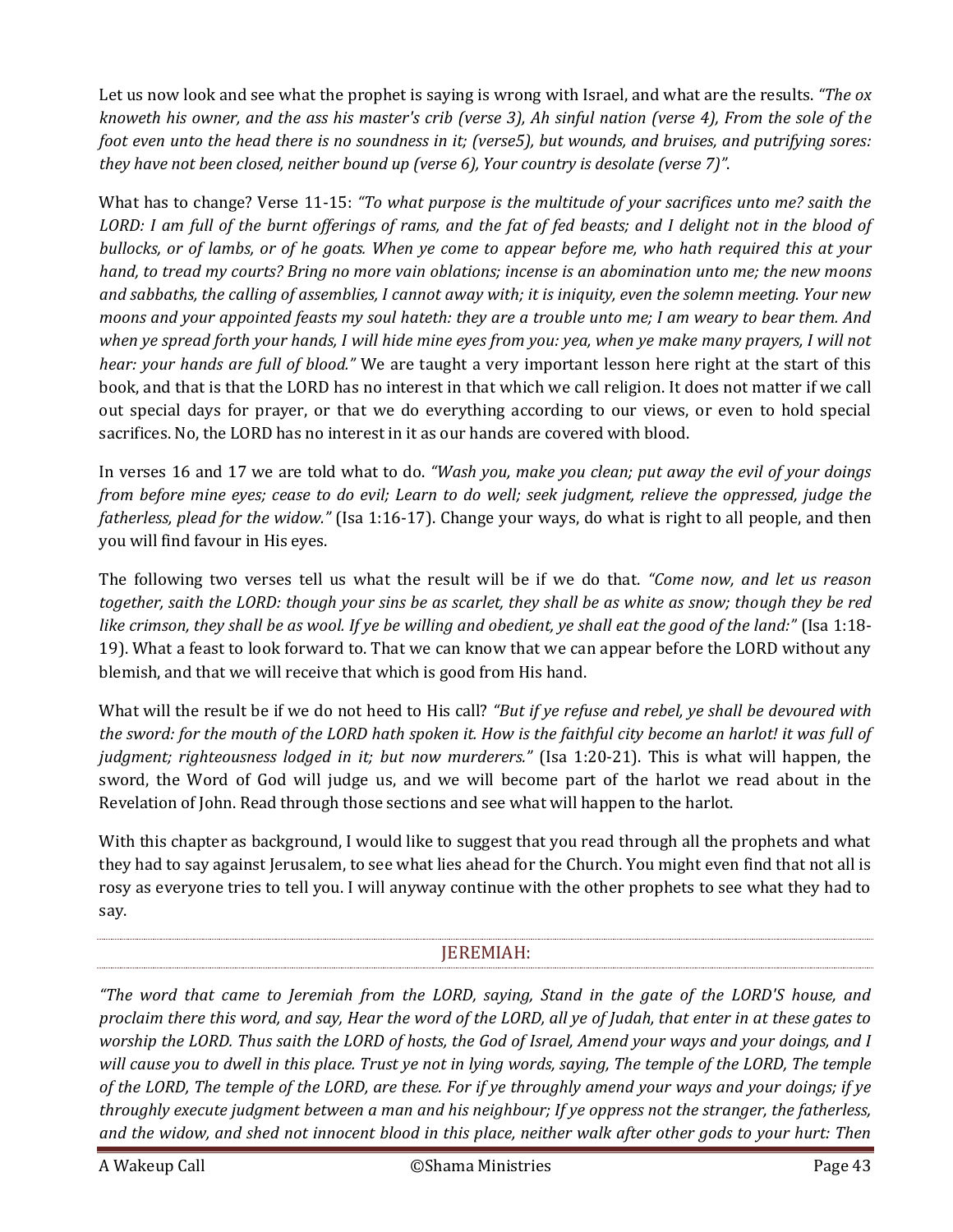*will I cause you to dwell in this place, in the land that I gave to your fathers, for ever and ever. Behold, ye trust in lying words, that cannot profit."* (Jer 7:1-8). *"Thus saith the LORD of hosts, the God of Israel; Put your burnt offerings unto your sacrifices, and eat flesh. For I spake not unto your fathers, nor commanded them in the day that I brought them out of the land of Egypt, concerning burnt offerings or sacrifices: But this thing commanded I them, saying, Obey my voice, and I will be your God, and ye shall be my people: and walk ye in all the ways that I have commanded you, that it may be well unto you. But they hearkened not, nor inclined their ear, but walked in the counsels and in the imagination of their evil heart, and went backward, and not forward. Since the day that your fathers came forth out of the land of Egypt unto this day I have even sent unto you all my servants the prophets, daily rising up early and sending them: Yet they hearkened not unto me, nor inclined their ear, but hardened their neck: they did worse than their fathers. Therefore thou shalt speak all these words unto them; but they will not hearken to thee: thou shalt also call unto them; but they will not answer thee. But thou shalt say unto them, This is a nation that obeyeth not the voice of the LORD their God, nor receiveth correction: truth is perished, and is cut off from their mouth."* (Jer 7:21-28). Jeremiah calls Jerusalem, the Church, to make right their ways, and not to trust in their temple or church, also not on their sacrifices, but that they must listen to the prophets. This is the same message Isaiah had for Israel, that they, and therefore us, must change our ways to that what the LORD expects.

1. Jeremiah has a further prophecy for the Church in Jerusalem. This prophecy calls on them to leave Jerusalem and to go over to the Chaldeans: *"And unto this people thou shalt say, Thus saith the LORD; Behold, I set before you the way of life, and the way of death. He that abideth in this city shall die by the sword, and by the famine, and by the pestilence: but he that goeth out, and falleth to the Chaldeans that besiege you, he shall live, and his life shall be unto him for a prey."* (Jer 21:8-9) This is a very unusual word, in that the LORD tells them to leave Jerusalem. One would think that if you are in Jerusalem everything is all right, and everything we do should please the LORD. The difference is that when in Jerusalem, we still look up to our church or our pastor before we do anything. When the enemy attacks us we ask our leader to free us from the hold of the enemy, but the LORD wants to change this. We cannot trust in earthly leaders or membership of a denomination to save us or to give us eternal life. No, only the LORD can do it. We must free ourselves from the thought that we learn at our local church, and that it is all we need. No, we have to trust completely in the LORD only, and ask the Holy Spirit to teach us. If we do not do this, then we will die by the sword as the Word of God will judge us, or by the pestilence, as we will not receive eternal life while thinking that we do not need to change, or by the famine, as we will not get to know everything that we need to know. Not the best of words to hear, but it confirms the words from John in Revelation: "*And I heard another voice from heaven, saying, Come out of her, my people, that ye be not partakers of her sins, and that ye receive not of her plagues."* (Rev 18:4)

2. Jeremiah also makes another point. He tells Israel not to return to Egypt. Why not? Once you have gone through the exodus of Egypt in your life, have tasted the life in Canaan, and you then return to the teachings of Egypt, it is impossible to receive eternal life. This is the way Jeremiah declared it: *"And now therefore hear the word of the LORD, ye remnant of Judah; Thus saith the LORD of hosts, the God of Israel; If ye wholly set your faces to enter into Egypt, and go to sojourn there; Then it shall come to pass, that the sword, which ye feared, shall overtake you there in the land of Egypt, and the famine, whereof ye were afraid, shall follow close after you there in Egypt; and there ye shall die. So shall it be with all the men that set their faces to go into Egypt to sojourn there; they shall die by the sword, by the famine, and by the pestilence: and none of them shall remain or escape from the evil that I will bring upon them. For thus saith the LORD of hosts, the God of Israel; As mine anger and my fury hath been poured forth upon the inhabitants of Jerusalem; so shall my fury be poured forth upon you, when ye shall enter into Egypt: and ye shall be an*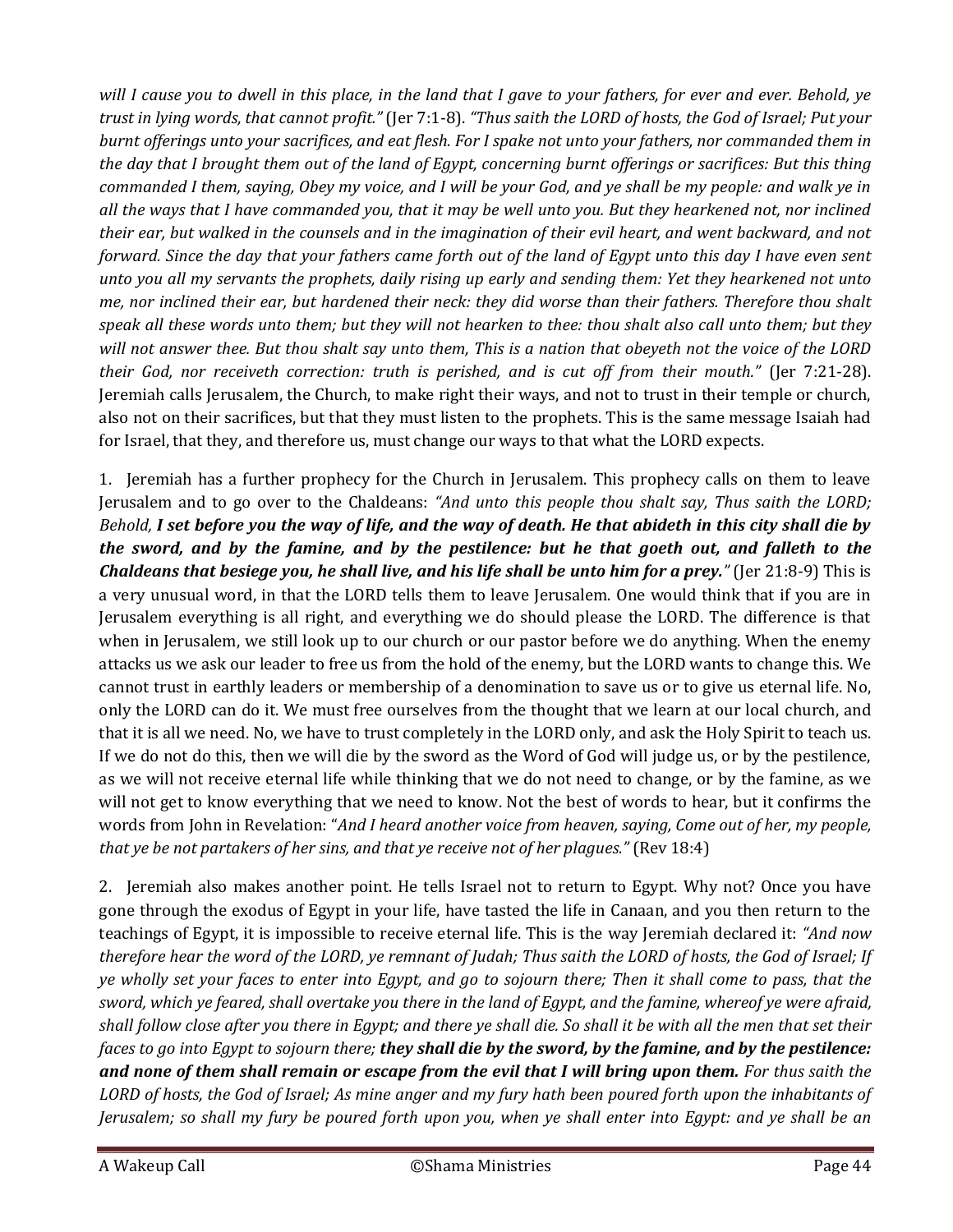*execration, and an astonishment, and a curse, and a reproach; and ye shall see this place no more. The LORD hath said concerning you, O ye remnant of Judah; Go ye not into Egypt: know certainly that I have admonished you this day."* (Jer 42:15-19) Why will they die by the sword, the famine and the pestilence? Firstly the sword, the word of God will judge them, because they did not heed to His call. Then the famine will hit them, as they will receive no spiritual food, except that which their leaders dish up for them, which is normally just moral boosting stories, as we do not want to upset our congregation. And then the pestilence will hit as we still think that we are always right, and no other Christian will convince them otherwise. This also confirms the scripture from Hebrews: *"For it is impossible for those who were once enlightened, and have tasted of the heavenly gift, and were made partakers of the Holy Ghost, And have tasted the good word of God, and the powers of the world to come, If they shall fall away, to renew them again unto repentance; seeing they crucify to themselves the Son of God afresh, and put him to an open shame."* (Heb 6:4-6)

Jeremiah however also gives us one of the best judgements we will ever hear: *"The word that came to Jeremiah from the LORD, saying, Thus speaketh the LORD God of Israel, saying, Write thee all the words that I have spoken unto thee in a book. For, lo, the days come, saith the LORD, that I will bring again the captivity of my people Israel and Judah, saith the LORD: and I will cause them to return to the land that I gave to their fathers, and they shall possess it."* (Jer 30:1-3) This word declares that we will return to Jerusalem the way the LORD originally planned it to be like, and that we will possess it.

### EZEKIEL:

This prophet describes in great detail what he saw. We will look at this book in the next chapter, when we will do a parallel with the Book of Revelation.

## OTHER PROPHETS.

Hosèa. This entire book depicts the relationship of the LORD with His nation Israel, and thus with us, the Church. Read through it and see the role Hosea had as God, with his wife as the Church.

Other prophets. Read through all these books and examine specifically those chapters where Israel or Jerusalem is mentioned, to see what will happen when we do not heed the LORD.

Fortunately for us it is not all doom and gloom. We also find wonderful prophesies of what will happen when the LORD returns on the clouds. Some of these prophesies are as follows:

Isaiah. *"O LORD, thou art my God; I will exalt thee, I will praise thy name; for thou hast done wonderful things; thy counsels of old are faithfulness and truth. For thou hast made of a city an heap; of a defenced city a ruin: a palace of strangers to be no city; it shall never be built. Therefore shall the strong people glorify thee, the city of the terrible nations shall fear thee. For thou hast been a strength to the poor, a strength to the needy in his distress, a refuge from the storm, a shadow from the heat, when the blast of the terrible ones is as a storm against the wall. Thou shalt bring down the noise of strangers, as the heat in a dry place; even the heat with the shadow of a cloud: the branch of the terrible ones shall be brought low. And in this mountain shall the LORD of hosts make unto all people a feast of fat things, a feast of wines on the lees, of fat things full of marrow, of wines on the lees well refined. And he will destroy in this mountain the face of the covering cast over all people, and the vail that is spread over all nations. He will swallow up death in victory; and the Lord GOD will wipe away tears from off all faces; and the rebuke of his people shall he take away from off all the earth: for the LORD hath spoken it. And it shall be said in that day, Lo, this is our God; we*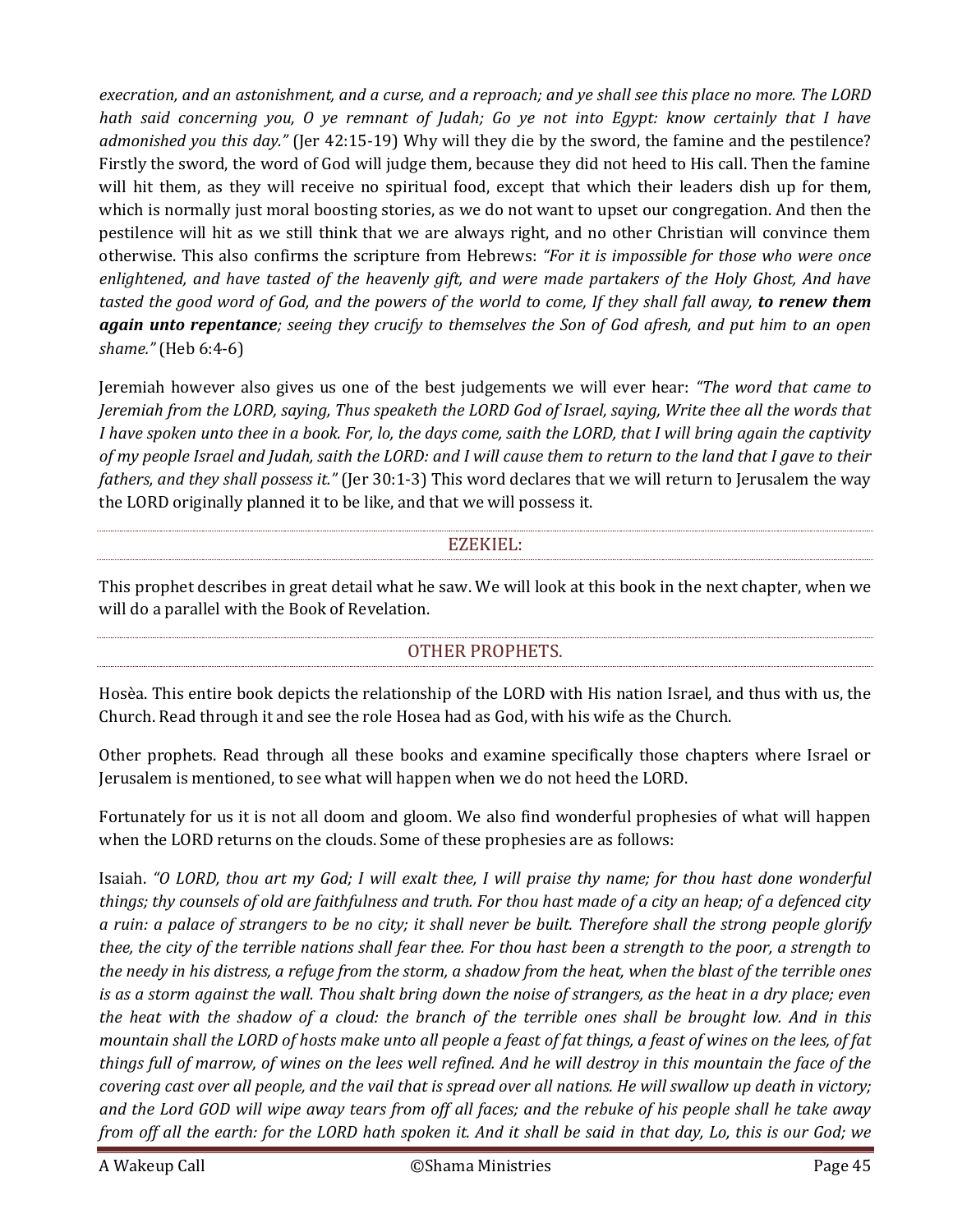*have waited for him, and he will save us: this is the LORD; we have waited for him, we will be glad and rejoice in his salvation. For in this mountain shall the hand of the LORD rest, and Moab shall be trodden down under him, even as straw is trodden down for the dunghill. And he shall spread forth his hands in the midst of them, as he that swimmeth spreadeth forth his hands to swim: and he shall bring down their pride together with the spoils of their hands. And the fortress of the high fort of thy walls shall he bring down, lay low, and bring to the ground, even to the dust."* (Isa 25:1-12)

Other wonderful sections can be found in chapters 29, 51, 54, 56, 60, en 62.

Ezekiel: *"Also, thou son of man, prophesy unto the mountains of Israel, and say, Ye mountains of Israel, hear the word of the LORD: Thus saith the Lord GOD; Because the enemy hath said against you, Aha, even the ancient high places are ours in possession: Therefore prophesy and say, Thus saith the Lord GOD; Because they have made you desolate, and swallowed you up on every side, that ye might be a possession unto the residue of the heathen, and ye are taken up in the lips of talkers, and are an infamy of the people: Therefore, ye mountains of Israel, hear the word of the Lord GOD; Thus saith the Lord GOD to the mountains, and to the hills, to the rivers, and to the valleys, to the desolate wastes, and to the cities that are forsaken, which became a prey and derision to the residue of the heathen that are round about; Therefore thus saith the Lord GOD; Surely in the fire of my jealousy have I spoken against the residue of the heathen, and against all Idumea, which have appointed my land into their possession with the joy of all their heart, with despiteful minds, to cast it out for a prey. Prophesy therefore concerning the land of Israel, and say unto the mountains, and to the hills, to the rivers, and to the valleys, Thus saith the Lord GOD; Behold, I have spoken in my jealousy and in my fury, because ye have borne the shame of the heathen: Therefore thus saith the Lord GOD; I have lifted up mine hand, Surely the heathen that are about you, they shall bear their shame. But ye, O mountains of Israel, ye shall shoot forth your branches, and yield your fruit to my people of Israel; for they are at hand to come. For, behold, I am for you, and I will turn unto you, and ye shall be tilled and sown: And I will multiply men upon you, all the house of Israel, even all of it: and the cities shall be inhabited, and the wastes shall be builded: And I will multiply upon you man and beast; and they shall increase and bring fruit: and I will settle you after your old estates, and will do better unto you than at your beginnings: and ye shall know that I am the LORD. Yea, I will cause men to walk upon you, even my people Israel; and they shall possess thee, and thou shalt be their inheritance, and thou shalt no more henceforth bereave them of men. Thus saith the Lord GOD; Because they say unto you, Thou land devourest up men, and hast bereaved thy nations; Therefore thou shalt devour men no more, neither bereave thy nations any more, saith the Lord GOD. Neither will I cause men to hear in thee the shame of the heathen any more, neither shalt thou bear the reproach of the people any more, neither shalt thou cause thy nations to fall any more, saith the Lord GOD. Moreover the word of the LORD came unto me, saying, Son of man, when the house of Israel dwelt in their own land, they defiled it by their own way and by their doings: their way was before me as the uncleanness of a removed woman. Wherefore I poured my fury upon them for the blood that they had shed upon the land, and for their idols wherewith they had polluted it: And I scattered them among the heathen, and they were dispersed through the countries: according to their way and according to their doings I judged them. And when they entered unto the heathen, whither they went, they profaned my holy name, when they said to them, These are the people of the LORD, and are gone forth out of his land. But I had pity for mine holy name, which the house of Israel had profaned among the heathen, whither they went. Therefore say unto the house of Israel, Thus saith the Lord GOD; I do not this for your sakes, O house of Israel, but for mine holy name's sake, which ye have profaned among the heathen, whither ye went. And I will sanctify my great name, which was profaned among the heathen, which ye have profaned in the midst of them; and the heathen shall know that I am the LORD, saith the Lord GOD, when I shall be sanctified in you before their eyes. For I will take you from among*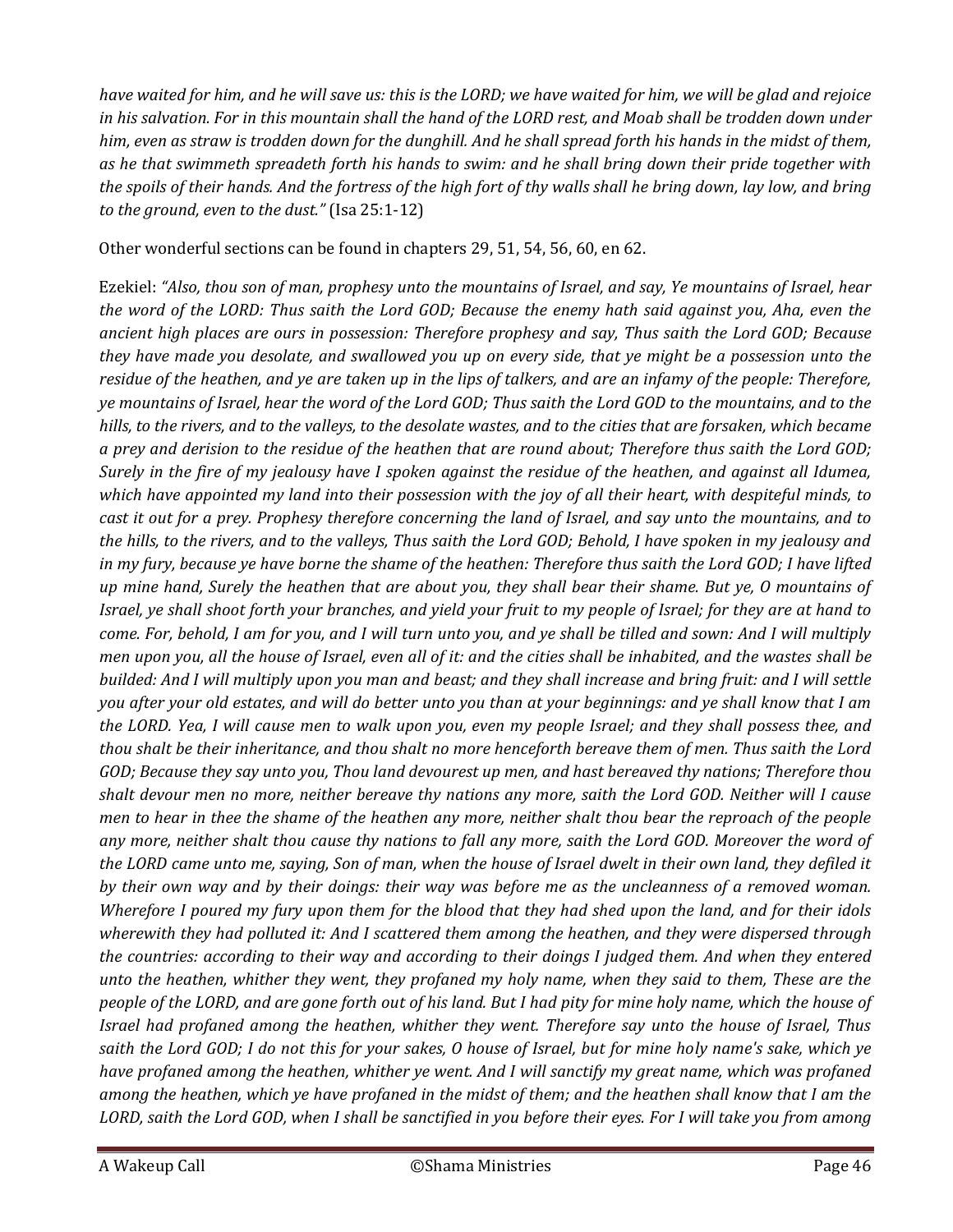*the heathen, and gather you out of all countries, and will bring you into your own land. Then will I sprinkle clean water upon you, and ye shall be clean: from all your filthiness, and from all your idols, will I cleanse you. A new heart also will I give you, and a new spirit will I put within you: and I will take away the stony heart out of your flesh, and I will give you an heart of flesh. And I will put my spirit within you, and cause you to walk in my statutes, and ye shall keep my judgments, and do them. And ye shall dwell in the land that I gave to your fathers; and ye shall be my people, and I will be your God. I will also save you from all your uncleannesses: and I will call for the corn, and will increase it, and lay no famine upon you. And I will multiply the fruit of the tree, and the increase of the field, that ye shall receive no more reproach of famine among the heathen. Then shall ye remember your own evil ways, and your doings that were not good, and shall lothe yourselves in your own sight for your iniquities and for your abominations. Not for your sakes do I this, saith the Lord GOD, be it known unto you: be ashamed and confounded for your own ways, O house of Israel. Thus saith the Lord GOD; In the day that I shall have cleansed you from all your iniquities I will also cause you to dwell in the cities, and the wastes shall be builded. And the desolate land shall be tilled, whereas it lay desolate in the sight of all that passed by. And they shall say, This land that was desolate is become like the garden of Eden; and the waste and desolate and ruined cities are become fenced, and are inhabited. Then the heathen that are left round about you shall know that I the LORD build the ruined places, and plant that that was desolate: I the LORD have spoken it, and I will do it. Thus saith the Lord GOD; I will yet for this be enquired of by the house of Israel, to do it for them; I will increase them with men like a flock. As the holy flock, as the flock of Jerusalem in her solemn feasts; so shall the waste cities be filled with flocks of men: and they shall know that I am the LORD."* (Eze 36:1-38)

Zechariah: *"Again the word of the LORD of hosts came to me, saying, Thus saith the LORD of hosts; I was jealous for Zion with great jealousy, and I was jealous for her with great fury. Thus saith the LORD; I am returned unto Zion, and will dwell in the midst of Jerusalem: and Jerusalem shall be called a city of truth; and the mountain of the LORD of hosts the holy mountain. Thus saith the LORD of hosts; There shall yet old men and old women dwell in the streets of Jerusalem, and every man with his staff in his hand for very age. And the streets of the city shall be full of boys and girls playing in the streets thereof. Thus saith the LORD of hosts; If it be marvellous in the eyes of the remnant of this people in these days, should it also be marvellous in mine eyes? saith the LORD of hosts. Thus saith the LORD of hosts; Behold, I will save my people from the east country, and from the west country; And I will bring them, and they shall dwell in the midst of Jerusalem: and they shall be my people, and I will be their God, in truth and in righteousness. Thus saith the LORD of hosts; Let your hands be strong, ye that hear in these days these words by the mouth of the prophets, which were in the day that the foundation of the house of the LORD of hosts was laid, that the temple might be built. For before these days there was no hire for man, nor any hire for beast; neither was there any peace to him that went out or came in because of the affliction: for I set all men every one against his neighbour. But now I will not be unto the residue of this people as in the former days, saith the LORD of hosts. For the seed shall be prosperous; the vine shall give her fruit, and the ground shall give her increase, and the heavens shall give their dew; and I will cause the remnant of this people to possess all these things. And it shall come to pass, that as ye were a curse among the heathen, O house of Judah, and house of Israel; so will I save you, and ye shall be a blessing: fear not, but let your hands be strong. For thus saith the LORD of hosts; As I thought to punish you, when your fathers provoked me to wrath, saith the LORD of hosts, and I repented not: So again have I thought in these days to do well unto Jerusalem and to the house of Judah: fear ye not. These are the things that ye shall do; Speak ye every man the truth to his neighbour; execute the judgment of truth and peace in your gates: And let none of you imagine evil in your hearts against his neighbour; and love no false oath: for all these are things that I hate, saith the LORD. And the word of the LORD of hosts came unto me, saying, Thus saith the LORD of hosts; The fast of the fourth month, and the fast*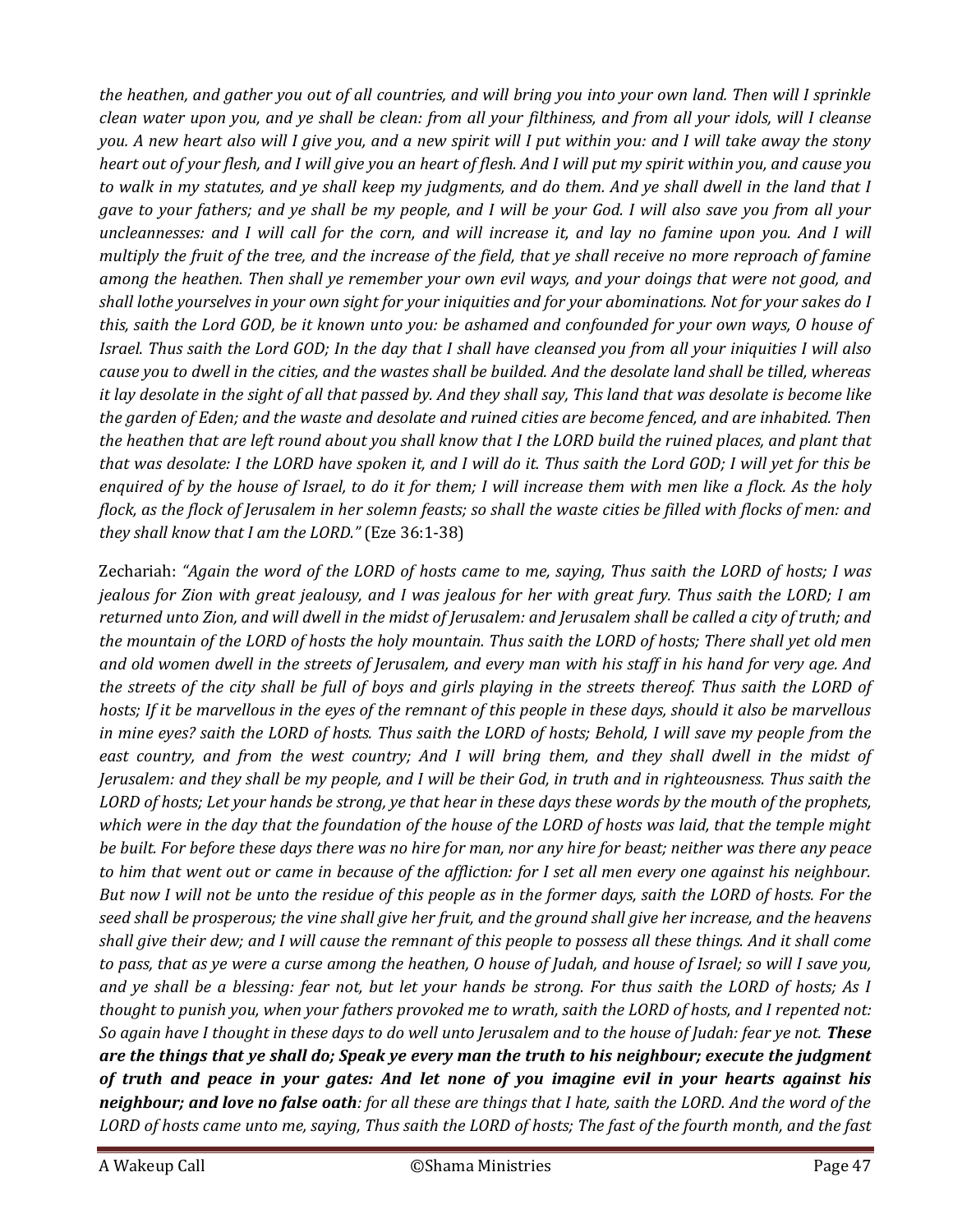*of the fifth, and the fast of the seventh, and the fast of the tenth, shall be to the house of Judah joy and gladness, and cheerful feasts; therefore love the truth and peace. Thus saith the LORD of hosts; It shall yet come to pass, that there shall come people, and the inhabitants of many cities: And the inhabitants of one city shall go to another, saying, Let us go speedily to pray before the LORD, and to seek the LORD of hosts: I will go also. Yea, many people and strong nations shall come to seek the LORD of hosts in Jerusalem, and to pray before the LORD. Thus saith the LORD of hosts; In those days it shall come to pass, that ten men shall take hold out of all languages of the nations, even shall take hold of the skirt of him that is a Jew, saying, We will go with you: for we have heard that God is with you."* (Zec 8:1-23)

## WHAT SHOULD I DO TO RECEIVE THE GRACE OF GOD?

I have to ensure that I build my faith on the Word of God, and not on the tradition of men. This might sound ridiculous to you, but you have to evaluate every message you get from people about the Bible, you have to check that it does fit in with the true message of the Bible, before acting upon it. I am aware of the fact that most assemblies or congregations will not even allow you to question the message brought by the pastor during a service, as the preacher apparently had to study for so many years in order bring the message. As I quoted earlier, we do not need years of study, but as Ephesians chapter 1 says: *"The eyes of your understanding being enlightened; that ye may know what is the hope of his calling, and what the riches of the glory of his inheritance in the saints,"* (Eph 1:18). We do not need a doctorate in hermeneutics, but an understanding of the Word of God. If we do not do it, we will be like the people Jesus mentioned in to the disciples in Matthew: *"Let them alone: they be blind leaders of the blind. And if the blind lead the blind, both shall fall into the ditch."* (Mat 15:14). So return to the Bible, and let the Holy Spirit teach you. He is waiting for this opportunity.

## WHAT SHOULD THE MESSAGE I MUST RECEIVE THEN COMPRISE OF?

Isaiah gave us such a wonderful message in Chapter 58. I would like to quote it from the Message:: *"Shout! A full-throated shout! Hold nothing back--a trumpet-blast shout! Tell my people what's wrong with their lives, face my family Jacob with their sins! They're busy, busy, busy at worship, and love studying all about me. To all appearances they're a nation of right-living people-- law-abiding, God-honoring. They ask me, 'What's the right thing to do?' and love having me on their side. But they also complain, 'Why do we fast and you don't look our way? Why do we humble ourselves and you don't even notice?' "Well, here's why: "The bottom line on your 'fast days' is profit. You drive your employees much too hard. You fast, but at the same time you bicker and fight. You fast, but you swing a mean fist. The kind of fasting you do won't get your prayers off the ground. Do you think this is the kind of fast day I'm after: a day to show off humility? To put on a pious long face and parade around solemnly in black? Do you call that fasting, a fast day that I, GOD, would like? "This is the kind of fast day I'm after: to break the chains of injustice, get rid of exploitation in the workplace, free the oppressed, cancel debts. What I'm interested in seeing you do is: sharing your food with the hungry, inviting the homeless poor into your homes, putting clothes on the shivering ill-clad, being available to your own families. Do this and the lights will turn on, and your lives will turn around at once. Your righteousness will pave your way. The GOD of glory will secure your passage. Then when you pray, GOD will answer. You'll call out for help and I'll say, 'Here I am.' "If you get rid of unfair practices, quit blaming victims, quit gossiping about other people's sins, If you are generous with the hungry and start giving yourselves to the down-and-out, Your lives will begin to glow in the darkness, your shadowed lives will be bathed in sunlight. I will always show you where to go. I'll*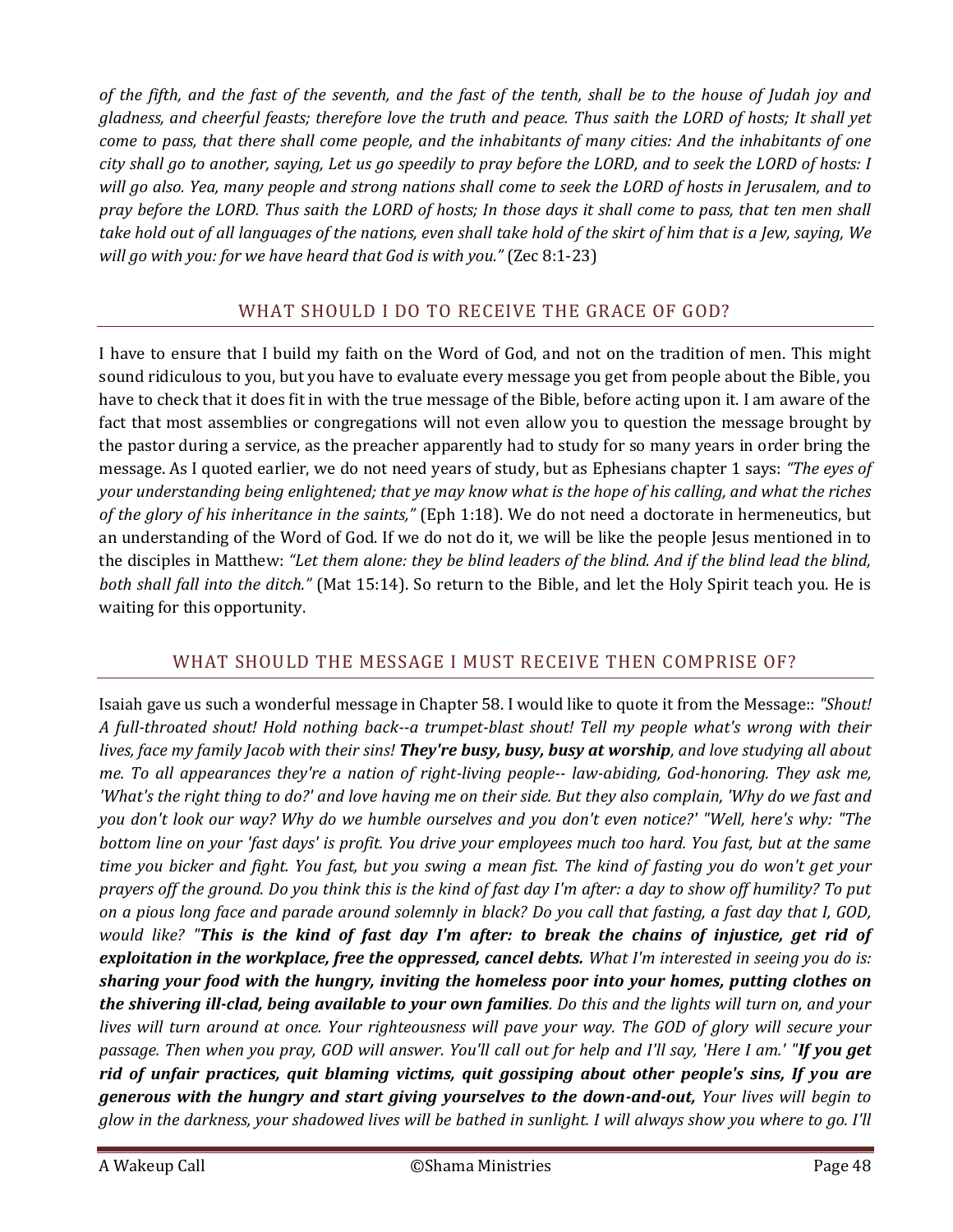*give you a full life in the emptiest of places-- firm muscles, strong bones. You'll be like a well-watered garden, a gurgling spring that never runs dry. You'll use the old rubble of past lives to build anew, rebuild the foundations from out of your past. You'll be known as those who can fix anything, restore old ruins, rebuild and renovate, make the community livable again. "If you watch your step on the Sabbath and don't use my holy day for personal advantage, If you treat the Sabbath as a day of joy, GOD's holy day as a celebration, If you honor it by refusing 'business as usual,' making money, running here and there-- Then you'll be free to enjoy GOD! Oh, I'll make you ride high and soar above it all. I'll make you feast on the inheritance of your ancestor Jacob." Yes! GOD says so!"* (Isa 58:1-14).

If the message you receive from the pulpit does not contain these requirements, you must see if the message actually is from the LORD. This is what Jesus came to teach His disciples, and we as His disciples, have to teach the same message. This message is not a message about what I should do to feel better; to be acceptable to myself, but it is a message of Jesus and what he came to do.

## WHAT THEN IF I RECEIVE THE WRONG MESSAGE?

You will have to decide if you want to continue in the congregation where the message taught is incorrect. You can go to a place where the message is taught correctly or maybe even to allow the Holy Spirit to teach you. The choice is yours.

Remember that the person teaching you will be judged according to Ezekiel chapter 34. This chapter can basically be divided in three sections. The first section addresses the shepherds and their wrong doings: *"And the word of the LORD came unto me, saying, Son of man, prophesy against the shepherds of Israel, prophesy, and say unto them, Thus saith the Lord GOD unto the shepherds; Woe be to the shepherds of Israel that do feed themselves! should not the shepherds feed the flocks? Ye eat the fat, and ye clothe you with the wool, ye kill them that are fed: but ye feed not the flock. The diseased have ye not strengthened, neither have ye healed that which was sick, neither have ye bound up that which was broken, neither have ye brought again that which was driven away, neither have ye sought that which was lost; but with force and with cruelty have ye ruled them. And they were scattered, because there is no shepherd: and they became meat to all the beasts of the field, when they were scattered. My sheep wandered through all the mountains, and upon every high hill: yea, my flock was scattered upon all the face of the earth, and none did search or seek after them."* (Eze 34:1-6)

The second section addresses the punishment of the shepherds and the return to favour of the flock: "*Therefore, ye shepherds, hear the word of the LORD; As I live, saith the Lord GOD, surely because my flock became a prey, and my flock became meat to every beast of the field, because there was no shepherd, neither did my shepherds search for my flock, but the shepherds fed themselves, and fed not my flock; Therefore, O ye shepherds, hear the word of the LORD; Thus saith the Lord GOD; Behold, I am against the shepherds; and I will require my flock at their hand, and cause them to cease from feeding the flock; neither shall the shepherds feed themselves any more; for I will deliver my flock from their mouth, that they may not be meat for them. For thus saith the Lord GOD; Behold, I, even I, will both search my sheep, and seek them out. As a shepherd seeketh out his flock in the day that he is among his sheep that are scattered; so will I seek out my sheep, and will deliver them out of all places where they have been scattered in the cloudy and dark day. And I will bring them out from the people, and gather them from the countries, and will bring them to their own land, and feed them upon the mountains of Israel by the rivers, and in all the inhabited places of the country. I will feed them in a good pasture, and upon the high mountains of Israel shall their fold be: there shall they*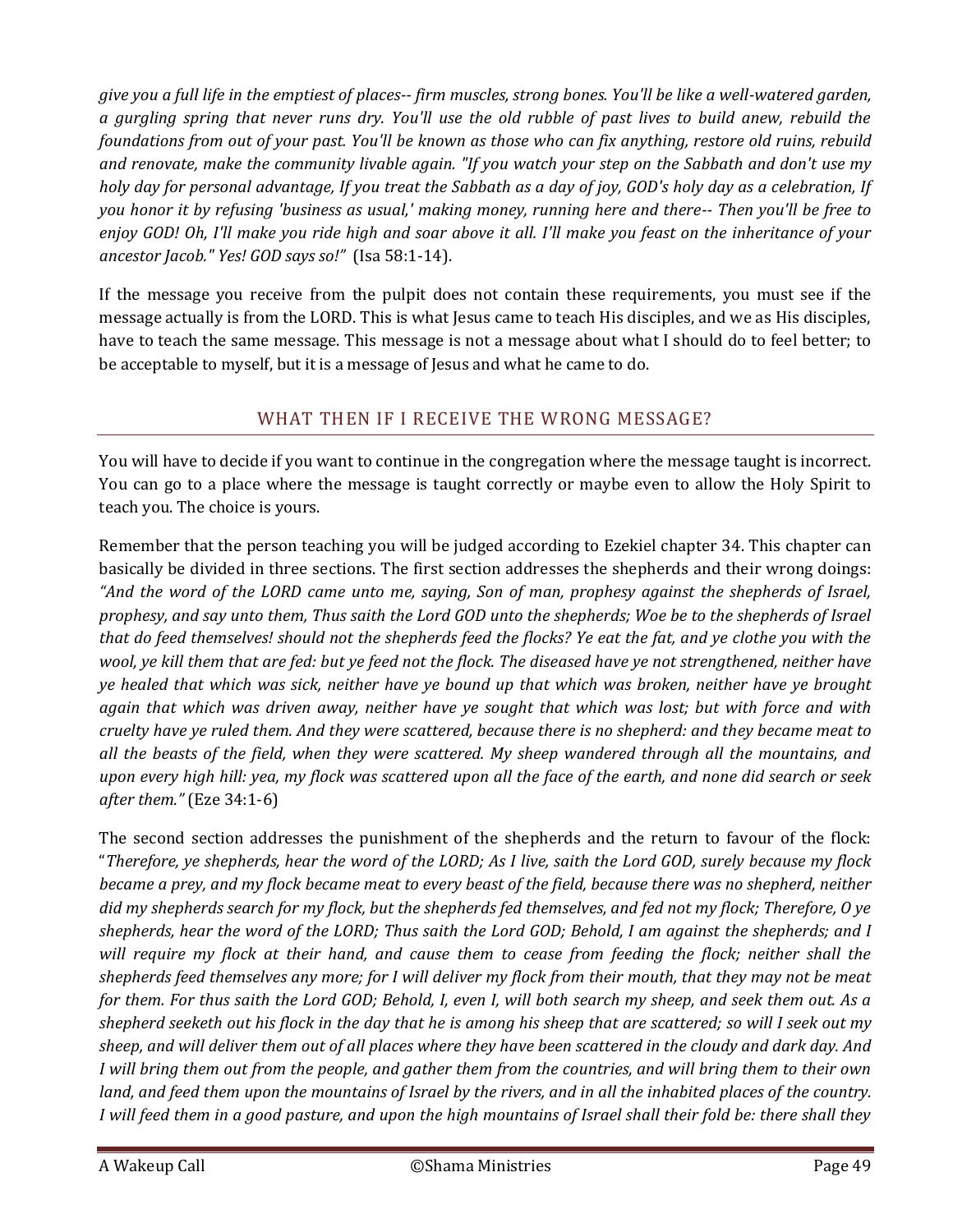lie in a good fold, and in a fat pasture shall they feed upon the mountains of Israel. I will feed my flock, and I *will cause them to lie down, saith the Lord GOD. I will seek that which was lost, and bring again that which was driven away, and will bind up that which was broken, and will strengthen that which was sick: but I will destroy the fat and the strong; I will feed them with judgment."* (Eze 34:7-16)

The third section tells us who will be appointed as Shepherd over us: *"And as for you, O my flock, thus saith the Lord GOD; Behold, I judge between cattle and cattle, between the rams and the he goats. Seemeth it a small thing unto you to have eaten up the good pasture, but ye must tread down with your feet the residue of your pastures? and to have drunk of the deep waters, but ye must foul the residue with your feet? And as for my flock, they eat that which ye have trodden with your feet; and they drink that which ye have fouled with your feet. Therefore thus saith the Lord GOD unto them; Behold, I, even I, will judge between the fat cattle and between the lean cattle. Because ye have thrust with side and with shoulder, and pushed all the diseased with your horns, till ye have scattered them abroad; Therefore will I save my flock, and they shall no more be a prey; and I will judge between cattle and cattle. And I will set up one shepherd over them, and he shall feed them, even my servant David; he shall feed them, and he shall be their shepherd. And I the LORD will be their God, and my servant David a prince among them; I the LORD have spoken it. And I will make with them a covenant of peace, and will cause the evil beasts to cease out of the land: and they shall dwell safely in the wilderness, and sleep in the woods. And I will make them and the places round about my hill a blessing; and I will cause the shower to come down in his season; there shall be showers of blessing. And the tree of the field shall yield her fruit, and the earth shall yield her increase, and they shall be safe in their land, and shall know that I am the LORD, when I have broken the bands of their yoke, and delivered them out of the hand of those that served themselves of them. And they shall no more be a prey to the heathen, neither shall the beast of the land devour them; but they shall dwell safely, and none shall make them afraid. And I will raise up for them a plant of renown, and they shall be no more consumed with hunger in the land, neither bear the shame of the heathen any more. Thus shall they know that I the LORD their God am with them, and that they, even the house of Israel, are my people, saith the Lord GOD. And ye my flock, the flock of my pasture, are men, and I am your God, saith the Lord GOD."* (Eze 34:17-31)

To summarize this section: A number of different Churches are unveiled to us in the Old Testament, and through this we can learn where we will function by examining the way we believe. These Churches will cover the area from Egypt to Jerusalem. To find out where you will fit in, you have to examine the doctrines of the Church you belong to. The Egyptian Church will not believe in the baptism of the believer, the Church by the sea will be the Baptist Church who believe in the baptism of the believer but do not believe in the baptism of the Holy Spirit. Then we will also find the Church in Philistia, and eventually, the Church in Jerusalem.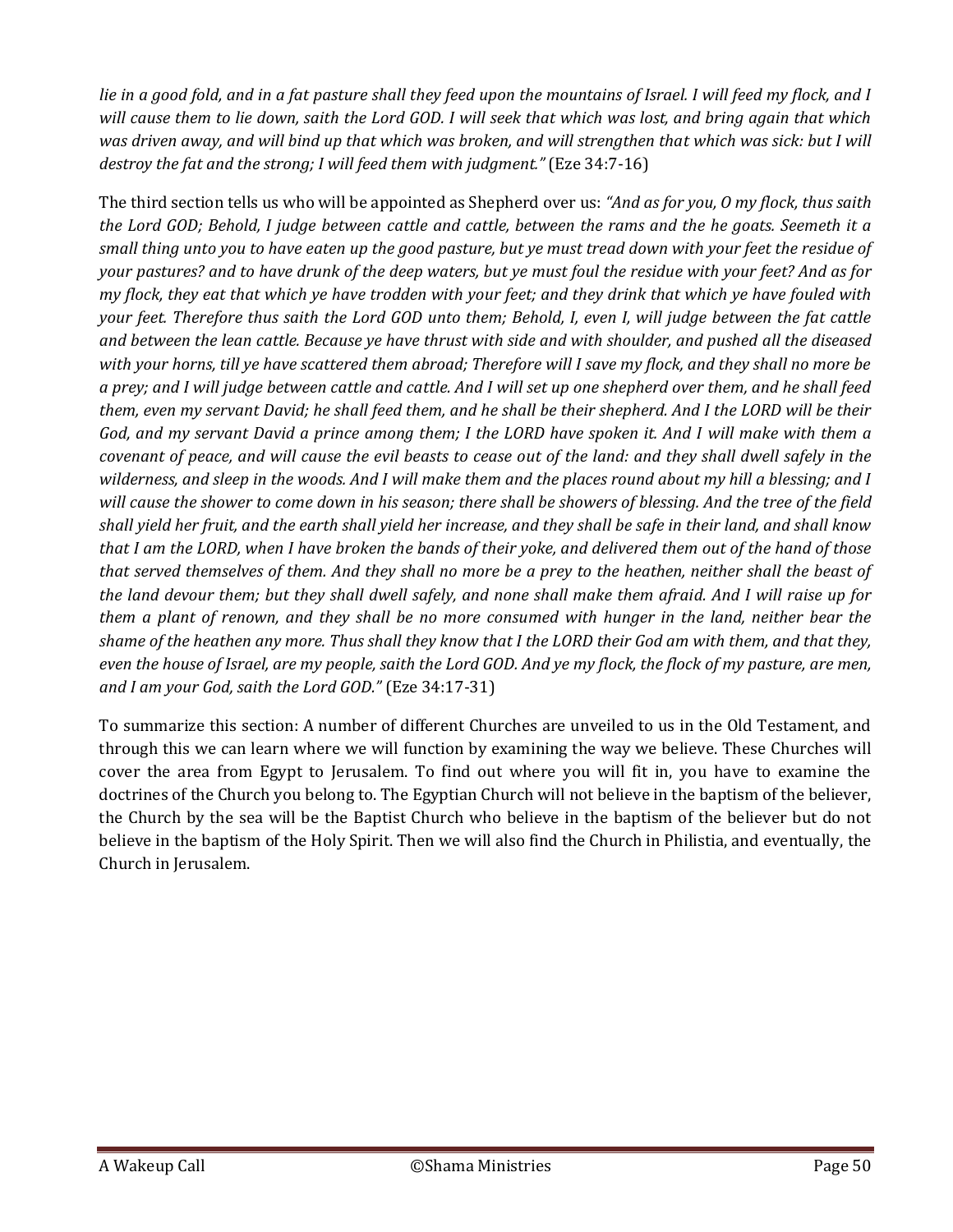# CHAPTER 4 - THE END TIMES AND EZEKIEL

The one aspect I have learned over the years is that everything that is described in the New Testament of the Bible has already been described in the Old Testament. That is the reason when someone tries to convince me of a doctrine based on only the New Testament, I normally ignore it as it will turn out to be a doctrine based on wrongful interpretation of the scripture. Remember that Jesus declared Himself that He came to fulfil, and not to establish new doctrines.

Many people struggle to understand the Book of Revelation, and especially the millennium kingdom, where it fits, and how and what the New Jerusalem will be.

I would like to use the book of Ezekiel to give us an understanding of the sequence of events, and that will then give us a better understanding of Revelation. The book of Ezekiel starts with a vision of the LORD. For many years people could only read this after turning thirty, as the priests were not allowed to read it in the temple. Fortunately for us Jesus came and many people saw Him, and Jesus himself declared that those who saw Him also saw the Father. So today we can read and interpret that vision. To give you an idea of what it looked like, I have included a photo of a work by Pat Marvenco Smith who did it as a painting. Her works that cover a great deal of the visions in the book of Revelation can be viewed on her website at www.revelationillustrated.com.



The next chapters then give us the background on his calling, as well as the purpose of his calling, namely to be a watchmen for Israel. The next couple of chapters we find what are wrong with the people of Israel, just as Revelation discusses what is wrong with the various Churches. This also includes various judgements.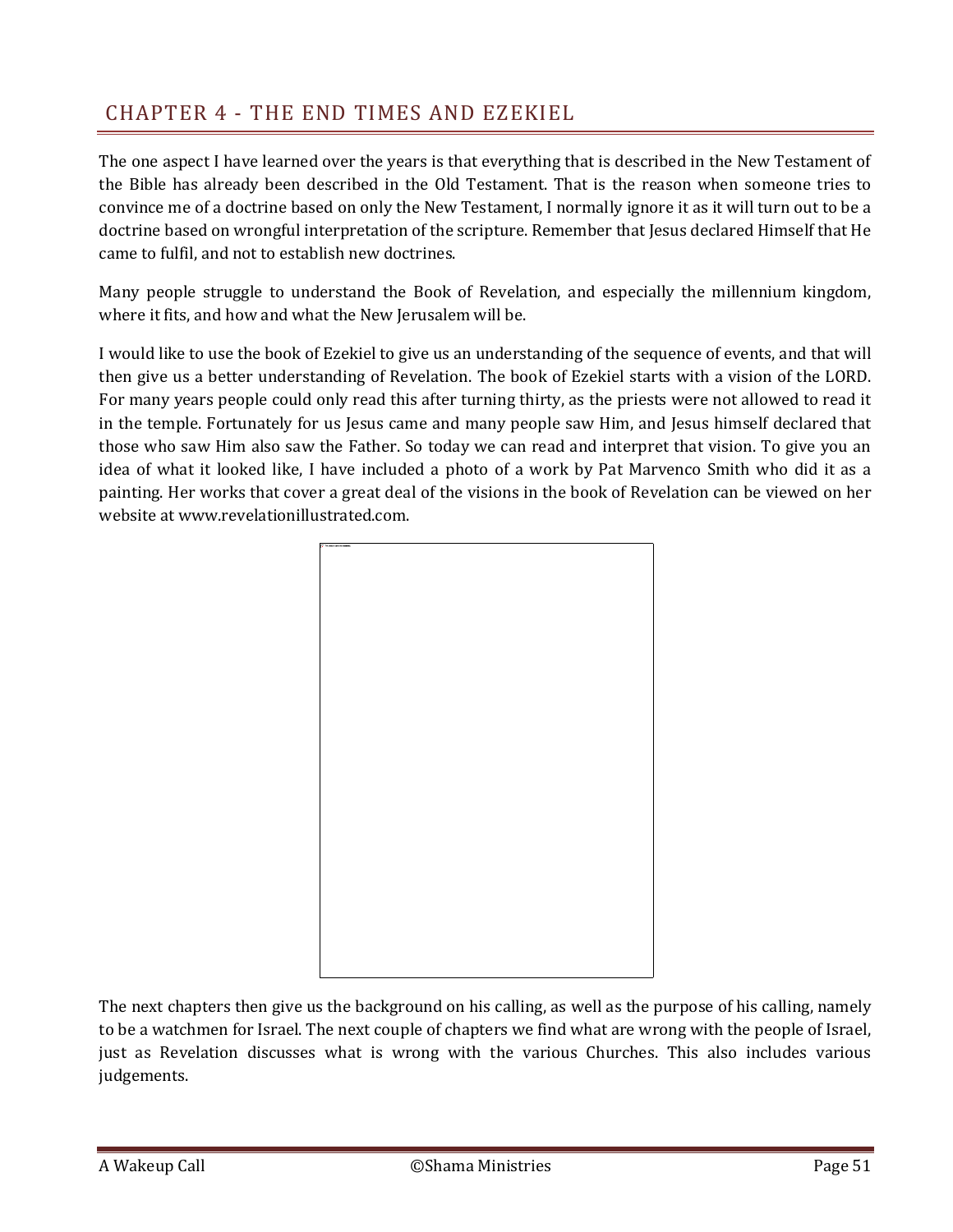The one judgement I would really like to emphasize is that of chapter 16, concerning Jerusalem. We are told that the LORD will take her, the Church under His wings and cover her with fine linen and silk. But she turned away from Him and became a harlot as the Church went after other gods. This portion confirms the scripture in Revelations 17, 18 and 19, where John discusses the whore, harlot, and the fall of Babylon. Fortunately Ezekiel ends this chapter with a wonderful word as the Church will be restored. *"Nevertheless I will remember my covenant with thee in the days of thy youth, and I will establish unto thee an everlasting covenant. Then thou shalt remember thy ways, and be ashamed, when thou shalt receive thy sisters, thine elder and thy younger: and I will give them unto thee for daughters, but not by thy covenant. And I will establish my covenant with thee; and thou shalt know that I am the LORD: That thou mayest remember, and be confounded, and never open thy mouth any more because of thy shame, when I am pacified toward thee for all that thou hast done, saith the Lord GOD."* (Eze 16:60-63). The next chapter is a continuation of the judgement against the Church as they did not return to the LORD in times of oppression.

In chapter 18 Ezekiel confirms that we each have a personal choice and responsibility, and that we cannot hide behind the works of our fathers, and similarly, we won't be judged because of their sins. In the next chapter we are again reminded of how the LORD treated Israel during the exodus of Egypt, and how this should be an example to us. He then continues with judgements against the Church, and what we can expect to receive.

Chapter 23 is a very interesting chapter as it concerns two sisters Aholah, and the younger one, Aholibah. Strongs dictionary declares that the meaning of these two names are, my tent, and the second name, my tent in her. The way I see it is that the first sister represents Israel of old, where the Tabernacle of the LORD was with them, whereas the second sister represents us as the Church, because the Tabernacle is inside of us. The storyline tells us that the first sister turned her back on the LORD, and the second sister, despite seeing what the result of the first sisters' action was, does exactly the same. Thus I can assume from this then that the Church followed the same road as Israel, even though we know what happened to Israel. Reading through the newspapers and magazines we can see how the theologians and members of the church end up in a religion without any substance, without any Power. The teachings declare that the LORD will not punish people as He is a God of grace, but it is never mentioned that you have to forsake the old road, and start a new life for Him in order to receive His grace. We are told, in South Africa, that the synod must investigate the claim that the Satan does exist, and if he is at all necessary in our religion. The next chapter continues again with judgements over the Church as they left Him and followed after other gods.

We then find the judgements over the seven nations or as John define them, the seven Churches. Chapter 33 is a repeat of chapter three in so far that Ezekiel is appointed as a watchman by the LORD. Chapter 34 was discussed in the previous chapter as it pertains to the shepherds and the coming judgements against them. There is no repeat of Chapter 35 in Revelation, as it concerns Israel as a nation today.

The next chapter discusses the restoration of the Church and the area where it will operate, and that we will find favour by the LORD again. In chapter 37 we find that Ezekiel has to prophecy over the dead bones to resurrect them, which confirms the opening of the graves in Revelation. This is the start of the thousand year reign of Christ to restore those Christians who were misled by their pastors.

The next two chapters have most people baffled, as it concerns Gog and Magog, and their eventual demise. These two chapters describe to us the millennium reign, as well as the eventual utter destroying of Satan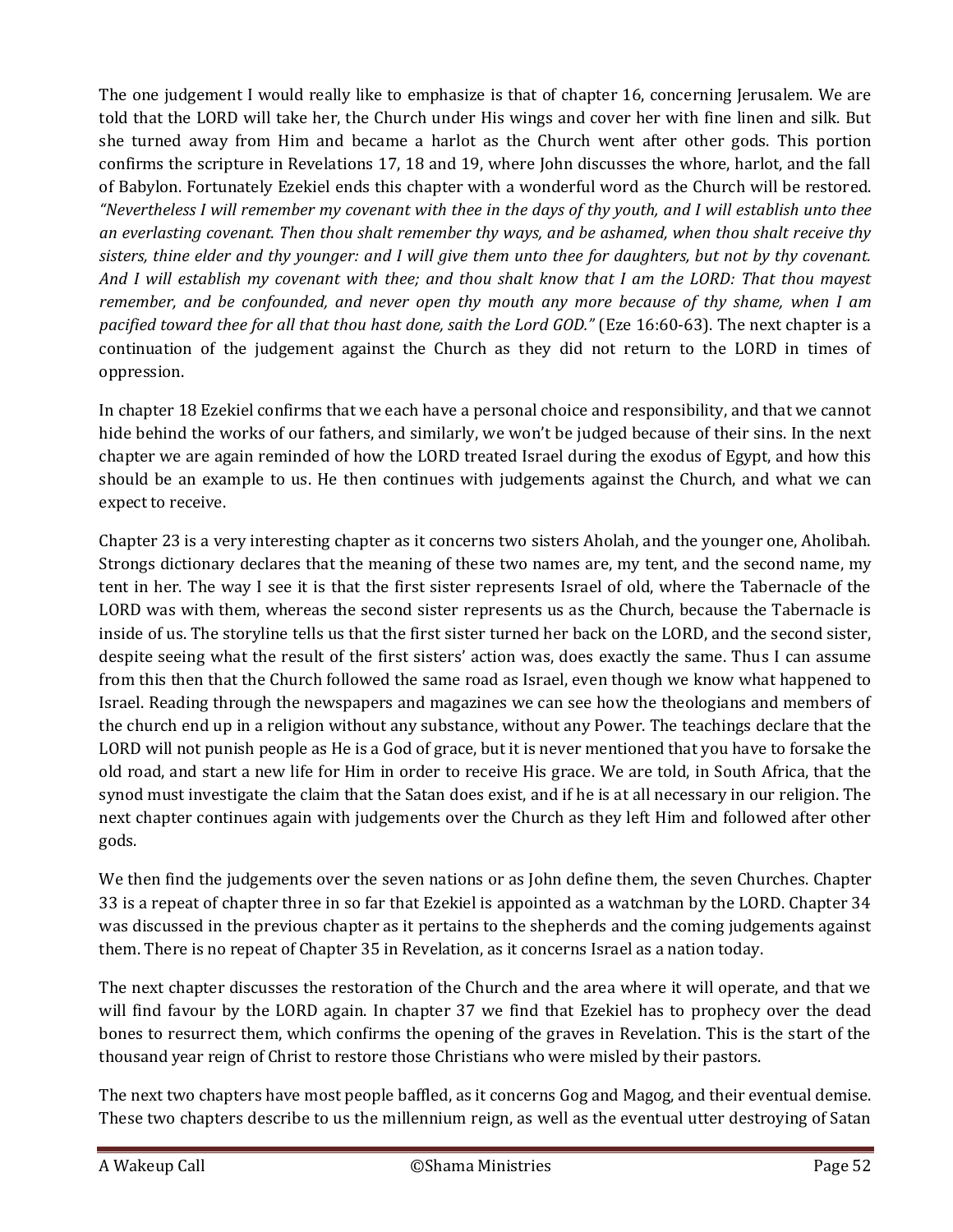and his army. Satan is told the following: *"After many days thou shalt be visited: in the latter years thou shalt come into the land that is brought back from the sword, and is gathered out of many people, against the mountains of Israel, which have been always waste: but it is brought forth out of the nations, and they shall dwell safely all of them. Thou shalt ascend and come like a storm, thou shalt be like a cloud to cover the land, thou, and all thy bands, and many people with thee. Thus saith the Lord GOD; It shall also come to pass, that at the same time shall things come into thy mind, and thou shalt think an evil thought: And thou shalt say, I will go up to the land of unwalled villages; I will go to them that are at rest, that dwell safely, all of them dwelling without walls, and having neither bars nor gates,"* (Eze 38:8-11) We are told here that the people will live safely in unwalled cities, but after many days Satan will rise and take on the people of the LORD again, exactly as we are told in Revelation chapter 20.

Of the ensuing battle we read that after the battle that there would be enough wood to last for fires for seven years, and that the number of people that will die in Satan's' army will take seven months to bury.

In the next nine chapters Ezekiel describes the New Temple and how everything will function, whereas John sees a New Jerusalem appear from the sky. The LORD showed each one of them the same picture, but at the level that they expected, to the one a temple, and to the other a city.

As we can see from this comparison John established no new doctrines and no new things were added to the covenant of old, but it was only coloured in for the time that each lived. This I trust is then a summary of the prophets and their message for today. I trust that you will now look with new expectations to the Old Testament, and learn from what these prophets had to say.

Similarly I expect to continue for the next months and years, on this road the LORD of discovery that the LORD has started, in order for everyone to learn what to expect today, as well as in the future.

I can add this to the book that I ended up writing a complete commentary on Revelation and the first 35 chapters of Isaiah in the time between this book and as of now, September 2017.

They can be downloaded for free from my website at [http://www.shama.org.za](http://www.shama.org.za/) and follow the link to the free books or just look at the other articles on my website. All of these take as abasis 1 Corinthians 10 where Paul states that we can use Israel as an example to see how the LORD will act against us.

The next section was my outline for the commentary on Isaiah, but barely touches the real issues.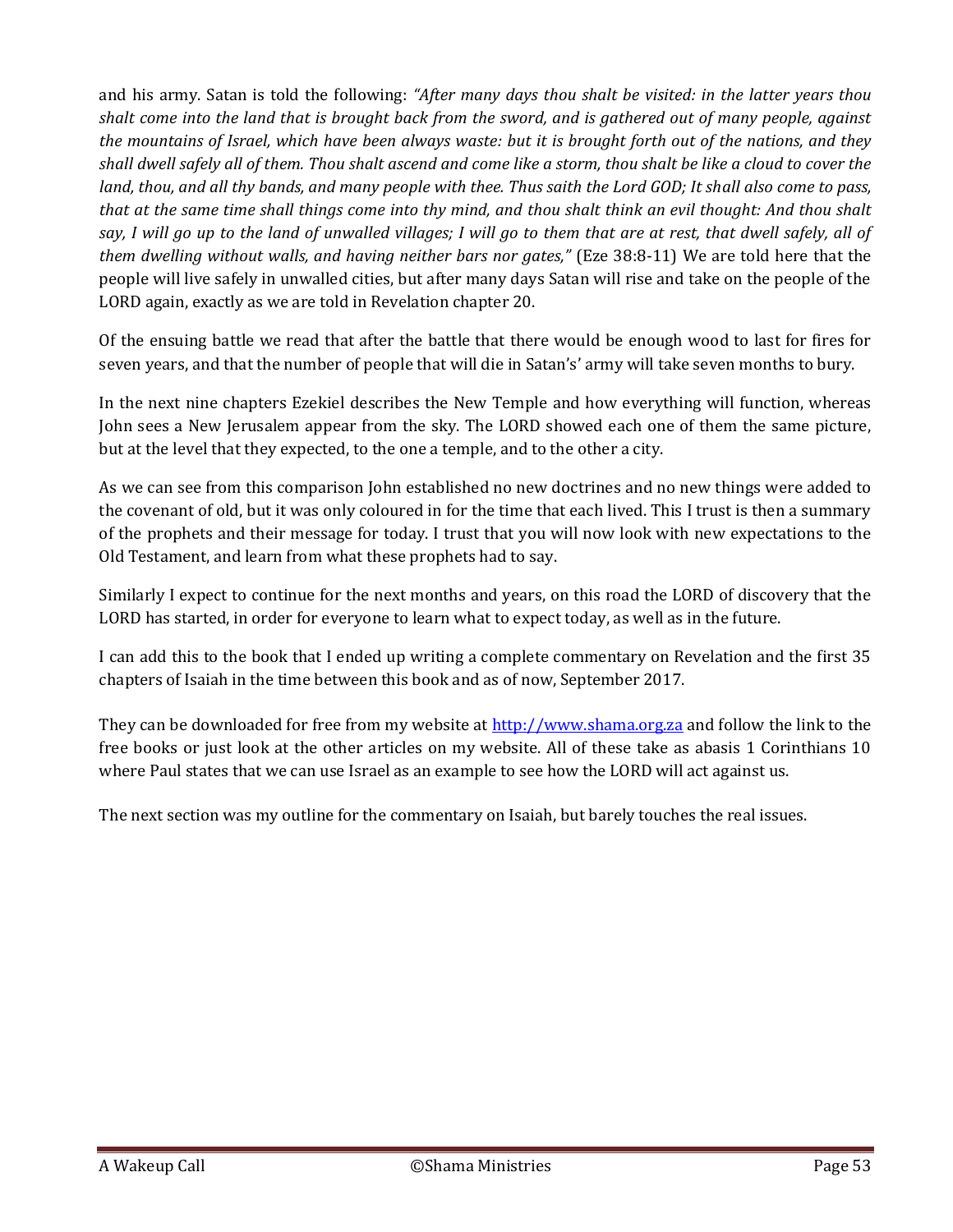# CHAPTER 5 - ISAIAH AND THE END TIMES

We all know sections of this book in the Bible very well. There are parts that we always read during the Christmas season, when we celebrate communion, and when we welcome a new Pastor to a congregation. But what about the rest of the book?

Let us start with chapter 1. This chapter starts with judgments over Israel, or as we know it, the Church in general today, those people that became part of the covenant, irrespective of which grouping you belong to.

*"Listen, O heavens, and hear, O earth; For the LORD speaks, "Sons I have reared and brought up, But they have revolted against Me. "An ox knows its owner, And a donkey its master's manger, But Israel does not know, My people do not understand." Alas, sinful nation, People weighed down with iniquity, Offspring of evildoers, Sons who act corruptly! They have abandoned the LORD, They have despised the Holy One of Israel, They have turned away from Him. Where will you be stricken again, As you continue in your rebellion? The whole head is sick And the whole heart is faint. From the sole of the foot even to the head There is nothing sound in it, Only bruises, welts and raw wounds, Not pressed out or bandaged, Nor softened with oil. Your land is desolate, Your cities are burned with fire, Your fields--strangers are devouring them in your presence; It is desolation, as overthrown by strangers. The daughter of Zion is left like a shelter in a vineyard, Like a watchman's hut in a cucumber field, like a besieged city. Unless the LORD of hosts Had left us a few survivors, We would be like Sodom, We would be like Gomorrah. Hear the word of the LORD, You rulers of Sodom; Give ear to the instruction of our God, You people of Gomorrah. "What are your multiplied sacrifices to Me?" Says the LORD. "I have had enough of burnt offerings of rams And the fat of fed cattle; And I take no pleasure in the blood of bulls, lambs or goats. "When you come to appear before Me, Who requires of you this trampling of My courts? "Bring your worthless offerings no longer, Incense is an abomination to Me. New moon and sabbath, the calling of assemblies-- I cannot endure iniquity and the solemn assembly. "I hate your new moon festivals and your appointed feasts, They have become a burden to Me; I am weary of bearing them. "So when you spread out your hands in prayer, I will hide My eyes from you; Yes, even though you multiply prayers, I will not listen. Your hands are covered with blood."*(Isa 1:2-15)

Fairly strong words these. We always try to be so politically correct, form prayer chains and pray for ourselves, offer up our lives to the LORD, to do only that which we believe is His will for us, go to the services at our local congregation at every possible occasion, call out days to humble ourselves before the LORD, but He says he cannot bear it, we are a burden to Him. Our hands are covered in blood as we are not doing that which He expects from us. He says that He has actually caused so much to go wrong that nothing is sound in our whole body. We were chastised by Him, but we do not listen to Him. Isaiah then follows this with what we should be doing. Verses 16 and 17 "*Wash yourselves, make yourselves clean; Remove the evil of your deeds from My sight. Cease to do evil, Learn to do good; Seek justice, Reprove the ruthless, Defend the orphan, Plead for the widow*." So we all have to change our lives and start **doing** that which He requires. This is a life where I have to show my love to my neighbour. The apostle John states it as follows: *"If someone says, "I love God," and hates his brother, he is a liar; for the one who does not love his brother whom he has seen, cannot love God whom he has not seen. And this commandment we have from Him, that the one who loves God should love his brother also."* (1Jn 4:20-21) We have to understand that the LORD gave His best, His only without us asking for it, or deserving it. That is His love, and that is what He expects from us. We have to show this love to everyone of our neighbours, without them asking for it or deserving it. So we cannot wait till we are asked to do something, no, we have to find those in the church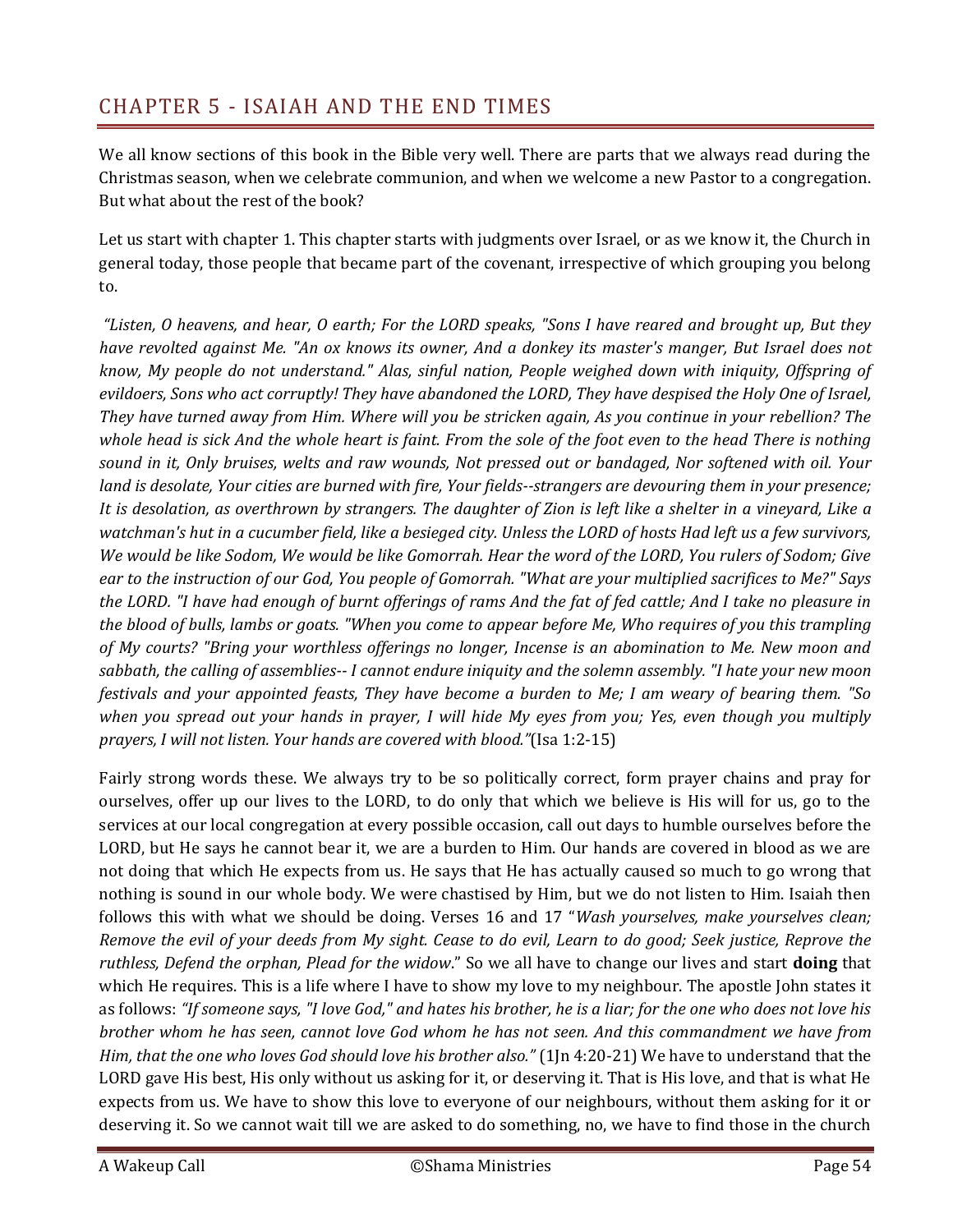that requires our love. That is the key to being a Christian. So I should not go around bragging how the LORD is spoiling me, no, I have to use that which I get from Him, for helping those in need.

Isaiah continues: *"Come now, and let us reason together," Says the LORD, "Though your sins are as scarlet, They will be as white as snow; Though they are red like crimson, They will be like wool. "If you consent and obey, You will eat the best of the land; "But if you refuse and rebel, You will be devoured by the sword." Truly, the mouth of the LORD has spoken."* (Isa 1:18-20) This is the section we all know. We have to ask for forgiveness, and He will forgive us, but if we don't, then we will be judged by the Bible, the Word of God.

The next verse is a verse that most people do not want to believe today. *"How the faithful city has become a harlot, She who was full of justice! Righteousness once lodged in her, But now murderers."* And we still wonder who the harlot is that we find in Revelation. Here we see that it is the Church. If I do not willingly put myself under the jurisdiction of the LORD and do what He requires of me to do, then I am part of the harlot. So if I continue with my ways of going to church, putting on a Sunday face, and saying all is well, I am part of the harlot. I would suggest you read through the book of Amos to see what the LORD has to say about those that believe in their "religion" and that their religion would save them.

What about the leaders of these religious societies? *"Your rulers are rebels And companions of thieves; Everyone loves a bribe And chases after rewards. They do not defend the orphan, Nor does the widow's plea come before them."* (Isa 1:23) How many times have I not seen this in various groupings. The moment you enter into a position of leadership you are well looked after, but you also have to realize that the rich also pays your salary at the end of the month. So you better perform according to their objectives, not those of the Bible. So the leaders are the first to be looked at in church, and only a small amount is set aside to look after the widows and the orphans, even though the Bible says they should be the first in the queue.

Fortunately for us, Isaiah ends this chapter with some encouraging words. *"Then I will restore your judges as at the first, And your counsellors as at the beginning; After that you will be called the city of righteousness, A faithful city."* (Isa 1:26) This is what is planned for the millennial reign of Christ.

And to think this was only the first chapter.

Chapter 2 starts with a very interesting portion. It declares that at the end of days (the millennial reign of Christ) the house of the LORD will be on mount Zion and the people will go there to receive instruction on how to live as part of His nation. "*Now it will come about that In the last days The mountain of the house of the LORD Will be established as the chief of the mountains, And will be raised above the hills; And all the nations will stream to it. And many peoples will come and say, "Come, let us go up to the mountain of the LORD, To the house of the God of Jacob; That He may teach us concerning His ways And that we may walk in His paths." For the law will go forth from Zion And the word of the LORD from Jerusalem*." (Isa 2:2-3) This is extremely interesting as we all think that we will learn on earth how to serve the LORD. But with so many factions it makes it near impossible for us to even live together today. So we have to learn somewhere else what everything is all about, and that will happen during the millennial reign. We all have to unite before we can live together in the New Jerusalem.

We then find a part that kept me busy for many years. *"And He will judge between the nations, And will render decisions for many peoples; And they will hammer their swords into plowshares and their spears into*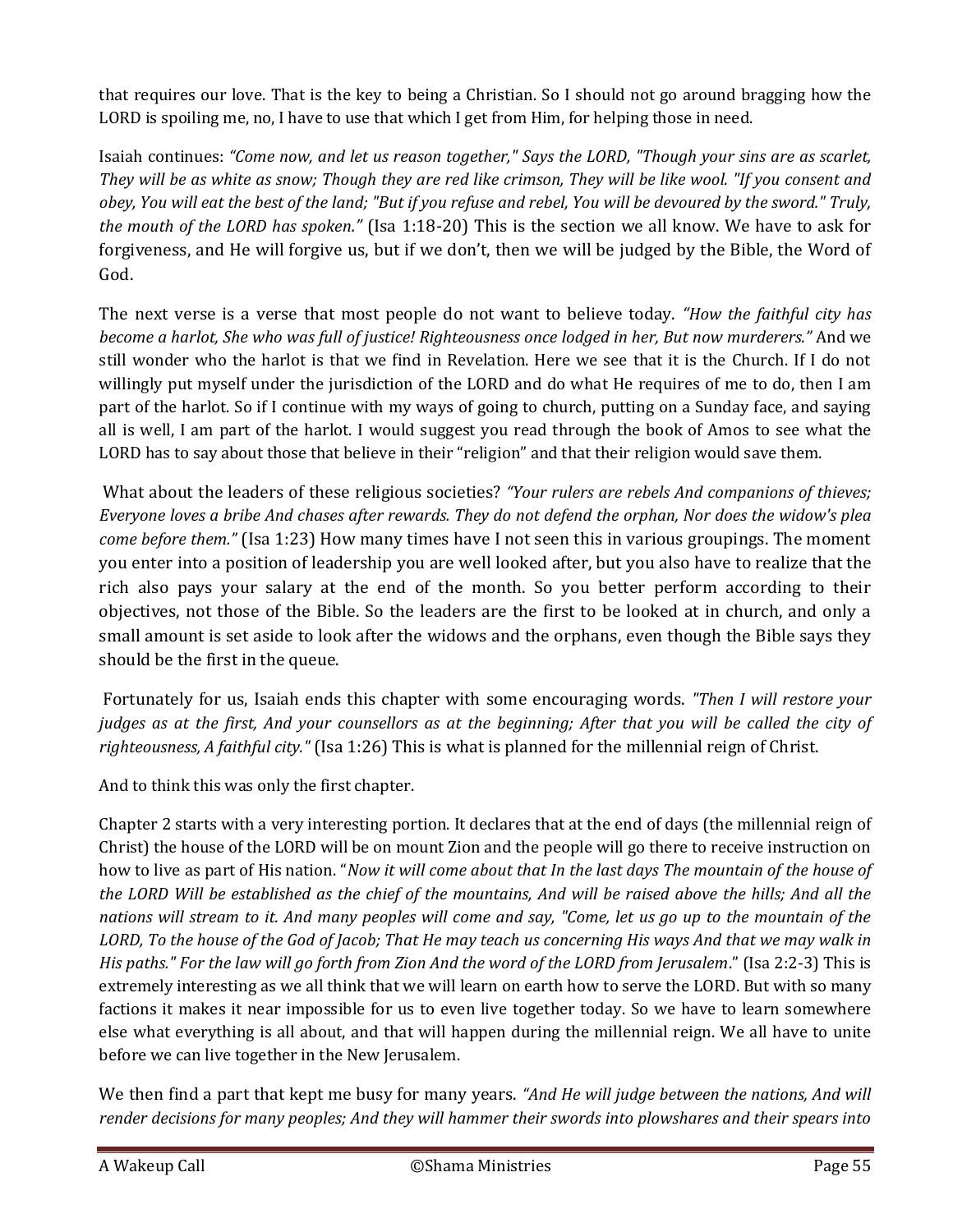*pruning hooks. Nation will not lift up sword against nation, And never again will they learn war."*(Isa 2:4) When we look at the model I used earlier in the book, we find that we will live in various parts during the millennial reign according to how we believe. Then, after we have all gone up to receive instruction the time will come that we can lay down our weapons as we will be able to live together in unity.

But why will this happen? What is wrong with us as Christians? I believe the next couple of verses will give us the answers. Remember, the judgement has to start at the Church.

*"Because they are filled with influences from the east"* How many customs do we find in the Church today that have their roots in eastern mystical rituals. Things like Yoga, New Age, meditation, to only mention a few. All these Hindu and Buddhist rituals have found their way into Church and are accepted by Christians.

Isaiah says they are soothsayers like the Philistines. How many "prophets" do we find today that prophecy but none of their prophesies ever come true. And they are invariably from the Philistine Church, the name it and claim it Christians.

The next phrase says that the Church does business with foreigners, people who do not believe in the LORD. How many people are allowed to attend our services only because they contribute money to the local congregation?

• *"Their land has also been filled with silver and gold And there is no end to their treasures; Their land has also been filled with horses And there is no end to their chariots."*(Isa 2:7) What is the bank balance of your church? And the value of their property? What if someone has a shortage and cannot provide for themselves? Then it is because they did not bring their tithe to the church, and it is not something that the leadership will spend any resources on.

• This is followed by a string of other actions that are wrong, like profiting from the Word of the LORD as well as a host of other actions.

From verse nine onwards, Isaiah handles the issue of pride, which we all suffer from. He says we should go and hide in the rocks in order for the LORD not to judge them. The same words are found in Revelation: *"Then the kings of the earth and the great men and the commanders and the rich and the strong and every slave and free man hid themselves in the caves and among the rocks of the mountains; and they \*said to the mountains and to the rocks, "Fall on us and hide us from the presence of Him who sits on the throne, and from the wrath of the Lamb; for the great day of their wrath has come, and who is able to stand?"* (Rev 6:15-17) Pride is certainly one of the biggest problems facing us today. How does Isaiah put it: "The proud look of man will be abased And the loftiness of man will be humbled, And the LORD alone will *be exalted in that day. For the LORD of hosts will have a day of reckoning Against everyone who is proud and lofty And against everyone who is lifted up, That he may be abased. And it will be against all the cedars of Lebanon that are lofty and lifted up, Against all the oaks of Bashan, Against all the lofty mountains, Against all the hills that are lifted up, Against every high tower, Against every fortified wall, Against all the ships of Tarshish And against all the beautiful craft. The pride of man will be humbled And the loftiness of men will be abased; And the LORD alone will be exalted in that day, But the idols will completely vanish."* (Isa 2:11- 18)

Isaiah continues with all the things, up to the end of chapter five, that are wrong with the Church. All these judgements will come on us in order to bring us to a point where we will accept His rule over us.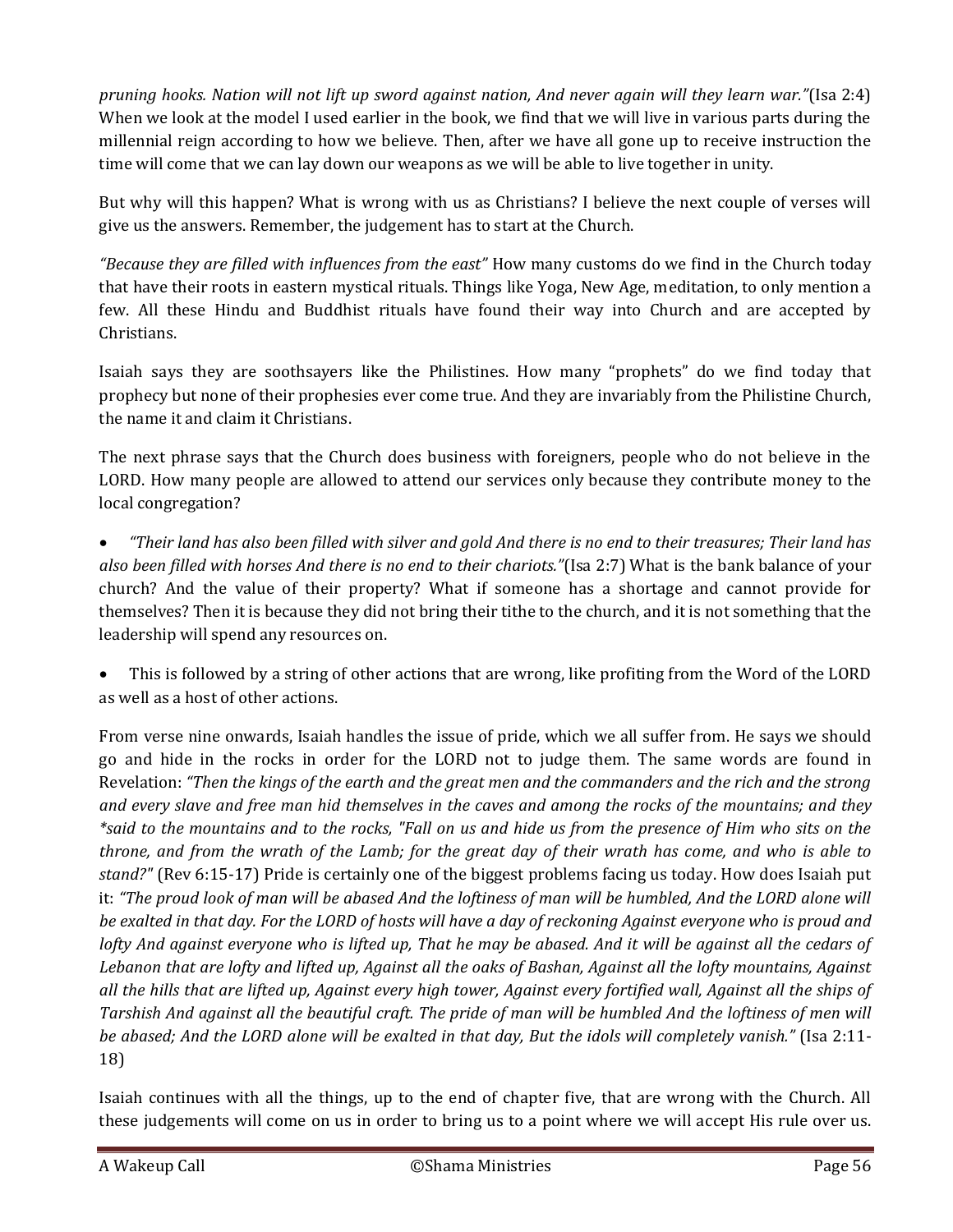Remember, the Bible is written for us as Christians, not for those who do not believe in the LORD. We have to remember that Israel and Judah were His people, and we as New Testament children are also His people and that is why it will happen to us also.

A short synopsis is as follows:

Chapter 3. The LORD will take everything that we trust in away from us. He will make that children rule over us. I think that this is so true even today. You only have to go to the shops over a weekend to find out who is in control. The children will almost every time get what they want. In verse 12 he continues saying that women will be the rulers. If you don't think woman lib is in control, think again. Our church leaders have become deceivers. We are bombarded with messages from the podium that says you're okay, don't change, you are acceptable as is. A message that does not exhibit any love as no obedience is required.

• Chapter 4. This does not require any summary: *"For seven women will take hold of one man in that day, saying, "We will eat our own bread and wear our own clothes, only let us be called by your name; take away our reproach!" In that day the Branch of the LORD will be beautiful and glorious, and the fruit of the earth will be the pride and the adornment of the survivors of Israel. It will come about that he who is left in Zion and remains in Jerusalem will be called holy--everyone who is recorded for life in Jerusalem. When the Lord has washed away the filth of the daughters of Zion and purged the bloodshed of Jerusalem from her midst, by the spirit of judgment and the spirit of burning, then the LORD will create over the whole area of Mount Zion and over her assemblies a cloud by day, even smoke, and the brightness of a flaming fire by night; for over all the glory will be a canopy. There will be a shelter to give shade from the heat by day, and refuge and protection from the storm and the rain"*. (Isa 4:1-6)

• Chapter 5. Here the prophet Isaiah uses a parable. *"Let me sing now for my well-beloved A song of my beloved concerning His vineyard. My well-beloved had a vineyard on a fertile hill. He dug it all around, removed its stones, And planted it with the choicest vine. And He built a tower in the middle of it And also hewed out a wine vat in it; Then He expected it to produce good grapes, But it produced only worthless ones. "And now, O inhabitants of Jerusalem and men of Judah, Judge between Me and My vineyard. "What more was there to do for My vineyard that I have not done in it? Why, when I expected it to produce good grapes did it produce worthless ones? "So now let Me tell you what I am going to do to My vineyard: I will remove its hedge and it will be consumed; I will break down its wall and it will become trampled ground. "I will lay it waste; It will not be pruned or hoed, But briars and thorns will come up. I will also charge the clouds to rain no rain on it." For the vineyard of the LORD of hosts is the house of Israel And the men of Judah His delightful plant. Thus He looked for justice, but behold, bloodshed; For righteousness, but behold, a cry of distress. Woe to those who add house to house and join field to field, Until there is no more room, So that you have to live alone in the midst of the land! In my ears the LORD of hosts has sworn, "Surely, many houses shall become desolate, Even great and fine ones, without occupants. "For ten acres of vineyard will yield only one bath of wine, And a homer of seed will yield but an ephah of grain." Woe to those who rise early in the morning that they may pursue strong drink, Who stay up late in the evening that wine may inflame them! Their banquets are accompanied by lyre and harp, by tambourine and flute, and by wine; But they do not pay attention to the deeds of the LORD, Nor do they consider the work of His hands. Therefore My people go into exile for their lack of knowledge; And their honorable men are famished, And their multitude is parched with thirst. Therefore Sheol has enlarged its throat and opened its mouth without measure; And Jerusalem's splendor, her multitude, her din of revelry and the jubilant within her, descend into it"*. (Isa 5:1-14). Isaiah tells us what the LORD thinks of us. We take everything that He gives to us for ourselves, without sharing it with our neighbour. We indulge in our riches, but they pay no attention to Him. Isaiah continues: *"Woe to those*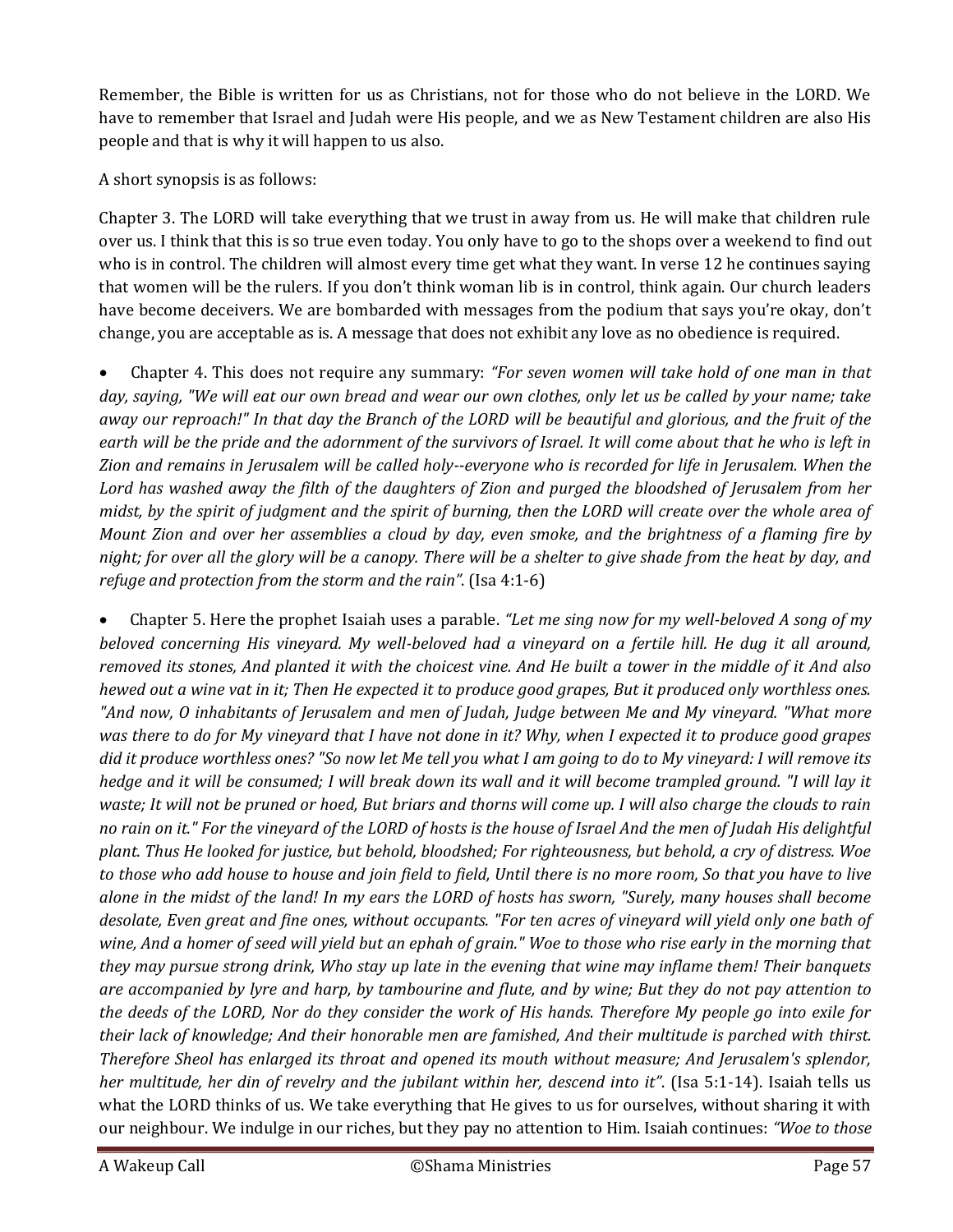*who drag iniquity with the cords of falsehood, And sin as if with cart ropes; Who say, "Let Him make speed, let Him hasten His work, that we may see it; And let the purpose of the Holy One of Israel draw near And come to pass, that we may know it!" Woe to those who call evil good, and good evil; Who substitute darkness for light and light for darkness; Who substitute bitter for sweet and sweet for bitter! Woe to those who are wise in their own eyes And clever in their own sight! Woe to those who are heroes in drinking wine And valiant men in mixing strong drink, Who justify the wicked for a bribe, And take away the rights of the ones who are in the right!"* (Isa 5:18-23) How many people cannot wait for the end of time, but they do not have a clue what to expect. This is also repeated by Jesus in Matthew 21, where He says that the Kingdom of God will be taken from Israel and given to the Church.

• Chapter 6. Only now do we find that Isaiah describes his calling as prophet. It is as if he had such an urgent message, that a description of his calling had to wait until he had delivered his first messages. In these verses we find a description that reminds us of the vision Ezekiel saw. The apostle John also referred to this vision in John 12: *"But though He had performed so many signs before them, yet they were not believing in Him. This was to fulfill the word of Isaiah the prophet which he spoke: "LORD, WHO HAS BELIEVED OUR REPORT? AND TO WHOM HAS THE ARM OF THE LORD BEEN REVEALED?" For this reason they could not believe, for Isaiah said again, "HE HAS BLINDED THEIR EYES AND HE HARDENED THEIR HEART, SO THAT THEY WOULD NOT SEE WITH THEIR EYES AND PERCEIVE WITH THEIR HEART, AND BE CONVERTED AND I HEAL THEM." These things Isaiah said because he saw His glory, and he spoke of Him."*  (Joh 12:37-41) How long is this going to happen? Till the end. How many people do not want to hear the Word of the LORD. We consistently hear of people that question everything in the Bible. People that cannot identify themselves with the LORD. No, they have made a choice not to hear His Word. Some of these people worked themselves to a standstill in their local congregation, but decided to walk away as they believe the LORD did not see their works. It might even be true, but maybe they expected Him to answer them in the way they believe is correct, and did not find out that He is with those that are meek. "The LORD is near to the broken-hearted And saves those who are crushed in spirit." Psalm 34:18.

Chapter 7. In this chapter Isaiah describes how he has to take his baby boy to the king. This is one of the few examples where the king did not go to the prophet. But we also know that he did not go because he did not have any faith in the LORD. He did not go to the temple but was at the water canals trying to work out a way to get water into Jerusalem when Israel is attacked by the enemy. The LORD tells the king that that which he is worried about will not happen, and tells him to ask for a sign from the LORD as confirmation. He does not want a sign from the LORD as he then has to put his faith in the LORD. So it is actually a slap in the face of the LORD. But the LORD says that He will provide a sign: *"Therefore the Lord Himself will give you a sign: Behold, a virgin will be with child and bear a son, and she will call His name Immanuel."* What does the name Immanuel mean? God with us. He is there when we need Him, but He is also there when we do not want Him to be with us. This is something the king did not want to hear. But despite this, the LORD will still bless Israel.

Chapter 8. This chapter contains further judgements against Jerusalem. All these judgements will come suddenly without anyone expecting it. It happened as prophesied that before Isaiah's son could say mother or father, the enemy attacked Jerusalem. It then continues about the waters of Shiloah that the people disregard. This points to the fact that they do not like the small, restful kingdom they have, but would rather have a big kingdom like the waters of the Euphrates. Because of this, the LORD will pass judgement against them. Then follows a portion of scripture that has always been close to my heart. *"You are not to say, 'It is a conspiracy!' In regard to all that this people call a conspiracy, And you are not to fear what they fear or be in dread of it. "It is the LORD of hosts whom you should regard as holy. And He shall be*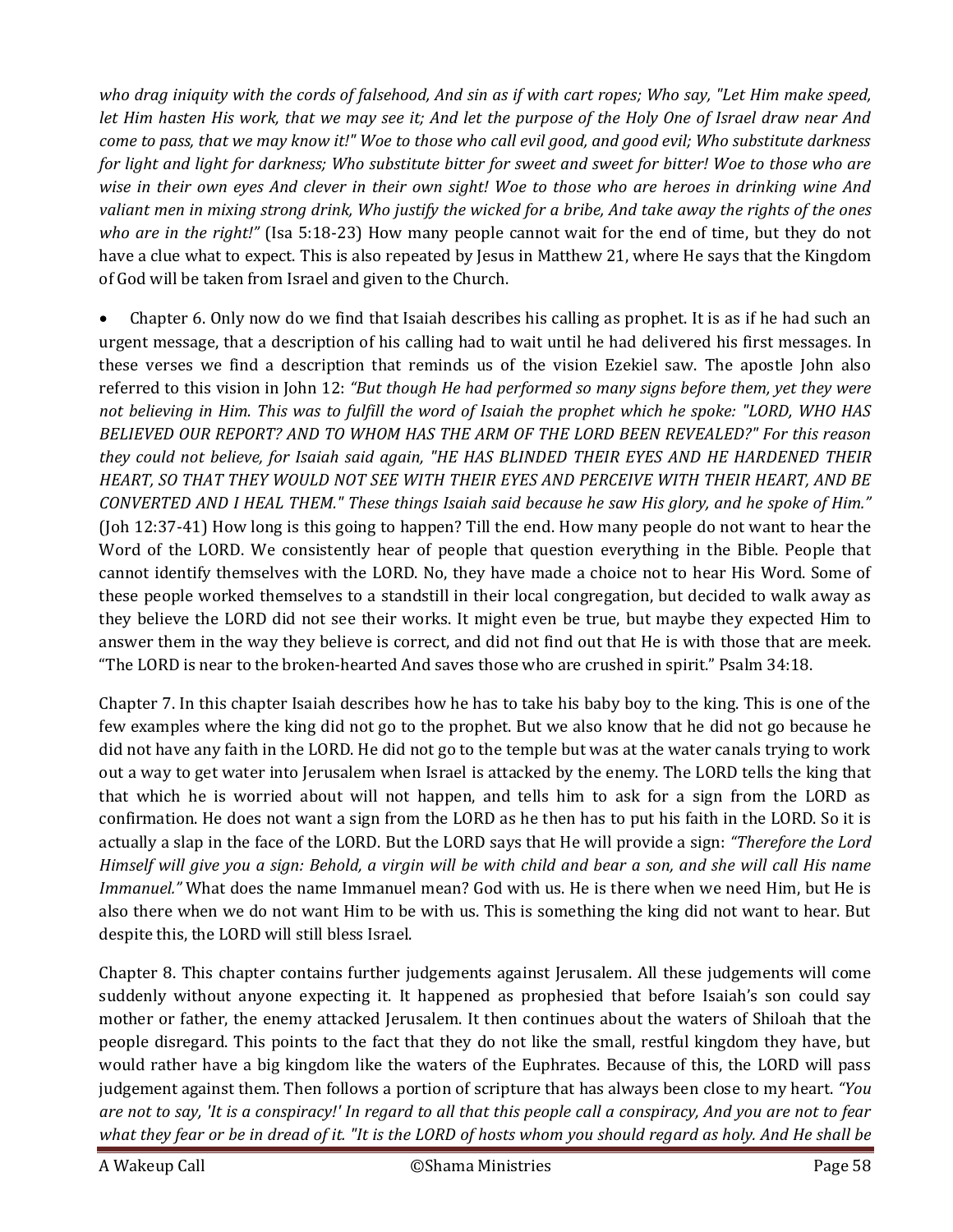*your fear, And He shall be your dread. "Then He shall become a sanctuary; But to both the houses of Israel, a stone to strike and a rock to stumble over, And a snare and a trap for the inhabitants of Jerusalem. "Many will stumble over them, Then they will fall and be broken; They will even be snared and caught." Bind up the testimony, seal the law among my disciples. And I will wait for the LORD who is hiding His face from the house of Jacob; I will even look eagerly for Him. Behold, I and the children whom the LORD has given me are for signs and wonders in Israel from the LORD of hosts, who dwells on Mount Zion. When they say to you, "Consult the mediums and the spiritists who whisper and mutter," should not a people consult their God? Should they consult the dead on behalf of the living? To the law and to the testimony! If they do not speak according to this word, it is because they have no dawn"* (Isa 8:12-20) Here we find that if people do not teach you that which the Bible teaches, then they are in darkness.

Chapter 9. Now we can understand the light that Isaiah is talking about. Because they were in darkness, a light will rise over them. *"The people who walk in darkness Will see a great light; Those who live in a dark land, The light will shine on them."* Isaiah 9:2.This is the start of a portion of scripture we all know as it points to the reason why Jesus has to come to start the millennial reign and that His reign will be forever and ever. *"For a child will be born to us, a son will be given to us; And the government will rest on His shoulders; And His name will be called Wonderful Counselor, Mighty God, Eternal Father, Prince of Peace. There will be no end to the increase of His government or of peace, On the throne of David and over his kingdom, To establish it and to uphold it with justice and righteousness From then on and forevermore. The zeal of the LORD of hosts will accomplish this."* (Isa 9:6-7) But before this can happen, certain judgements have to take place. *"Yet the people do not turn back to Him who struck them, Nor do they seek the LORD of hosts. So the LORD cuts off head and tail from Israel, Both palm branch and bulrush in a single day. The head is the elder and honorable man, And the prophet who teaches falsehood is the tail. For those who guide this people are leading them astray; And those who are guided by them are brought to confusion."* (Isa 9:13-16) I must admit that I see this nearly every day in the people I talk to.

Chapter 10. It starts off with some interesting words. *"Woe to those who enact evil statutes And to those who constantly record unjust decisions, So as to deprive the needy of justice And rob the poor of My people of their rights, So that widows may be their spoil And that they may plunder the orphans. Now what will you do in the day of punishment, And in the devastation which will come from afar? To whom will you flee for help? And where will you leave your wealth? Nothing remains but to crouch among the captives Or fall among the slain. In spite of all this, His anger does not turn away And His hand is still stretched out."*(Isa 10:1-4) This spells out how we as Christians act today. We bring in so many rules and regulations that Christians should follow and abide with. We are told not to do this, and say that, but those things that really matter, is not taught. This is also the end of the judgements prophesied against Jerusalem in this section of Isaiah. He then changes his attention to Assyria.

This is where I will end this section. I have now completed a full commentary of the first 35 chapters of Isaiah which can be downloaded from my website. The book can be downloaded [here.](http://www.shamaministries.org.za/boeke/isaiah.pdf)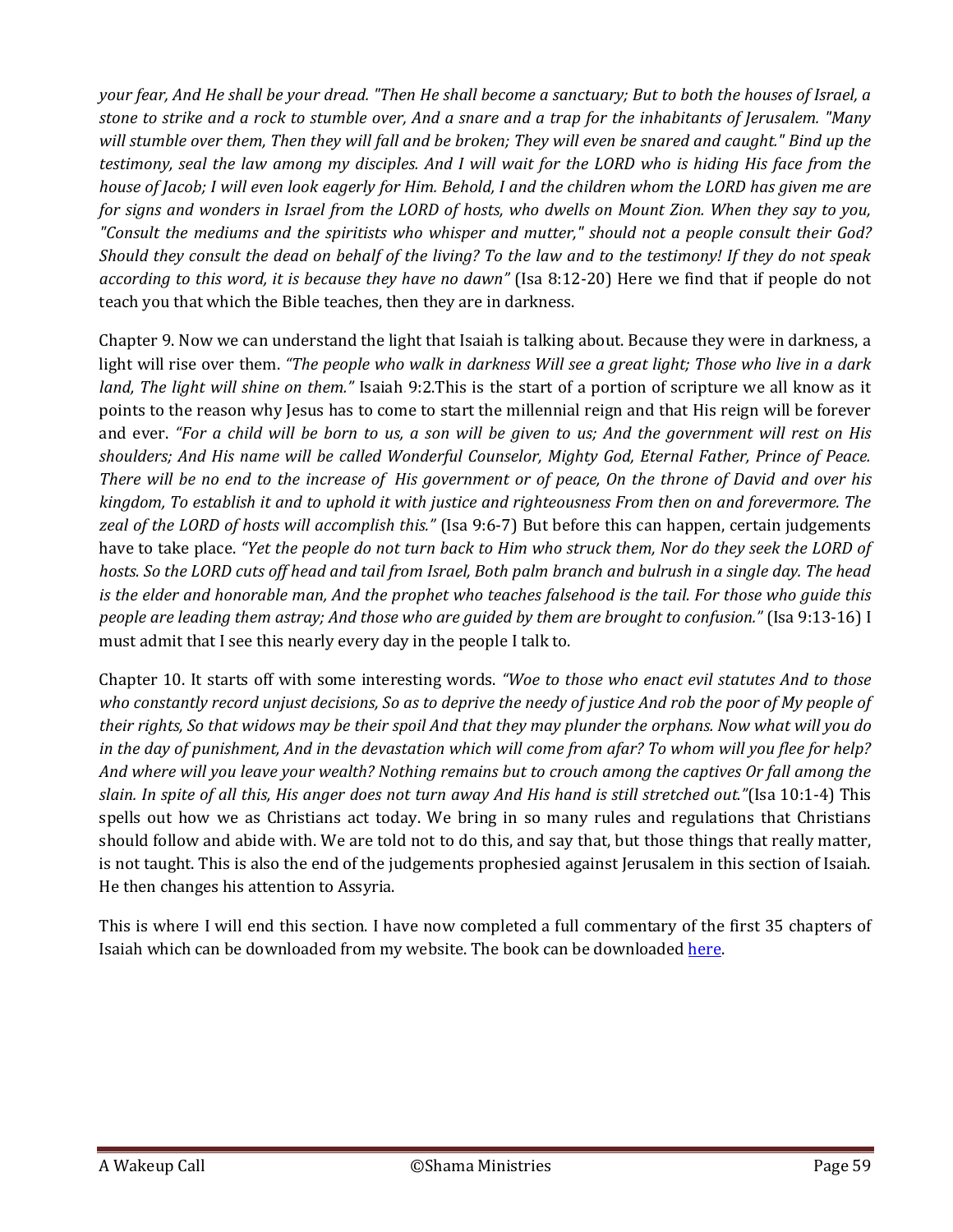#### JEWS – NATION OR CHURCH GROUPING?

I want to look at our belief system of today and will try and prove to you the reader that Israel was never a nation as portrayed today, but should in reality be seen as the first Church.

Why am I saying this? Even from the days of Moses up and to the times that Jesus came they operated as a Church under the Old Covenant. It will then also clear up so many misconceptions about the difference between Church and Israel or Jews. These are the people that label you as someone preaching replacement theology the moment that you mention that the Church is also Israel or Jews. This article will try and prove that the Church has been there from the early days, and I believe that is also the way the people of the Old Covenant saw it.

Where did the CHURCH start? To me it started with Abraham. The LORD started talking to Abraham long before He entered into a covenant with him. Abraham had to listen and do everything the LORD told him to do. So what does this teach us? There are two actions that speak volumes about this relationship. The first principle is that Abraham had to believe the LORD and then he had to obey the LORD. This to me speaks of how a church should respond. We have to believe what He tells us to do, and then have to obey Him in everything we do. This is also what we read of in Hebrews 6 verse 1: *"Therefore let us leave the elementary doctrine of Christ and go on to maturity, not laying again a foundation of repentance from dead works and of faith toward God,"* (Heb 6:1) So we see that Abraham had to lay down his life, repentance, and do what the LORD commanded him to do, so believe Him, which is faith..

After this we find that the covenant is started with communion, where Melchizidek brought the wine and break. *"And Melchizedek king of Salem brought out bread and wine. (He was priest of God Most High.) And he blessed him and said, "Blessed be Abram by God Most High, Possessor of heaven and earth; and blessed be God Most High, who has delivered your enemies into your hand!" And Abram gave him a tenth of everything."* (Gen 14:18-20)

What we learn from this is that even before the LORD made the covenant with Abraham, that peoples from other nations were also serving the LORD, even to the point where they had their own priests.

Only now do we find that the LORD enters into a covenant relationship with Abraham: *"After these things the word of the LORD came to Abram in a vision: "Fear not, Abram, I am your shield; your reward shall be very great." But Abram said, "O Lord GOD, what will you give me, for I continue childless, and the heir of my house is Eliezer of Damascus?" And Abram said, "Behold, you have given me no offspring, and a member of my household will be my heir." And behold, the word of the LORD came to him: "This man shall not be your heir; your very own son shall be your heir." And he brought him outside and said, "Look toward heaven, and number the stars, if you are able to number them." Then he said to him, "So shall your offspring be." And he believed the LORD, and he counted it to him as righteousness. And he said to him, "I am the LORD who brought you out from Ur of the Chaldeans to give you this land to possess."* (Gen 15:1-7)

What does this mean? That he believed and it counted him as righteousness. Without righteousness it is impossible to be part of the CHURCH of the LORD. We now find that Abraham only had to supply the livestock needed for the covenant. He had to cut the heifer in two and lay the sides next to each other. The meaning being that if either one of the partners of the covenant could do this to the other partner should they break the covenant. This also features when the LORD told Abraham to go and sacrifice Isaac. So for Abraham it was not difficult to follow the instructions of the LORD, as the LORD told Abraham that his descendants will come from Isaac. The LORD had to stay true to His word, and had two choices. He either had to provide a substitute for Isaac, or He had to bring Isaac back from the dead if Abraham sacrificed Isaac, as the LORD promised that Abraham's family would come from Isaac. So Abraham knew that the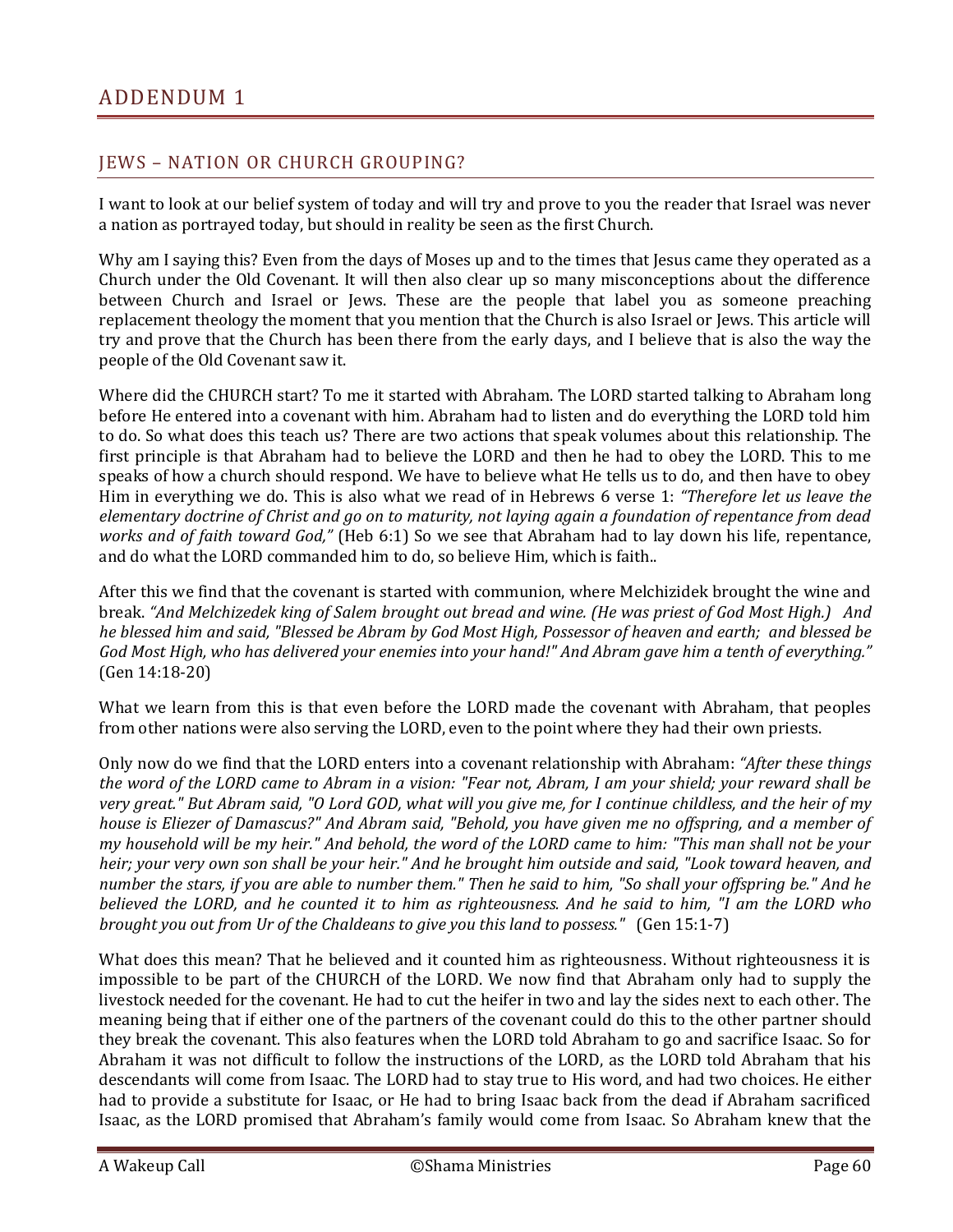LORD cannot lie, so he knew that if the LORD expected him to sacrifice his son, then the LORD had to be willing to do the same. He also knew it was impossible to kill the LORD, so he obeyed Him. This also points to us the first time that Jesus would become God's sacrificial Lamb for our sins. That is also why Jesus can only come once to fulfil the covenant and pay for all sins, and not have a shuttle service during the end times.

For those who want to know more about what the Covenant of Righteousness means, you can read it [here.](http://shamaministries.org.za/wp/blog/2015/07/13/righteousness-of-jesus-the-new-covenant/) I do suggest that you read this or if you have the time, look at the YouTube version which will run as [a playlist](https://www.youtube.com/playlist?list=PL4uenUs3KsejvEENd_8RRonRZQRVIL9nW) for about 4 hours.

The next step only followed 25 years later when the LORD instituted circumcision as a sign of the covenant. A very interesting part we find here is that we find a sequence of events from this piece of history. It started with Abraham deciding to change his life and to follow the LORD, he then had to believe the LORD (faith), and then he had to have communion. Then only do we find circumcision. We find the same sequence after Jesus came to be the complete sacrifice, in that we have to repent from our sinful life, put out faith in Him alone, and then share communion. That is one reason we find so many arguments in Church today, as we find that leaders of churches have done these steps, but their hearts have not been circumcised. This is why we find so many leaders trying to justify the sins of people being enforced onto the church.

So we find that the church started with Abraham, and that every person who puts their faith in the completed works of Jesus, is part of CHURCH. Only now can we start with Israel.

So the first question is why do I say that the Old Testament Israel is the Church? Before Israel left Egypt we find the first clue. People from all nations could join Israel before the Exodus. *"All the congregation of Israel shall keep it. If a stranger shall sojourn with you and would keep the Passover to the LORD, let all his males be circumcised. Then he may come near and keep it; he shall be as a native of the land. But no uncircumcised person shall eat of it. There shall be one law for the native and for the stranger who sojourns among you."* (Exo 12:47-49) *"You shall have one manner of law, as well for the stranger, as for one of your own country: for I am the LORD your God."* (Lev 24:22)

This already intimates that the people that left Egypt with Moses did not only belong to the Jewish tribe, but also included foreigners. So they all shared the same theology and believed in the one LORD. So this already shows us that they operate as a Church, and not as a nation. This confirms the promise made to Abraham: *"And when Abram was ninety years old and nine, the LORD appeared to Abram, and said to him, I am the Almighty God; walk before me, and be you perfect. And I will make my covenant between me and you, and will multiply you exceedingly. And Abram fell on his face: and God talked with him, saying, As for me, behold, my covenant is with you, and you shall be a father of many nations. Neither shall your name any more be called Abram, but your name shall be Abraham; for a father of many nations have I made you. And I*  will make you exceeding fruitful, and I will make nations of you, and kings shall come out of you. And I will *establish my covenant between me and you and your seed after you in their generations for an everlasting covenant, to be a God to you, and to your seed after you. And I will give to you, and to your seed after you, the land wherein you are a stranger, all the land of Canaan, for an everlasting possession; and I will be their God. And God said to Abraham, You shall keep my covenant therefore, you, and your seed after you in their generations."* (Gen 17:1-9)

So here we find that even before the exodus and the long trek to Canaan that Israel operated as a Church and not as a nation. That is what they are referred to, as a congregation in Exodus 12 verse 47 above, and not as a nation. One further point to make here is that when we look at the first five books of the Bible, and especially those written by Moses, we find that the word congregation, referring to those people who left Egypt, is used 250 times in these books. This I believe is enough proof that even Moses and the LORD saw them as a Church, a congregation, and not as a nation.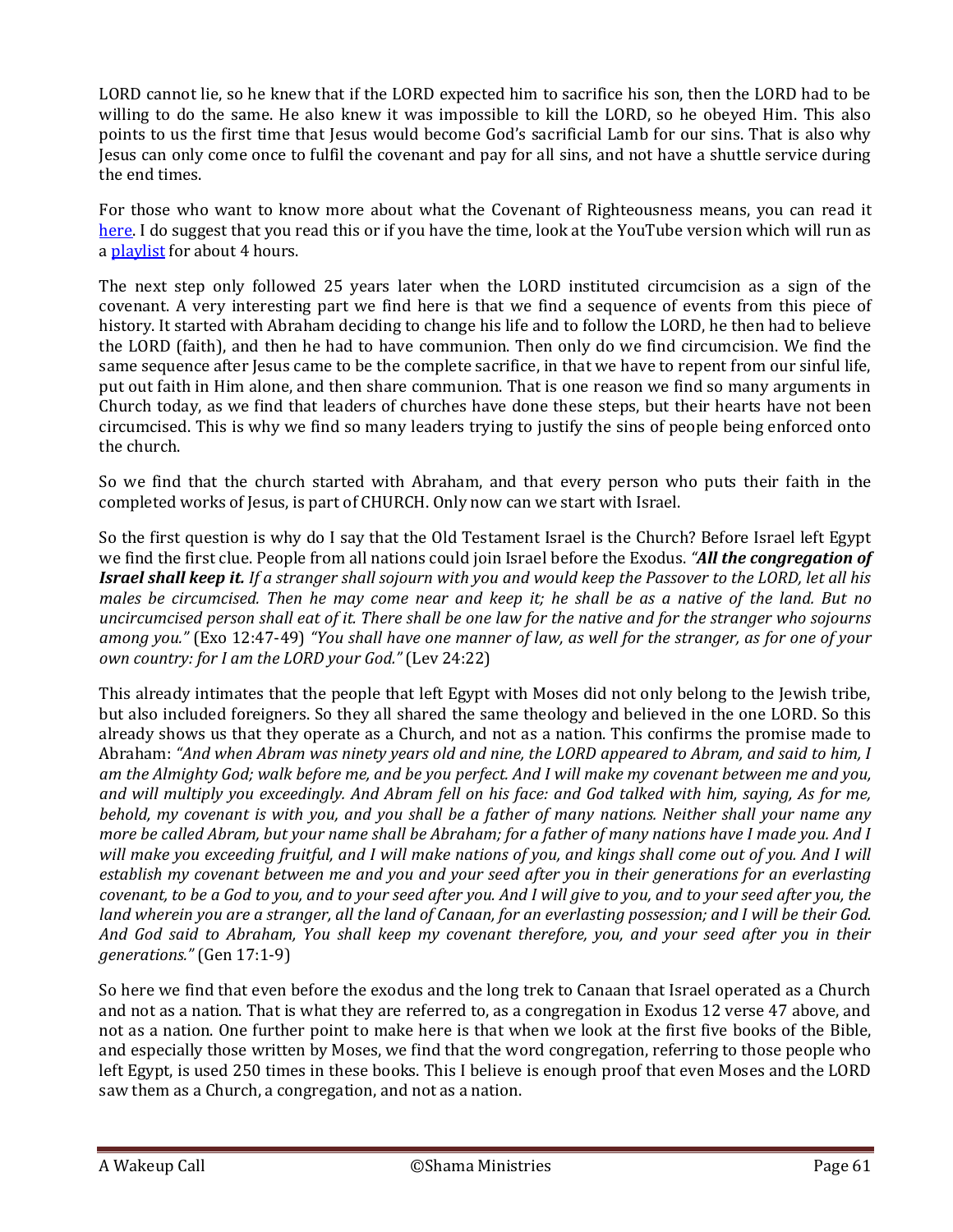| Exodus      | 48 verses found  | 49 matches  |
|-------------|------------------|-------------|
| l Leviticus | 50 verses found  | 57 matches  |
| Numbers     | 120 verses found | 134 matches |
| Deuteronomy | 7 verses found   | 10 matches  |

225 verses found. 250 matches

If we include the rest of the Old Testament we find that they are referred to as a congregation 363 times in 330 verses.

This is also what the whole book to the Hebrews in the New Testament is all about.

Quite a number of very influential people including Martin Luther wanted to keep this book from the Bible as they believed it had no relevance to us as Christians. But they are the people who believe that the book was only applicable to Israel or Jews as a nation, and not to all believers. Those that are part of the LORD's congregation.

But this is exactly where I start differing from them. But why? Because even today we find that most Christians see Israel as nation and not as the first Church. That is one of the most prominent teachings of today across all types of Christians. But they fail to see that the book of Hebrews actually has the covenant as a central theme and not Israel as a central theme.

So it was not written for Israel as nation, but to Israel or the Jews as Church. But what is the difference? I want to use certain texts from Paul to Corinth and John in Revelation to explain my viewpoint. Paul says the following: *"Now these things were our examples, to the intent we should not lust after evil things, as they also lusted. Neither be you idolaters, as were some of them; as it is written, The people sat down to eat and drink, and rose up to play. Neither let us commit fornication, as some of them committed, and fell in one day three and twenty thousand. Neither let us tempt Christ, as some of them also tempted, and were destroyed of serpents. Neither murmur you, as some of them also murmured, and were destroyed of the destroyer. Now all these things happened to them for ensamples: and they are written for our admonition, on whom the ends of the world are come."* (1Co 10:6-11)

We find the words of Jesus as recorded by John: *"I know your works, and tribulation, and poverty, (but you are rich) and I know the blasphemy of them which say they are Jews, and are not, but are the synagogue of Satan.*" (Rev 2:9) *"Behold, I will make them of the synagogue of Satan, which say they are Jews, and are not, but do lie; behold, I will make them to come and worship before your feet, and to know that I have loved you."* (Rev 3:9)

So I will use this as a basis to show that Israel functioned as a Church and not as a nation. But let us start at the beginning. Who will end up in heaven? I believe those that are there already are people like Moses, David, Samuel and many more of the people of the Old Testament. If we look at the New Testament it would be people like Peter, Paul and John. You might wonder why I only mention the names of people that descended from Jacob. The reason being is that they will definitely be there, as they belonged to the nation of the LORD, Israel. We learn from the Old Testament that only those people that were chosen by the LORD ended up in heaven, in other words only people from Israel. *"But with many of them God was not well pleased: for they were overthrown in the wilderness."* (1Co 10:5)

The LORD says the following through Moses to Israel: "*"For you are a people holy to the LORD your God. The LORD your God has chosen you to be a people for his treasured possession, out of all the peoples who are on the face of the earth. It was not because you were more in number than any other people that the LORD set his love on you and chose you, for you were the fewest of all peoples, but it is because the LORD loves you and is keeping the oath that he swore to your fathers, that the LORD has brought you out with a mighty hand*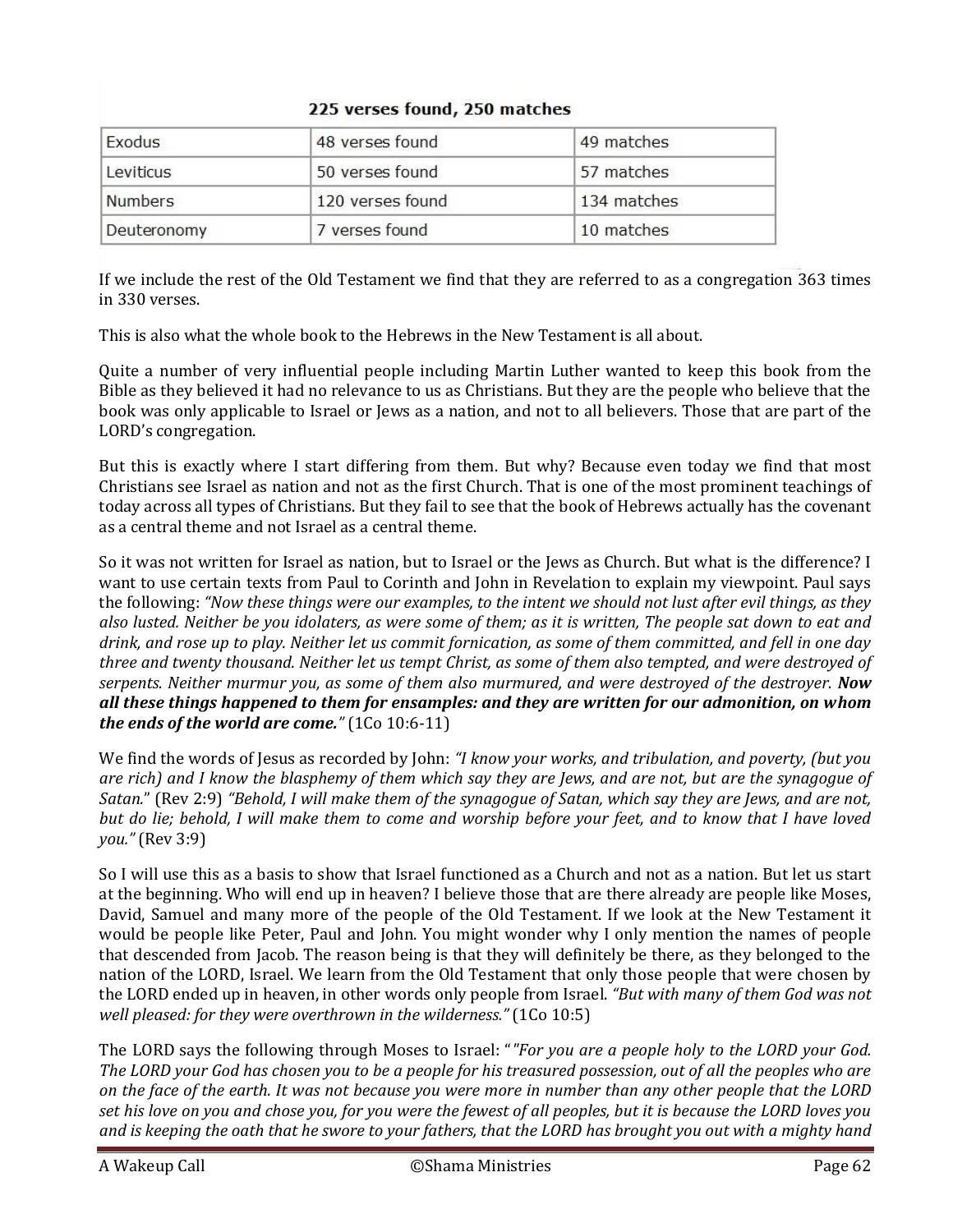*and redeemed you from the house of slavery, from the hand of Pharaoh king of Egypt. Know therefore that the LORD your God is God, the faithful God who keeps covenant and steadfast love with those who love him and keep his commandments, to a thousand generations, "* (Deu 7:6-9) This sounds more like a promise to a Church than a promise to a specific nation.

I want to start at the beginning. Now when I quote from the book of Revelation you might think that I am starting at the end, but fortunately Jesus is speaking. He was there right at the beginning of time, even when Adam and Eve were formed. Revelation 3:9: "*'Behold, I will cause those of the synagogue of Satan, who say that they are Jews and are not, but lie--I will make them come and bow down at your feet, and make them know that I have loved you. "* Jesus is telling us here that even though people are from the synagogue of Satan; they are still saying that they are Jews. These people are from Philadelphia, and definitely not Jews from Israel. This confirms the scripture from Revelation 2:9: *"I know your tribulation and your poverty (but you are rich), and the blasphemy by those who say they are Jews and are not, but are a synagogue of Satan."* This piece of information is extremely important, in that Jesus is saying that all believers are Jews, and that only Jews will be saved. This confirms the scripture that Moses gave to Israel in Deuteronomy 7:6-7: "*For you are a holy people to the LORD your God; the LORD your God has chosen you to be a people for His own possession out of all the peoples who are on the face of the earth. "The LORD did not set His love on you nor choose you because you were more in number than any of the peoples, for you were the fewest of all peoples."*

Once we realise that God does not and will not change His word, we will realise that there seems to be a problem with interpreting this verse in the light of the verses from Revelation. How is it possible then that God declares in one place that He has chosen only Israel, and then later on declares that all true believers are Jews? The answer comes partly from the book of Acts chapter 10:34-35: *"Opening his mouth, Peter said: "I most certainly understand now that God is not one to show partiality, but in every nation the man who fears Him and does what is right is welcome to Him. "* So all people who fear God and accept His righteousness, is accepted. This however still does not satisfy the requirement of Revelation, as we are still not Jews. The answer is given to us as part of the exodus from Egypt. Here the LORD gave them a commandment that they had to keep forever. The scripture comes from Numbers 15 verse 15 and 16: *"'As for the assembly, there shall be one statute for you and for the alien who sojourns with you, a perpetual statute throughout your generations; as you are, so shall the alien be before the LORD. 'There is to be one*  law and one ordinance for you and for the alien who sojourns with you.'" Exodus 12 verse 48 gives us the final answer: *"But if a stranger sojourns with you, and celebrates the Passover to the LORD, let all his males be circumcised, and then let him come near to celebrate it; and he shall be like a native of the land. But no uncircumcised person may eat of it. The same law shall apply to the native as to the stranger who sojourns among you."*

In the history of Israel we find that whenever someone from another nation wanted to join them to Israel, they had to do whatever was required to become part of the covenant and then they were treated as people from Israel. A very good example is Ruth. Although she had the right to return to her people after her husband's death, she chose to go with Naomi. Her words were as follows: Ruth 1 verses 15 to 17: *"Then she said, "Behold, your sister-in-law has gone back to her people and her gods; return after your sister*in-law." But Ruth said, "Do not urge me to leave you or turn back from following you; for where you go, I will *go, and where you lodge, I will lodge. Your people shall be my people, and your God, my God. "Where you die, I will die, and there I will be buried. Thus may the LORD do to me, and worse, if anything but death parts you and me."* Ruth answers that she chooses to go with Naomi, and that only death will part them, but that she, Ruth will die where Naomi dies. She will worship Naomi's God, and never return to her original nation. Who was Ruth? David's great grandma. Where did Jesus come from? From David's tribe.

How do all these various pieces fit together? The LORD chose Israel as His nation. We as gentiles must chose to become Jews by joining Israel and its tribes. How is this done? The same way it was done in Israel's time, by becoming part of the covenant with the LORD. In the time of Israel it was by circumcision, and after Christ it is by being born again. That means we have to receive the righteousness of Jesus. As we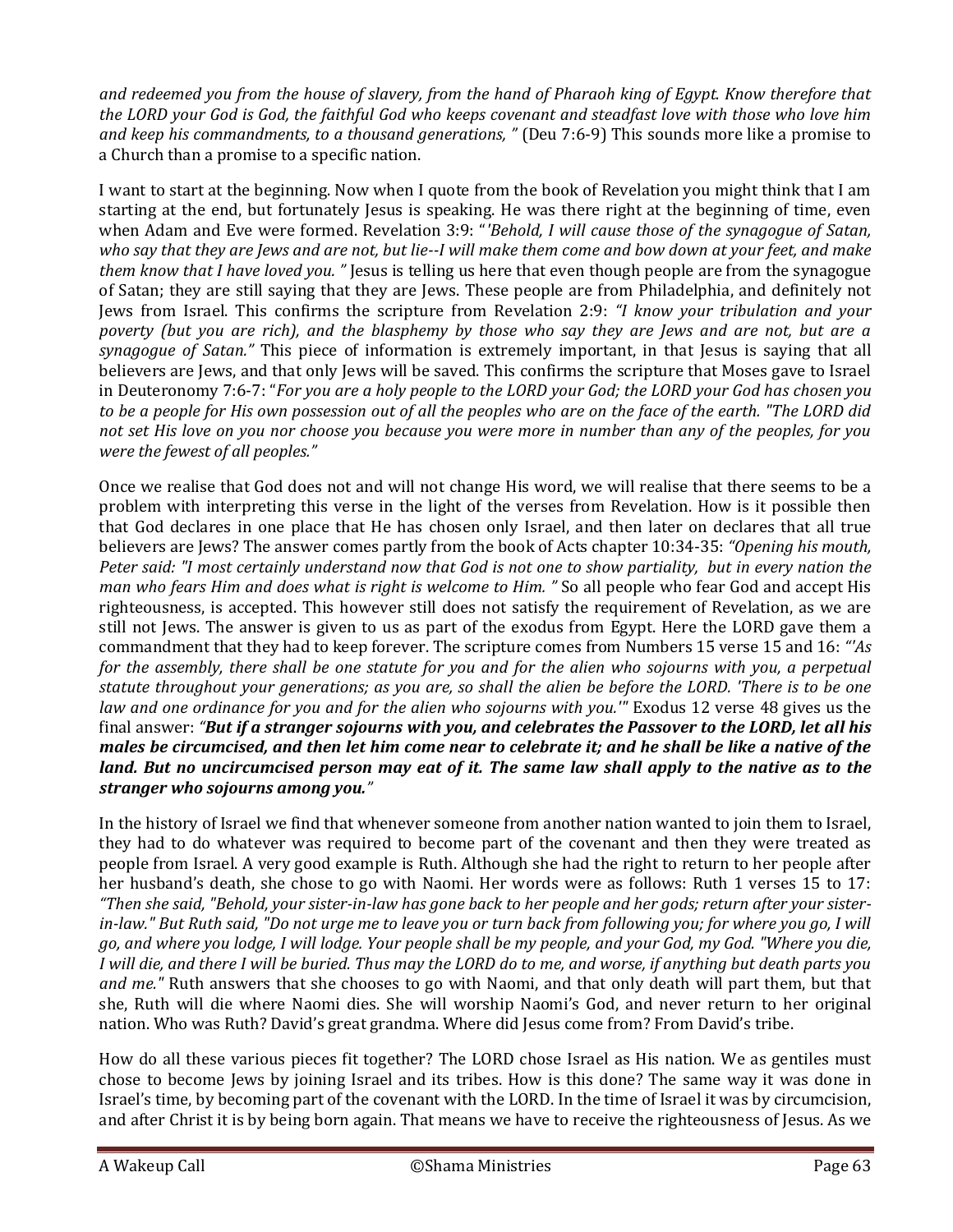know that Jesus came to fulfil the Old Covenant by fulfilling all its requirements, it now gives us the opportunity to become part of the Israel of God. *"But God forbid that I should glory, save in the cross of our Lord Jesus Christ, by whom the world is crucified to me, and I to the world. For in Christ Jesus neither circumcision avails anything, nor uncircumcision, but a new creature. And as many as walk according to this rule, peace be on them, and mercy, and on the Israel of God."* (Gal 6:14-16) This sounds again more like a promise to the Church that a promise to a nation. So Israel did not receive a blanket redemption from the LORD, but only those that became part of the covenant and kept His commandments, were His children.

Where do we find the first apostasy from the Church? It happened when each tribe received their inheritance in Canaan. The Rubenites, the descendants from Gad, and the descendants from Manasseh all decided that they wanted to stay outside of Canaan, the Promised Land, and not receive that which the LORD had in store for them. So they chose not to get what they were promised. If we look at the descendants of these tribes we find that they did not feature in the history of Israel after deciding to follow their own plans. That is exactly what is happening today. People are leaving the Church and cannot be counted as Christians any longer as only people who confess Jesus as the Christ, and live a life worthy of Him forms part of the real Church. This is how Hebrews 6 puts it: *"And this will we do, if God permit. For it is impossible for those who were once enlightened, and have tasted of the heavenly gift, and were made partakers of the Holy Ghost, And have tasted the good word of God, and the powers of the world to come, If they shall fall away, to renew them again to repentance; seeing they crucify to themselves the Son of God afresh, and put him to an open shame."* (Heb 6:3-6) That is also what happened to Saul after he visited the medium at Endor. *"Then said Saul to his servants, Seek me a woman that has a familiar spirit, that I may go to her, and inquire of her. And his servants said to him, Behold, there is a woman that has a familiar spirit at Endor."* (1Sa 28:7) This also meant that he died as a sinner, and did not receive everlasting life, but everlasting death. When Israel sinned, and was chastised by the LORD to bring them back to Him, they were safe. If they continued in their wickedness they died as sinners. Even after David the Church, or Israel, divided into two camps. We find very little of the grouping that moved away from David in the Bible. So they started their own 'church" and was rejected by the LORD. We also see in the New Testament that Jesus did not speak to the two factions of the "church", the Pharisees and Sadducees, but He went and spoke to the people. In fact He always pitted the two groups against each other. And they were the "church".

So in the history of Israel we find that the tribes started serving other gods and religions, the same people they were supposed to exterminate when they went into Canaan. Now we find people today saying that Jesus first have to return to the physical earth to save the Jewish faith people or the lost tribes although they already made their choices years ago. The LORD did not choose a specific nation, but only those people who believe that Jesus is the Christ. That is what all the prophets tried to say. They were preaching revival messages to the Jews to get them to return to the God of their fathers. There were some specific messages that pointed to the coming Saviour, but it always asked them to return to the LORD. So all these messages we expect to find in the Church of today, and not messages to a specific nation.

We also found then and today that membership of a church grouping or nation can never mean that you receive everlasting life, but only belief in Jesus can make that possible.

So Israel was the Church under the Old Covenant, and we are Church under the New Covenant. So there is no replacement theology as people would like you to believe, but only messages to the Church of the LORD. And this all started with Moses who gave them the following choice they had to make: *"For this commandment which I command you this day, it is not hidden from you, neither is it far off. It is not in heaven, that you should say, Who shall go up for us to heaven, and bring it to us, that we may hear it, and do it? Neither is it beyond the sea, that you should say, Who shall go over the sea for us, and bring it to us, that we may hear it, and do it? But the word is very near to you, in your mouth, and in your heart, that you may do it. See, I have set before you this day life and good, and death and evil; In that I command you this day to love the LORD your God, to walk in his ways, and to keep his commandments and his statutes*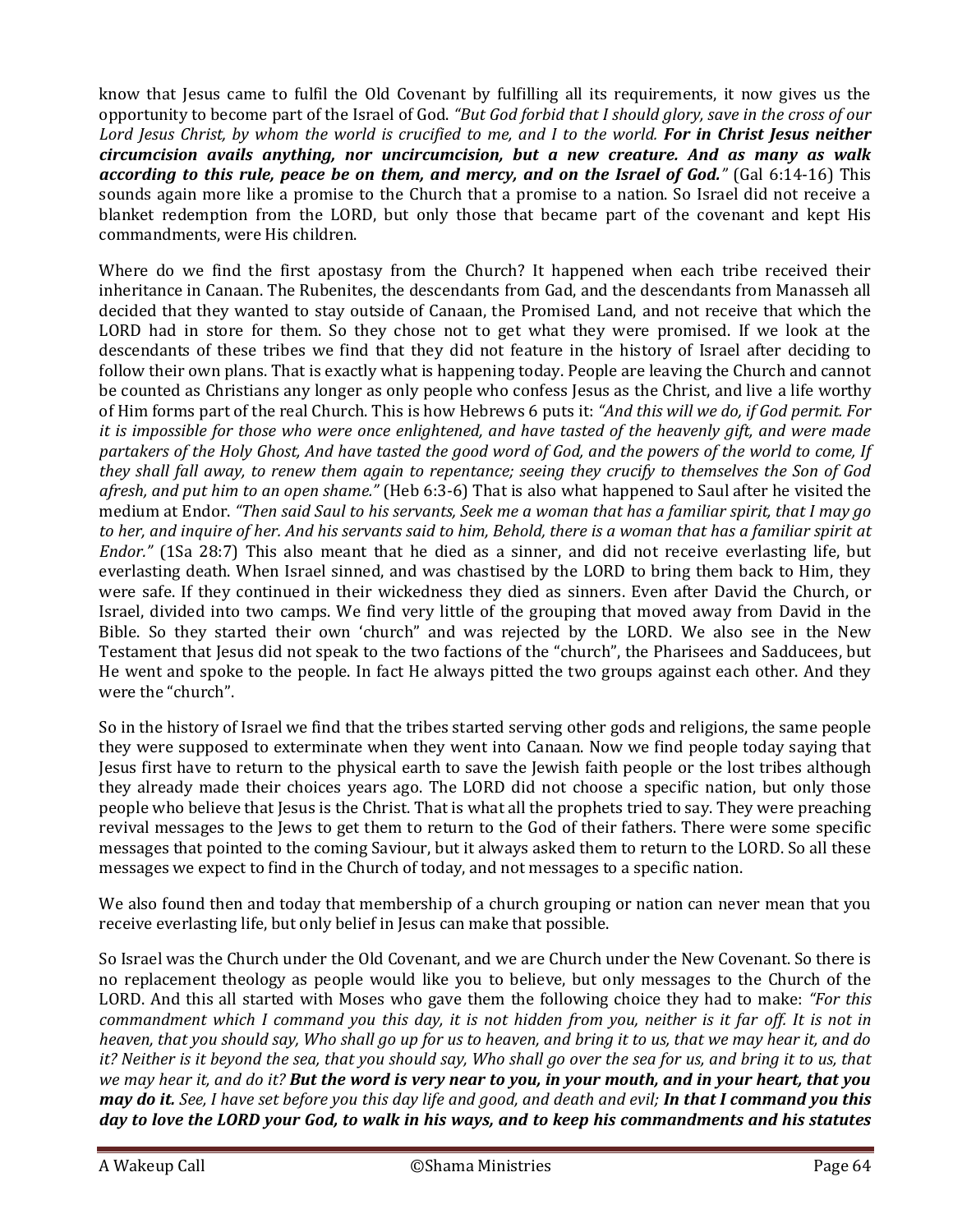*and his judgments, that you may live and multiply: and the LORD your God shall bless you in the land where you go to possess it. But if your heart turn away, so that you will not hear, but shall be drawn away, and worship other gods, and serve them; I denounce to you this day, that you shall surely perish, and that you shall not prolong your days on the land, where you pass over Jordan to go to possess it. I call heaven and earth to record this day against you, that I have set before you life and death, blessing and cursing: therefore choose life, that both you and your seed may live: That you may love the LORD your God, and that you may obey his voice, and that you may hold to him: for he is your life, and the length of your days: that you may dwell in the land which the LORD swore to your fathers, to Abraham, to Isaac, and to Jacob, to give them."* **(**Deu 30:11-20)

So just like Israel had to choose to follow the LORD, we have to make the same choice today. I do not find a blanket statement in the Old Covenant that every person will receive everlasting life. No, I only find that people, who chose to follow and obey Him, were His children and His nation.

So when we return to the book of Hebrews, we see that it describes the different viewpoints of the Churches. There are those that understand the New Covenant and believe that Jesus did everything to fulfil the Old Covenant. Then we find those that believe that Jesus is the Christ, but they also believe that you have to do certain things to get saved. So they still believe you have to comply with certain rules, rules like the Sabbath etc. And then there are those of the Jewish faith today, those that reject Jesus as the Christ. And that is what the writer of Hebrews is trying to show people, that Jesus did everything that was necessary according to the law, and that He went through the Heavenly Tabernacle for us in order for us to receive everlasting life. No works will make that we are part of the real Church.

So the writer shows us that we do not have to work to get our way into heaven, as Jesus did away with all the works and that only faith in His completed work will bring everlasting life. That is what Hebrews 3 and 4 are about. You must have faith, because without it you are condemned, and stuck in the sixth day and do not enter into the rest promised by the LORD.

That is why we find new prescriptions of how we should live our lives under the New Covenant in Hebrews chapter 13.

*"Let brotherly love continue. Be not forgetful to entertain strangers: for thereby some have entertained angels unawares. Remember them that are in bonds, as bound with them; and them which suffer adversity, as being yourselves also in the body. Marriage is honorable in all, and the bed undefiled: but fornicators and adulterers God will judge. Let your conversation be without covetousness; and be content with such things as you have: for he has said, I will never leave you, nor forsake you. So that we may boldly say, The Lord is my helper, and I will not fear what man shall do to me. Remember them which have the rule over you, who have spoken to you the word of God: whose faith follow, considering the end of their conversation. Jesus Christ the same yesterday, and to day, and for ever. Be not carried about with divers and strange doctrines. For it is a good thing that the heart be established with grace; not with meats, which have not profited them that have been occupied therein. We have an altar, whereof they have no right to eat which serve the tabernacle. For the bodies of those beasts, whose blood is brought into the sanctuary by the high priest for sin, are burned without the camp. Why Jesus also, that he might sanctify the people with his own blood, suffered without the gate. Let us go forth therefore to him without the camp, bearing his reproach. For here have we no continuing city, but we seek one to come. By him therefore let us offer the sacrifice of praise to God continually, that is, the fruit of our lips giving thanks to his name. But to do good and to communicate forget not: for with such sacrifices God is well pleased. Obey them that have the rule over you, and submit yourselves: for they watch for your souls, as they that must give account, that they may do it with joy, and not with grief: for that is unprofitable for you. Pray for us: for we trust we have a good conscience, in all things willing to live honestly. But I beseech you the rather to do this, that I may be restored to you the sooner. Now the God of peace, that brought again from the dead our Lord Jesus, that great shepherd of the sheep, through the blood of the everlasting covenant, Make you perfect in every good work to do his will, working in you that which is well pleasing in his sight, through Jesus Christ; to whom be glory for ever and ever. Amen."* (Heb 13:1-21)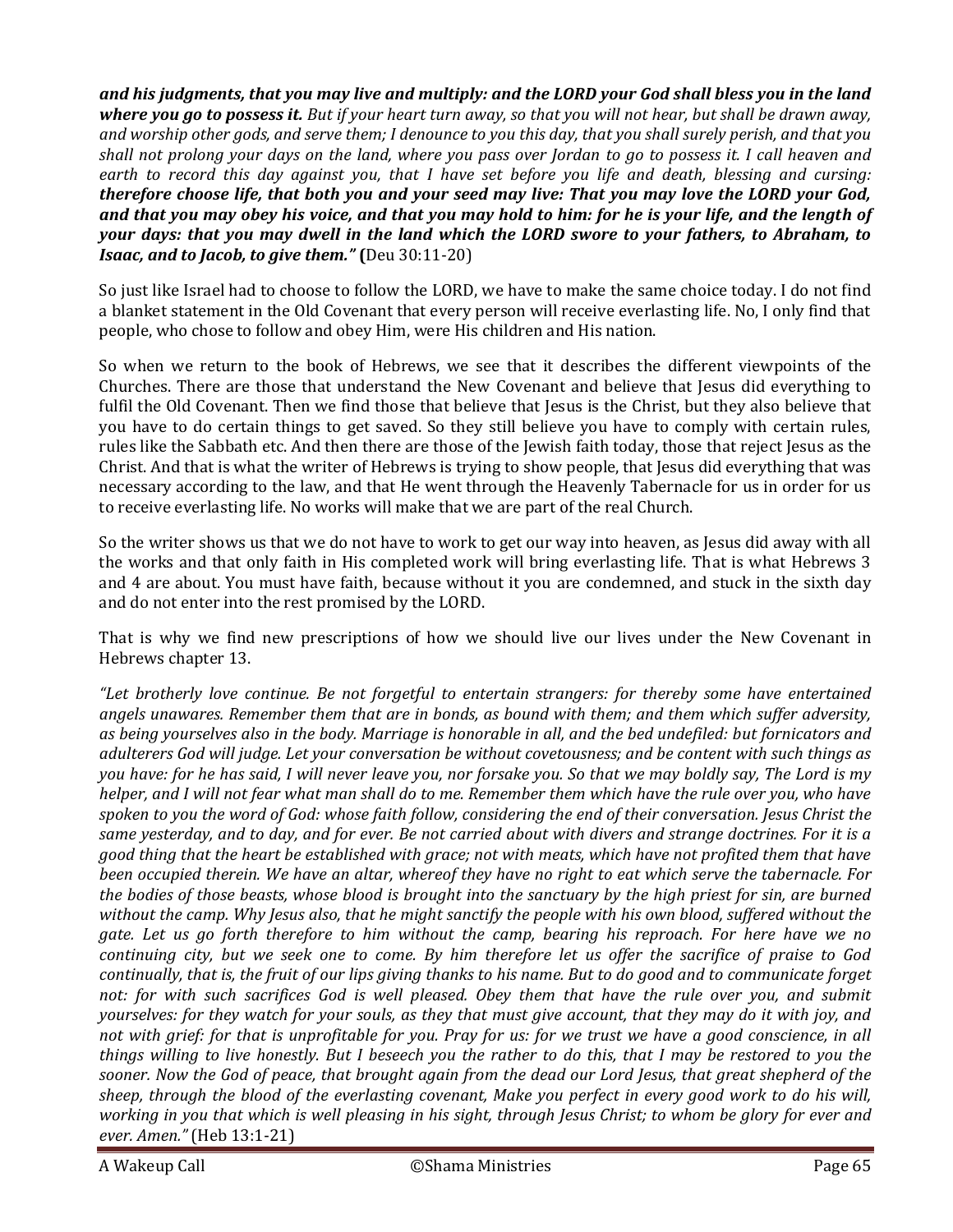So these are commandments to the Church. This now enables you as an ordinary member to see if you are taught the correct message of the Bible or not. I do not find any scripture or clause in the New Covenant anywhere in the Bible that teaches that you can turn your back on the LORD, and then get a second chance. So this also indicates that He chose Israel as a Church, and not as a nation or piece of real estate. And that Church includes me in you that have decided to become part of His covenant.

So there is now replacement theology. You either believe this as the Truth and receive everlasting life, or you do not believe this Truth and die the second death. Those people who serve the LORD are part of His Israel, the Church. *"And as many as walk according to this rule, peace be on them, and mercy, and on the Israel of God."* (Gal 6:16) So the Bible only teaches the Church, and cannot be used to judge the unbelievers.

We also have to remember that the first people who became Christians were Jews, and they were also the first people to be called Christians. *"When they heard these things, they held their peace, and glorified God, saying, Then has God also to the Gentiles granted repentance to life. Now they which were scattered abroad on the persecution that arose about Stephen traveled as far as Phenice, and Cyprus, and Antioch, preaching the word to none but to the Jews only. And some of them were men of Cyprus and Cyrene, which, when they were come to Antioch, spoke to the Grecians, preaching the LORD Jesus. And the hand of the Lord was with them: and a great number believed, and turned to the Lord. Then tidings of these things came to the ears of the church which was in Jerusalem: and they sent forth Barnabas, that he should go as far as Antioch. Who, when he came, and had seen the grace of God, was glad, and exhorted them all, that with purpose of heart they would hold to the Lord. For he was a good man, and full of the Holy Ghost and of faith: and much people was added to the Lord. Then departed Barnabas to Tarsus, for to seek Saul: And when he had found him, he brought him to Antioch. And it came to pass, that a whole year they assembled themselves with the church, and taught much people. And the disciples were called Christians first in Antioch."* (Act 11:18-26)

So these people were Jews, but were called Christians. So those that speaks about replacement theology only shows their lack of knowledge of the Bible.

So there won't be a rapture to allow the Jews to come to Christ and all the other people to get a second chance. If we believe that then Jesus and the Bible does not mean anything at all. So run from these people before they take you down the canyon of death with them. I know that you might feel that I am taking on people that have such a passion for Christ, **but unfortunately only those that believe the full message of the Bible will be saved.** I only confirm that which Jesus spoke about when He told them that they were rejected. *"Jesus said to them, Did you never read in the scriptures, The stone which the builders rejected, the same is become the head of the corner: this is the Lord's doing, and it is marvelous in our eyes? Therefore say I to you, The kingdom of God shall be taken from you, and given to a nation bringing forth the fruits thereof. And whoever shall fall on this stone shall be broken: but on whomsoever it shall fall, it will grind him to powder. And when the chief priests and Pharisees had heard his parables, they perceived that he spoke of them. But when they sought to lay hands on him, they feared the multitude, because they took him for a prophet."* (Mat 21:42-46) The original was already mentioned in Isaiah 5 verses 1 to 7. *"Now will I sing to my well beloved a song of my beloved touching his vineyard. My well beloved has a vineyard in a very fruitful hill: And he fenced it, and gathered out the stones thereof, and planted it with the choicest vine, and built a tower in the middle of it, and also made a wine press therein: and he looked that it should bring forth grapes, and it brought forth wild grapes. And now, O inhabitants of Jerusalem, and men of Judah, judge, I pray you, between me and my vineyard. What could have been done more to my vineyard, that I have not done in it? why, when I looked that it should bring forth grapes, brought it forth wild grapes? And now go to; I will tell you what I will do to my vineyard: I will take away the hedge thereof, and it shall be eaten up; and break down the wall thereof, and it shall be trodden down: And I will lay it waste: it shall not be pruned, nor dig; but there shall come up briers and thorns: I will also command the clouds that they rain no rain on it. For the vineyard of the LORD of hosts is the house of Israel, and the men of Judah his pleasant plant: and he looked for judgment, but behold oppression; for righteousness, but behold a cry."* (Isa 5:1-7)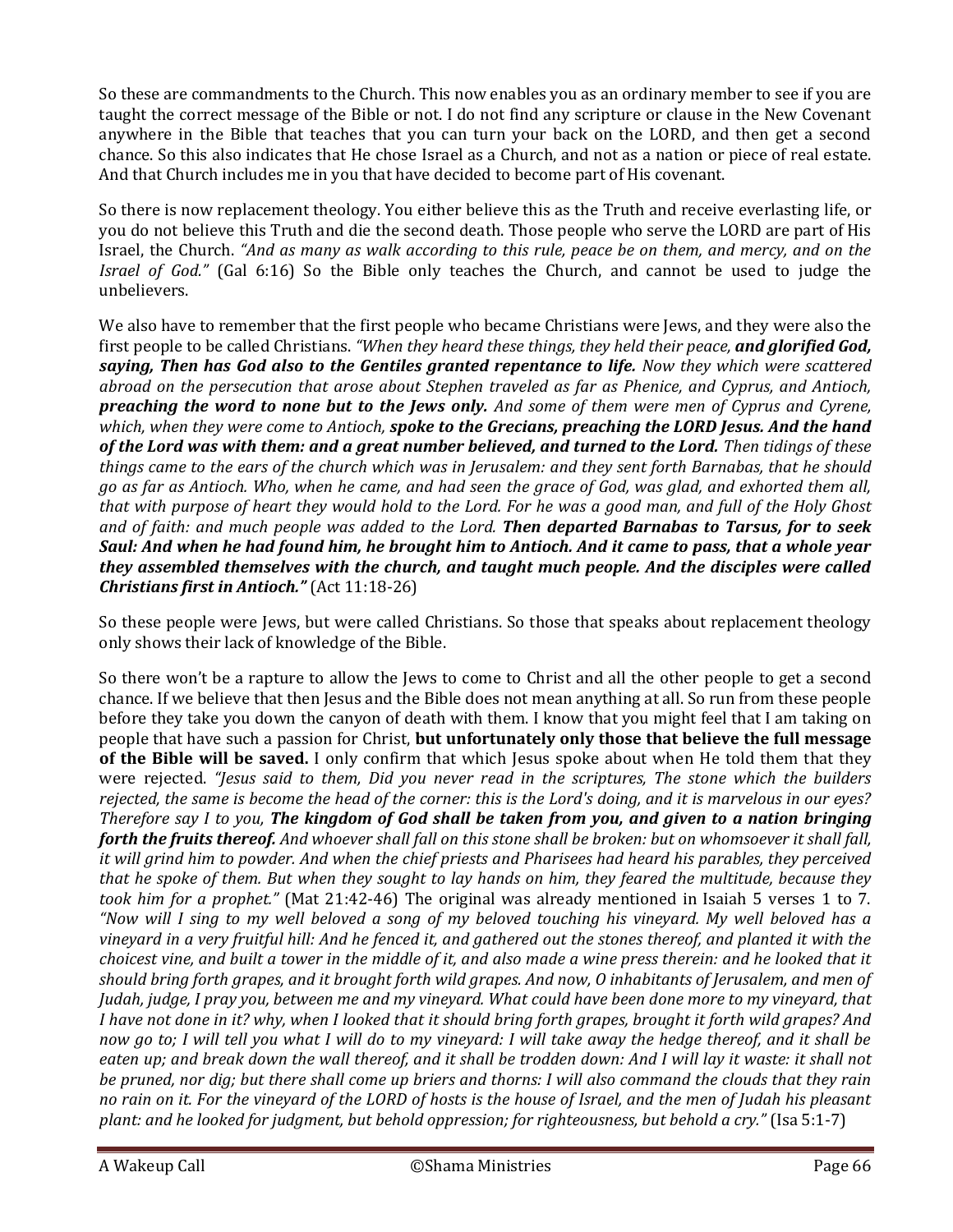"Jesus also speaks about a nation as the true Church, the Bride, did not yet exist, as He was still alive.

That is why the book of Revelation says that two thirds of the people that call themselves Christians will die the second death, as they believe the Bible, but only through their interpretation of the Bible. They will fight with you to prove you wrong and quote large parts of the Bible to convince you, but did you know that the Satan also quoted the Bible to convince Jesus, but Jesus showed him all the flaws in his quotes of scripture. My only purpose is to show you that we there are incorrect interpretations of scripture, that we must take personal responsibility for our own lives, and not depend on the teachings of others to receive everlasting life. The same story is used in the Bible, there were ten women who waited for the Bridegroom, but only five expected Him and were prepared for His coming, while the others waited for the rapture and all its stories, but they missed the wedding feast.

*"If any man teach otherwise, and consent not to wholesome words, even the words of our Lord Jesus Christ, and to the doctrine which is according to godliness; He is proud, knowing nothing, but doting about questions and strifes of words, whereof comes envy, strife, railings, evil surmisings, Perverse disputings of men of corrupt minds, and destitute of the truth, supposing that gain is godliness: from such withdraw yourself. But godliness with contentment is great gain."* (1Ti 6:3-6)

Paul declares the following: *"Now the end of the commandment is charity out of a pure heart, and of a good conscience, and of faith unfeigned: From which some having swerved have turned aside to vain jangling; Desiring to be teachers of the law; understanding neither what they say, nor whereof they affirm. But we know that the law is good, if a man use it lawfully; Knowing this, that the law is not made for a righteous man, but for the lawless and disobedient, for the ungodly and for sinners, for unholy and profane, for murderers of fathers and murderers of mothers, for murderers, For fornicators, for them that defile themselves with mankind, for enslavers, for liars, for perjured persons, and if there be any other thing that is contrary to sound doctrine; According to the glorious gospel of the blessed God, which was committed to my trust."* (1Ti 1:5-11)

So if someone wants to place you back under the law, know that according to Paul that he is not righteous. So he will try to convince you that you have to believe his interpretation. They will tell you to ignore days like Christmas, Easter and numerous other days, but all that they are trying is to place you under the law again. *"Tell me, you that desire to be under the law, do you not hear the law? For it is written, that Abraham had two sons, the one by a female slave, the other by a free woman. But he who was of the female slave was born after the flesh; but he of the free woman was by promise. Which things are an allegory: for these are the two covenants; the one from the mount Sinai, which engenders to bondage, which is Agar. For this Agar is mount Sinai in Arabia, and answers to Jerusalem which now is, and is in bondage with her children. But Jerusalem which is above is free, which is the mother of us all. For it is written, Rejoice, you barren that bore not; break forth and cry, you that travail not: for the desolate has many more children than she which has an husband. Now we, brothers, as Isaac was, are the children of promise. But as then he that was born after the flesh persecuted him that was born after the Spirit, even so it is now. Nevertheless what said the scripture? Cast out the female slave and her son: for the son of the female slave shall not be heir with the son of the free woman. So then, brothers, we are not children of the female slave, but of the free."* (Gal 4:21-31)

So those that believe that Jesus is the Christ and that He came to take us from the bondage of the law are the true Church of the LORD, and not those that keep the law and boast in their heritage. *"However, then, when you knew not God, you did service to them which by nature are no gods. But now, after that you have known God, or rather are known of God, how turn you again to the weak and beggarly elements, whereunto you desire again to be in bondage? You observe days, and months, and times, and years. I am afraid of you, lest I have bestowed on you labor in vain. Brothers, I beseech you, be as I am; for I am as you are: you have not injured me at all. You know how through infirmity of the flesh I preached the gospel to you at the first. And my temptation which was in my flesh you despised not, nor rejected; but received me as an angel of God, even as Christ Jesus."* (Gal 4:8-14)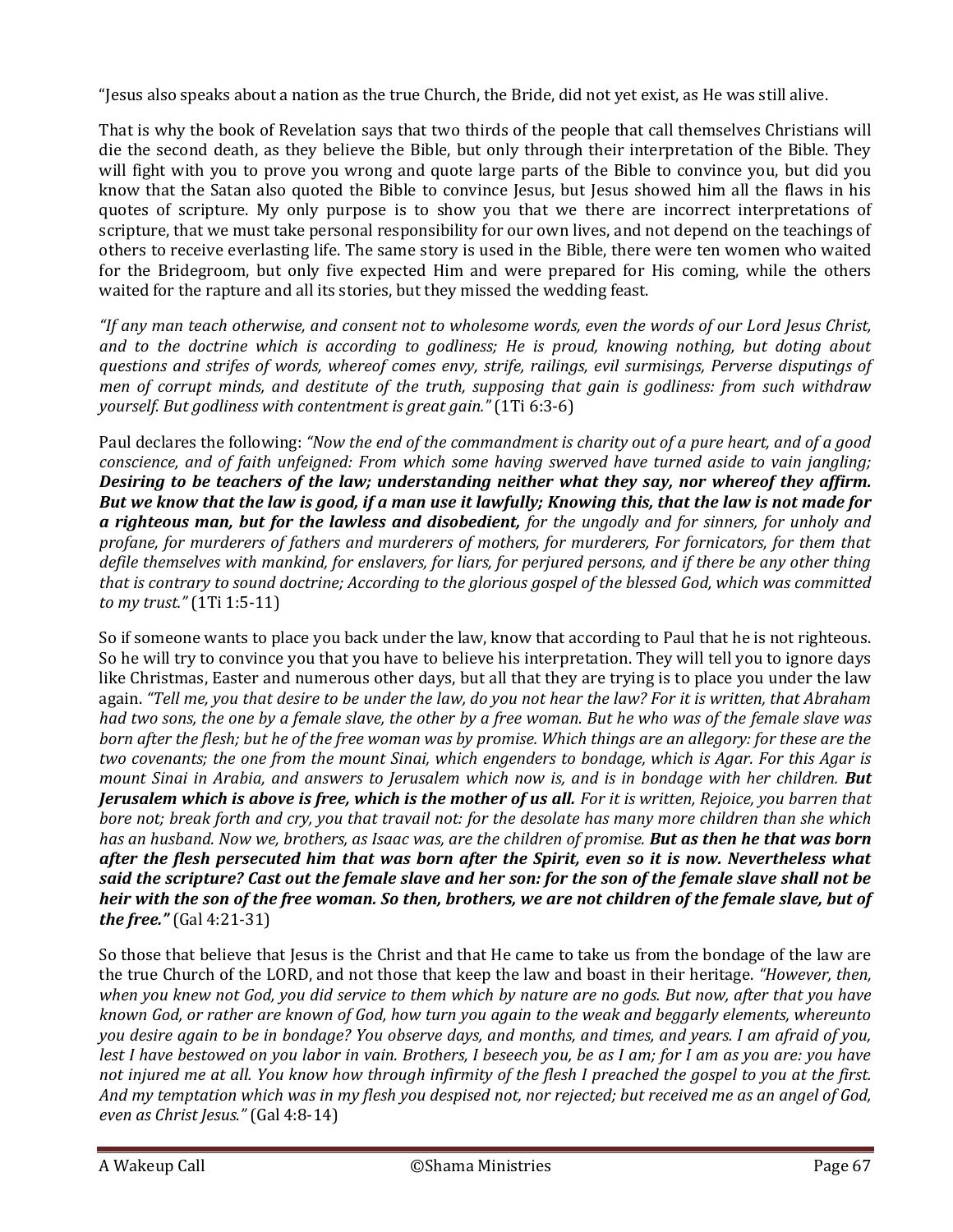So who is the real Israel? Those people that do what the LORD commands to become part of His Covenant, and that started with Moses. So only those that choose Him are His Church.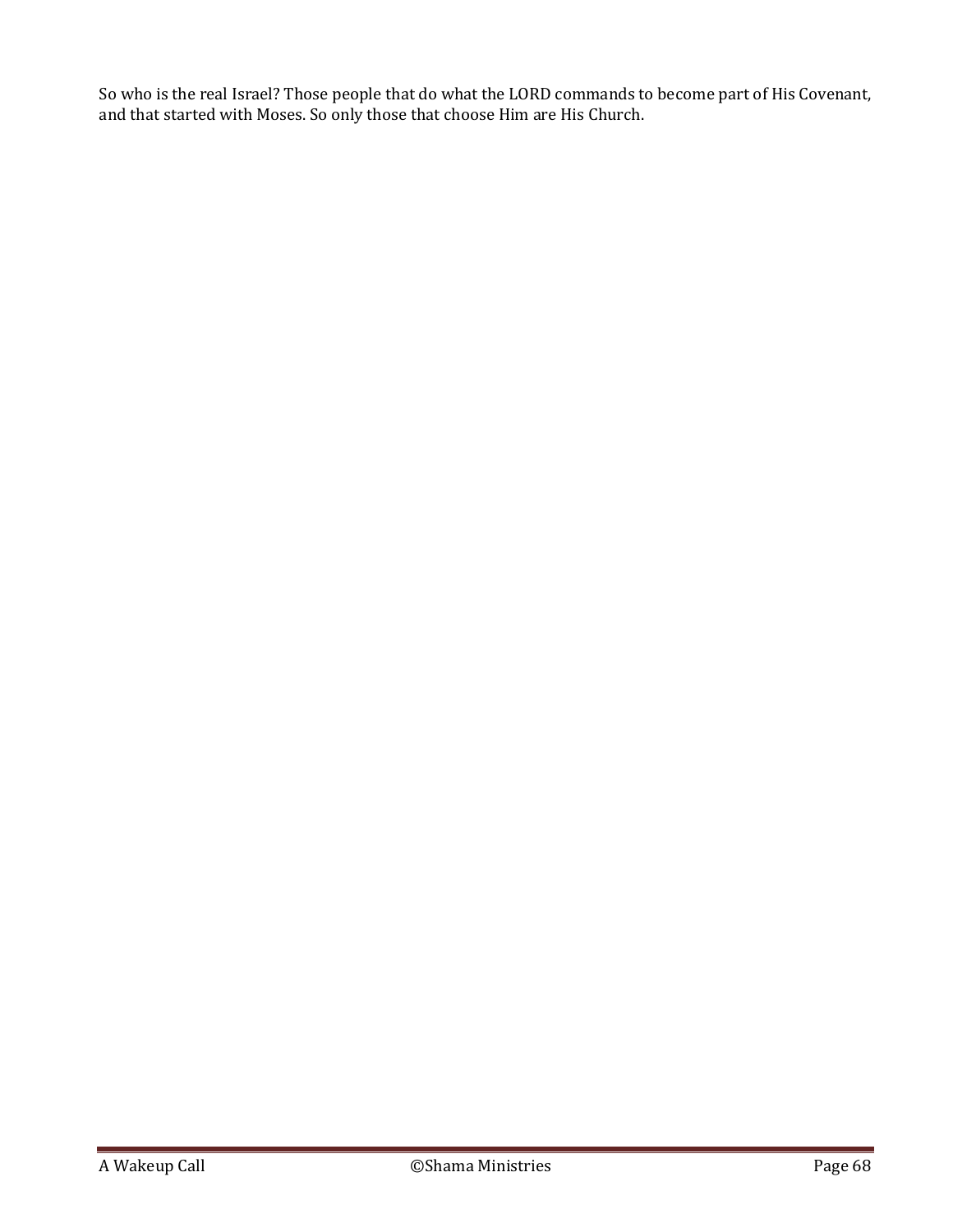## WHO ARE WE?

Louwrens and Hettie Erasmus are two people called by the LORD to make a difference in the lives of others. Hettie has been doing counselling for almost as long as she can remember, and has studied both formally and informally. She is still lead and taught by the Holy Spirit on a daily basis in her ministry.

Louwrens, that's me, is the person who wrote all the books and articles you will find on our website. Unfortunately for myself, I am suffering from Carcinoid cancer, a slow growing but devious cancer. We are raising funds to fight this Carcinoid cancer I am suffering from in order for me to survive.

#### WHAT CAN WE EXPECT FROM 2021?

We start of the year 2021 with a totally different mindset than 2020. Where 20 20 vision means perfect eyesight, our eyes were really opened by the Chinese virus when it was unleashed to the world. And we still do not even know where it will end or when it will end.

Even though we know that China really suffered, we take their politicians as honest people and their figures as gospel. However, when you do your homework and look at data that is staring us in the face on the NYSE we find that 7,5 million people disappeared in February 2020, another 1,5 million in June, July and August, and another 2,5 million in November, That is information from their mobile phone supplier, who gives a month-by-month report on the number of users per month, and the west believes the Chinese. You can verify my figures here: China Mobile Limited - [Investor Relations > Monthly Customer](https://www.chinamobileltd.com/en/ir/operation_m.php) [Data.](https://www.chinamobileltd.com/en/ir/operation_m.php) Here you can see that they ended 2021 with 6,6 million less subscriber as what they started with in 2020. With a population of over a billio0n people I find it hard to believe that people are using less cell phones than the previous year as surely there must have been new entrants into the market that could afford cell phones.

Now using the same data that is available to me as a website owner and Christian writer, I will use all the information at my disposal, and I can honestly say that Christians are the worst givers when it comes to giving to people who are trying to make a living by explaining what the Bible is all about. I see myself as a Christian Apologist, so I will look at what we believe, pull it apart and either confirm it or come up with a different answer than the one every person is running after.

But why do say that they are the worst givers?

O yes, we will hang on to the Roman Catholic way of giving, as Luther had to use it to survive. That way if you want to get to heaven, you can support my ministry by giving money to my ministry and I can become rich. The moment the money drops into the bag, your sins are forgiven. You can either translate the German to indulge or pardon. Luther was a great guy, like we find so many great guys today using his method. The moment your donation hits his bank, your sins are forgiven, and you are healed, and the false prophet can indulge himself in your hard-earned money. We find that people in this category like a John Hagee can write books without even understanding the Bible and sell 5 million copies of the four blood moons that never materialized, and we will still support him even though he is an obvious false prophet. Did any of his predictions come to fruition? No, not as far as I know. He will even try to convince you that we cannot blame the Jews for not accepting Jesus as the Messiah, as He never told them that He was the Messiah. So that is why He has to return to earth, which then plays straight into their Antichrist doctrine of the rapture. But we forget that Jesus told a parable of the young rich man and Lazarus where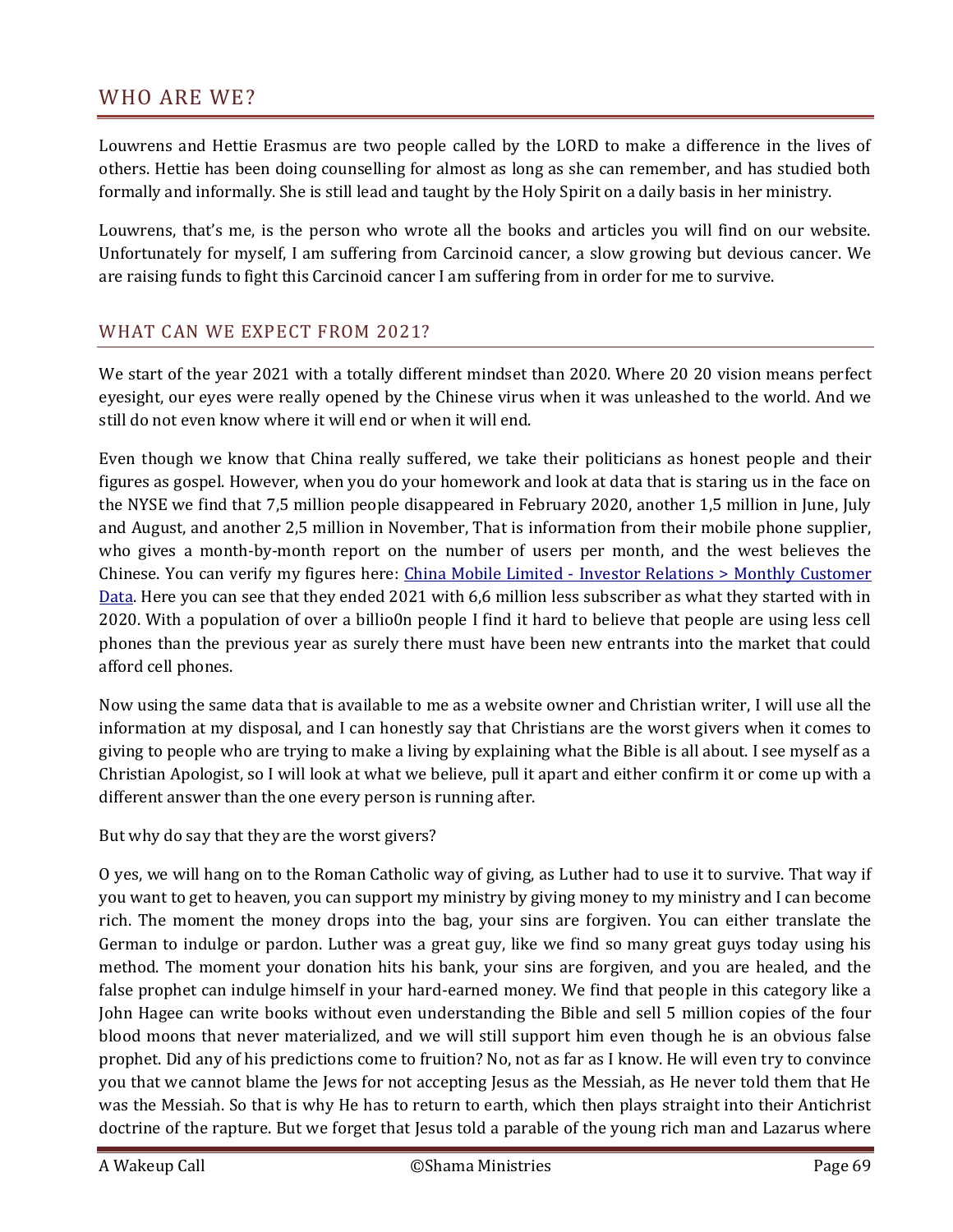the young man asked Jesus to send Lazarus back to earth to tell his brothers that Jesus was in fact the Messiah. But Jesus told him they have Moses and the prophets, and if they do not believe that, then they will end up in Hell. In fact, Deuteronomy says what we should do with people like him, Joel Osteen, Joyce Meyer, Kenneth Copeland and so many more of these false people that are using Luther's' method and people do not understand that it is straight from the Roman Catholic Church, as Luther knew all about how to use and live of other people's money while being a Roman Catholic priest. That was the one thing he never touched in any writings. So that is how all the Zionist Christians are making their money.

*"If a prophet or a dreamer of dreams arises among you and gives you a sign or a wonder, and the sign or the wonder comes true, concerning which he spoke to you, saying, 'Let us go after other gods (whom you have not known) and let us serve them,' you shall not listen to the words of that prophet or that dreamer of dreams; for the LORD your God is testing you to find out if you love the LORD your God with all your heart and with all your soul. "You shall follow the LORD your God and fear Him; and you shall keep His commandments, listen to His voice, serve Him, and cling to Him. "But that prophet or that dreamer of dreams shall be put to death because he has counseled rebellion against the LORD your God who brought you from the land of Egypt and redeemed you from the house of slavery, to seduce you from the way in which the LORD your God commanded you to walk. You shall purge the evil from among you."* (Deu 13:1-5) The last sentence is of paramount importance. The teachings of the Antichrist is not going to come from people outside the church. No, it is going to and already coming from people inside the Church as leaders of huge church groupings.

So they can quickly change their minds and say that it was the custom of the Old Covenant, testament or whatever they want to call it, and it is only applicable to Israel, not to us as gentiles. Then just ask them to show you the rapture without referencing the Old Testament, as they say it is only for Israel. Tell them Daniel is not applicable to us as gentiles so they cannot use it, and see how they fight to include it even though they say that the Old Testament is only applicable to the Jews.

Meanwhile people like myself can write books and publish it without any hefty payments, and then you find that the statistics on my website shows that people only downloaded nearly 16,000 books the past year, as can be seen from the .pdf files and making up 73,54 % of all the traffic on my website. All I ask for is a donation to allow me to live. I cannot promise you eternal life as that is something that you will find in my books is a way to follow which might just give you the ability to know who the LORD is and what He requires from us to receive everlasting life. What did I get from Christians as a reward for my writings? Nothing. Zilch. Not a cent. You would rather spend money on YOUR favourite Christian Zionist writer and end up in hell following a false prophet, than trying to find a way that could lead you to salvation and heaven. Did you know that Rick Warren is also head of the Chris-lam movement, saying that Mohamed is the way to salvation for the Muslims, and Christ the way for us as Christians. He further states that we should not spend time in trying to understand the end times as that detracts from our calling as making people disciples of Jesus.

Listing extensions with at least 0.1% of the traffic, sorted by the amount of traffic. The .pdf format is all the books or articles people print directly from an article.

#### **#reqs %bytes extension**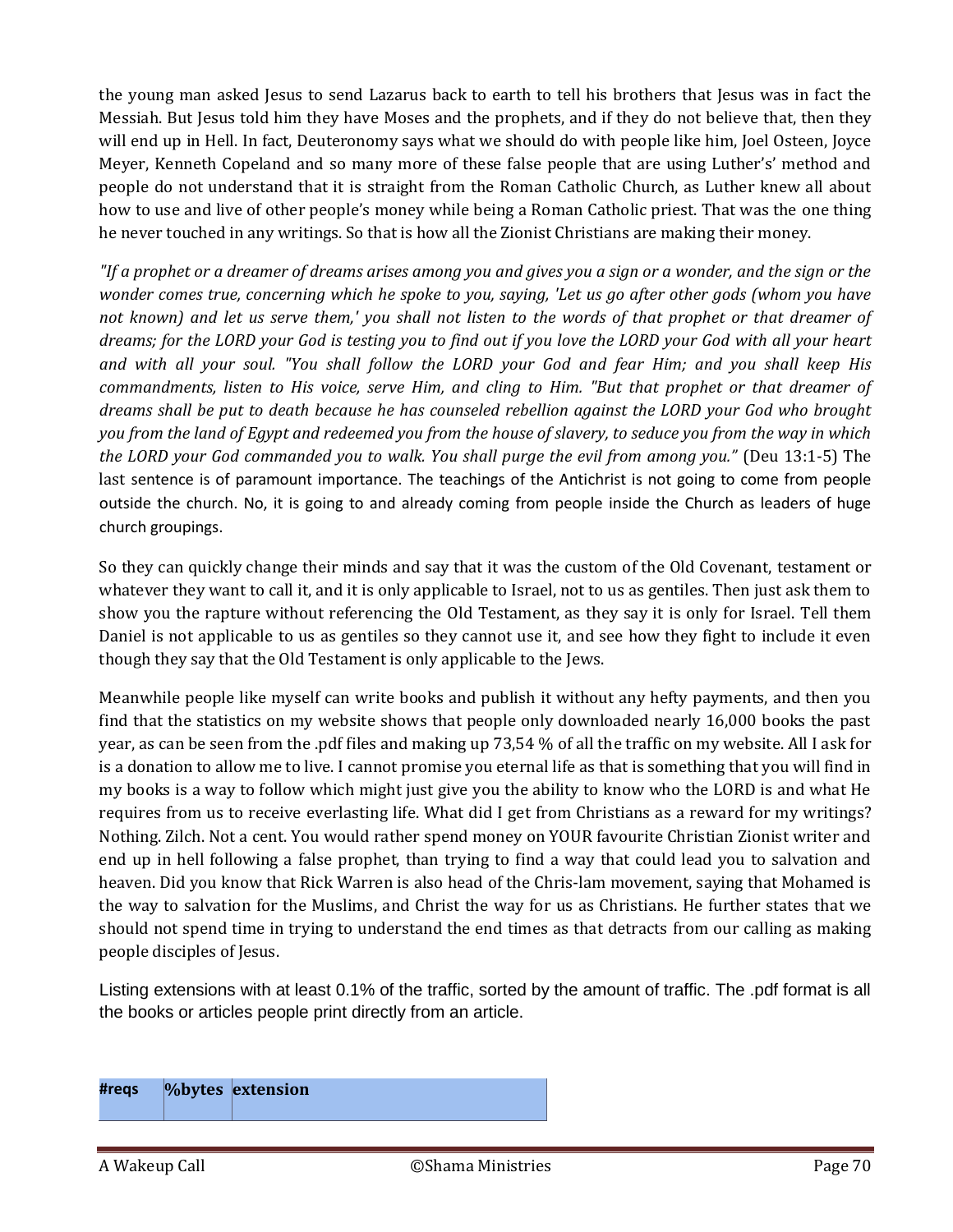| #regs |          | %bytes extension                               |
|-------|----------|------------------------------------------------|
| 15932 |          | [73.54%   pdf [Adobe Portable Document Format] |
|       |          | 116692 13.50% [directories]                    |
| 78178 | 4.20%    | .js [JavaScript code]                          |
| 76    | 2.10%    | .mp $4$                                        |
| 10757 | 1.90%    | .jpg [JPEG graphics]                           |
| 78768 | 1.36%    | .css [Cascading Style Sheets]                  |
| 54744 | 1.36%    | $.php$ [PHP]                                   |
| 76    | 1.19%    | .mp3 $[MP3$ sound files]                       |
| 689   | 0.74%    | .hlp                                           |
| 32714 | $0.12\%$ | [not listed: 15 extensions]                    |

So are you just going to continue the same road as all the others of 100,000+ people downloading books over the last 12 years, or are you going to surprise me with a contribution that could just maybe assist in paying for some pain tablets to make my life with cancer more manageable? Or maybe I could use it to pay to see a doctor that could assist me in my fight against cancer.

You choose. Just remember Matthew 25: *""Then He will also say to those on His left, 'Depart from Me, accursed ones, into the eternal fire which has been prepared for the devil and his angels; for I was hungry, and you gave Me nothing to eat; I was thirsty, and you gave Me nothing to drink; I was a stranger, and you did not invite Me in; naked, and you did not clothe Me; sick, and in prison, and you did not visit Me.' "Then they themselves also will answer, 'Lord, when did we see You hungry, or thirsty, or a stranger, or naked, or sick, or in prison, and did not take care of You?' "Then He will answer them, 'Truly I say to you, to the extent that you did not do it to one of the least of these, you did not do it to Me.' "These will go away into eternal punishment, but the righteous into eternal life."* (Mat 25:41-46)

So if you feel that I may have convinced you in giving something back for my years of research and writing, you can give at <https://www.payfast.co.za/donate/go/shamaministries>

Our contact details are:

Website: [http://www.shama.org.za](http://www.shama.org.za/)

Email: louwrens at shama dot org dot za. Replace the words with normal characters as in a normal email address, as we are trying to keep junk mail and spammers to the minimum.

The following books can be downloaded for free from our site:

**The Book of Moses.** This is a complete guide for any Christian explaining the way of a Christian, and answers most doctrinal questions, questions you have in your everyday walk with the LORD, on the end times and what heaven will look like, as well as questions about Church. Download link [here](http://www.shamaministries.org.za/boeke/The%20Book%20of%20Moses.pdf)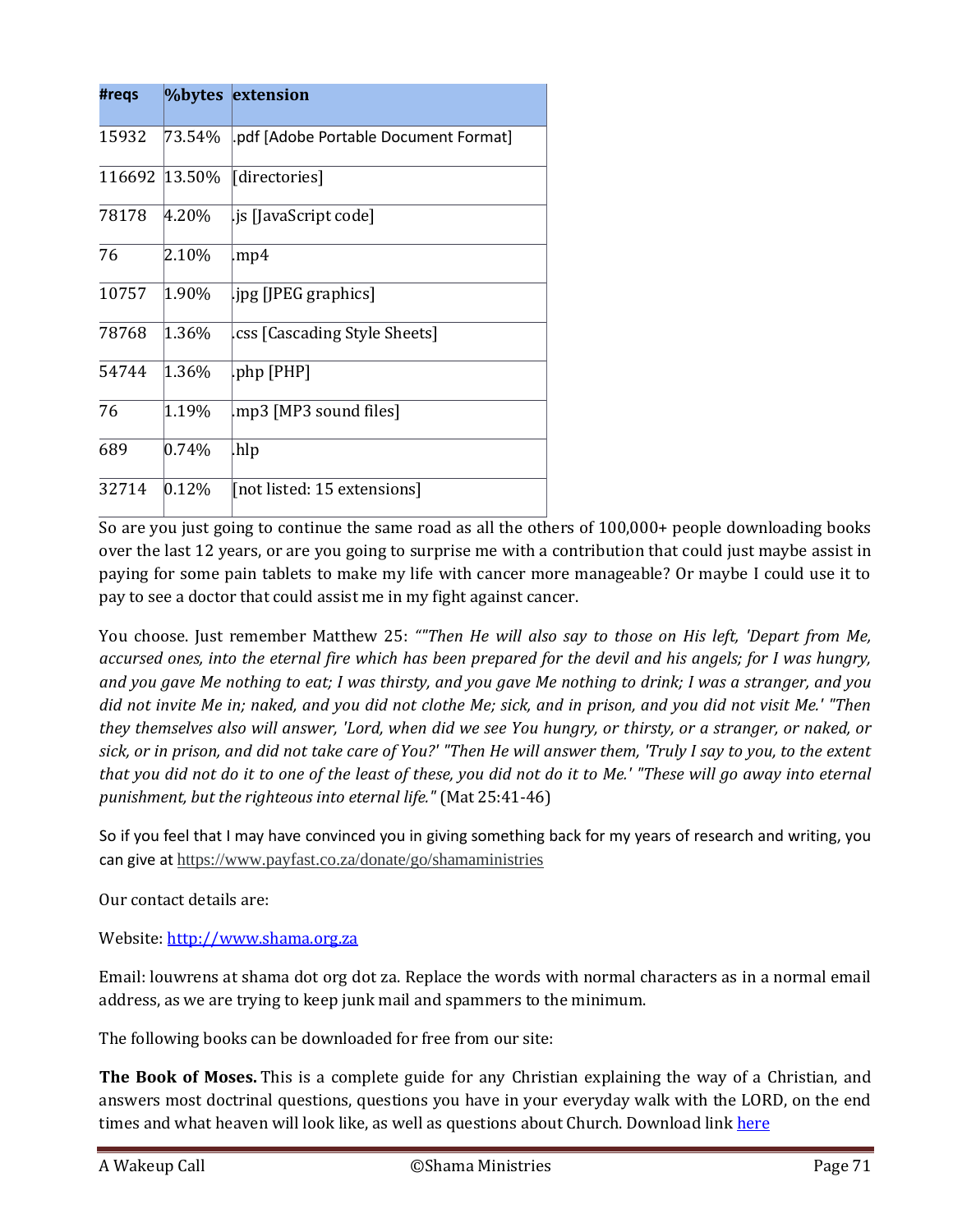**Is Egypt in Heaven?** The book is based on a time in my life when I received major surgery in my fight against Carcinoid cancer, and had a near death experience. Some sections are based on the truth, and some is fiction to explain what heaven will look like. Download link [here](http://www.shamaministries.org.za/boeke/Is%20Egypt%20in%20heaven.pdf)

**A Wake Up Call.** The book examines the doctrine of election, and then draws on the result to explain the effect on our everyday life. Download link [here](http://www.shamaministries.org.za/boeke/A%20Wakeup%20Call.pdf)

**Evidences of a Christian.** Do I have to exhibit a different lifestyle as a non Christian, and if so, what should it be like? Download link [here](http://www.shamaministries.org.za/boeke/Evidences%20of%20a%20Christian.pdf)

**The Covenant of Righteousness.** This book does a detailed study of what the Covenant entails, what Jesus came to fulfil and then describes all the ramifications on all the various doctrines of today. Download link [here](http://www.shamaministries.org.za/boeke/The%20Covenant%20of%20Righteousness.pdf)

**The Revelation of John Revealed.** This book takes a completely different approach to how to interpret the book of Revelation. It uses as a basis the exact same lessons that are described in this book using Israel as our example, and then what the affect this has on our views of this book today. This book is absolutely different from anything you have read or heard. We have to remember that all the current viewpoints started somewhere in the Roman Catholic Church and was modified or still viewed as the only view. They leave Israel as example completely out of all interpretations. Download link [here](http://www.shamaministries.org.za/boeke/The%20Revelation%20of%20John%20Revealed.pdf)

**The Olivet Discourse** – A description of the message about what will happen from the time of His death until the time He returns. I also look at how He will separate His sheep from the goats. You can download it from [here.](http://www.shamaministries.org.za/boeke/Matthew%2024%20and%2025.pdf)

**On a trot through Romans** – In this book I tried to publish a non partisan view of how to interpret the Letter to Romans. This does not mean that I do not ignore incorrect interpretations, but I spend a lot of time on those part that both John Calvin and then another part that John Darby spent time on and completely missed the boat. I trust that you will also accept it in this light. You can download the book [here](http://www.shamaministries.org.za/boeke/On%20a%20trot%20through%20Romans.pdf)

**Jews – Church or Nation?** In this short booklet I look at the reference to Israel in the Old Testament to find out if they were seen as a congregation of the LORD's people, or as a nation.There are so many antichrist messages found in the Church today, and I believe that this information will shock you as it shocked me when I looked at the subject. This is also possibly the biggest stepping stone used by the antichrist doctrine of the rapture. You can download it [here](http://www.shamaministries.org.za/boeke/Jews.pdf)

**Books by other writers** that can also be downloaded from this site include a book about the biblical interpretation of dreams and visions. Download link [here.](http://www.shamaministries.org.za/boeke/Dreams%20and%20Visions%20-%20A%20Biblical%20Perspective.pdf) I also have an old windows help file that cover dreams and visions, but can only run on PC's still running Windows 7 or older. The link is [here.](http://www.shamaministries.org.za/boeke/Dreams.hlp) Another book I referred to in some of my writings is The Epistle of Barnabas written by Mark.Download link [here.](http://www.shamaministries.org.za/boeke/THE%20EPISTLE%20OF%20BARNABAS%20-%20Mark.pdf) You will also find a book that I have used as part of our Bible School [here](http://www.shamaministries.org.za/boeke/The%20Shama%20Ministries%20Bible%20Course.pdf)

Other article that you will find on my website are as follows:

- Matthew 24 and 25 The Olivet Discourse and a look at how Jesus described the endtimes
- The Jews and the Book of Acts
- My testimony and why I write